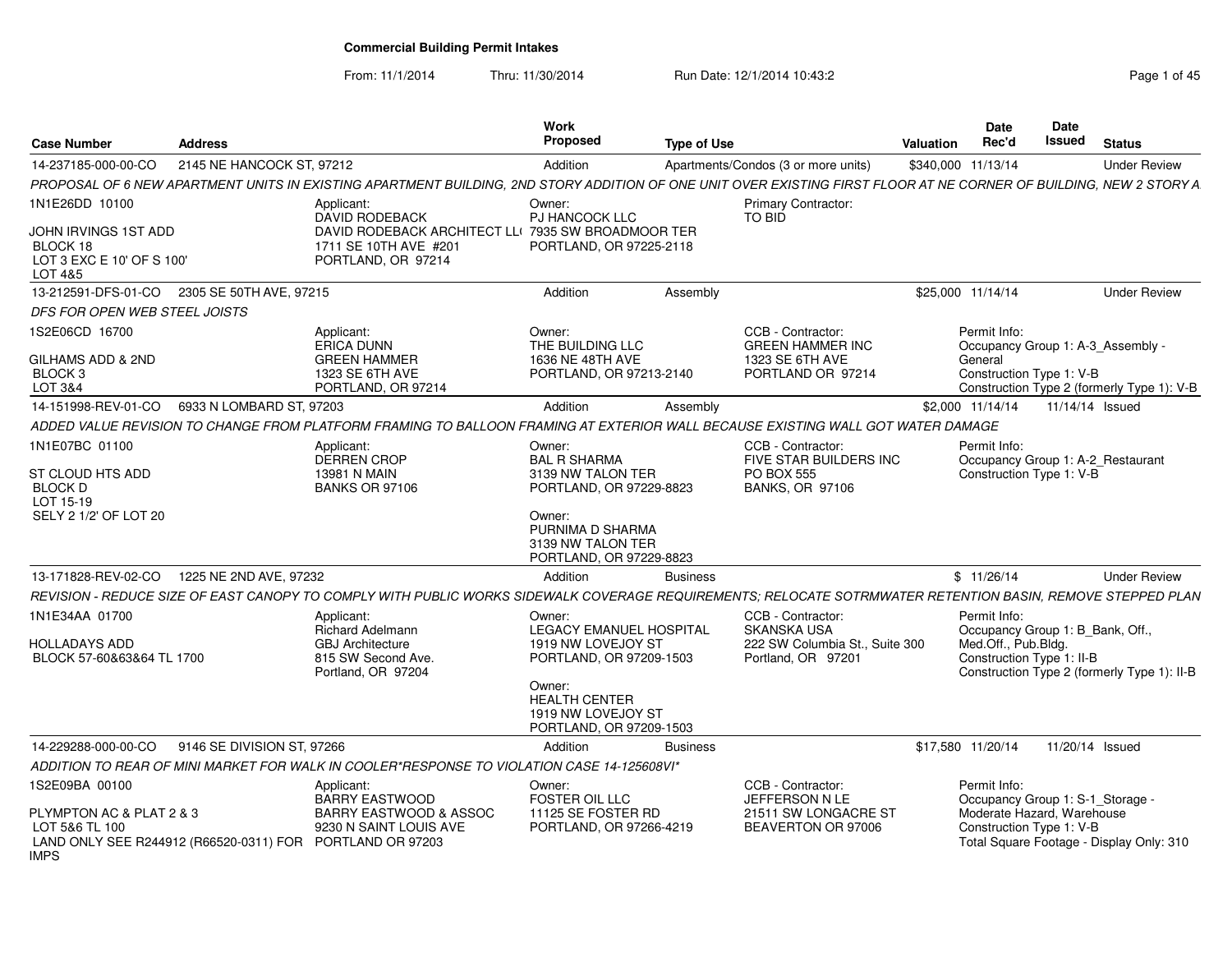From: 11/1/2014

Thru: 11/30/2014 Run Date: 12/1/2014 10:43:2

| Page 2 of 45 |  |  |  |
|--------------|--|--|--|
|--------------|--|--|--|

| <b>Case Number</b>                                                             | <b>Address</b>                             |                                                                                                                                                              | Work<br>Proposed                                                                                                                                                  | <b>Type of Use</b> |                                                                                                | <b>Valuation</b> | <b>Date</b><br>Rec'd                                                                  | Date<br>Issued | <b>Status</b>                                                                       |
|--------------------------------------------------------------------------------|--------------------------------------------|--------------------------------------------------------------------------------------------------------------------------------------------------------------|-------------------------------------------------------------------------------------------------------------------------------------------------------------------|--------------------|------------------------------------------------------------------------------------------------|------------------|---------------------------------------------------------------------------------------|----------------|-------------------------------------------------------------------------------------|
| 13-133653-REV-01-CO                                                            | 240 SE 2ND AVE, 97214                      |                                                                                                                                                              | Addition                                                                                                                                                          | <b>Business</b>    |                                                                                                |                  | \$6,000 11/7/14                                                                       |                | <b>Under Review</b>                                                                 |
|                                                                                |                                            | VALUE ADDED REVISION TO RECONFIGURE OFFICES ON 1ST AND 2ND FLOOR. ADD NEW ACCESSIBLE RESTROOM ON 1ST FLOOR. REVISE MAIN FLOOR RESTROOMS. AND CREATE NEW TENA |                                                                                                                                                                   |                    |                                                                                                |                  |                                                                                       |                |                                                                                     |
| 1N1E34DD 03600                                                                 |                                            | Applicant:                                                                                                                                                   | Owner:                                                                                                                                                            |                    | CCB - Contractor:                                                                              |                  | Permit Info:                                                                          |                |                                                                                     |
| FRUSHS SQUARE ADD<br>S 64.87' OF N 130' OF W 88' OF BLOCK 7                    |                                            | <b>JESSAMYN GRIFFIN</b><br>SITEWORKS DESIGN/BUILD<br>1255 NW 9TH AVE SUITE 17<br>PORTLAND OR 97209                                                           | NORTHWEST SUSTAINABLE<br>240 SE 2ND AVE<br>PORTLAND, OR 97214-1004<br>Owner:<br>PROPERTIES LLC<br>240 SE 2ND AVE<br>PORTLAND, OR 97214-1004                       |                    | <b>JEAN PIERRE VEILLET</b><br>SITEWORKS INC<br>1255 NW 9TH #17<br>PORTLAND, OR 97209           |                  | Occupancy Group 1: B_Bank, Off.,<br>Med.Off., Pub.Bldg.<br>Construction Type 1: III-B |                |                                                                                     |
| 12-119274-DFS-01-CO                                                            | 2401 SE STARK ST, 97214                    |                                                                                                                                                              | Addition                                                                                                                                                          | Educational        |                                                                                                |                  | \$50,000 11/19/14                                                                     |                | <b>Under Review</b>                                                                 |
|                                                                                | DFS FOR EXTERIOR COLD FORMED METAL FRAMING |                                                                                                                                                              |                                                                                                                                                                   |                    |                                                                                                |                  |                                                                                       |                |                                                                                     |
| 1N1E36CC 10600<br>SECTION 36 1N 1E<br>TL 10600 5.29 ACRES                      |                                            | Applicant:<br><b>TYLER COLLINS</b><br>FORTIS CONSTRUCTION<br>1705 SW TAYLOR ST SUITE 200<br>PORTLAND OR 97205                                                | Owner:<br>CENTRAL CATHOLIC HIGH<br>2401 SE STARK ST<br>PORTLAND, OR 97214-1759<br>Owner:<br>SCHOOL PORTLAND OREGON<br>2401 SE STARK ST<br>PORTLAND, OR 97214-1759 |                    | CCB - Contractor:<br>FORTIS CONSTRUCTION<br>1705 SW TAYLOR ST SUITE 200<br>PORTLAND, OR 97205  |                  | Permit Info:<br>Occupancy Group 1: E School<br>Construction Type 1: II-B              |                |                                                                                     |
| 12-119274-REV-03-CO                                                            | 2401 SE STARK ST, 97214                    |                                                                                                                                                              | Addition                                                                                                                                                          | Educational        |                                                                                                |                  | \$11/10/14                                                                            |                | 11/10/14 Issued                                                                     |
|                                                                                |                                            | REVISION TO ADD DETAIL CLARIFICATION FOR A FIRE RATED WALL AND FIRE RATED DOOR DETAILS                                                                       |                                                                                                                                                                   |                    |                                                                                                |                  |                                                                                       |                |                                                                                     |
| 1N1E36CC 10600                                                                 |                                            | Applicant:                                                                                                                                                   | Owner:                                                                                                                                                            |                    | CCB - Contractor:                                                                              |                  | Permit Info:                                                                          |                |                                                                                     |
| SECTION 36 1N 1E<br>TL 10600 5.29 ACRES                                        |                                            | <b>FIZZA HASAN</b><br>720 SW WASHINGTON ST<br>PORTLAND OR 97205                                                                                              | CENTRAL CATHOLIC HIGH<br>2401 SE STARK ST<br>PORTLAND, OR 97214-1759<br>Owner:<br>SCHOOL PORTLAND OREGON<br>2401 SE STARK ST<br>PORTLAND, OR 97214-1759           |                    | FORTIS CONSTRUCTION<br>1705 SW TAYLOR ST SUITE 200<br>PORTLAND, OR 97205                       |                  | Occupancy Group 1: E_School<br>Construction Type 1: II-B                              |                |                                                                                     |
| 14-156126-DFS-01-CO                                                            | 1021 NE GRAND AVE, 97232                   |                                                                                                                                                              | Addition                                                                                                                                                          | Hotel/Motel        |                                                                                                |                  | \$100,000 11/10/14                                                                    |                | <b>Under Review</b>                                                                 |
| <b>DFS - FIREPROOFING</b>                                                      |                                            |                                                                                                                                                              |                                                                                                                                                                   |                    |                                                                                                |                  |                                                                                       |                |                                                                                     |
| 1N1E35BB 03800<br>HOLLADAYS ADD<br>BLOCK 46<br>LOT 1-4 EXC PT IN ST<br>LOT 5-8 |                                            | Applicant:<br><b>MEGAN BURNS</b><br>SD DEACON CORP<br>901 NE GLISAN ST SUITE #100<br>PORTLAND, OR 97232                                                      | Owner:<br><b>GRAND VENTURES HOTEL LLC</b><br>1021 NE GRAND AVE<br>PORTLAND, OR 97232-2060                                                                         |                    | CCB - Contractor:<br>SD DEACON CORP OF OREGON<br>901 NE GLISAN ST STE 100<br>PORTLAND OR 97232 |                  | Permit Info:<br>Construction Type 1: I-B                                              |                | Occupancy Group 1: R-1_Hotel or Motel<br>Construction Type 2 (formerly Type 1): I-B |
| 14-156126-REV-02-CO                                                            | 1021 NE GRAND AVE, 97232                   |                                                                                                                                                              | Addition                                                                                                                                                          | Hotel/Motel        |                                                                                                |                  | \$5,000 11/17/14                                                                      |                | <b>Under Review</b>                                                                 |
|                                                                                |                                            | REVISION TO STRUCTURAL STEEL FRAMING FOR MOVABLE BALLROOM PARTITION WALLS AND ADDITIONAL STRUCTURAL STEEL FRAMING                                            |                                                                                                                                                                   |                    |                                                                                                |                  |                                                                                       |                |                                                                                     |
| 1N1E35BB 03800<br>HOLLADAYS ADD<br>BLOCK 46<br>LOT 1-4 EXC PT IN ST<br>LOT 5-8 |                                            | Applicant:<br>RACHEL BRAND<br><b>HOLST ARCHITECTURE</b><br>110 SE 8TH AVE<br>PORTLAND, OR 97214                                                              | Owner:<br>GRAND VENTURES HOTEL LLC<br>1021 NE GRAND AVE<br>PORTLAND, OR 97232-2060                                                                                |                    | CCB - Contractor:<br>SD DEACON CORP OF OREGON<br>901 NE GLISAN ST STE 100<br>PORTLAND OR 97232 |                  | Permit Info:<br>Construction Type 1: I-B                                              |                | Occupancy Group 1: R-1_Hotel or Motel<br>Construction Type 2 (formerly Type 1): I-B |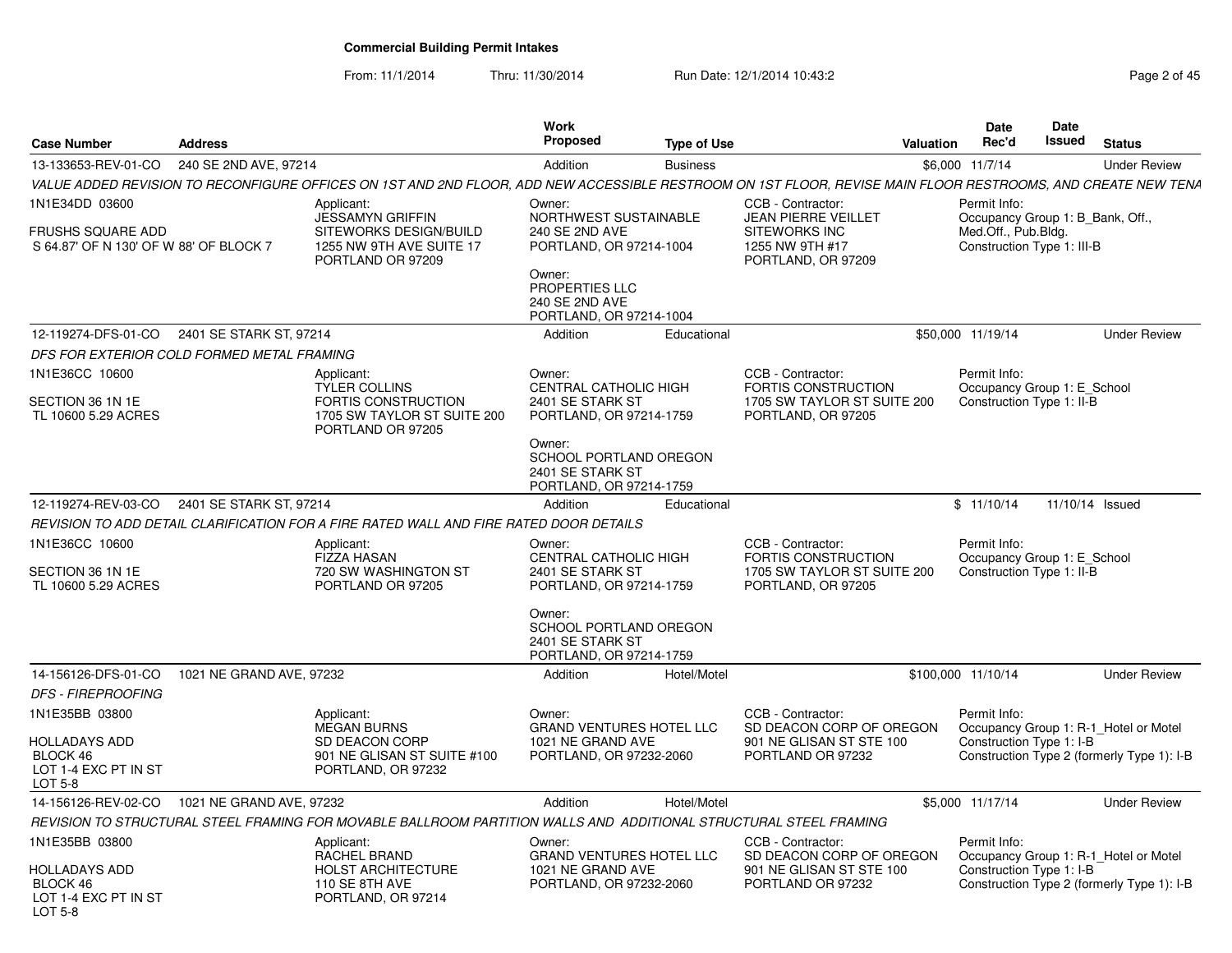From: 11/1/2014Thru: 11/30/2014 Run Date: 12/1/2014 10:43:2<br>
Page 3 of 45

| <b>Case Number</b>                                                                                                                                                                | <b>Address</b>            |                                                                                                                                                                 | Work<br>Proposed                                                                            | <b>Type of Use</b> |                                                                                                | <b>Valuation</b> | Date<br>Rec'd                                                                                     | <b>Date</b><br>Issued | <b>Status</b>                                                                     |
|-----------------------------------------------------------------------------------------------------------------------------------------------------------------------------------|---------------------------|-----------------------------------------------------------------------------------------------------------------------------------------------------------------|---------------------------------------------------------------------------------------------|--------------------|------------------------------------------------------------------------------------------------|------------------|---------------------------------------------------------------------------------------------------|-----------------------|-----------------------------------------------------------------------------------|
| 14-221789-000-00-CO                                                                                                                                                               | 718 SW ALDER ST, 97205    |                                                                                                                                                                 | Addition                                                                                    | Mercantile         |                                                                                                |                  | \$40,000 11/13/14                                                                                 | 11/13/14 Issued       |                                                                                   |
|                                                                                                                                                                                   |                           | MODIFICATION TO STOREFRONT TO SQUARE OFF FRONT OF BUILDING- SEPARATE TENANT IMPROVEMENT REQUIRED                                                                |                                                                                             |                    |                                                                                                |                  |                                                                                                   |                       |                                                                                   |
| 1N1E34CC 08300                                                                                                                                                                    |                           | Applicant:<br><b>WILLIAM BAILEY</b><br><b>WATERLEAF ARCHITECTURE</b><br>419 SW 11TH AVE STE 200<br>PORTLAND OR 97205                                            | Owner:<br>OREGON PROPERTY FACTORS<br><b>PO BOX 353</b><br>PORTLAND, OR 97207-0353           |                    | CCB - Contractor:<br>NJP CONSTRUCTION, LLC<br>PO BOX 3804<br>TUALATIN OR 97062                 |                  | Permit Info:<br>Station<br>Construction Type 1: III-B                                             |                       | Occupancy Group 1: M Store, Service<br>Total Square Footage - Display Only: 52    |
| 13-140003-REV-01-CO                                                                                                                                                               | 2001 N LOMBARD ST         |                                                                                                                                                                 | Addition                                                                                    | Mercantile         |                                                                                                |                  | \$11/3/14                                                                                         |                       | <b>Under Review</b>                                                               |
|                                                                                                                                                                                   |                           | REVISION TO SHEET A4 - CHANGES TO EAST, SOUTH AND NORTH ELEVATIONS                                                                                              |                                                                                             |                    |                                                                                                |                  |                                                                                                   |                       |                                                                                   |
| 1N1E09DC 26200A1<br><b>GRAYBROOK</b><br>BLOCK <sub>3</sub><br>LOT 40 EXC N 5' & EXC PT IN ST<br>LOT 41-44 EXC PT IN ST<br>SER STA IMPS ONLY: SEE R172695<br>(R339501300) FOR LAND |                           | Applicant:<br><b>BARRY EASTWOOD</b><br>9369 N WALL AVE<br>PORTLAND OR 97203                                                                                     | Owner:<br>LOMBARD 2001 LLC<br>2001 N LOMBARD ST<br>PORTLAND, OR 97217-5643                  |                    | CCB - Contractor:<br><b>DM RENOVATIONS LLC</b><br>10180 SE WASHINGTON ST<br>PORTLAND, OR 97216 |                  | Permit Info:<br>Station<br>Construction Type 1: II-B                                              |                       | Occupancy Group 1: M Store, Service<br>Construction Type 2 (formerly Type 1): V-B |
| 14-235484-000-00-CO                                                                                                                                                               | 10535 NE GLISAN ST, 97220 |                                                                                                                                                                 | <b>Addition</b>                                                                             | Storage            |                                                                                                |                  | \$22,306 11/7/14                                                                                  |                       | <b>Under Review</b>                                                               |
|                                                                                                                                                                                   |                           | ADDITION TO EXISTING BUILDING FOR TRASH ENCLOSURE, COVER EXISTING GENERATOR AND REPLACE EXTERIOR WALLS IN TRANSFORMER ROOM                                      |                                                                                             |                    |                                                                                                |                  |                                                                                                   |                       |                                                                                   |
| 1N2E34BC 10400<br>PARAGON PK<br>BLOCK <sub>3</sub><br>LOT 6-8                                                                                                                     |                           | Applicant:<br><b>CHRIS SPURGIN</b><br><b>STACK ARCHITECTURE</b><br>32 NE 7TH AVE<br>PORTLAND OR 97232                                                           | Owner:<br>DS PROPERTY HOLDINGS 2 LLC<br>14201 NE 20TH AVE #2204<br>VANCOUVER, WA 98686-6413 |                    | CCB - Contractor:<br><b>BNK CONSTRUCTION INC</b><br>45 82nd dr. ste 53b<br>gladstone, or 97027 |                  | Permit Info:<br>Occupancy Group 1: U_Private<br>Garage\Utility Misc.<br>Construction Type 1: II-B |                       | Total Square Footage - Display Only: 352                                          |
| 14-237008-000-00-CO                                                                                                                                                               | 1620 NE SANDY BLVD        |                                                                                                                                                                 | Addition                                                                                    | Utility            |                                                                                                |                  | \$170,000 11/12/14                                                                                |                       | <b>Under Review</b>                                                               |
|                                                                                                                                                                                   |                           | INSTALL NEW WIRELESS FACILITY ON TOP OF THE BUILDING ROOF: INSTALL 12 NEW ANTENNAS: NEW EQUIPMENT WILL BE INSTALL IN THE EXISTING STORAGE ROOM ON THE 6TH FL    |                                                                                             |                    |                                                                                                |                  |                                                                                                   |                       |                                                                                   |
| 1N1E35DB 02300A1<br>SECTION 35 1N 1E<br>TL 2300<br>IMPS ONLY SEE R316810 (R941350290) FOR<br>_AND                                                                                 |                           | Applicant:<br>KIMBERLY SPONGBERG<br><b>VELOCITEL, INC.</b><br>4004 KRUSE WAY PLACE, SUITE<br>220<br>LAKE OSWEGO, OR 97035                                       | Owner:<br>PS OREGON INC<br>701 WESTERN AVE<br>GLENDALE, CA 91201-2349                       |                    | Primary Contractor:<br><b>TO BID</b>                                                           |                  | Permit Info:<br>Construction Type 1: II-A                                                         |                       |                                                                                   |
| 14-240025-000-00-CO                                                                                                                                                               | 5405 N LAGOON AVE, 97217  |                                                                                                                                                                 | Addition                                                                                    | Utility            |                                                                                                |                  | \$20,000 11/19/14                                                                                 |                       | <b>Under Review</b>                                                               |
|                                                                                                                                                                                   |                           | MODIFICATION OF AN EXISTING TELECOM FACILITY. INTALLATION OF THREE (3) PANEL ANTENNAS AND THREE (3) RRH'S ANCILLARY EQUIPMENT AND CABLING                       |                                                                                             |                    |                                                                                                |                  |                                                                                                   |                       |                                                                                   |
| 1N1E20AB 00500<br>SECTION 20 1N 1E                                                                                                                                                |                           | Applicant:<br><b>SANDRA WALDEN</b><br><b>CROWN CASTLE USA</b>                                                                                                   | Owner:<br><b>TICE PROPERTIES</b><br>5405 N LAGOON AVE                                       |                    | <b>Primary Contractor:</b><br><b>TO BID</b>                                                    |                  | Permit Info:<br>Occupancy Group 1: U_Private<br>Garage\Utility Misc.                              |                       |                                                                                   |
| TL 500 1.17 ACRES                                                                                                                                                                 |                           | 8432 154TH AVE NE, BLDG C<br>REDMOND, WA 98054                                                                                                                  | PORTLAND, OR 97217                                                                          |                    |                                                                                                |                  | Construction Type 1: II-B                                                                         |                       | Total Square Footage - Display Only: 1                                            |
| 14-238587-000-00-CO                                                                                                                                                               | 6001 NE BRYANT ST, 97218  |                                                                                                                                                                 | Addition                                                                                    | Utility            |                                                                                                |                  | \$20,000 11/21/14                                                                                 |                       | <b>Under Review</b>                                                               |
|                                                                                                                                                                                   |                           | INSTALLATION OF 12 NEW ANTENNAS ON AN EXISTING 104' HIGH MONOPOLE TOWER, EQUIPMENT CABINETS AND OPTIONAL STANDBY GENERATOR ON A 12" RAISED CONCRETE PAD AT GRAL |                                                                                             |                    |                                                                                                |                  |                                                                                                   |                       |                                                                                   |
| 1N2E18AA 00500<br>SECTION 18 1N 2E                                                                                                                                                |                           | Applicant:<br><b>NOAH GRODZIN</b><br><b>CASCADIA PM</b>                                                                                                         | Owner:<br><b>EDERER PROPERTIES II</b><br>601 UNION ST #3010                                 |                    | <b>Primary Contractor:</b><br><b>TO BID</b>                                                    |                  | Permit Info:<br>Occupancy Group 1: U_Private<br>Garage\Utility Misc.                              |                       |                                                                                   |
| TL 500 1.37 ACRES                                                                                                                                                                 |                           | 5501 NE 109TH CT SUITE A2<br>VANCOUVER WA 98662                                                                                                                 | SEATTLE, WA 98101                                                                           |                    |                                                                                                |                  | Construction Type 1: II-B                                                                         |                       | Total Square Footage - Display Only: 1                                            |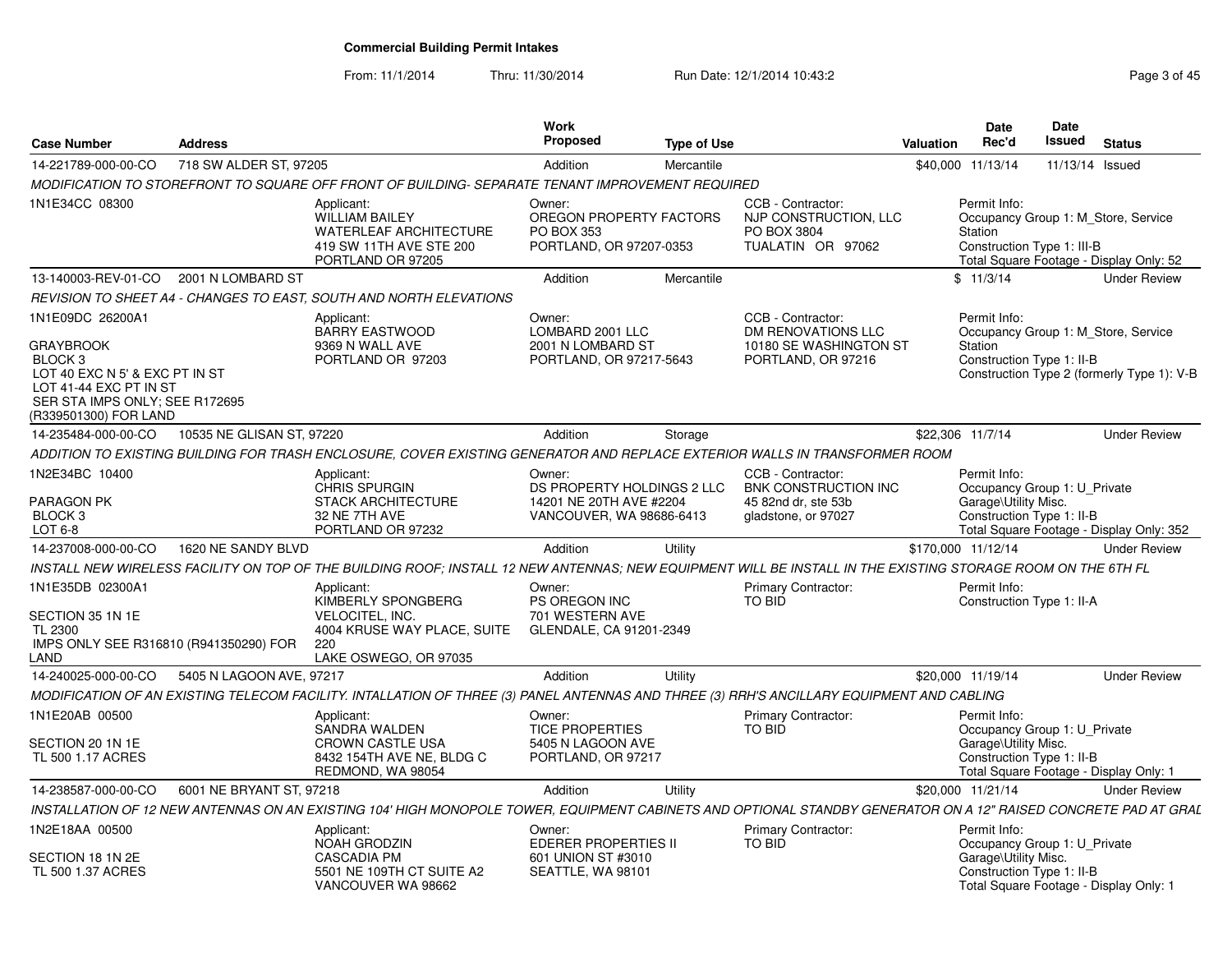From: 11/1/2014Thru: 11/30/2014 Run Date: 12/1/2014 10:43:2<br>
Page 4 of 45

| <b>Case Number</b>                                                                                             | <b>Address</b>                                                                                                                                                         | <b>Work</b><br><b>Proposed</b>                                                     | <b>Type of Use</b> |                                                                                     | <b>Valuation</b> | <b>Date</b><br>Rec'd                                                                             | Date<br>Issued | <b>Status</b>                          |  |
|----------------------------------------------------------------------------------------------------------------|------------------------------------------------------------------------------------------------------------------------------------------------------------------------|------------------------------------------------------------------------------------|--------------------|-------------------------------------------------------------------------------------|------------------|--------------------------------------------------------------------------------------------------|----------------|----------------------------------------|--|
| 14-138931-000-00-CO                                                                                            | 7020 N OSWEGO AVE, 97203                                                                                                                                               | Addition                                                                           | Utility            |                                                                                     |                  | \$4,000 11/17/14                                                                                 |                | 11/17/14 Issued                        |  |
|                                                                                                                | ONE REPLACEMENT PANEL ANTENNA AND ADDITION OF ONE REMOTE RADIO UNIT ON WATER TANK                                                                                      |                                                                                    |                    |                                                                                     |                  |                                                                                                  |                |                                        |  |
| 1N1W12AC 05400<br>ADAMS ADD                                                                                    | Applicant:<br>AMANDA HOFFMAN<br>SMARTLINK LLC                                                                                                                          | Owner:<br>PORTLAND CITY OF<br>1120 SW 5TH AVE #600                                 |                    | Primary Contractor:<br>TO BID                                                       |                  |                                                                                                  |                |                                        |  |
| BLOCK <sub>2</sub><br>LOT 1&2&7&8                                                                              | 621 SW ALDER ST SUITE 660<br>PORTLAND OR 97205                                                                                                                         | PORTLAND, OR 97204-1974                                                            |                    |                                                                                     |                  |                                                                                                  |                |                                        |  |
| 14-235227-000-00-CO                                                                                            | 2405 NW IRVING ST - BLDG B, 97210                                                                                                                                      | Addition                                                                           | Utility            |                                                                                     |                  | \$5,000 11/21/14                                                                                 |                | 11/21/14 Issued                        |  |
|                                                                                                                | ADD NEW STACKED MASONRY WALL TO REPLACE EXISTING CONCRETE RETAINING WALL                                                                                               |                                                                                    |                    |                                                                                     |                  |                                                                                                  |                |                                        |  |
| 1N1E33BC 16300                                                                                                 | Applicant:<br><b>ROB HUMPHREY</b><br><b>FASTER PERMITS</b><br>14334 NW EAGLERIDGE LANE<br>PORTLAND, OR 97229                                                           | Owner:<br>NOB HILL APARTMENTS LLC<br>660 VERMONT ST #C<br>SAN FRANCISCO, CA 94107  |                    | CCB - Contractor:<br>R BRIAN MATZA<br>2405 N W IRVING ST NO 1<br>PORTLAND, OR 97210 |                  | Permit Info:<br>Occupancy Group 1: U_Private<br>Garage\Utility Misc.<br>Construction Type 1: V-B |                |                                        |  |
| 14-240884-000-00-CO                                                                                            | 4943 NE M L KING BLVD, 97211                                                                                                                                           | Addition                                                                           | Utility            |                                                                                     |                  | \$50,000 11/21/14                                                                                |                | <b>Under Review</b>                    |  |
|                                                                                                                | NEW WIRELESS FACILITY ON ROOFTOP, 6 NEW ANTENNAS AND EQUIPMENT                                                                                                         |                                                                                    |                    |                                                                                     |                  |                                                                                                  |                |                                        |  |
| 1N1E22AD 00100                                                                                                 | Applicant:<br><b>MARK BELLO</b>                                                                                                                                        | Owner:<br>CONCORD ASSOCIATES LLC                                                   |                    | Primary Contractor:<br>TO BID                                                       |                  |                                                                                                  |                |                                        |  |
| MAEGLY HIGHLAND<br><b>BLOCK 5</b><br>LOT 1&2                                                                   | <b>ODELIA PACIFIC CORP</b><br>2146 NE 9TH AVE<br>PORTLAND, OR 97212                                                                                                    | PO BOX 12269<br>PORTLAND, OR 97212                                                 |                    |                                                                                     |                  |                                                                                                  |                |                                        |  |
|                                                                                                                |                                                                                                                                                                        | Owner:<br>NORTH NEIGHBORHOOD LLC<br>PO BOX 12269<br>PORTLAND, OR 97212             |                    |                                                                                     |                  |                                                                                                  |                |                                        |  |
| 14-236801-000-00-CO                                                                                            | 15660 N LOMBARD ST, 97203                                                                                                                                              | Addition                                                                           | Utility            |                                                                                     |                  | \$10.000 11/12/14                                                                                |                | <b>Under Review</b>                    |  |
|                                                                                                                | INSTALL 1 MW DISH ANTENNA, 6 PANEL ANTENNAS, 9 RRU'S, 27 JUMPERS, 3 OPTICAL JUNCTION CYLINDERS, 2 POWER JUCTION CYLINDERS ON EXISTING GRAIN SILO, REPLACE AC UNIT ON L |                                                                                    |                    |                                                                                     |                  |                                                                                                  |                |                                        |  |
| 2N1W23D 00300                                                                                                  | Applicant:                                                                                                                                                             | Owner:                                                                             |                    | Primary Contractor:                                                                 |                  | Permit Info:                                                                                     |                |                                        |  |
| RIVERGATE INDUSTRIAL DIS                                                                                       | STEVEN TOPP<br>STEVEN W TOPP AICP                                                                                                                                      | PORT OF PORTLAND(LEASED<br>1300 SW 5TH AVE #2705                                   |                    | TO BID                                                                              |                  | Occupancy Group 1: U Private<br>Garage\Utility Misc.                                             |                |                                        |  |
| <b>BLOCK 12 TL 300</b>                                                                                         | 19905 BELLEVUE WAY                                                                                                                                                     | PORTLAND, OR 97201                                                                 |                    |                                                                                     |                  | Construction Type 1: V-B                                                                         |                |                                        |  |
| <b>LAND &amp; IMPS</b>                                                                                         | WEST LINN, OR 97068                                                                                                                                                    |                                                                                    |                    |                                                                                     |                  |                                                                                                  |                | Total Square Footage - Display Only: 1 |  |
| SEE R646382 (R708882412) & R653894<br>(R708882414) FOR MACH & EQUIP<br>SEE R653892 (R708882413) FOR OTHER IMPS |                                                                                                                                                                        | Owner:<br><b>COLUMBIA GRAIN INC</b><br>1300 SW 5TH AVE #2705<br>PORTLAND, OR 97201 |                    |                                                                                     |                  |                                                                                                  |                |                                        |  |
| 14-239868-000-00-CO                                                                                            | 26 SW SALMON ST, 97204                                                                                                                                                 | Addition                                                                           | Utility            |                                                                                     |                  | \$10.000 11/19/14                                                                                |                | <b>Under Review</b>                    |  |
|                                                                                                                | TEMPORARY INSTALLATION OF ROOFTOP CABINET AND ANTENNA, IN RESPONSE TO14-219362 CC. WILL BE REMOVED ONCE PERMANANET FACILITY IS INSTALLED, SEE 13-212050 LU.            |                                                                                    |                    |                                                                                     |                  |                                                                                                  |                |                                        |  |
| 1S1E03BD 00200                                                                                                 | Applicant:<br><b>REID STEWART</b>                                                                                                                                      | Owner:<br><b>IEH PORTLAND LLC</b>                                                  |                    | Primary Contractor:<br><b>TO BID</b>                                                |                  | Permit Info:<br>Occupancy Group 1: U_Private                                                     |                |                                        |  |
| PORTLAND                                                                                                       | <b>LEXCOM DEVELOPMENT</b>                                                                                                                                              | 1WTC0510-CORPORATE TAX                                                             |                    |                                                                                     |                  | Garage\Utility Misc.                                                                             |                |                                        |  |
| BLOCK 6<br>LOT 1-8                                                                                             | (VERIZON WIRELESS)<br>4015 SW BATTAGLIA AVE<br>GRESHAM OR 97080                                                                                                        | DEPT 121 SW SALMO<br>PORTLAND, OR 97204                                            |                    |                                                                                     |                  |                                                                                                  |                |                                        |  |

**Total # of CO Addition permit intakes: 21**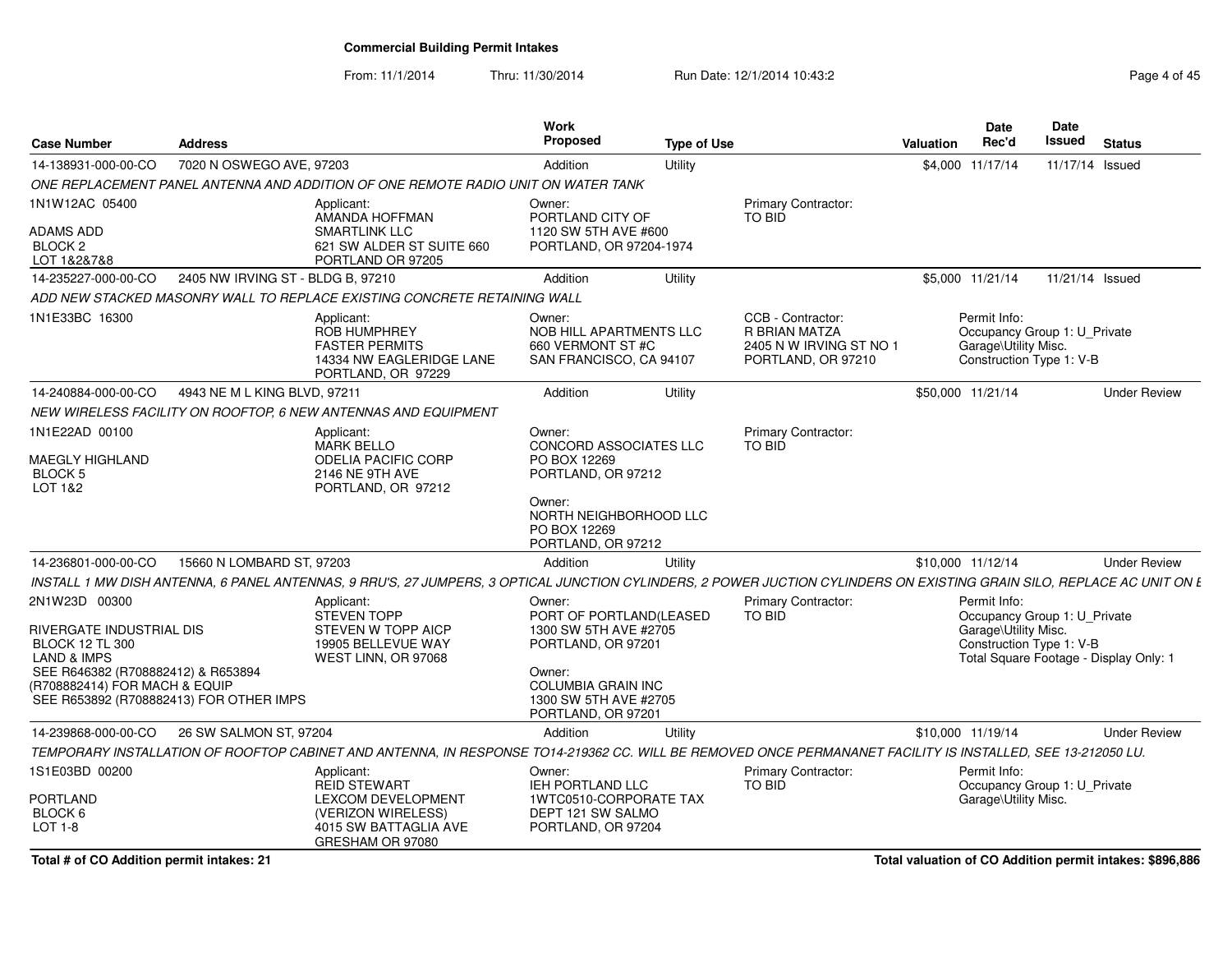From: 11/1/2014Thru: 11/30/2014 Run Date: 12/1/2014 10:43:2<br>
Page 5 of 45

| <b>Case Number</b>                                                        | <b>Address</b>                                          |                                                                                                                                               | Work<br><b>Proposed</b>                                                                                                                                                                                                                                                                               | <b>Type of Use</b> |                                                                                                                               | Valuation | Date<br>Rec'd                                                                                  | Date<br><b>Issued</b> | <b>Status</b>             |
|---------------------------------------------------------------------------|---------------------------------------------------------|-----------------------------------------------------------------------------------------------------------------------------------------------|-------------------------------------------------------------------------------------------------------------------------------------------------------------------------------------------------------------------------------------------------------------------------------------------------------|--------------------|-------------------------------------------------------------------------------------------------------------------------------|-----------|------------------------------------------------------------------------------------------------|-----------------------|---------------------------|
| 14-238733-000-00-CO                                                       | 1959 SW MORRISON ST                                     |                                                                                                                                               | Alteration                                                                                                                                                                                                                                                                                            |                    | Apartments/Condos (3 or more units)                                                                                           |           | \$10,000 11/18/14                                                                              |                       | 11/18/14 Under Inspection |
|                                                                           |                                                         | REPLACE INSULATION AND DRYWALL IN 2 UNITS (215 & 315) AND MECHANICAL ROOM DAMAGED BY WATER                                                    |                                                                                                                                                                                                                                                                                                       |                    |                                                                                                                               |           |                                                                                                |                       |                           |
| 1N1E33DC 70267<br>CIVIC CONDOMINIUM<br><b>APARTMENT UNIT</b>              |                                                         | Applicant:<br><b>DAVID HALLIN</b><br>STANLEY C KENNEDY<br><b>ENTERPRISES INC</b><br>315 SE 7TH AVE<br>PORTLAND, OR 97214-1233                 | Owner:<br>ASSOCIATION OF UNIT OWNERS<br>1120 NW COUCH ST #600<br>PORTLAND, OR 97209<br>Owner:<br>OF CIVIC CONDOMINIUM<br>1120 NW COUCH ST #600<br>PORTLAND, OR 97209<br>Owner:<br>CIVIC REDEVELOPMENT LIMITED<br>135 SW ASH ST<br>PORTLAND, OR 97204<br>Owner:<br><b>PARTNERSHIP</b><br>135 SW ASH ST |                    | CCB - Contractor:<br>DAVID HALLIN<br>STANLEY C KENNEDY<br><b>ENTERPRISES INC</b><br>315 SE 7TH AVE<br>PORTLAND, OR 97214-1233 |           | Permit Info:<br>Occupancy Group 1: R-2 Residential<br>Multi-family<br>Construction Type 1: V-A |                       |                           |
| 14-239388-000-00-CO                                                       | 5015 E BURNSIDE ST, 97213                               |                                                                                                                                               | PORTLAND, OR 97204<br>Alteration                                                                                                                                                                                                                                                                      |                    | Apartments/Condos (3 or more units)                                                                                           |           | \$10,000 11/18/14                                                                              | 11/18/14 Issued       |                           |
|                                                                           | REPAIR EXTERIOR BEARING WALL DAMAGED BY AUTO ACCIDENT   |                                                                                                                                               |                                                                                                                                                                                                                                                                                                       |                    |                                                                                                                               |           |                                                                                                |                       |                           |
| 1N2E31CA 08600<br>SUNNYSLOPE<br>LOT J<br>N OF E BURNSIDE ST LOT L<br>IMPS | LAND ONLY SEE R563924 (R811000801) FOR TIGARD, OR 97223 | Applicant:<br><b>KYLE KRUGER</b><br>TM RIPPEY CONSULTING<br><b>ENGINEERS</b><br>7650 SW BEVELAND ST                                           | Owner:<br>OCF JOSEPH E WESTON<br>2154 NE BROADWAY RM 200<br>PORTLAND, OR 97232-1561<br>Owner:<br>PUBLIC FOUNDATION<br>2154 NE BROADWAY RM 200<br>PORTLAND, OR 97232-1561                                                                                                                              |                    | CCB - Contractor:<br>OREGON HOME IMPROVEMENT<br>CO INC<br>17255 PILKINGTON RD<br>LAKE OSWEGO, OR 97035                        |           | Permit Info:<br>Occupancy Group 1: R-2 Residential<br>Multi-family<br>Construction Type 1: V-B |                       |                           |
| 14-239887-000-00-CO                                                       | 1801 NE 162ND AVE, 97230                                |                                                                                                                                               | Alteration                                                                                                                                                                                                                                                                                            |                    | Apartments/Condos (3 or more units)                                                                                           |           | \$35,000 11/19/14                                                                              | 11/19/14 Issued       |                           |
|                                                                           |                                                         | REPLACE EXTERIOR DECKS OF UPPER TWO FLOORS IN BUILDING WITH UNITS 45-54                                                                       |                                                                                                                                                                                                                                                                                                       |                    |                                                                                                                               |           |                                                                                                |                       |                           |
| 1N2E25DD 04800<br>SECTION 25 1N 2E<br>TL 4800 4.15 ACRES                  |                                                         | Applicant:<br>CREATIVE CONTRACTING<br>13607 BARCLAY HILLS DR<br>OREGON CITY, OR 97045                                                         | Owner:<br><b>EXECUTIVE 1801 LLC</b><br>PO BOX K<br>MADRAS, OR 97741-0042                                                                                                                                                                                                                              |                    | CCB - Contractor:<br><b>CREATIVE CONTRACTING</b><br>13607 BARCLAY HILLS DR<br>OREGON CITY, OR 97045                           |           | Permit Info:<br>Occupancy Group 1: R-2 Residential<br>Multi-family<br>Construction Type 1: V-B |                       |                           |
| 14-238006-000-00-CO                                                       | 1714 NW COUCH ST - Unit 1                               |                                                                                                                                               | Alteration                                                                                                                                                                                                                                                                                            |                    | Apartments/Condos (3 or more units)                                                                                           |           | \$2,000 11/14/14                                                                               |                       | <b>Under Review</b>       |
|                                                                           | FIRE ESCAPE TESTING AND REPAIR FOR CERTIFICATION        |                                                                                                                                               |                                                                                                                                                                                                                                                                                                       |                    |                                                                                                                               |           |                                                                                                |                       |                           |
| 1N1E33DB 40001<br>MEDITERRANEAN ARMS CONDOMINIUMS<br>LOT <sub>1</sub>     |                                                         | Applicant:<br><b>BILL EASTON</b><br><b>BLUEMOUNTAIN COMMUNITY</b><br>MANAGEMENT<br>17933 NW EVERGREEN PKWY<br>SUITE 200<br>BEAVERTON OR 97006 | Owner:<br><b>GREGORY MARGOLIS</b><br>6027 NE CLEVELAND AVE<br>PORTLAND, OR 97211-2543                                                                                                                                                                                                                 |                    | Primary Contractor:<br><b>TO BID</b>                                                                                          |           |                                                                                                |                       |                           |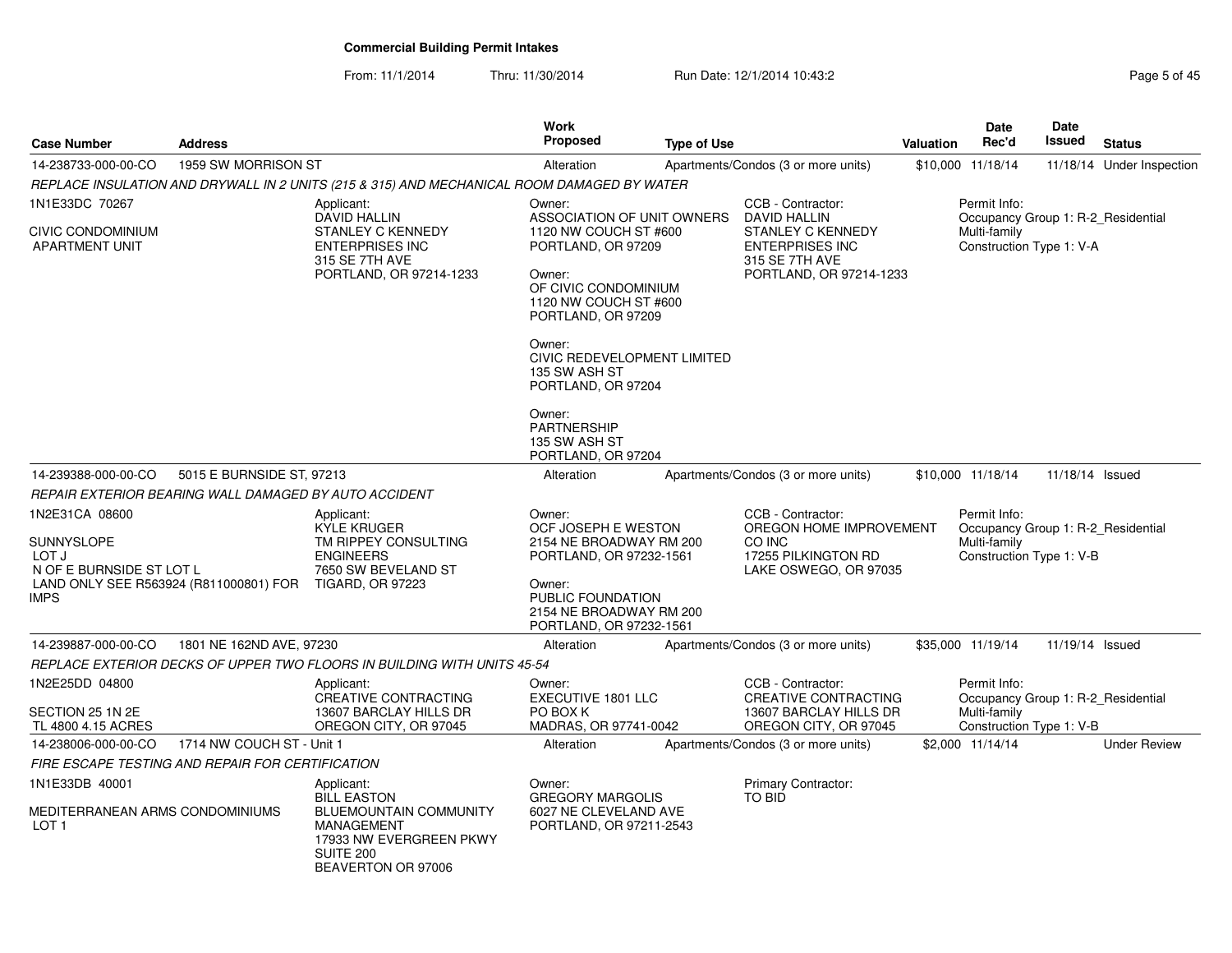From: 11/1/2014Thru: 11/30/2014 Run Date: 12/1/2014 10:43:2<br> **Page 6 of 45** 

| <b>Case Number</b>                                                                       | <b>Address</b>               |                                                                                                                                                                   | Work<br><b>Proposed</b>                                                       | <b>Type of Use</b>                  |                                                                                           | <b>Valuation</b>   | <b>Date</b><br>Rec'd                                                                                | Date<br><b>Issued</b> | <b>Status</b>                      |
|------------------------------------------------------------------------------------------|------------------------------|-------------------------------------------------------------------------------------------------------------------------------------------------------------------|-------------------------------------------------------------------------------|-------------------------------------|-------------------------------------------------------------------------------------------|--------------------|-----------------------------------------------------------------------------------------------------|-----------------------|------------------------------------|
| 14-233000-000-00-CO                                                                      | 5607 E BURNSIDE ST, 97213    |                                                                                                                                                                   | Alteration                                                                    | Apartments/Condos (3 or more units) |                                                                                           | \$350,000 11/3/14  |                                                                                                     |                       | <b>Under Review</b>                |
|                                                                                          |                              | CHANGE OF OCCUPANCY FROM B TO R-2; RENOVATION OF EXISTING OFFICE BLDG TO 14 UNIT APARTMENTS WITH LAUNDRY/BICYCLE - 71 SQ FOOT TRASH ENCLOSURE IS SEPARATED FROM   |                                                                               |                                     |                                                                                           |                    |                                                                                                     |                       |                                    |
| 1N2E31DB 03200                                                                           |                              | Applicant:<br><b>JOSEPH BEER</b><br><b>FOSLER PORTLAND</b><br><b>ARCHITECTURE LLC</b><br>1930 NW LOVEJOY ST<br>PORTLAND, OR 97209                                 | Owner:<br><b>MARK R MADDEN</b><br>2330 NW 31ST AVE<br>PORTLAND, OR 97210-2034 | <b>TO BID</b>                       | <b>Primary Contractor:</b>                                                                |                    | Permit Info:<br>Multi-family<br>Construction Type 1: V-B                                            |                       | Occupancy Group 1: R-2 Residential |
| 07-153650-DFS-07-CO 321 NW GLISAN ST, 97209                                              |                              |                                                                                                                                                                   | Alteration                                                                    | Apartments/Condos (3 or more units) |                                                                                           | \$50,000 11/13/14  |                                                                                                     |                       | <b>Under Review</b>                |
| DFS FOR MECHANICAL ROOF TOP SCREEN                                                       |                              |                                                                                                                                                                   |                                                                               |                                     |                                                                                           |                    |                                                                                                     |                       |                                    |
| 1N1E34BD 01600<br><b>COUCHS ADD</b><br><b>BLOCK O</b><br>LOT 1&2 EXC PT IN ST<br>LOT 3&4 |                              | Applicant:<br>MICHELLE STARTT<br>LRS ARCHITECTS INC<br>720 NW DAVIS ST STE 300<br>PORTLAND OR 97209                                                               | Owner:<br>321 GILSAN LLC<br>3049 RESEARCH DR<br>RICHMOND, CA 94806-5206       |                                     | CCB - Contractor:<br>LORENTZ BRUUN CO INC<br>3611 SE 20TH SUITE 300<br>PORTLAND, OR 97202 |                    | Permit Info:<br>Occupancy Group 1: B Bank, Off.,<br>Med.Off., Pub.Bldg.<br>Construction Type 1: I-B |                       |                                    |
| 14-236678-000-00-CO                                                                      | 1125 NW 9TH AVE - Unit 418   |                                                                                                                                                                   | Alteration                                                                    | Apartments/Condos (3 or more units) |                                                                                           |                    | \$2,500 11/12/14                                                                                    | 11/12/14 Issued       |                                    |
|                                                                                          |                              | REMOVE CEILING IN MASTER BEDROOM AND ADJACENT HALLWAY AND REPLACE WITH SPRING HUNG ACOUSTICAL CEILING                                                             |                                                                               |                                     |                                                                                           |                    |                                                                                                     |                       |                                    |
| 1N1E34BB 60380<br><b>LEXIS CONDOMINIUMS</b><br>LOT 418                                   |                              | Applicant:<br>JULIUS S JR SHOUSE<br>1125 NW 9TH AVE #418<br>PORTLAND, OR 97209                                                                                    | Owner:<br>JOYCE I SHOUSE<br>1125 NW 9TH AVE #418<br>PORTLAND, OR 97209        |                                     |                                                                                           |                    |                                                                                                     |                       |                                    |
|                                                                                          |                              |                                                                                                                                                                   | Owner:<br>JULIUS S JR SHOUSE<br>1125 NW 9TH AVE #418<br>PORTLAND, OR 97209    |                                     |                                                                                           |                    |                                                                                                     |                       |                                    |
| 14-236631-000-00-CO                                                                      | 1221 SW 10TH AVE - Unit 1607 |                                                                                                                                                                   | Alteration                                                                    | Apartments/Condos (3 or more units) |                                                                                           | \$100,000 11/12/14 |                                                                                                     |                       | 11/12/14 Issued                    |
|                                                                                          |                              | INTERIOR ALTERATION OF EXISTING CONDO UNIT, REMODEL KITCHEN, NEW WALL AT KITCHEN FOR CABINET SPACE, EXTEND WALL AT HALLWAY TO ALIGN WITH NEW ADJACENT WALL FOR C. |                                                                               |                                     |                                                                                           |                    |                                                                                                     |                       |                                    |
| 1S1E04AA 70219                                                                           |                              | Applicant:<br>ALISE/STUART GOFORTH                                                                                                                                | Owner:<br><b>DOTLICH &amp; ELWOOD LLC</b>                                     |                                     |                                                                                           |                    | Permit Info:                                                                                        |                       | Occupancy Group 1: R-2_Residential |
| ELIOT TOWER CONDOMINIUMS<br>LOT 1607                                                     |                              | <b>WINGS PROJECT MANAGEMENT</b><br>506 NE BRIDGETON RD<br>PORTLAND, OR 97211                                                                                      | 1221 SW 10TH AVE #1607<br>PORTLAND, OR 97205                                  |                                     |                                                                                           |                    | Multi-family<br>Construction Type 1: I-A                                                            |                       |                                    |
| 07-153650-DFS-06-CO 321 NW GLISAN ST, 97209                                              |                              |                                                                                                                                                                   | Alteration                                                                    | Apartments/Condos (3 or more units) |                                                                                           | \$10,000 11/10/14  |                                                                                                     |                       | <b>Under Review</b>                |
| DFS FOR STRUCTUAL CALCS FOR 7TH FLOOR BALCONY RAILINGS                                   |                              |                                                                                                                                                                   |                                                                               |                                     |                                                                                           |                    |                                                                                                     |                       |                                    |
| 1N1E34BD 01600                                                                           |                              | Applicant:<br>MICHELLE STARTT                                                                                                                                     | Owner:<br>321 GILSAN LLC                                                      |                                     | CCB - Contractor:<br><b>LORENTZ BRUUN CO INC</b>                                          |                    | Permit Info:<br>Occupancy Group 1: B Bank, Off.,                                                    |                       |                                    |
| <b>COUCHS ADD</b><br>BLOCK O<br>LOT 1&2 EXC PT IN ST<br>LOT 3&4                          |                              | LRS ARCHITECTS INC<br>720 NW DAVIS ST STE 300<br>PORTLAND OR 97209                                                                                                | 3049 RESEARCH DR<br>RICHMOND, CA 94806-5206                                   |                                     | 3611 SE 20TH SUITE 300<br>PORTLAND, OR 97202                                              |                    | Med.Off., Pub.Bldg.<br>Construction Type 1: I-B                                                     |                       |                                    |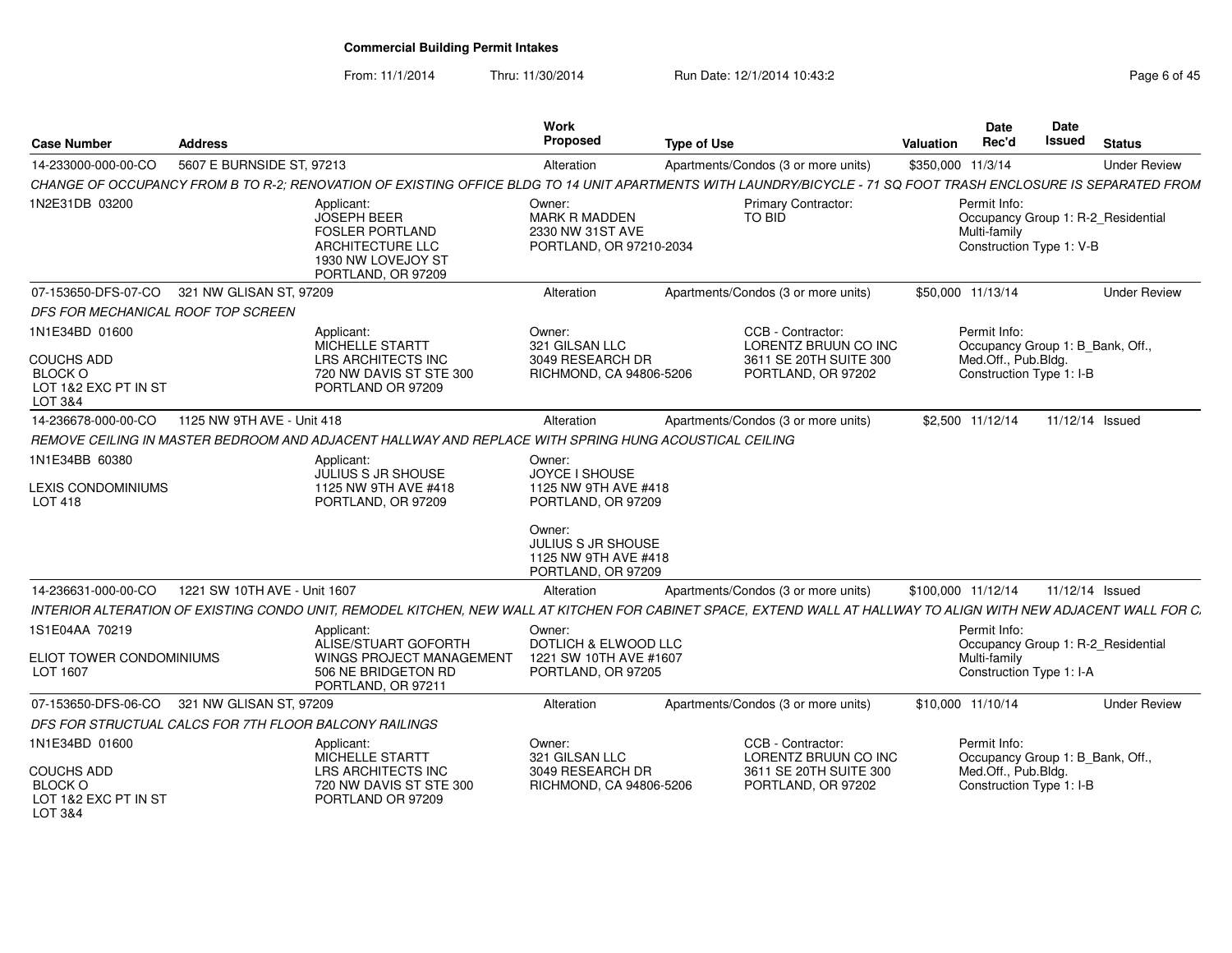From: 11/1/2014Thru: 11/30/2014 Run Date: 12/1/2014 10:43:2<br> **Page 7 of 45** 

| <b>Case Number</b>                                                               | <b>Address</b>             |                                                                                                                                                          | <b>Work</b><br><b>Proposed</b>                                                    | <b>Type of Use</b> |                                                                                           | Valuation | <b>Date</b><br>Rec'd                                                                                | Date<br><b>Issued</b> | <b>Status</b>                      |
|----------------------------------------------------------------------------------|----------------------------|----------------------------------------------------------------------------------------------------------------------------------------------------------|-----------------------------------------------------------------------------------|--------------------|-------------------------------------------------------------------------------------------|-----------|-----------------------------------------------------------------------------------------------------|-----------------------|------------------------------------|
|                                                                                  |                            |                                                                                                                                                          |                                                                                   |                    |                                                                                           |           |                                                                                                     |                       | <b>Under Review</b>                |
| 07-153650-DFS-05-CO                                                              | 321 NW GLISAN ST. 97209    |                                                                                                                                                          | Alteration                                                                        |                    | Apartments/Condos (3 or more units)                                                       |           | \$15,000 11/10/14                                                                                   |                       |                                    |
| DFS FOR FIRST FLOOR WADING DOCK RAILING SYSTEM                                   |                            |                                                                                                                                                          |                                                                                   |                    |                                                                                           |           |                                                                                                     |                       |                                    |
| 1N1E34BD 01600<br><b>COUCHS ADD</b><br><b>BLOCK O</b><br>LOT 1&2 EXC PT IN ST    |                            | Applicant:<br>MICHELLE STARTT<br><b>LRS ARCHITECTS INC</b><br>720 NW DAVIS ST STE 300<br>PORTLAND OR 97209                                               | Owner:<br>321 GILSAN LLC<br>3049 RESEARCH DR<br>RICHMOND, CA 94806-5206           |                    | CCB - Contractor:<br>LORENTZ BRUUN CO INC<br>3611 SE 20TH SUITE 300<br>PORTLAND, OR 97202 |           | Permit Info:<br>Occupancy Group 1: B_Bank, Off.,<br>Med.Off., Pub.Bldg.<br>Construction Type 1: I-B |                       |                                    |
| LOT 3&4                                                                          |                            |                                                                                                                                                          |                                                                                   |                    |                                                                                           |           |                                                                                                     |                       |                                    |
| 14-236133-000-00-CO                                                              | 2393 SW PARK PL - Unit 110 |                                                                                                                                                          | Alteration                                                                        |                    | Apartments/Condos (3 or more units)                                                       |           | \$50,000 11/10/14                                                                                   | 11/10/14 Issued       |                                    |
|                                                                                  |                            | INTERIOR REMODEL TO AN EXISTING CONDO, REMOVING EXISTING WALL IN BOTH SHOWERS TO ADD OPEN SHELVES FOR TOWEL STORAGE                                      |                                                                                   |                    |                                                                                           |           |                                                                                                     |                       |                                    |
| 1N1E33CC 40010<br>2393 PARK PLACE CONDOMINIUM<br>LOT 110                         |                            | Applicant:<br><b>CELESTE LEWIS</b><br>CELESTE LEWIS ARCHITECTURE 2393 SW PARK PL #110<br><b>LLC</b><br>820 NW FLANDERS #210<br>PORTLAND OR 97209         | Owner:<br>JOHN P HAMILTON<br>PORTLAND, OR 97205-1049                              |                    | CCB - Contractor:<br>OWEN GABBERT LLC<br>3809 N BORTHWICK AVE<br>PORTLAND, OR 97227       |           | Permit Info:<br>Multi-family<br>Construction Type 1: III-B                                          |                       | Occupancy Group 1: R-2_Residential |
| 14-235690-000-00-CO                                                              | 8015 N DENVER AVE, 97217   |                                                                                                                                                          | Alteration                                                                        |                    | Apartments/Condos (3 or more units)                                                       |           | \$1,000 11/7/14                                                                                     |                       | 11/7/14 Issued                     |
|                                                                                  |                            | MINOR REPAIRS TO UNIT 16 CONSISTING OF CHANGE IN CLOSET LAYOUT, CEILING REPAIR FROM L&P TO SHEETROCK; INFILLING CLOSET AND CREATING SHELVING IN BATHROOM |                                                                                   |                    |                                                                                           |           |                                                                                                     |                       |                                    |
| 1N1E09DB 13600<br><b>KENTON</b><br>BLOCK <sub>24</sub><br>LOT 20-23              |                            | Applicant:<br>ANNE NEIDERGANG<br>PO BOX 14953<br>PORTLAND OR 97293                                                                                       | Owner:<br><b>KENTON COURT LLC</b><br>PO BOX 14953<br>PORTLAND, OR 97293-0953      |                    | CCB - Contractor:<br>STEFAN MARCUS JECUSCO<br>3908 SE TAYLOR<br>PORTLAND, OR 97214        |           | Permit Info:<br>Multi-family<br>Construction Type 1: III-B                                          |                       | Occupancy Group 1: R-2 Residential |
| 14-228341-000-00-CO                                                              | 5816 SE POWELL BLVD, 97206 |                                                                                                                                                          | Alteration                                                                        |                    | Apartments/Condos (3 or more units)                                                       |           | \$20,000 11/26/14                                                                                   | 11/26/14 Issued       |                                    |
|                                                                                  |                            | RESTRIPE EXISTING PARKING LOT, REMOVE IMPERVIOUS PAVEMENT TO CREATE NEW LANDSCAPE STRIP, CUT NEW OPENING INTO RIGHT OF WAY                               |                                                                                   |                    |                                                                                           |           |                                                                                                     |                       |                                    |
| 1S2E07DA 02400<br><b>STRANGS ADD</b><br><b>BLOCK 1 TL 2400</b>                   |                            | Applicant:<br><b>DEREK MARTY</b><br>7626 N MISSISSIPPI AVE<br>PORTLAND OR 97217                                                                          | Owner:<br>POWELL PLAZA LLC<br>4015 SW COUNCIL CREST DR<br>PORTLAND, OR 97239-1527 |                    | Primary Contractor:<br><b>TO BID</b>                                                      |           | Permit Info:<br>Occupancy Group 1: B_Bank, Off.,<br>Med.Off., Pub.Bldg.                             |                       |                                    |
| 14-219639-REV-01-CO                                                              | 6341 NE GLISAN ST          |                                                                                                                                                          | Alteration                                                                        |                    | Apartments/Condos (3 or more units)                                                       |           | \$800 11/7/14                                                                                       |                       | 11/7/14 Issued                     |
|                                                                                  |                            | VALUE ADDED REVISION: REPAIR RIM JOISTS AND DRYROT ON DECK FOR UNIT 6317                                                                                 |                                                                                   |                    |                                                                                           |           |                                                                                                     |                       |                                    |
| 1N2E32BC 09000<br><b>PARKHURST ADD &amp; SUB</b><br>BLOCK 10<br>LOT 8-10 TL 9000 |                            | Applicant:<br>CHELSEY CALLAGHAN<br>SEMLER BUILDING, LLC<br>10060 E BURNSIDE<br>PORTLAND, OR 97216                                                        | Owner:<br>JEFFREY BRADY<br>10060 E BURNSIDE ST<br>PORTLAND, OR 97216-2334         |                    | CCB - Contractor:<br>ERNEST GUNNER COOK JR<br>746 SW 4TH ST<br>GRESHAM, OR 97080-9377     |           | Permit Info:<br>Multi-family<br>Construction Type 1: V-B                                            |                       | Occupancy Group 1: R-2_Residential |
| 14-235582-000-00-CO                                                              | 6341 NE GLISAN ST          |                                                                                                                                                          | Alteration                                                                        |                    | Apartments/Condos (3 or more units)                                                       |           | \$800 11/7/14                                                                                       |                       | 11/7/14 Issued                     |
|                                                                                  |                            | REPAIR RIM JOIST AND DRY ROT ON DECK FOR UNIT 6329 IN BUILDING 2 - SEE FOLDER COMMENTS                                                                   |                                                                                   |                    |                                                                                           |           |                                                                                                     |                       |                                    |
| 1N2E32BC 09000<br><b>PARKHURST ADD &amp; SUB</b><br>BLOCK 10<br>LOT 8-10 TL 9000 |                            | Applicant:<br>CHELSEY CALLAGHAN<br>SEMLER BUILDING. LLC<br>10060 E BURNSIDE<br>PORTLAND, OR 97216                                                        | Owner:<br>JEFFREY BRADY<br>10060 E BURNSIDE ST<br>PORTLAND, OR 97216-2334         |                    |                                                                                           |           | Permit Info:<br>Multi-family<br>Construction Type 1: V-B                                            |                       | Occupancy Group 1: R-2_Residential |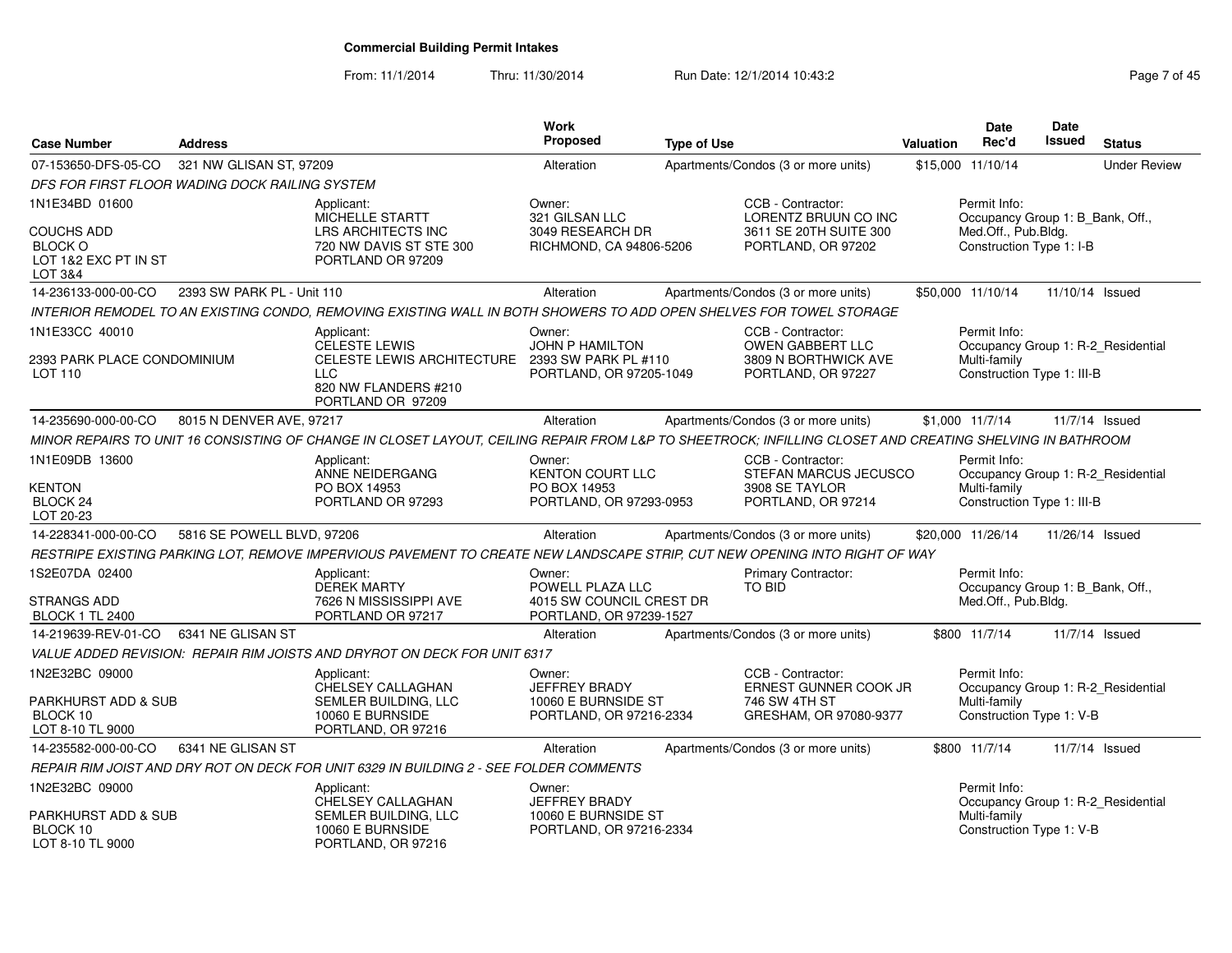From: 11/1/2014Thru: 11/30/2014 Run Date: 12/1/2014 10:43:2<br>
Page 8 of 45

| <b>Case Number</b>                                                              | <b>Address</b>                                        |                                                                                                             | Work<br><b>Proposed</b>                                                                                | <b>Type of Use</b> |                                                                                                                                                  | <b>Valuation</b> | Date<br>Rec'd                                            | Date<br><b>Issued</b> | <b>Status</b>                      |
|---------------------------------------------------------------------------------|-------------------------------------------------------|-------------------------------------------------------------------------------------------------------------|--------------------------------------------------------------------------------------------------------|--------------------|--------------------------------------------------------------------------------------------------------------------------------------------------|------------------|----------------------------------------------------------|-----------------------|------------------------------------|
| 14-235466-000-00-CO                                                             | 829 SE 15TH AVE                                       |                                                                                                             | Alteration                                                                                             |                    | Apartments/Condos (3 or more units)                                                                                                              |                  | \$2,000 11/7/14                                          |                       | <b>Under Review</b>                |
| <b>FIRE ESCAPE TESTING FOR CERTIFICATION</b>                                    |                                                       |                                                                                                             |                                                                                                        |                    |                                                                                                                                                  |                  |                                                          |                       |                                    |
| 1S1E02AB 15901<br><b>EAST PORTLAND</b><br>BLOCK 298<br>LOT 5&6                  |                                                       | Applicant:<br>ED NUKALA<br><b>IPM</b><br>721 SW OAK ST<br>PORTLAND, OR 97205                                | Owner:<br><b>HELENA E LESHER</b><br>7517 SE 28TH AVE<br>PORTLAND, OR 97202                             |                    | CCB - Contractor:<br><b>INCOME PROPERTY</b><br>MANAGEMENT CO<br>721 SW OAK ST #100<br>PORTLAND, OR 97205                                         |                  |                                                          |                       |                                    |
| 14-233556-000-00-CO                                                             | 1310 SW COLLEGE ST, 97201                             |                                                                                                             | Alteration                                                                                             |                    | Apartments/Condos (3 or more units)                                                                                                              |                  | \$3,500 11/3/14                                          |                       | 11/3/14 Under Inspection           |
|                                                                                 | REPAIR DAMAGE TO EXTERIOR WALL ON SECOND FLOOR, APT 2 |                                                                                                             |                                                                                                        |                    |                                                                                                                                                  |                  |                                                          |                       |                                    |
| 1S1E04DB 04700<br><b>PORTLAND</b><br>BLOCK 291<br>LOT 1<br>N 8' OF LOT 2        |                                                       | Applicant:<br><b>JIMMY HAMMER</b><br>1726 N EMERSON ST<br>PORTLAND, OR 97217                                | Owner:<br><b>COLLEGE HEIGHTS</b><br><b>APARTMENTS LLC</b><br>2611 NW WESTOVER RD<br>PORTLAND, OR 97210 |                    | CCB - Contractor:<br><b>KEVIN FRANCIS SKOCH</b><br>9840 SW 18TH PL<br>PORTLAND, OR 97219                                                         |                  | Permit Info:<br>Multi-family<br>Construction Type 1: V-B |                       | Occupancy Group 1: R-2_Residential |
| 14-219779-000-00-CO                                                             | 724 SE 35TH AVE, 97214                                |                                                                                                             | Alteration                                                                                             |                    | Apartments/Condos (3 or more units)                                                                                                              | \$20,000 11/6/14 |                                                          |                       | 11/6/14 Issued                     |
|                                                                                 |                                                       | DEMO WALLS AND RECONFIGURE UNITS AT BASEMENT, MAIN FLOOR AND 2ND FLOOR, 6 UNITS TOTAL                       |                                                                                                        |                    |                                                                                                                                                  |                  |                                                          |                       |                                    |
| 1S1E01AB 10700<br><b>CROSIERS ADD</b><br>BLOCK <sub>3</sub><br>LOT <sub>7</sub> |                                                       | Applicant:<br>MIKE MONTGOMERY<br>SIMPL HOME DESIGNS<br>5531 SW BUDDINGTON ST<br>PORTLAND OR 97219           | Owner:<br>3505 SE MORRISON LLC<br>2525 NE GLISAN ST #100<br>PORTLAND, OR 97232-2325                    |                    |                                                                                                                                                  |                  | Permit Info:<br>Multi-family<br>Construction Type 1: V-B |                       | Occupancy Group 1: R-2 Residential |
| 14-235460-000-00-CO                                                             | 711 SE 11TH AVE, 97214                                |                                                                                                             | Alteration                                                                                             |                    | Apartments/Condos (3 or more units)                                                                                                              |                  | \$2,000 11/7/14                                          |                       | <b>Under Review</b>                |
| FIRE ESCAPE TESTING FOR CERTIFICATION                                           |                                                       |                                                                                                             |                                                                                                        |                    |                                                                                                                                                  |                  |                                                          |                       |                                    |
| 1S1E02BA 05900<br><b>EAST PORTLAND</b><br>BLOCK 219<br>LOT 6-8                  |                                                       | Applicant:<br>ED NUKALA<br><b>IPM</b><br>721 SW OAK ST<br>PORTLAND, OR 97205                                | Owner:<br>MELCLIFF ASSOCIATES LLC<br>530 1/2 NW 23RD AVE<br>PORTLAND, OR 97210                         |                    | CCB - Contractor:<br><b>INCOME PROPERTY</b><br>MANAGEMENT CO<br>721 SW OAK ST #100<br>PORTLAND, OR 97205                                         |                  |                                                          |                       |                                    |
| 14-234707-000-00-CO                                                             | 1714 SW 58TH AVE, 97221                               |                                                                                                             | Alteration                                                                                             |                    | Apartments/Condos (3 or more units)                                                                                                              | \$16,753 11/5/14 |                                                          |                       | 11/5/14 Issued                     |
|                                                                                 |                                                       | WINDOW REPLACEMENT THROUGH OUT BUILDINGS ON PROPERTY -see 14-205988-AL for fee investigation - See Comments |                                                                                                        |                    |                                                                                                                                                  |                  |                                                          |                       |                                    |
| 1S1E06CA 02100<br>SECTION 06 1S 1E<br>TL 2100 0.38 ACRES                        |                                                       | Applicant:<br><b>NAIDA KHAN</b><br>NORTHWEST PERMIT INC<br>9808 31ST SE<br>EVERETT, WA 98208                | Owner:<br><b>JULIO R SOSA</b><br>9843 NW GERMANTOWN RD<br>PORTLAND, OR 97231-2722                      |                    | CCB - Contractor:<br>THD AT HOME SERVICES INC<br>CUMBERLAND OFFICE PARK 2690 Multi-family<br><b>CUMBERLAND PKWY STE 300</b><br>ATLANTA, GA 30339 |                  | Permit Info:<br>Construction Type 1: V-B                 |                       | Occupancy Group 1: R-2_Residential |
| 14-241666-000-00-CO                                                             | 7350 SW BARBUR BLVD, 97219                            |                                                                                                             | Alteration                                                                                             |                    | Apartments/Condos (3 or more units)                                                                                                              |                  | \$5,000 11/24/14                                         |                       | 11/24/14 Under Inspection          |
|                                                                                 |                                                       | REMOVING EXISTING BEAMS IN ALL 20 UNITS OF APARTMENT COMPLEX AND REPLACING WITH NEW EXPOSED BEAMS           |                                                                                                        |                    |                                                                                                                                                  |                  |                                                          |                       |                                    |
| 1S1E21AD 03900<br><b>FULTON PK</b>                                              |                                                       | Applicant:<br>THE AFFORDABLE HOME<br>DOCTOR LLC                                                             | Owner:<br><b>MANIFAUST DESTINY LLC</b><br>PO BOX 820190                                                |                    | CCB - Contractor:<br>THE AFFORDABLE HOME<br>DOCTOR LLC                                                                                           |                  | Permit Info:<br>Multi-family                             |                       | Occupancy Group 1: R-2_Residential |
| BLOCK 54<br>LOT 3-6                                                             |                                                       | 1586 SE MARION ST<br>PORTLAND, OR 97202                                                                     | PORTLAND, OR 97282-1190                                                                                |                    | 1586 SE MARION ST<br>PORTLAND, OR 97202                                                                                                          |                  | Construction Type 1: V-B                                 |                       |                                    |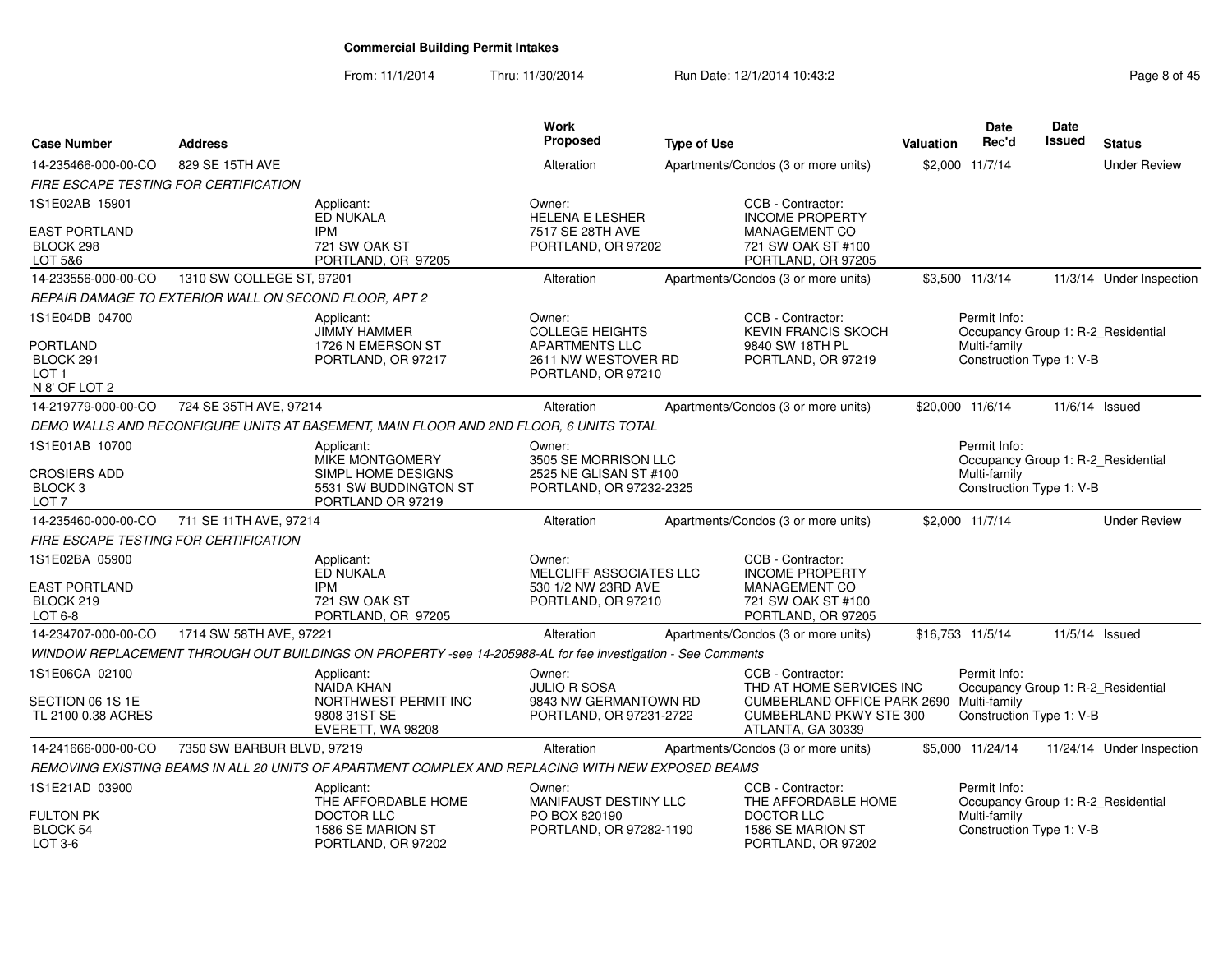From: 11/1/2014

Thru: 11/30/2014 Run Date: 12/1/2014 10:43:2<br> **Page 9 of 45** 

| <b>Case Number</b>                                                                            | <b>Address</b>                                                                                                                                | Work<br>Proposed                                                                                                                                                  | <b>Type of Use</b> |                                                                                                            | <b>Valuation</b> | <b>Date</b><br>Rec'd                                                                                | Date<br>Issued  | <b>Status</b>                                                                       |
|-----------------------------------------------------------------------------------------------|-----------------------------------------------------------------------------------------------------------------------------------------------|-------------------------------------------------------------------------------------------------------------------------------------------------------------------|--------------------|------------------------------------------------------------------------------------------------------------|------------------|-----------------------------------------------------------------------------------------------------|-----------------|-------------------------------------------------------------------------------------|
| 14-210538-000-00-CO                                                                           | 2332 NW WESTOVER RD, 97210                                                                                                                    | Alteration                                                                                                                                                        |                    | Apartments/Condos (3 or more units)                                                                        |                  | \$2,500 11/21/14                                                                                    | 11/21/14 Issued |                                                                                     |
|                                                                                               | MIXED USE BUILDING REPAIR REAR PORCHES AT LIVING UNIT ON SECOND FLOOR AND AT MAIN FLOOR - GUARD RAILS AND SOME DECKINONLYG. SEE 09-149680-HS. |                                                                                                                                                                   |                    |                                                                                                            |                  |                                                                                                     |                 |                                                                                     |
| 1N1E33CB 02000<br><b>MEADS ADD</b><br><b>BLOCK 5</b><br>N 7.6' OF LOT 4<br>S 28.4' OF LOT 5&6 | Applicant:<br><b>MIKE PURCELL</b><br><b>E&amp;M CONSTRUCTORS</b><br>PO BOX 80638<br>PORTLAND, OR 97280                                        | Owner:<br><b>HERBERT J SEMLER</b><br>2330 NW EVERETT ST<br>PORTLAND, OR 97210-3530<br>Owner:<br>SHIRLEY L SEMLER<br>2330 NW EVERETT ST<br>PORTLAND, OR 97210-3530 |                    | CCB - Contractor:<br>E & M CONSTRUCTORS LLC<br>PO BOX 80638<br>PORTLAND, OR 97280                          |                  | Permit Info:<br>Station<br>Construction Type 1: V-B                                                 |                 | Occupancy Group 1: M_Store, Service                                                 |
| 14-215819-REV-01-CO                                                                           | 2230 SE MORRISON ST, 97214                                                                                                                    | Alteration                                                                                                                                                        |                    | Apartments/Condos (3 or more units)                                                                        |                  | \$1,500 11/26/14                                                                                    | 11/26/14 Issued |                                                                                     |
|                                                                                               | VALUE ADDED REVISION TO ENLARGE FIRST FLOOR WINDOWS ON SOUTH SIDE AND RECONFIGURE OFFICE LAYOUT                                               |                                                                                                                                                                   |                    |                                                                                                            |                  |                                                                                                     |                 |                                                                                     |
| 1S1E02AA 06000<br><b>TILTONS ADD</b><br>BLOCK <sub>3</sub><br>LOT 1&2                         | Applicant:<br>MIKE MONTGOMERY<br>SIMPL HOME DESIGNS<br>5531 SW BUDDINGTON ST<br>PORTLAND OR 97219                                             | Owner:<br>2230 SE MORRISON LLC<br>2525 NE GLISAN ST #100<br>PORTLAND, OR 97232-2325                                                                               |                    |                                                                                                            |                  | Permit Info:<br>Occupancy Group 1: B_Bank, Off.,<br>Med.Off., Pub.Bldg.<br>Construction Type 1: V-B |                 | Construction Type 2 (formerly Type 1): V-B                                          |
| 14-230353-000-00-CO                                                                           | 10075 SW BARBUR BLVD, 97219                                                                                                                   | Alteration                                                                                                                                                        | Assembly           |                                                                                                            |                  | \$15,000 11/21/14                                                                                   | 11/21/14 Issued |                                                                                     |
|                                                                                               | NEW TI FOR A-2 RESTAURANT, ALTERATION TO COMMERCIAL KITCHEN, NEW WALLS FOR SEPARATE DINING AREA, OPEN SEATING AREA, RESTROOMS EXISTING.       |                                                                                                                                                                   |                    |                                                                                                            |                  |                                                                                                     |                 |                                                                                     |
| 1S1E30DA 05300<br>SECTION 30 1S 1E<br>TL 5300 1.29 ACRES                                      | Applicant:<br><b>BARRY EASTWOOD</b><br><b>BARRY EASTWOOD &amp; ASSOC</b><br>9230 N SAINT LOUIS AVE<br>PORTLAND OR 97203                       | Owner:<br>CAPITOL LA NOUE LLC<br>1501 SW TAYLOR ST #100<br>PORTLAND, OR 97205                                                                                     |                    | CCB - Contractor:<br><b>ARELLANOS</b><br>PO BOX 2225<br>WILSONVILLE OR 97070                               |                  | Permit Info:<br>Occupancy Group 1: A-2_Restaurant<br>Construction Type 1: V-B                       |                 |                                                                                     |
|                                                                                               |                                                                                                                                               | Owner:<br><b>CAPITOL DOWNS LLC</b><br>1501 SW TAYLOR ST #100<br>PORTLAND, OR 97205                                                                                |                    |                                                                                                            |                  |                                                                                                     |                 |                                                                                     |
| 13-200004-REV-04-CO                                                                           | 160 NE M L KING BLVD - Unit MAIN, 97232                                                                                                       | Alteration                                                                                                                                                        | Assembly           |                                                                                                            |                  | \$3,000 11/12/14                                                                                    | 11/12/14 Issued |                                                                                     |
|                                                                                               | VALUE ADDED REVISION TO ADD SAMPELING VAULT TIED INTO EXISTING SANITARY OUTLET. FOR TI PERMIT 14-205128CO                                     |                                                                                                                                                                   |                    |                                                                                                            |                  |                                                                                                     |                 |                                                                                     |
| 1N1E35CB 03600                                                                                | Applicant:<br><b>NICK BYERS</b><br><b>HENNEBERY EDDY ARCHITECTS</b><br>921 SW WASHINGTON, Ste. 250<br>Portland, OR 97205                      | Owner:<br><b>STARK'S GRAND AVENUE</b><br>PROPERTY<br>107 NE GRAND AVE<br>PORTLAND, OR 97232                                                                       |                    | CCB - Contractor:<br><b>BROCKAMP &amp; JAEGER INC</b><br>15796 S BOARDWALK ST<br>OREGON CITY, OR 970451196 |                  | Permit Info:<br>Station<br>Construction Type 1: III-B                                               |                 | Occupancy Group 1: M_Store, Service<br>Construction Type 2 (formerly Type 1): III-B |
|                                                                                               |                                                                                                                                               | Owner:<br><b>INVESTMENTS LLC</b><br>107 NE GRAND AVE<br>PORTLAND, OR 97232                                                                                        |                    |                                                                                                            |                  |                                                                                                     |                 |                                                                                     |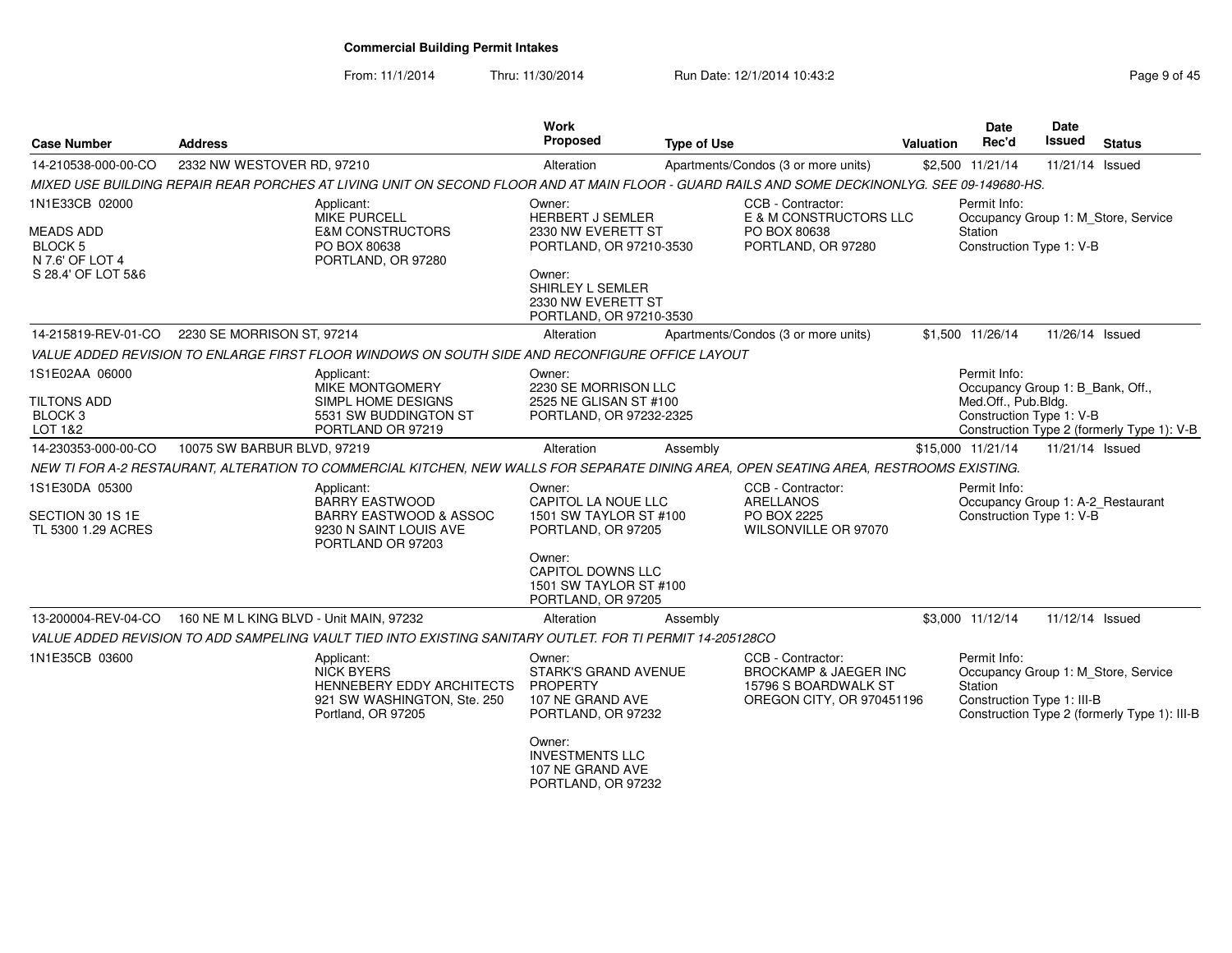From: 11/1/2014

Thru: 11/30/2014 Run Date: 12/1/2014 10:43:2<br>
Page 10 of 45

| <b>Case Number</b>                                            | <b>Address</b>                                                                                                                                                                                          | <b>Work</b><br><b>Proposed</b><br><b>Type of Use</b>                                               | Valuation                                                                                                  | <b>Date</b><br>Rec'd                                                         | <b>Date</b><br><b>Issued</b> | <b>Status</b>                                                                       |
|---------------------------------------------------------------|---------------------------------------------------------------------------------------------------------------------------------------------------------------------------------------------------------|----------------------------------------------------------------------------------------------------|------------------------------------------------------------------------------------------------------------|------------------------------------------------------------------------------|------------------------------|-------------------------------------------------------------------------------------|
| 12-204090-REV-01-CO                                           | 6910 N INTERSTATE AVE, 97217                                                                                                                                                                            | Alteration<br>Assembly                                                                             |                                                                                                            | \$10,000 11/12/14                                                            |                              | <b>Under Review</b>                                                                 |
|                                                               | Legalize Improvements and Address Violation Letter; Add Windows; Remove and Add Exterior Doors; Remove Restrooms; Remodel Restrooms; Relocate Stage; Add ramps at exterior and interior; Add Office Spa |                                                                                                    |                                                                                                            |                                                                              |                              |                                                                                     |
| 1N1E15BC 05700<br>GOOD MORNING ADD                            | Applicant:<br>EHM CONSTRUCTION INC<br>2622 YORK ST                                                                                                                                                      | Owner:<br>MAGPIE PROPERTY<br>2335 SE IVON ST                                                       | CCB - Contractor:<br>EHM CONSTRUCTION INC<br>2622 YORK ST                                                  | Permit Info:<br>Occupancy Group 1: A-2_Nightclub<br>Construction Type 1: V-B |                              |                                                                                     |
| BLOCK 10<br>LOT 1&2 EXC PT IN ST                              | WEST LINN, OR 97068                                                                                                                                                                                     | PORTLAND, OR 97202-1258                                                                            | WEST LINN, OR 97068                                                                                        |                                                                              |                              |                                                                                     |
|                                                               |                                                                                                                                                                                                         | Owner:<br><b>PARTNERS I LLC</b><br>2335 SE IVON ST<br>PORTLAND, OR 97202-1258                      |                                                                                                            |                                                                              |                              |                                                                                     |
| 13-200004-DFS-03-CO                                           | 160 NE M L KING BLVD - Unit MAIN, 97232                                                                                                                                                                 | Assembly<br>Alteration                                                                             |                                                                                                            | \$45,000 11/10/14                                                            |                              | <b>Under Review</b>                                                                 |
|                                                               | DFS FOR STOREFRONT SYSTEMDFS DETAILS MAY NOT BE LEGIBLE, DETAILS IN APPROVED DRAWINGS                                                                                                                   |                                                                                                    |                                                                                                            |                                                                              |                              |                                                                                     |
| 1N1E35CB 03600                                                | Applicant:<br>BROCKAMP & JAEGER INC<br>15796 S BOARDWALK ST<br>OREGON CITY, OR 970451196                                                                                                                | Owner:<br><b>STARK'S GRAND AVENUE</b><br><b>PROPERTY</b><br>107 NE GRAND AVE<br>PORTLAND, OR 97232 | CCB - Contractor:<br><b>BROCKAMP &amp; JAEGER INC</b><br>15796 S BOARDWALK ST<br>OREGON CITY, OR 970451196 | Permit Info:<br>Station<br>Construction Type 1: III-B                        |                              | Occupancy Group 1: M Store, Service<br>Construction Type 2 (formerly Type 1): III-B |
|                                                               |                                                                                                                                                                                                         | Owner:<br><b>INVESTMENTS LLC</b><br>107 NE GRAND AVE<br>PORTLAND, OR 97232                         |                                                                                                            |                                                                              |                              |                                                                                     |
| 14-238553-000-00-CO                                           | 14021 NE GLISAN ST, 97230                                                                                                                                                                               | Alteration<br>Assembly                                                                             |                                                                                                            | \$45,000 11/24/14                                                            |                              | <b>Under Review</b>                                                                 |
|                                                               | REPLACE ROOF MATERIAL DOWN TO MEMBRANE ON EXISTING FLAT ROOF, REMOVE AND REPLACE ALL EXISTING ROOFTOP MECHANICAL EQUIPMENT                                                                              |                                                                                                    |                                                                                                            |                                                                              |                              |                                                                                     |
|                                                               | Applicant:<br>Lydia Neill<br><b>METRO</b><br>600 NE Grand Avenue<br>Portland, OR 97218                                                                                                                  | Owner:<br>METRO(LEASED COURSE CO<br>600 NE GRAND AVE<br>PORTLAND, OR 97232-2736                    | <b>Primary Contractor:</b><br>TO BID                                                                       |                                                                              |                              |                                                                                     |
| 14-238417-000-00-CO                                           | 6367 SW CAPITOL HWY, 97201                                                                                                                                                                              | Alteration<br>Assembly                                                                             |                                                                                                            | \$100,000 11/17/14                                                           |                              | <b>Under Review</b>                                                                 |
|                                                               | TENANT IMPROVEMENT FOR FIRST TIME RESTAURANT TENANT IN EXISTING SHELL SPACE. NEW WALLS AT KITCHEN AREA. ALL KITCHEN EQUPMENT. PIZZA OVEN. STORAGE ROOM. WALK IN 1                                       |                                                                                                    |                                                                                                            |                                                                              |                              |                                                                                     |
| 1S1E16CD 01800                                                | Applicant:<br><b>DREW SHREINER</b><br><b>JONES ARCHITECTURE</b><br>1136 NW HOYT ST STE 230<br>PORTLAND, OR 97209                                                                                        | Owner:<br><b>WARDIN INVESTMENT</b><br>PO BOX 6374<br>PORTLAND OR 97228                             | <b>Primary Contractor:</b><br>TO BID                                                                       | Permit Info:<br>Construction Type 1: V-B                                     |                              | Occupancy Group 1: A-2_Restaurant<br>Construction Type 2 (formerly Type 1): V-B     |
|                                                               | 14-219424-REV-01-CO 6828 SE HOLGATE BLVD, 97206                                                                                                                                                         | Assembly<br>Alteration                                                                             |                                                                                                            | \$11/25/14                                                                   |                              | 11/25/14 Issued                                                                     |
|                                                               | REVISION TO CHANGE FROM WOODEN PORCH TO CONCRETE PORCH                                                                                                                                                  |                                                                                                    |                                                                                                            |                                                                              |                              |                                                                                     |
| 1S2E17BA 08500                                                | Applicant:<br><b>GARY MENGIS</b>                                                                                                                                                                        | Owner:<br>KERN PARK CHRISTIAN CHURCH                                                               | CCB - Contractor:<br><b>GARY MENGIS</b>                                                                    | Permit Info:<br>Occupancy Group 1: U Private                                 |                              |                                                                                     |
| <b>KERN PK</b><br>BLOCK 11<br>E 1/2 OF LOT 10&11<br>LOT 12-18 | <b>GARY F MENGIS CONTRACTING</b><br><b>INC</b><br>PO BOX 82336<br>PORTLAND OR 97282-2336                                                                                                                | 6828 SE HOLGATE BLVD<br>PORTLAND, OR 97206-3504                                                    | <b>GARY F MENGIS CONTRACTING</b><br><b>INC</b><br>PO BOX 82336<br>PORTLAND OR 97282-2336                   | Garage\Utility Misc.<br>Construction Type 1: V-A                             |                              |                                                                                     |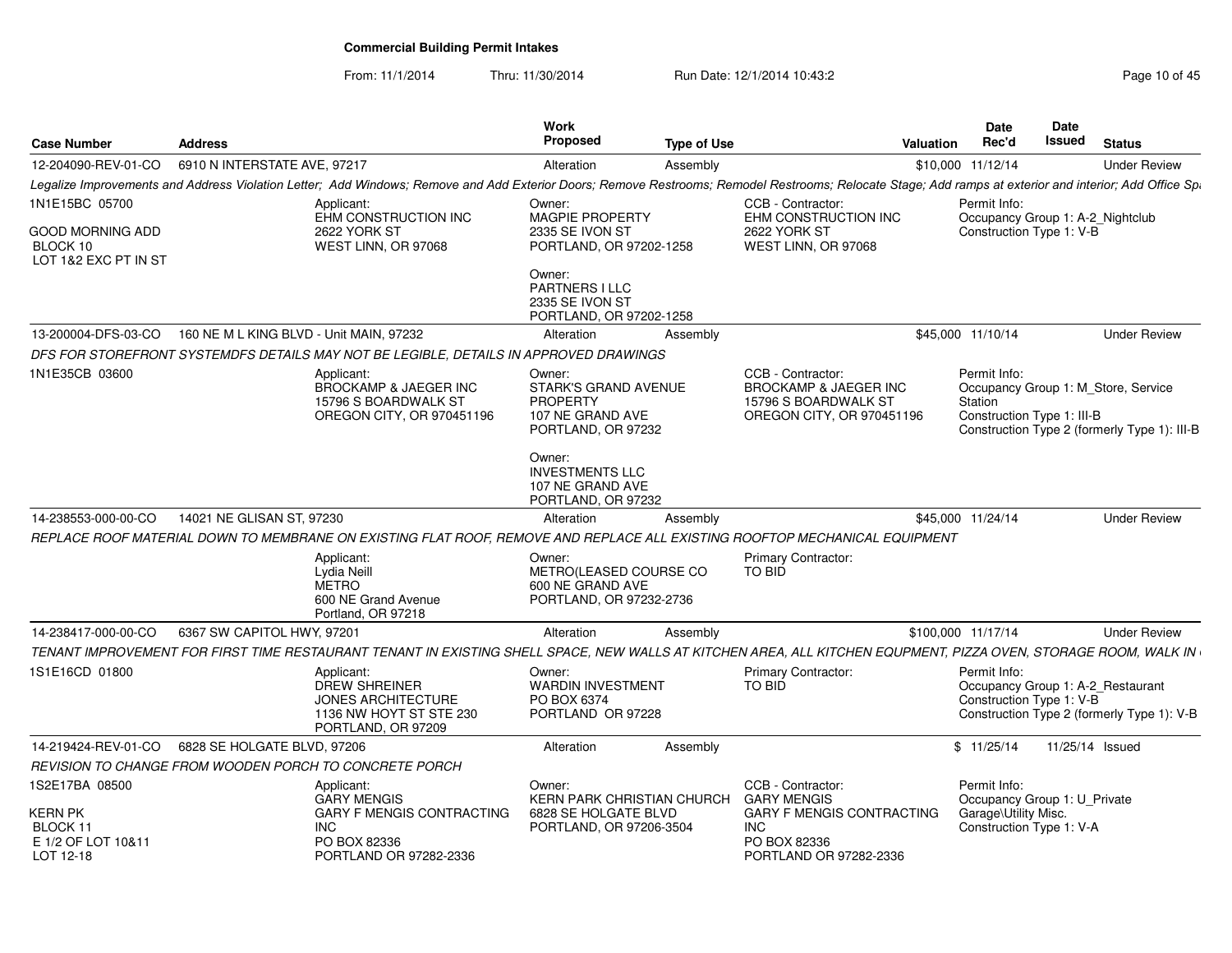From: 11/1/2014

Thru: 11/30/2014 Run Date: 12/1/2014 10:43:2<br>
Run Date: 12/1/2014 10:43:2

| <b>Case Number</b>                                                                          | <b>Address</b>                |                                                                                                                                                               | <b>Work</b><br><b>Proposed</b>                                                                 | <b>Type of Use</b> |                                                                                                                                     | <b>Valuation</b> | Date<br>Rec'd                                                                                     | Date<br>Issued  | <b>Status</b>                           |
|---------------------------------------------------------------------------------------------|-------------------------------|---------------------------------------------------------------------------------------------------------------------------------------------------------------|------------------------------------------------------------------------------------------------|--------------------|-------------------------------------------------------------------------------------------------------------------------------------|------------------|---------------------------------------------------------------------------------------------------|-----------------|-----------------------------------------|
| 14-174936-REV-01-CO                                                                         | 1411 NW FLANDERS ST, 97209    |                                                                                                                                                               | Alteration                                                                                     | Assembly           |                                                                                                                                     |                  | \$125,000 11/20/14                                                                                |                 | <b>Under Review</b>                     |
|                                                                                             |                               | VALUE ADDED REVISION TO ADD EXTERIOR ELEMENTS OF WORK; STOREFRONT AND EGRESSREMOVE SILO AND STRUCTURE TO HOLD STRUCTURE FROM SCOPE OF WORK                    |                                                                                                |                    |                                                                                                                                     |                  |                                                                                                   |                 |                                         |
| 1N1E33DA 01800                                                                              |                               | Applicant:<br>MIKE COYLE<br><b>FASTER PERMITS</b><br>14334 NW EAGLERIDGE LANE<br>PORTLAND, OR 97229                                                           | Owner:<br>ND FLANDERS LLC<br>2839 SW 2ND AVE<br>PORTLAND, OR 97201-4711                        |                    | CCB - Contractor:<br>Chris Copeland<br>ANDERSEN CONSTRUCTION<br><b>COMPANY</b><br>PO BOX 6712<br>PORTLAND, OR 97228-6712            |                  | Permit Info:<br>Occupancy Group 1: A-2 Restaurant<br>Construction Type 1: III-B                   |                 |                                         |
| 14-219424-000-00-CO                                                                         | 6828 SE HOLGATE BLVD, 97206   |                                                                                                                                                               | Alteration                                                                                     | Assembly           |                                                                                                                                     |                  | \$22,000 11/25/14                                                                                 | 11/25/14 Issued |                                         |
|                                                                                             |                               | INSTALL NEW RAMP AND REMOVE EXISTING WINDOW AND INSTALL NEW DOOR AND WINDOW                                                                                   |                                                                                                |                    |                                                                                                                                     |                  |                                                                                                   |                 |                                         |
| 1S2E17BA 08500<br>KERN PK<br>BLOCK 11<br>E 1/2 OF LOT 10&11<br>LOT 12-18                    |                               | Applicant:<br><b>GARY MENGIS</b><br><b>GARY F MENGIS CONTRACTING</b><br><b>INC</b><br>PO BOX 82336<br>PORTLAND OR 97282-2336                                  | Owner:<br><b>KERN PARK CHRISTIAN CHURCH</b><br>6828 SE HOLGATE BLVD<br>PORTLAND, OR 97206-3504 |                    | CCB - Contractor:<br><b>GARY MENGIS</b><br><b>GARY F MENGIS CONTRACTING</b><br><b>INC</b><br>PO BOX 82336<br>PORTLAND OR 97282-2336 |                  | Permit Info:<br>Construction Type 1: V-A                                                          |                 | Occupancy Group 1: A-3_Place of Worship |
| 14-233332-000-00-CO                                                                         | 333 SE 122ND AVE, 97216       |                                                                                                                                                               | Alteration                                                                                     | Assembly           |                                                                                                                                     |                  | \$8,000 11/3/14                                                                                   |                 | <b>Under Review</b>                     |
|                                                                                             |                               | CHANGE OF USE FROM NIGHT CLUB TO CHURCH, REMOVE BAR AND DANCE FLOOR AND REPLACE WITH SPEAKING AREA AND SEATING                                                |                                                                                                |                    |                                                                                                                                     |                  |                                                                                                   |                 |                                         |
| 1N2E34DD 14800                                                                              |                               | Applicant:<br><b>BOB HASKINS</b>                                                                                                                              | Owner:<br><b>WESTCO INVESTMENTS LLC</b>                                                        |                    |                                                                                                                                     |                  | Permit Info:                                                                                      |                 | Occupancy Group 1: A-3_Place of Worship |
| <b>VENTURA PK</b><br>BLOCK 31<br>LOT 25 EXC PT IN ST<br>LOT 26-30                           |                               | SHEPHERDS GATE CHURCH<br>6917 SE 117TH PL<br>PORTLAN, OR 97266                                                                                                | PO BOX 16006<br>PORTLAND, OR 97292                                                             |                    |                                                                                                                                     |                  | Construction Type 1: V-B                                                                          |                 |                                         |
| 14-234617-000-00-CO                                                                         | 3939 N MISSISSIPPI AVE, 97227 |                                                                                                                                                               | Alteration                                                                                     | Assembly           |                                                                                                                                     |                  | \$5,000 11/5/14                                                                                   |                 | 11/5/14 Issued                          |
|                                                                                             |                               | INTERIOR ONLY-MOVING BAR 90DEGREES AND 6' NORTH MAKING BAR SMALLER, CHANGE OF USE OF LOBBY FROM A2 TO A1, NO CHANGE IN OCC LOAD OR EGRESSSEE FS 14-142405     |                                                                                                |                    |                                                                                                                                     |                  |                                                                                                   |                 |                                         |
| 1N1E22CD 05000<br><b>MULTNOMAH</b><br>BLOCK <sub>23</sub><br>N 28.09' OF LOT 9              |                               | Applicant:<br><b>JIM BRUNBERG</b><br>MISSISSIPPI STUDIOS LLC<br>3939 N MISSISSIPPI<br>PORTLAND OREGON                                                         | Owner:<br>MISSISSIPPI STUDIOS LLC<br>3939 N MISSISSIPPI AVE<br>PORTLAND, OR 97227-1162         |                    |                                                                                                                                     |                  | Permit Info:<br>Occupancy Group 1: A-1_Auditorium,<br>theater w/stage<br>Construction Type 1: V-B |                 |                                         |
| 14-223160-000-00-CO                                                                         | 5000 N WILLAMETTE BLVD, 97217 |                                                                                                                                                               | Alteration                                                                                     | <b>Business</b>    |                                                                                                                                     |                  | \$86,525 11/3/14                                                                                  |                 | 11/3/14 Under Inspection                |
|                                                                                             |                               | REMODEL ROOM WITH OPEN OFFICE AREA, TWO PRIVATE OFFICES AND ONE CONFERENCE ROOM INTO TWO 45 PERSON CLASSROOMS                                                 |                                                                                                |                    |                                                                                                                                     |                  |                                                                                                   |                 |                                         |
| 1N1E18A 00100                                                                               |                               | Applicant:<br><b>TOM BYRNE</b>                                                                                                                                | Owner:<br>UNIVERSITY OF PORTLAND                                                               |                    | CCB - Contractor:<br><b>LARRY KENNEBECK</b>                                                                                         |                  | Permit Info:<br>Occupancy Group 1: B Bank, Off.,                                                  |                 |                                         |
| SECTION 18 1N 1E<br>TL 100 80.73 ACRES                                                      |                               | SODERSTROM ARCHITECTS P C<br>1200 NW NAITO PARKWAY, STE<br>410<br>PORTLAND OR 97209                                                                           | 5000 N WILLAMETTE BLVD<br>PORTLAND, OR 97203-5798                                              |                    | <b>TODD CONSTRUCTION INC</b><br>PO BOX 949<br><b>TUALATIN, OR 970620949</b>                                                         |                  | Med.Off., Pub.Blda.<br>Construction Type 1: II-A                                                  |                 |                                         |
| 13-236626-REV-04-CO                                                                         | 1414 SE 82ND AVE, 97216       |                                                                                                                                                               | Alteration                                                                                     | <b>Business</b>    |                                                                                                                                     |                  | \$2,294 11/3/14                                                                                   |                 | 11/3/14 Issued                          |
|                                                                                             |                               | REVISION TO REVISE FROM CMU WALLS TO TWO CEDAR WALLS AND BEAM & POST ADJACENT TO THE BUILDING. FOR THE NEW TRASH ENCLOSURE. [[UNDER 120 SQUARE FEET TRASH EN( |                                                                                                |                    |                                                                                                                                     |                  |                                                                                                   |                 |                                         |
| 1S2E04BC 10400                                                                              |                               | Applicant:<br><b>JEM CHEN</b>                                                                                                                                 | Owner:<br>ZHI QIANG ZHANG                                                                      |                    | CCB - Contractor:<br>kenneth kwong                                                                                                  |                  | Permit Info:<br>Occupancy Group 1: U_Private                                                      |                 |                                         |
| <b>SOUTH FAIRLAWN</b><br>BLOCK <sub>3</sub><br>$LOT 4-6$<br>LOT 7 EXC PT IN ST<br>LOT 10&11 |                               | 3044 SE 115TH AVE<br>PORTLAND, OR 97266                                                                                                                       | 110 SE 82ND AVE<br>PORTLAND, OR 97216                                                          |                    | <b>SUNSTONE HOMES</b><br>4835 COMMERCIAL ST. SE<br>SALEM, OR 97302                                                                  |                  | Garage\Utility Misc.<br>Construction Type 1: V-B                                                  |                 |                                         |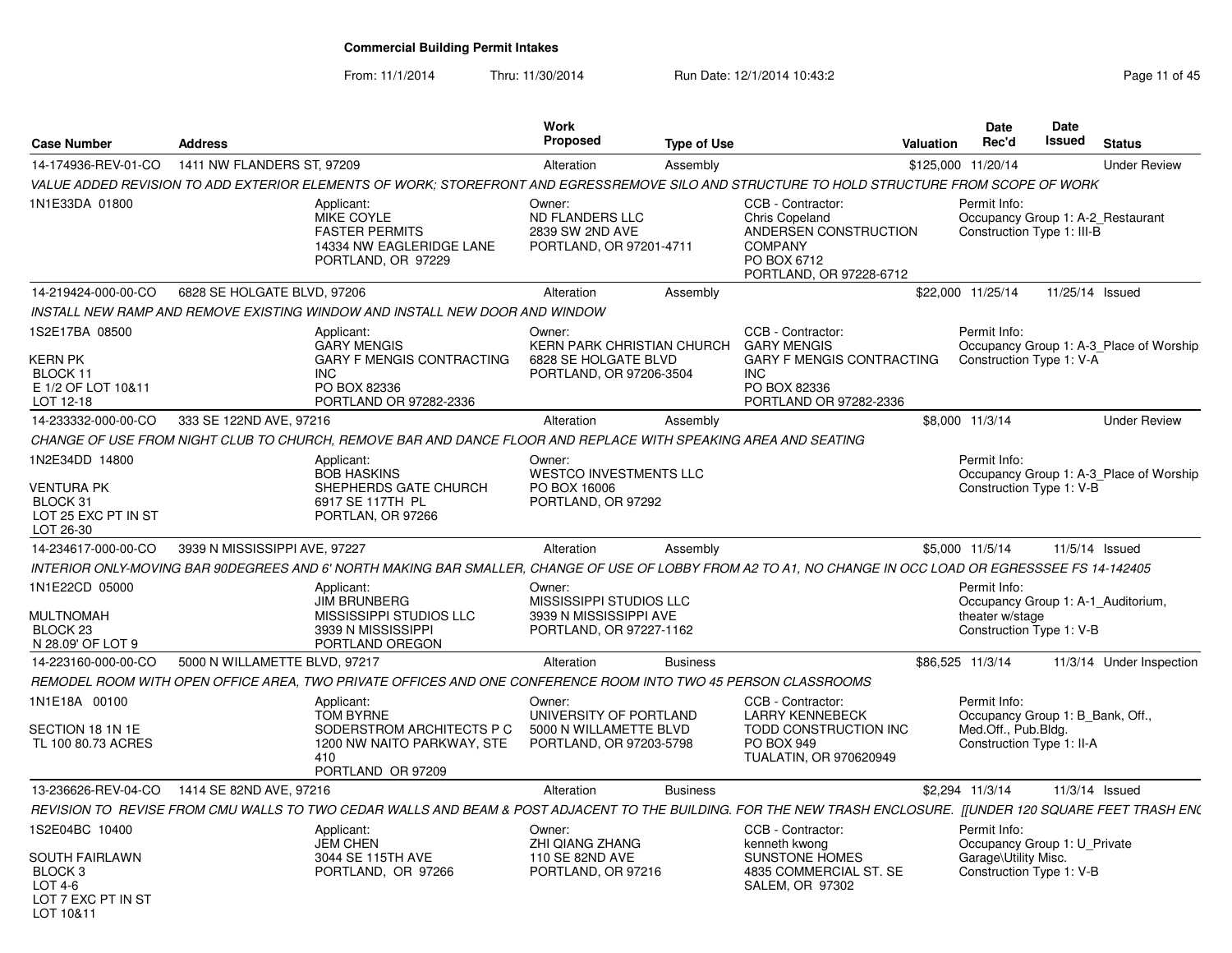From: 11/1/2014

Thru: 11/30/2014 Run Date: 12/1/2014 10:43:2<br>
Page 12 of 45

| <b>Case Number</b>                                                     | <b>Address</b>                |                                                                                                                                                                   | Work<br>Proposed                                                                    | <b>Type of Use</b> |                                                                                                                            | Valuation | Date<br>Rec'd                                                                                       | Date<br><b>Issued</b> | <b>Status</b>       |
|------------------------------------------------------------------------|-------------------------------|-------------------------------------------------------------------------------------------------------------------------------------------------------------------|-------------------------------------------------------------------------------------|--------------------|----------------------------------------------------------------------------------------------------------------------------|-----------|-----------------------------------------------------------------------------------------------------|-----------------------|---------------------|
| 14-222441-REV-02-CO                                                    | 4214 N MISSISSIPPI AVE, 97217 |                                                                                                                                                                   | Alteration                                                                          | <b>Business</b>    |                                                                                                                            |           | \$11/3/14                                                                                           |                       | 11/3/14 Issued      |
|                                                                        |                               | REVISION TO CLARIFY ATTACHMENT METHOD FOR WALK-IN COOLER                                                                                                          |                                                                                     |                    |                                                                                                                            |           |                                                                                                     |                       |                     |
| 1N1E22CA 07100                                                         |                               | Applicant:<br><b>JULIA WOOD</b><br><b>JULIA WOOD ARCHITECT</b><br>333 S STATE ST SUITE V-192<br>LAKE OSWEGO, OR 97034                                             | Owner:<br><b>MAL 2010 LLC</b><br>210 SW MORRISON ST #600<br>PORTLAND, OR 97204-3150 |                    | CCB - Contractor:<br>WHITE DOG RESTORATIONS INC<br>4915 NE 16TH AVE<br>PORTLAND, OR 97211                                  |           | Permit Info:<br>Occupancy Group 1: B_Bank, Off.,<br>Med.Off., Pub.Bldg.<br>Construction Type 1: I-A |                       |                     |
| 14-221915-000-00-CO                                                    | 7958 SW BARBUR BLVD, 97219    |                                                                                                                                                                   | Alteration                                                                          | <b>Business</b>    |                                                                                                                            |           | \$10,000 11/4/14                                                                                    |                       | <b>Under Review</b> |
|                                                                        |                               | PERMIT EXISTING STAIR, DECK, AND HABITABLE AREA BELOW DECK WHICH HAVE NEVER BEEN PERMITTED. ROW ENCROACHMENT REQUIRES REVOCABLE ENCROACHMENT PERMIT; REPLI        |                                                                                     |                    |                                                                                                                            |           |                                                                                                     |                       |                     |
| 1S1E21CA 07000<br><b>CAPITOL HILL</b><br>BLOCK 15<br>LOT 19&20 TL 7000 |                               | Applicant:<br>VICTOR MOSSO<br>7958 SW BARBUR BLVD<br>PORTLAND, OR 97219-2870                                                                                      | Owner:<br>MICHAEL J MOSSO<br>7958 SW BARBUR BLVD<br>PORTLAND, OR 97219-2870         |                    |                                                                                                                            |           |                                                                                                     |                       |                     |
| 14-230556-000-00-CO                                                    | 2032 NE ALBERTA ST, 97211     |                                                                                                                                                                   | Alteration                                                                          | <b>Business</b>    |                                                                                                                            |           | \$50,000 11/4/14                                                                                    |                       | 11/4/14 Issued      |
|                                                                        |                               | TI AND CHANGE OF OCCUPANCY FOR NEW TENANT (FROM M TO B); ADD NEW RESTROOM AND ADD NEW PARTIAL WALL FOR THE PREP AREA                                              |                                                                                     |                    |                                                                                                                            |           |                                                                                                     |                       |                     |
| 1N1E23AD 05800                                                         |                               | Applicant:<br>Matt Lynch<br>Quinto LLC<br>122 NW 10th Ave.<br>Portland, OR 97209                                                                                  | Owner:<br><b>INGE H JAUCH</b><br>389 SUGAR MILL DR<br>OSPREY, FL 34229              |                    | CCB - Contractor:<br>ROB COTE<br>13927 SE MATILDA ST<br>MILWAUKIE, OR 97267                                                |           | Permit Info:<br>Occupancy Group 1: B Bank, Off.,<br>Med.Off., Pub.Bldg.<br>Construction Type 1: V-B |                       |                     |
| 14-231377-000-00-CO                                                    | 920 SE CARUTHERS ST, 97214    |                                                                                                                                                                   | Alteration                                                                          | <b>Business</b>    |                                                                                                                            |           | \$48,850 11/4/14                                                                                    |                       | 11/4/14 Issued      |
|                                                                        |                               | TWO NEW SETS OF STAIRS TO EXISTING MEZZANINE (MEZZANINE APPROVED IN 09-127366-CO) AND NEW BUILDOUT OF SPACE TO INCLUDE PRIVATE OFFICE, WAREHOUSE OFFICE, OPEN OFI |                                                                                     |                    |                                                                                                                            |           |                                                                                                     |                       |                     |
| 1S1E02CD 10600<br>STEPHENS ADD<br>BLOCK 110<br>LOT 1&2                 |                               | Applicant:<br>DANA MOORE<br><b>EMERICK ARCHITECTS</b><br>208 SW 1ST AVE, STE. 320<br>PORTLAND OR                                                                  | Owner:<br>920 SE CARUTHERS LLC<br>920 SE CARUTHERS ST<br>PORTLAND, OR 97214         |                    | CCB - Contractor:<br>WILLCO PAINTING CONSTRUCTIO Occupancy Group 1: B_Bank, Off.,<br>3380 SE 20TH AV<br>PORTLAND, OR 97202 |           | Permit Info:<br>Med.Off., Pub.Bldg.<br>Construction Type 1: V-B                                     |                       |                     |
| 14-232757-000-00-CO                                                    | 8609 SE 17TH AVE              |                                                                                                                                                                   | Alteration                                                                          | <b>Business</b>    |                                                                                                                            |           | \$45,343 11/4/14                                                                                    |                       | 11/4/14 Issued      |
|                                                                        |                               | TENANT IMPROVEMENT FOR RESTAURANT TENANT, NEW WALL AT PLAY STRUCTURE AREA, NEW COUNTER WITH PLUMBING EQUIPMENT, RELOCATION OF FIXUTRES IN EXISTING KITCHEN AI     |                                                                                     |                    |                                                                                                                            |           |                                                                                                     |                       |                     |
| 1S1E26AB 07100<br>SELLWOOD<br>BLOCK 81                                 |                               | Applicant:<br><b>WILLIAM MILLER</b><br>2728 N. JESSUP ST<br>PORTLAND OR 97217                                                                                     | Owner:<br><b>DENALI LLC</b><br>141 CITATION WAY #7<br><b>HAILEY, ID 83333</b>       |                    | CCB - Contractor:<br><b>DOUGLAS L CHILDS</b><br>DOUGLAS CHILDS CONSTRUCTIOI Med.Off., Pub.Bldg.<br>6536 SE PLUM DR         |           | Permit Info:<br>Occupancy Group 1: B Bank, Off.,<br>Construction Type 1: V-B                        |                       |                     |
| LOT 1&2                                                                |                               |                                                                                                                                                                   |                                                                                     |                    | MIILWAUKIE, OR 97222                                                                                                       |           |                                                                                                     |                       |                     |
| 14-229377-REV-01-CO                                                    | 909 NW EVERETT ST, 97209      |                                                                                                                                                                   | Alteration                                                                          | <b>Business</b>    |                                                                                                                            |           | \$11/4/14                                                                                           |                       | 11/4/14 Issued      |
| REVISION TO REMOVE ONE WORKSPACE - REMOVE WALLS                        |                               |                                                                                                                                                                   |                                                                                     |                    |                                                                                                                            |           |                                                                                                     |                       |                     |
| 1N1E34CB 03600                                                         |                               | Applicant:<br><b>JAMI SHERMAN</b><br>3828 SW WATER AVE<br>PORTLAND OR 97239                                                                                       | Owner:<br><b>DIANNE L SHERMAN</b><br>PO BOX 25565<br>PORTLAND, OR 97298             |                    | CCB - Contractor:<br><b>BNK CONSTRUCTION INC</b><br>45 82nd dr. ste 53b<br>gladstone, or 97027                             |           | Permit Info:<br>Occupancy Group 1: B_Bank, Off.,<br>Med.Off., Pub.Bldg.<br>Construction Type 1: I-A |                       |                     |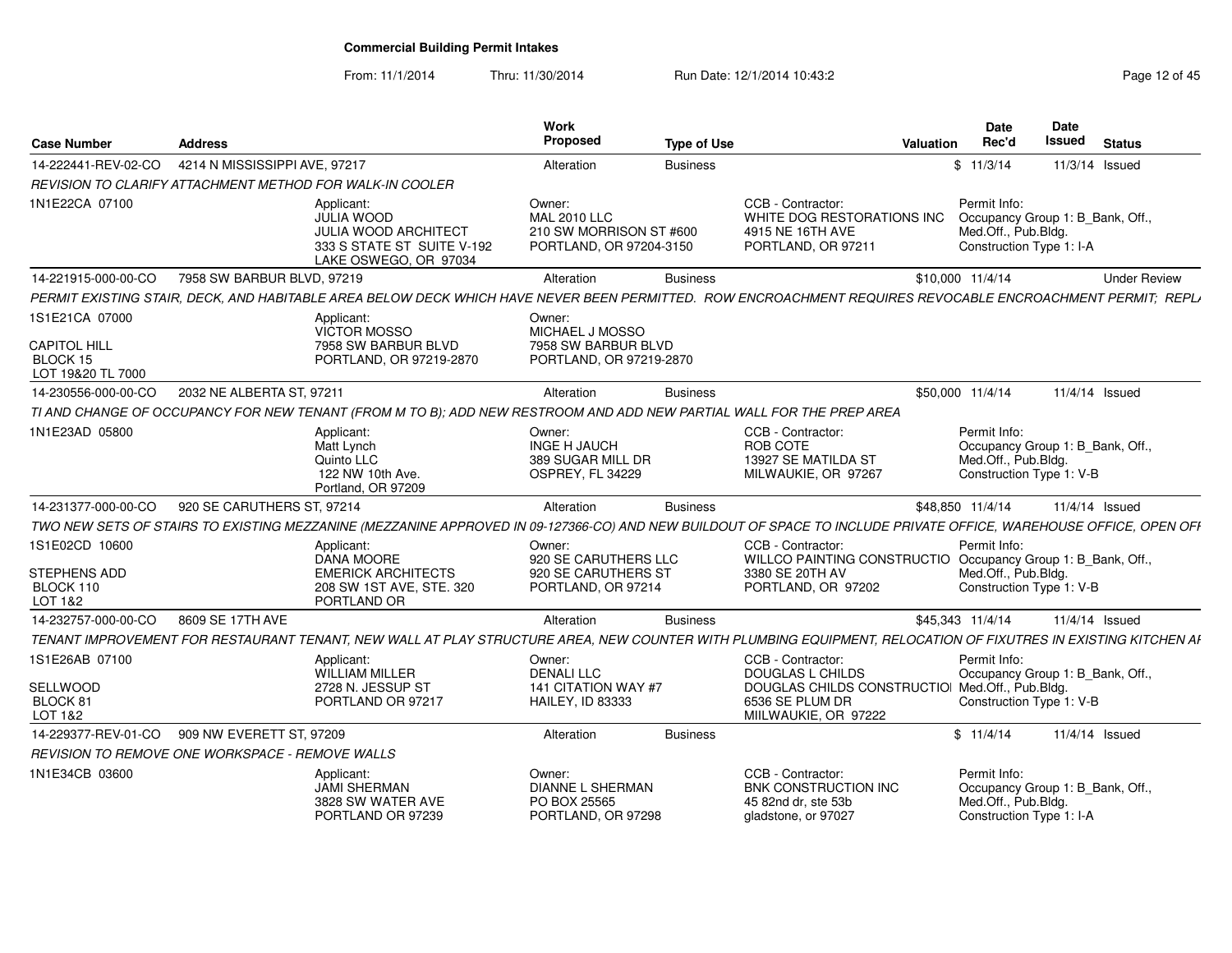From: 11/1/2014Thru: 11/30/2014 Run Date: 12/1/2014 10:43:2<br>
Page 13 of 45

| <b>Case Number</b>                                                            | <b>Address</b>               |                                                                                                                                                                      | Work<br><b>Proposed</b>                                                                  | <b>Type of Use</b> |                                                                                                               | <b>Valuation</b>  | <b>Date</b><br>Rec'd                                                                                  | <b>Date</b><br><b>Issued</b> | <b>Status</b>            |
|-------------------------------------------------------------------------------|------------------------------|----------------------------------------------------------------------------------------------------------------------------------------------------------------------|------------------------------------------------------------------------------------------|--------------------|---------------------------------------------------------------------------------------------------------------|-------------------|-------------------------------------------------------------------------------------------------------|------------------------------|--------------------------|
| 14-234015-000-00-CO                                                           | 13136 NE AIRPORT WAY, 97230  |                                                                                                                                                                      | Alteration                                                                               | <b>Business</b>    |                                                                                                               |                   | \$50,000 11/4/14                                                                                      |                              | 11/4/14 Under Inspection |
|                                                                               |                              | TI FOR EXISTING TENANT TO DEMO MEZZANINE AND RECONFIGURE FLOOR OFFICES                                                                                               |                                                                                          |                    |                                                                                                               |                   |                                                                                                       |                              |                          |
| 1N2E23BA 00300                                                                |                              | Applicant:<br>Dave Spitzer<br>DMS Architects Inc.<br>2325 NE 19TH AVE<br>PORTLAND, OR 97212                                                                          | Owner:<br>COPPER MOUNTAIN TRUST CORP<br>1 SW COLUMBIA ST #435<br>PORTLAND, OR 97258-2036 |                    | CCB - Contractor:<br>JAEGER AND ERWERT<br><b>CONTRACTOR</b><br>601 S MCLOUGHLIN BLVD<br>OREGON CITY, OR 97045 |                   | Permit Info:<br>Occupancy Group 1: B_Bank, Off.,<br>Med.Off., Pub.Bldg.<br>Construction Type 1: III-B |                              |                          |
| 14-166291-000-00-CO                                                           | 124 SE 11TH AVE, 97214       |                                                                                                                                                                      | Alteration                                                                               | <b>Business</b>    |                                                                                                               |                   | \$8,000 11/5/14                                                                                       |                              | 11/5/14 Issued           |
|                                                                               |                              | ENLARGE EXISTING OVERHEAD DOOR TO 10 x 10 OPENING, ADD NEW MAN DOOR AT SAME ELEVATION, ADD ANOTHER MAN DOOR AT SE CORNER OF BUILDING. +++NO OCCUPANCY PROVIDE        |                                                                                          |                    |                                                                                                               |                   |                                                                                                       |                              |                          |
| 1N1E35CD 03400<br><b>EAST PORTLAND</b><br>BLOCK 238<br>LOT 3&4                |                              | Applicant:<br><b>DAMIAN M LOBATO</b><br>#320 25 NW 23RD PL S.6<br>PORTLAND, OR 97210                                                                                 | Owner:<br><b>LASKO PROPERTIES LLC</b><br>110 N PAGE ST<br>PORTLAND, OR 97227-1909        |                    | CCB - Contractor:<br><b>DAMIAN M LOBATO</b><br>#320 25 NW 23RD PL S.6<br>PORTLAND, OR 97210                   |                   |                                                                                                       |                              |                          |
| W 33 1/3' OF LOT 5&6                                                          |                              |                                                                                                                                                                      |                                                                                          |                    |                                                                                                               |                   |                                                                                                       |                              |                          |
| 14-234410-000-00-CO                                                           | 17020 SE DIVISION ST, 97236  |                                                                                                                                                                      | Alteration                                                                               | <b>Business</b>    |                                                                                                               |                   | \$9,000 11/5/14                                                                                       |                              | 11/5/14 Issued           |
|                                                                               |                              | REMOVE EXISTING WINDOWS AND INFILL TO MATCH EXTERIOR FINISHES: ADD NEW INTERIOR WALL IN VACANT SPACE- NO OCCUPANCY THIS PERMIT.                                      |                                                                                          |                    |                                                                                                               |                   |                                                                                                       |                              |                          |
|                                                                               |                              | Applicant:<br>NEIL LEE<br>LEEKA ARCHITECTURE AND<br><b>PLANNING</b><br>2548 SE ANKENY<br>PORTLAND, OR 97214                                                          | Owner:<br>NORMAN A CREITZ<br>8799 SW BECKER DR<br>PORTLAND, OR 97223                     |                    | CCB - Contractor:<br><b>ARELLANOS</b><br>PO BOX 2225<br>WILSONVILLE OR 97070                                  |                   | Permit Info:<br>Occupancy Group 1: B_Bank, Off.,<br>Med.Off., Pub.Bldg.<br>Construction Type 1: V-B   |                              |                          |
| 14-234498-000-00-CO                                                           | 1805 SE M L KING BLVD, 97214 |                                                                                                                                                                      | Alteration                                                                               | <b>Business</b>    |                                                                                                               | \$130,000 11/5/14 |                                                                                                       |                              | <b>Under Review</b>      |
|                                                                               |                              | TENANT IMPROVEMENT-TI TO CONVERT EXISITNG ANTIQUE STORE (M) OCC TO EASTSIDE DISTILLING PRODUCT/STORAGE FACILITY WITH UP FRONT TASTING ROOM AND OFFICES. EXISTING     |                                                                                          |                    |                                                                                                               |                   |                                                                                                       |                              |                          |
| 1S1E03DA 02600<br>STEPHENS ADD<br>BLOCK 44<br>LOT 1-4<br>LOT 5-8 EXC PT IN ST |                              | Applicant:<br>MIKE RUETER<br><b>GROUP MACKENZIE</b><br>1515 SE WATER AVE #100<br>PORTLAND, OR 97214                                                                  | Owner:<br>PJM BLDG II LLC<br>1501 SW TAYLOR ST #100<br>PORTLAND, OR 97205                |                    | <b>Primary Contractor:</b><br>TO BID                                                                          |                   |                                                                                                       |                              |                          |
| 14-234854-000-00-CO                                                           | 250 NW 24TH PL               |                                                                                                                                                                      | Alteration                                                                               | <b>Business</b>    |                                                                                                               | \$300,000 11/5/14 |                                                                                                       |                              | <b>Under Review</b>      |
|                                                                               |                              | TI FOR FIRST TIME TENANT - BUILD OUT FOR NEW TESTING FACILITY (DIAGNOSTIC CLINIC - OUTPATIENT ONLY) - ADD WALLS TO CREATE RESTROOMS, RECEPTION, EXAM ROOM, PROCCESSI |                                                                                          |                    |                                                                                                               |                   |                                                                                                       |                              |                          |
| 1N1E33CB 50111                                                                |                              | Applicant:<br><b>DENNIS BATKE</b><br><b>DENNIS BATKE ARCHITECT</b><br>1810 NW OVERTON STREET<br>PORTLAND OR 97209                                                    | Owner:<br>ATLAS UPTOWN-RETAIL LLC<br>333 NW 9TH AVE #1009<br>PORTLAND, OR 97209          |                    |                                                                                                               |                   | Permit Info:<br>Occupancy Group 1: B_Bank, Off.,<br>Med.Off., Pub.Bldg.<br>Construction Type 1: I-B   |                              |                          |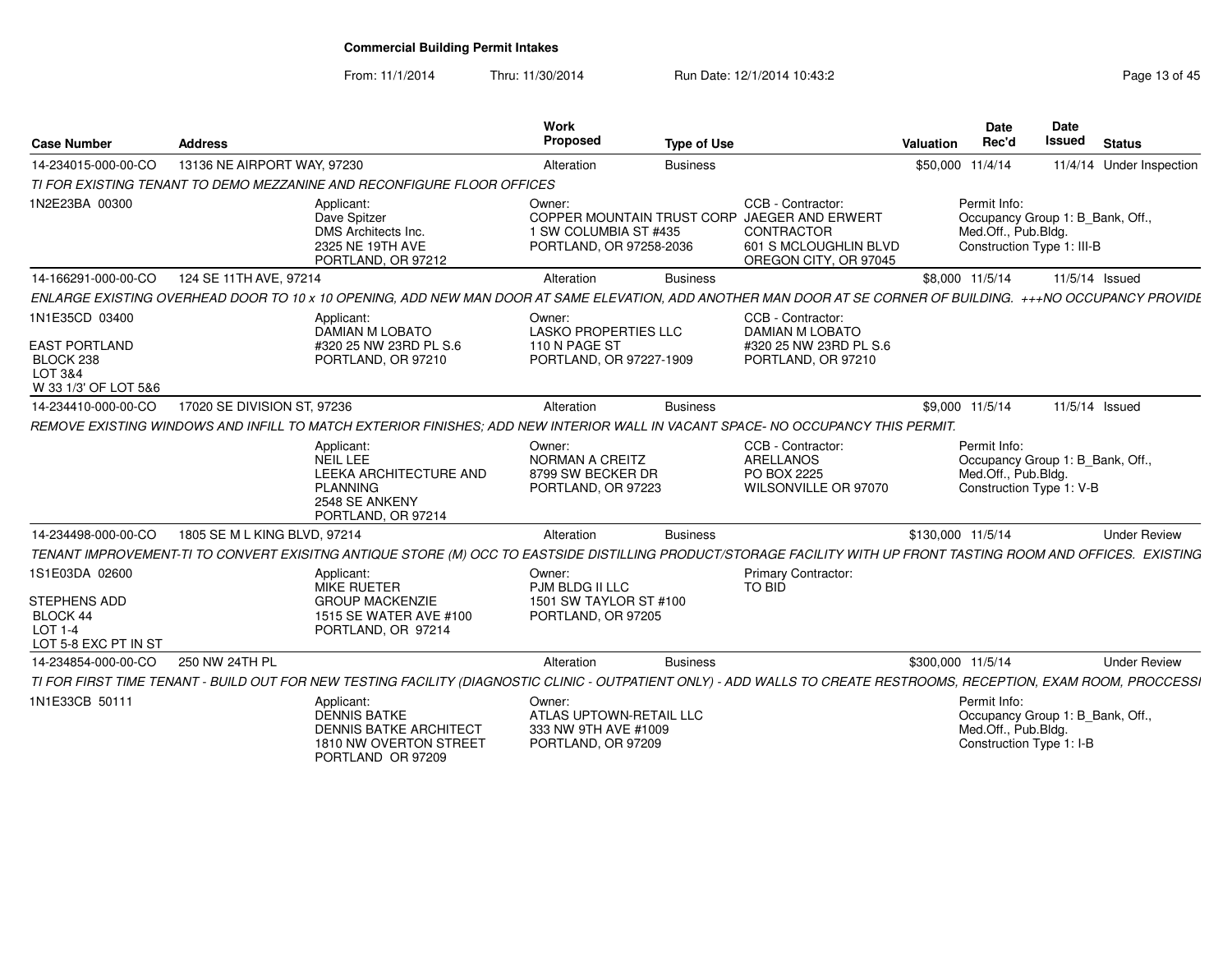From: 11/1/2014Thru: 11/30/2014 Run Date: 12/1/2014 10:43:2<br>
Page 14 of 45

| <b>Case Number</b>                                                                                                                    | <b>Address</b>                                                                                                                                                |                                         | Work<br>Proposed                                                                                           | <b>Type of Use</b> |                                                                                                                                          | Valuation         | Date<br>Rec'd                                                                                         | <b>Date</b><br><b>Issued</b> | <b>Status</b>                              |
|---------------------------------------------------------------------------------------------------------------------------------------|---------------------------------------------------------------------------------------------------------------------------------------------------------------|-----------------------------------------|------------------------------------------------------------------------------------------------------------|--------------------|------------------------------------------------------------------------------------------------------------------------------------------|-------------------|-------------------------------------------------------------------------------------------------------|------------------------------|--------------------------------------------|
| 13-183425-DFS-04-CO                                                                                                                   | 511 NW BROADWAY, 97209                                                                                                                                        |                                         | Alteration                                                                                                 | <b>Business</b>    |                                                                                                                                          | \$10,000 11/6/14  |                                                                                                       |                              | <b>Under Review</b>                        |
|                                                                                                                                       | DFS FOR ATTACHMENT OF MECHANICAL EQUIPMENT                                                                                                                    |                                         |                                                                                                            |                    |                                                                                                                                          |                   |                                                                                                       |                              |                                            |
| 1N1E34BC 07800                                                                                                                        | Applicant:<br><b>ANTHONY HARNISH</b>                                                                                                                          | Owner:                                  |                                                                                                            |                    | CCB - Contractor:<br>PORTLAND CITY OF (PDC (LEASED HOWARD SWRIGHT                                                                        |                   | Permit Info:<br>Occupancy Group 1: B_Bank, Off.,                                                      |                              |                                            |
| COUCHS ADD<br>BLOCK S TL 7800                                                                                                         | <b>GENERAL SHEET METAL</b><br>11235 SE HIGHWAY 212<br>PORTLAND, OR 97209                                                                                      | Owner:                                  | 222 NW 5TH AVE<br>PORTLAND, OR 97209-3812<br>PNCA HOLDING LLC<br>222 NW 5TH AVE<br>PORTLAND, OR 97209-3812 |                    | CONSTRUCTORS LP<br>P. O. BOX 3764<br>SEATTLE, WA 98124                                                                                   |                   | Med.Off., Pub.Bldg.<br>Construction Type 1: I-B                                                       |                              | Construction Type 2 (formerly Type 1): I-B |
| 14-222118-REV-01-CO                                                                                                                   | 3967 NE SANDY BLVD, 97212                                                                                                                                     |                                         | Alteration                                                                                                 | <b>Business</b>    |                                                                                                                                          |                   | \$11/6/14                                                                                             |                              | 11/7/14 Issued                             |
|                                                                                                                                       | REVISION TO ADD CIVIL DRAWINGS TO ORIGINAL PLANS                                                                                                              |                                         |                                                                                                            |                    |                                                                                                                                          |                   |                                                                                                       |                              |                                            |
| 1N1E25DD 09300                                                                                                                        | Applicant:<br>RON PIZARRO<br><b>NELSON ARCHITECTS</b><br>RENTON, WA 98056                                                                                     | Owner:<br>4004 NE STREET, SUITE 107-506 | <b>BEN BROSS</b><br>101 N TRYON ST NC1-001-03-81<br>CHARLOTTE, NC 28255                                    |                    | CCB - Contractor:<br><b>Chris Copeland</b><br>ANDERSEN CONSTRUCTION<br><b>COMPANY</b><br>PO BOX 6712<br>PORTLAND, OR 97228-6712          |                   | Permit Info:<br>Occupancy Group 1: B Bank, Off.,<br>Med.Off., Pub.Blda.<br>Construction Type 1: III-B |                              |                                            |
| 14-235499-000-00-CO                                                                                                                   |                                                                                                                                                               |                                         | Alteration                                                                                                 | <b>Business</b>    |                                                                                                                                          | \$100,000 11/7/14 |                                                                                                       |                              | <b>Under Review</b>                        |
|                                                                                                                                       | PARKING LOT IMPROVEMENTS. INSTALL NEW TRENCH DRAIN AT REAR. PARKING ISLANDS. NEW SWALES AND LANDSCAPING. NO CHANGE TO ACCESSIBLE STALLS                       |                                         |                                                                                                            |                    |                                                                                                                                          |                   |                                                                                                       |                              |                                            |
|                                                                                                                                       | Applicant:<br>Seth Garey<br>CARDNO<br>5415 SW Westgate Dr #100<br>Portland, OR 97221                                                                          | Owner:                                  | POWELL STREET I LLC<br>901 NE GLISAN ST<br>PORTLAND, OR 97232-2730                                         |                    | Primary Contractor:<br>TO BID                                                                                                            |                   | Permit Info:<br>Occupancy Group 1: U Private<br>Garage\Utility Misc.<br>Construction Type 1: V-B      |                              |                                            |
| 14-235595-000-00-CO                                                                                                                   | 113 SW NAITO PKY, 97204                                                                                                                                       |                                         | Alteration                                                                                                 | <b>Business</b>    |                                                                                                                                          | \$150,000 11/7/14 |                                                                                                       |                              | <b>Under Review</b>                        |
|                                                                                                                                       | TENANT IMPROVEMENT FOR NEW RESTAURANT TENANT, CHANGE OF OCCUPANCY FROM PREVIOUS TENANT, MINOR DEMO WORK, INSTALL NEW KITCHEN AND BAR AREA, INCLUDES NEW E(    |                                         |                                                                                                            |                    |                                                                                                                                          |                   |                                                                                                       |                              |                                            |
| 1N1E34DC 01600<br><b>PORTLAND</b><br><b>BLOCK 27</b><br>LOT 1-3&7 TL 1600<br>HISTORIC PROPERTY 15 YR 2007<br>POTENTIAL ADDITIONAL TAX | Applicant:<br><b>MIKE COYLE</b><br><b>FASTER PERMITS</b><br>14334 NW EAGLERIDGE LANE<br>PORTLAND, OR 97229                                                    | Owner:                                  | 2455 NW 133RD PL<br>PORTLAND, OR 97229-4559                                                                |                    | CCB - Contractor:<br>SMITH BLOCK ENTERPRISES LLC CHRISTOPHER E LEWIS<br>LANDRISE DEVELOPMENT LTD<br>PO BOX 1212<br>LAKE OSWEGO, OR 97035 |                   | Permit Info:<br>Occupancy Group 1: B Bank, Off.,<br>Med.Off., Pub.Bldg.<br>Construction Type 1: III-A |                              |                                            |
| 14-232636-000-00-CO                                                                                                                   | 935 NW EVERETT ST, 97209                                                                                                                                      |                                         | Alteration                                                                                                 | <b>Business</b>    |                                                                                                                                          |                   | \$30,000 11/10/14                                                                                     | 11/10/14 Issued              |                                            |
|                                                                                                                                       | TENANT IMPROVEMENT FOR NEW OFFICE TENANT, NEW FULL HEIGHT GLASS WALL TO CREATE CONFERENCE ROOM, INFILL DOORWAY, WALL AT WORK ROOM, ROUGH IN FOR SINK AND DISH |                                         |                                                                                                            |                    |                                                                                                                                          |                   |                                                                                                       |                              |                                            |
| 1N1E34CB 03600                                                                                                                        | Applicant:<br>RICHARD NEAL BUNCH<br>9800 SW MORRISON<br>PORTLAND, OR 97225                                                                                    | Owner:                                  | <b>JAY SICKLER</b><br>949 NW OVERTON ST UNIT 301<br>PORTLAND, OR 97209                                     |                    | CCB - Contractor:<br><b>RICHARD NEAL BUNCH</b><br>9800 SW MORRISON<br>PORTLAND, OR 97225                                                 |                   | Permit Info:<br>Occupancy Group 1: B Bank, Off.,<br>Med.Off., Pub.Bldg.<br>Construction Type 1: I-A   |                              |                                            |
| 14-236040-000-00-CO                                                                                                                   | 14325 NE AIRPORT WAY, 97230                                                                                                                                   |                                         | Alteration                                                                                                 | <b>Business</b>    |                                                                                                                                          |                   | \$10,000 11/10/14                                                                                     |                              | 11/10/14 Issued                            |
|                                                                                                                                       | TENANT IMPROVEMENT FOR EXISTING TENANT***INTERIOR ONLY***REMOVE WALLS TO INCREASE THE SIZE OF THE WAREHOUSE AND ADD NEW WALLS                                 |                                         |                                                                                                            |                    |                                                                                                                                          |                   |                                                                                                       |                              |                                            |
| 1N2E24B 01800<br>PARTITION PLAT 1991-94                                                                                               | Applicant:<br>OLTEAN CONSTRUCTION LLC                                                                                                                         | Owner:                                  | POWIN CENTER LLC<br>PO BOX 483                                                                             |                    | CCB - Contractor:<br>OLTEAN CONSTRUCTION LLC<br>22388 SE HOFFMEISTER RD                                                                  |                   | Permit Info:<br>Occupancy Group 1: B_Bank, Off.,                                                      |                              |                                            |
| LOT 2 EXC PT IN ST                                                                                                                    | 22388 SE HOFFMEISTER RD<br>DAMASCUS, OR 97089                                                                                                                 |                                         | TUALATIN, OR 97062                                                                                         |                    | DAMASCUS, OR 97089                                                                                                                       |                   | Med.Off., Pub.Bldg.<br>Construction Type 1: V-B                                                       |                              | Construction Type 2 (formerly Type 1): V-B |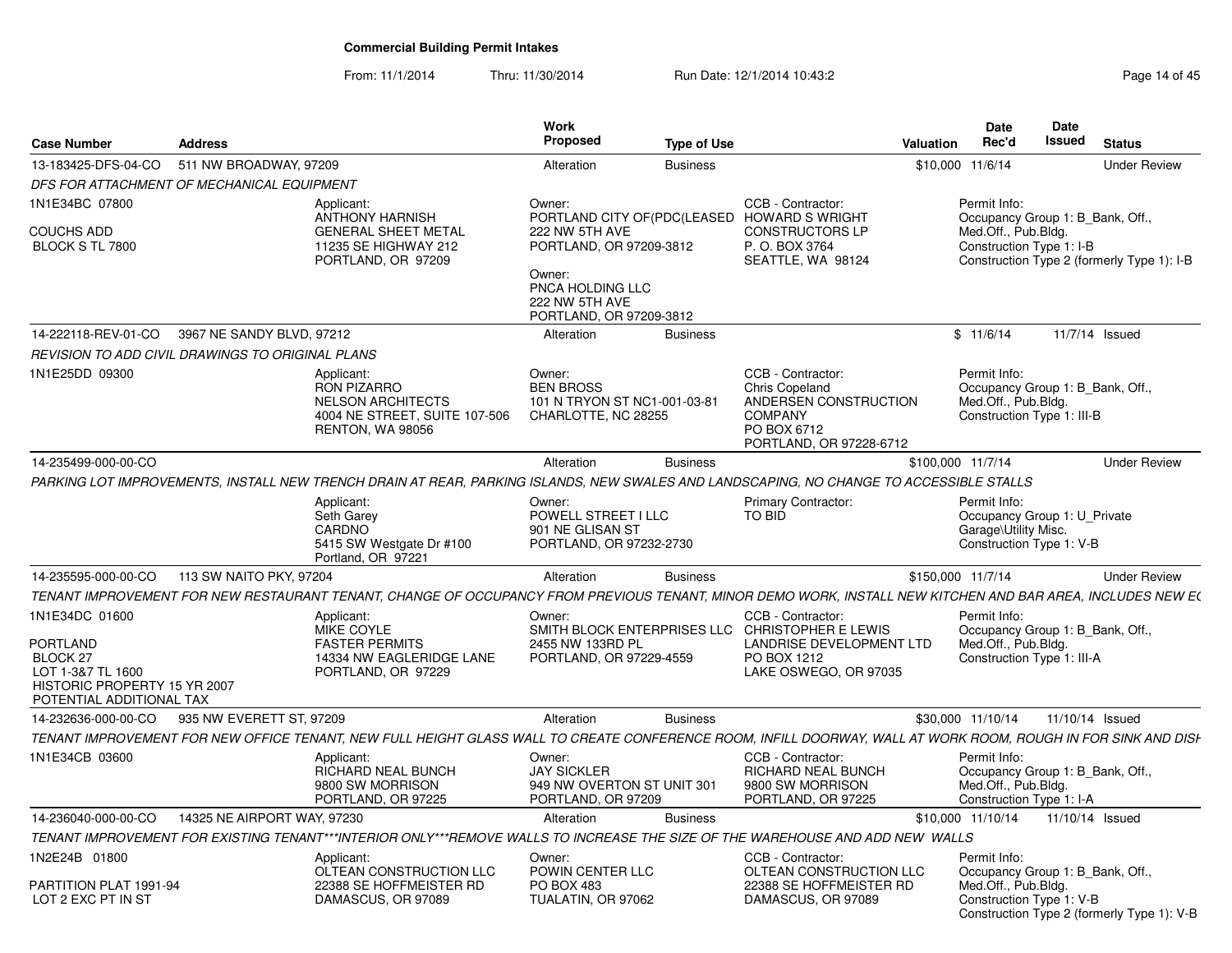From: 11/1/2014Thru: 11/30/2014 Run Date: 12/1/2014 10:43:2<br> **Thru: 11/30/2014** Page 15 of 45

| <b>Case Number</b>                                    | <b>Address</b>                                                                                                                                                 | Work<br>Proposed                                                                                                      | <b>Type of Use</b> | Valuation                                                                                                           | Date<br>Rec'd                                                     | Date<br>Issued<br><b>Status</b>            |
|-------------------------------------------------------|----------------------------------------------------------------------------------------------------------------------------------------------------------------|-----------------------------------------------------------------------------------------------------------------------|--------------------|---------------------------------------------------------------------------------------------------------------------|-------------------------------------------------------------------|--------------------------------------------|
| 14-236079-000-00-CO                                   | 5509 NE 122ND AVE, 97219                                                                                                                                       | Alteration                                                                                                            | <b>Business</b>    |                                                                                                                     | \$10.000 11/10/14                                                 | 11/10/14 Final                             |
|                                                       | TI FOR NEW TENANT: BUILDING TWO NICE PRIVATE OFFICES IN OFFICE SPACE                                                                                           |                                                                                                                       |                    |                                                                                                                     |                                                                   |                                            |
| 1N2E14C 00802                                         | Applicant:<br><b>TONE GIBSON</b><br><b>BOOCO CONSTRUCTION INC</b><br>PO BOX 30149<br>PORTLAND, OR 97294-0835                                                   | Owner:<br>TMT AIRPORT WAY INDUSTRIAL<br>INC<br>851 SW 6TH AVE #1200<br>PORTLAND, OR 97204-1349                        |                    | CCB - Contractor:<br><b>TONE GIBSON</b><br><b>BOOCO CONSTRUCTION INC</b><br>PO BOX 30149<br>PORTLAND, OR 97294-0835 | Permit Info:<br>Med.Off., Pub.Bldg.<br>Construction Type 1: V-B   | Occupancy Group 1: B_Bank, Off.,           |
| 14-187838-REV-01-CO                                   | 7916 SE FOSTER RD, 97206                                                                                                                                       | Alteration                                                                                                            | <b>Business</b>    |                                                                                                                     | \$11/10/14                                                        | 11/10/14 Issued                            |
|                                                       | REVISION-REMOVING REQUIREMENT FOR LIGHTING COMCHECK AS DEFERRED SUBMITTAL, EXISTING LIGHTING SYSTEM WAS NOT MODIFIED.                                          |                                                                                                                       |                    |                                                                                                                     |                                                                   |                                            |
| 1S2E17AD 01300<br><b>MARYSVILLE</b><br>LOT 27 TL 1300 | Applicant:<br><b>JAMIE BUSHEK</b><br>AXIS DESIGN GROUP<br>11104 SE STARK ST<br>PORTLAND, OR 97216                                                              | Owner:<br>6D LLC<br>21400 SE TILLSTROM RD<br>DAMASCUS, OR 97089-6026                                                  |                    | CCB - Contractor:<br>AT GRADE CONSTRUCTION INC<br>PO BOX 2465<br>GRESHAM, OR 97030                                  | Permit Info:<br>Med.Off., Pub.Bldg.<br>Construction Type 1: III-B | Occupancy Group 1: B Bank, Off.,           |
| 14-219798-000-00-CO                                   | 3250 NW YEON AVE, 97210                                                                                                                                        | Alteration                                                                                                            | <b>Business</b>    |                                                                                                                     | \$47,000 11/12/14                                                 | 11/12/14 Under Inspection                  |
|                                                       | DEMO NON-STRUCTURAL WALLS AND BUILD NEW WALLS FOR TWO NEW OFFICES AND EXPANSION OF EXISTING OFFICE; FINISH WORK IN EXISTING BATHROOMS; NO OCCUPANCY ON THIS PI |                                                                                                                       |                    |                                                                                                                     |                                                                   |                                            |
| 1N1E29AA 01400                                        | Applicant:<br>COMMERCIAL CONTRACTORS<br>1265 S 35TH PL<br>RIDGEFIELD WA 98642                                                                                  | Owner:<br>BRE IPC PROPERTY OWNER LLC<br>PO BOX 460169<br>HOUSTON, TX 77056                                            |                    | CCB - Contractor:<br>COMMERCIAL CONTRACTORS<br>1265 S 35TH PL<br>RIDGEFIELD WA 98642                                | Permit Info:<br>Med.Off., Pub.Bldg.<br>Construction Type 1: III-B | Occupancy Group 1: B_Bank, Off.,           |
| 14-221777-000-00-CO                                   | 4422 SE WOODSTOCK BLVD, 97206                                                                                                                                  | Alteration                                                                                                            | <b>Business</b>    |                                                                                                                     | \$80.000 11/12/14                                                 | 11/12/14 Issued                            |
|                                                       | TI FOR NEW TENANT; NEW BAR AREA WITH 5' TALL WALL; NEW WALL NEAR EXISTING BATHROOM; FINISH WORK                                                                |                                                                                                                       |                    |                                                                                                                     |                                                                   |                                            |
| 1S2E18CC 14500                                        | Applicant:<br>JAKE BROWN<br>EL GALLO TAQUERIA<br>4205 SE LONG ST<br>PORTLAND OR 97206                                                                          | Owner:<br>THOMAS D COOK<br>405 SW 70TH TER<br>PORTLAND, OR 97225<br>Owner:<br><b>SHARON L COOK</b><br>405 SW 70TH TER |                    |                                                                                                                     | Permit Info:<br>Med.Off., Pub.Bldg.<br>Construction Type 1: V-B   | Occupancy Group 1: B_Bank, Off.,           |
|                                                       |                                                                                                                                                                | PORTLAND, OR 97225                                                                                                    |                    |                                                                                                                     |                                                                   |                                            |
| 14-235477-000-00-CO                                   | 621 SW MORRISON ST, 97205                                                                                                                                      | Alteration                                                                                                            | <b>Business</b>    |                                                                                                                     | \$71,177 11/12/14                                                 | 11/12/14 Under Inspection                  |
|                                                       | TI FOR NEW TENANT: DEMO EXISTING NON STRUCTURAL PARTITION WALLS AND ADD NEW WALLS TO CREATE OPEN OFFICE SPACE. COPY ROOM. AND BREAK ROOM                       |                                                                                                                       |                    |                                                                                                                     |                                                                   |                                            |
| 1S1E03BB 01800                                        | Applicant:<br>COMMERCIAL CONTRACTORS<br>1265 S 35TH PL<br>RIDGEFIELD WA 98642                                                                                  | Owner:<br>ABB PORTLAND LLC<br>810 NW MARSHALL ST #300<br>PORTLAND, OR 97209                                           |                    | CCB - Contractor:<br>COMMERCIAL CONTRACTORS<br>1265 S 35TH PL<br>RIDGEFIELD WA 98642                                | Permit Info:<br>Med.Off., Pub.Bldg.<br>Construction Type 1: I-A   | Occupancy Group 1: B_Bank, Off.,           |
| 14-236871-000-00-CO                                   | 8787 N LOMBARD ST, 97203                                                                                                                                       | Alteration                                                                                                            | <b>Business</b>    |                                                                                                                     | \$242,867 11/12/14                                                | <b>Under Review</b>                        |
|                                                       | TI FOR NEW TENANT - NEW DEMISING WALLS TO CREATE 4 EXAM ROOMS, 4 OFFICES, STORAGE ROOM, RETAIL SPACE, AND RECONFIGURE EXISTING BATHROOM                        |                                                                                                                       |                    |                                                                                                                     |                                                                   |                                            |
| 1N1W01CD 19000                                        | Applicant:<br>ANDRES OCHOA                                                                                                                                     | Owner:<br><b>RDS PROJECT LLC</b>                                                                                      |                    | CCB - Contractor:<br>DEFIANT CONSTRUCTION LLC                                                                       | Permit Info:                                                      | Occupancy Group 1: M_Store, Service        |
| SECTION 01 1N 1W<br>TL 19000 0.14 ACRES               | 1111 E BURNSIDE ST SUITE 301<br>PORTLAND OR 97214                                                                                                              | 3435 NE 45TH AVE #J<br>PORTLAND, OR 97213-1101                                                                        |                    | 2223 SE 89TH AVE<br>PORTLAND, OR 97216                                                                              | Station<br>Construction Type 1: V-B                               | Construction Type 2 (formerly Type 1): V-B |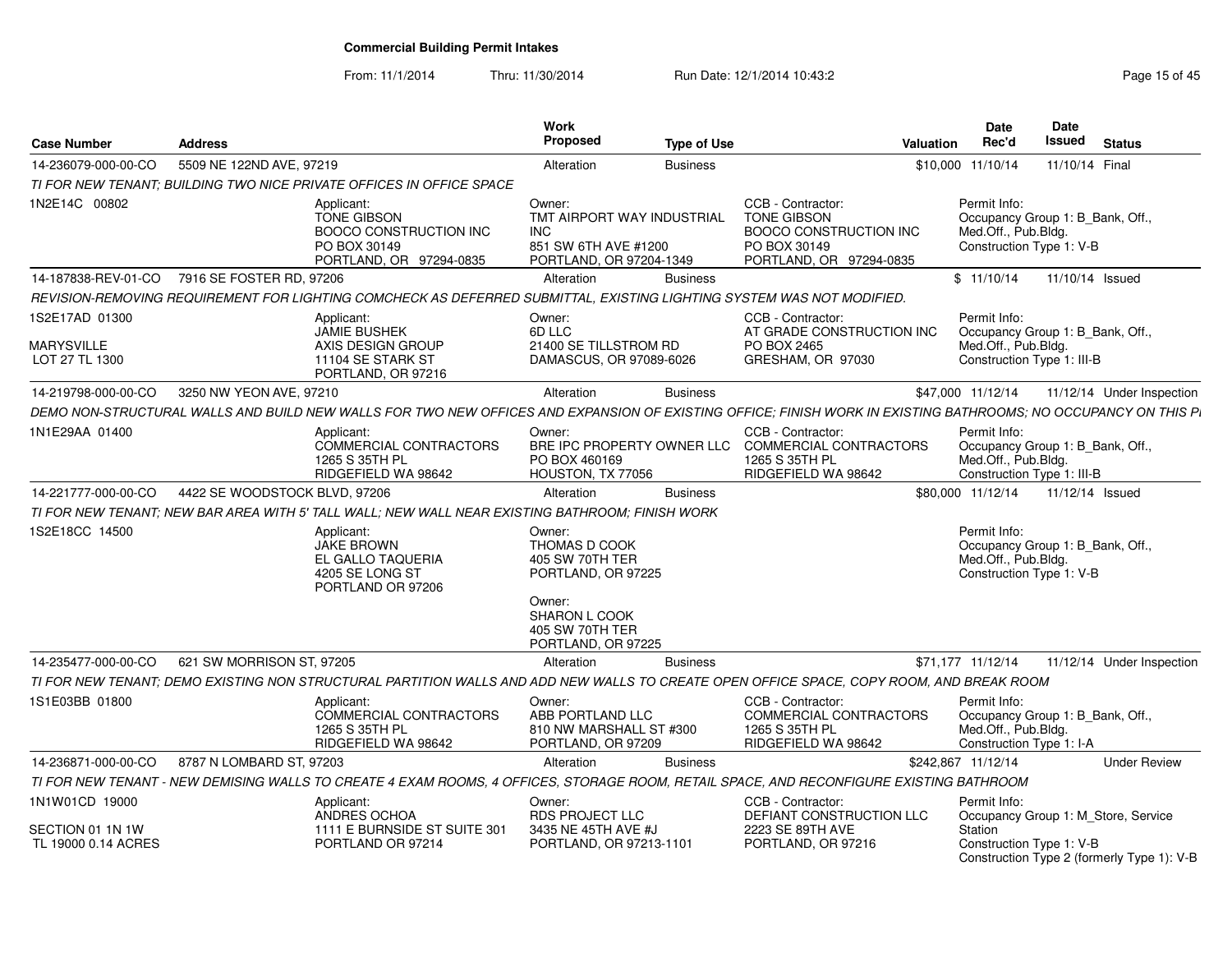From: 11/1/2014Thru: 11/30/2014 Run Date: 12/1/2014 10:43:2<br>
Page 16 of 45

| <b>Case Number</b>                   | <b>Address</b>                                                                                                                      |                                                                        | <b>Work</b><br>Proposed                                                                   | <b>Type of Use</b> |                                                                                             | <b>Valuation</b> | Date<br>Rec'd                                                                                         | <b>Date</b><br>Issued | <b>Status</b>             |
|--------------------------------------|-------------------------------------------------------------------------------------------------------------------------------------|------------------------------------------------------------------------|-------------------------------------------------------------------------------------------|--------------------|---------------------------------------------------------------------------------------------|------------------|-------------------------------------------------------------------------------------------------------|-----------------------|---------------------------|
| 14-223625-REV-01-CO                  | 1003 SW WASHINGTON ST, 97205                                                                                                        |                                                                        | Alteration                                                                                | <b>Business</b>    |                                                                                             |                  | \$5,000 11/13/14                                                                                      | 11/13/14 Issued       |                           |
|                                      | REVISION TO INCLUDE NEW INTERIOR GUARDRAIL AND CHANGE FROM STEEL TO WOOD STUDS                                                      |                                                                        |                                                                                           |                    |                                                                                             |                  |                                                                                                       |                       |                           |
| 1N1E34CC 05200                       | Applicant:<br><b>RANDY HIGGINS</b><br><b>VIZWERKS</b>                                                                               | 2240 N INTERSTATE AVE STE 100 PORTLAND, OR 97205<br>PORTLAND, OR 97227 | Owner:<br><b>RD &amp; KEARNEY ST LLC</b><br>812 SW WASHINGTON ST #850<br>Owner:           |                    | CCB - Contractor:<br><b>GREGORY LEE FRODSHAM</b><br>7017 NE SUMNER ST<br>PORTLAND, OR 97218 |                  | Permit Info:<br>Occupancy Group 1: B Bank, Off.,<br>Med.Off., Pub.Bldg.<br>Construction Type 1: III-B |                       |                           |
|                                      |                                                                                                                                     |                                                                        | <b>BURNSIDE</b><br>812 SW WASHINGTON ST #850<br>PORTLAND, OR 97205                        |                    |                                                                                             |                  |                                                                                                       |                       |                           |
|                                      |                                                                                                                                     |                                                                        | Owner:<br>KING LLC<br>812 SW WASHINGTON ST #850<br>PORTLAND, OR 97205                     |                    |                                                                                             |                  |                                                                                                       |                       |                           |
| 14-211124-REV-01-CO                  | 1634 SW ALDER ST, 97205                                                                                                             |                                                                        | Alteration                                                                                | <b>Business</b>    |                                                                                             |                  | \$11/13/14                                                                                            |                       | 11/13/14 Under Inspection |
|                                      | REVISION TO ADD WALL NEXT TO STAIRS ON 2ND FLOOR TO CREATE AN OFFICE                                                                |                                                                        |                                                                                           |                    |                                                                                             |                  |                                                                                                       |                       |                           |
| 1N1E33DC 01400                       | Applicant:<br><b>BEN KING</b>                                                                                                       |                                                                        | Owner:<br><b>WILLAMETTE WATERFRONT</b>                                                    |                    | CCB - Contractor:<br><b>MAJO AHRENS</b>                                                     |                  | Permit Info:<br>Occupancy Group 1: B Bank, Off.,                                                      |                       |                           |
| <b>PORTLAND</b><br>LOT 7&8 BLOCK 323 | P O BOX 2124                                                                                                                        | <b>STEM ARCHITECTURE</b><br>PORTLAND, OR 97208                         | 10151 SW WASHINGTON ST<br>PORTLAND, OR 97225-6947                                         |                    | MAJO AHRENS CONSTRUCTION<br>1170 SE RIVER FOREST RD<br>MILWAUKIE, OR 97267                  |                  | Med.Off., Pub.Bldg.<br>Construction Type 1: III-B                                                     |                       |                           |
|                                      |                                                                                                                                     |                                                                        | Owner:<br><b>LIMITED PARTNERSHIP</b><br>10151 SW WASHINGTON ST<br>PORTLAND, OR 97225-6947 |                    |                                                                                             |                  |                                                                                                       |                       |                           |
| 14-237471-000-00-CO                  | 11300 NE HALSEY ST, 97220                                                                                                           |                                                                        | Alteration                                                                                | <b>Business</b>    |                                                                                             |                  | \$1,900,000 11/14/14                                                                                  |                       | <b>Under Review</b>       |
|                                      | TENANT IMPROVEMENTS FOR TWO STORY BUILDING; DEMO INTERIOR WALLS TO CREATE AND RECONFIGURE OFFICE SPACES AND RESTROOMS; ADA UPGRADES |                                                                        |                                                                                           |                    |                                                                                             |                  |                                                                                                       |                       |                           |
| 1N2E34AB 08200                       | Applicant:                                                                                                                          | ADAM CORMACK                                                           | Owner:<br>MULTNOMAH COUNTY SCHOOL                                                         |                    | CCB - Contractor:<br><b>LCG PENCE</b>                                                       |                  |                                                                                                       |                       |                           |
| <b>HAZELWOOD</b><br>LOT 12 TL 8200   | <b>GROUP INC</b>                                                                                                                    | <b>CORNERSTONE MANAGEMENT</b><br>1500 SE 135TH AVE                     | 1500 SE 130TH AVE<br>PORTLAND, OR 97233-1719                                              |                    | 2720 SW CORBETT<br>PORTLAND OR 97201                                                        |                  |                                                                                                       |                       |                           |
|                                      |                                                                                                                                     | PORTLAND, OR 97233                                                     | Owner:<br>DISTRICT NO 40 DAVID DOUGLAS<br>1500 SE 130TH AVE<br>PORTLAND, OR 97233-1719    |                    |                                                                                             |                  |                                                                                                       |                       |                           |
|                                      |                                                                                                                                     |                                                                        | Owner:<br><b>SCHOOL DISTRICT</b><br>1500 SE 130TH AVE<br>PORTLAND, OR 97233-1719          |                    |                                                                                             |                  |                                                                                                       |                       |                           |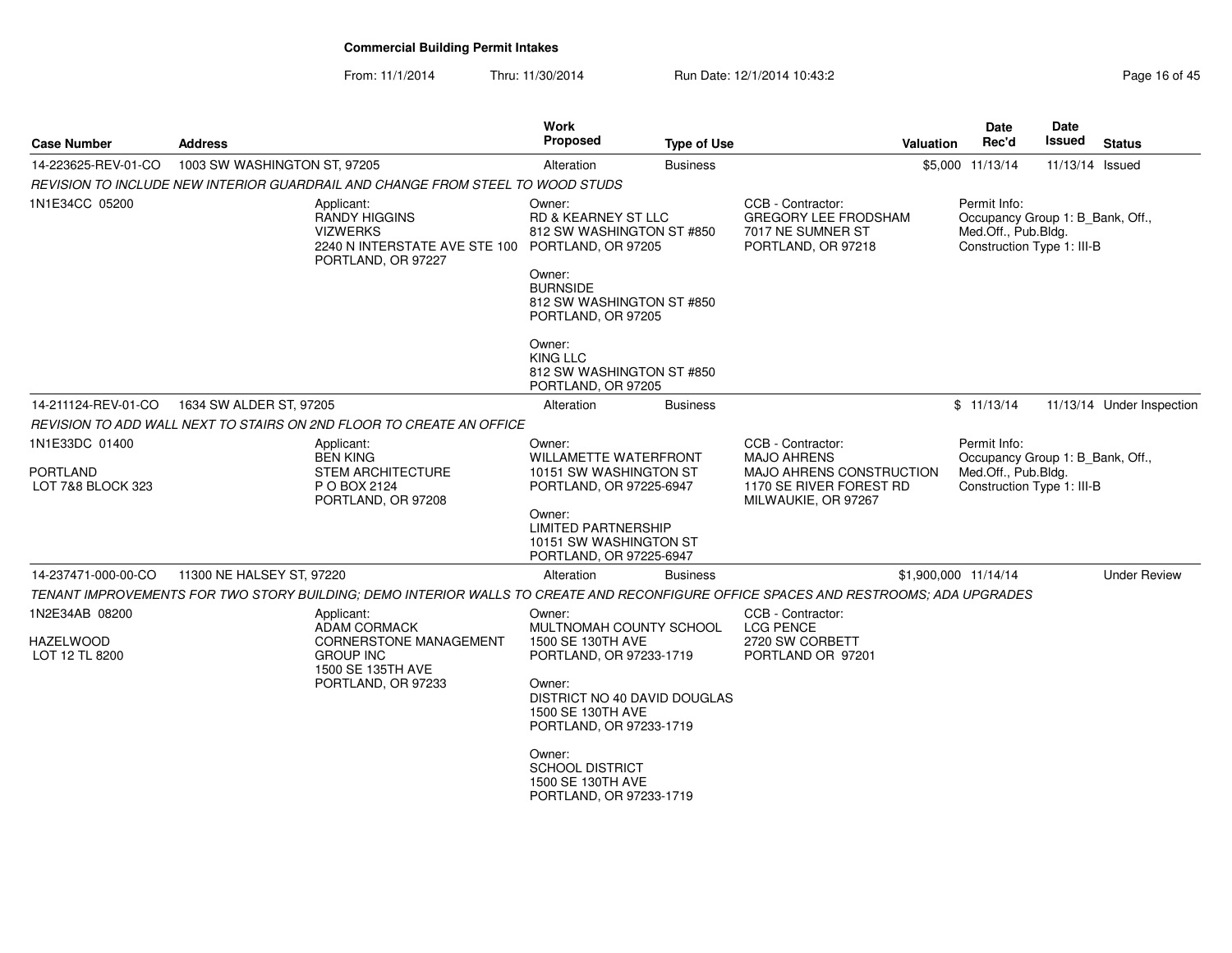From: 11/1/2014

Thru: 11/30/2014 Run Date: 12/1/2014 10:43:2<br>
Page 17 of 45

| <b>Case Number</b>                                                                                                                                                                         | <b>Address</b>                |                                                                                                                                                                   | Work<br><b>Proposed</b>                                                                                                       | <b>Type of Use</b> |                                                                                                                    | Valuation            | <b>Date</b><br>Rec'd                                                                                  | Date<br>Issued  | <b>Status</b>                              |
|--------------------------------------------------------------------------------------------------------------------------------------------------------------------------------------------|-------------------------------|-------------------------------------------------------------------------------------------------------------------------------------------------------------------|-------------------------------------------------------------------------------------------------------------------------------|--------------------|--------------------------------------------------------------------------------------------------------------------|----------------------|-------------------------------------------------------------------------------------------------------|-----------------|--------------------------------------------|
| 14-237671-000-00-CO                                                                                                                                                                        | 9904 SE WASHINGTON ST         |                                                                                                                                                                   | Alteration                                                                                                                    | <b>Business</b>    |                                                                                                                    |                      | \$68,000 11/14/14                                                                                     | 11/14/14 Issued |                                            |
|                                                                                                                                                                                            |                               | TENANT IMPROVEMENT FOR NEW DMV TENANT, NEW WALLS FOR CONFERENCE ROOM, BREAK ROOM WITH SINK, SUPPLY CLOSET, MANAGERS OFFICE, NEW RESTROOM, TELLER AND SEATI        |                                                                                                                               |                    |                                                                                                                    |                      |                                                                                                       |                 |                                            |
| 1S2E04A 01508                                                                                                                                                                              |                               | Applicant:<br><b>DAN YOUNG</b><br><b>OREGON BUSINESS</b><br><b>ARCHITECTURE</b><br>PO BOX 80301<br>PORTLAND, OR 97280                                             | Owner:<br>MALL 205 GARP LLC<br>977 LOMAS SANTA FE DR #A<br>SOLANA BEACH, CA 92075-2134                                        |                    | CCB - Contractor:<br>SUMMIT INDUSTRIES INC<br>PO BOX 10345<br>PORTLAND, OR 972960345                               |                      | Permit Info:<br>Occupancy Group 1: B_Bank, Off.,<br>Med.Off., Pub.Bldg.<br>Construction Type 1: V-B   |                 |                                            |
| 14-237698-000-00-CO                                                                                                                                                                        | 3529 N WILLIAMS AVE, 97227    |                                                                                                                                                                   | Alteration                                                                                                                    | <b>Business</b>    |                                                                                                                    | \$2,500,000 11/14/14 |                                                                                                       |                 | <b>Under Review</b>                        |
|                                                                                                                                                                                            |                               | TI FOR FIRST TIME TENANT - BUILD OUT FOR NEW OFFICE SPACE ON MAIN THRU 4TH FLOOR: ADD LOBBY, LOCKER ROOMS AND SERVER ON MAIN: NEW RESTROOMS, OFFICE SPACE, CONFE  |                                                                                                                               |                    |                                                                                                                    |                      |                                                                                                       |                 |                                            |
| 1N1E22DC 14100                                                                                                                                                                             |                               | Applicant:<br><b>KEVIN VALK</b><br><b>HOLST ARCHITECTURE</b><br>110 SE 8TH AVE<br>PORTLAND OR 97214                                                               | Owner:<br>KARUNA PROPERTIES II LLC<br>3013 NE 9TH AVE<br>PORTLAND, OR 97212                                                   |                    | <b>Primary Contractor:</b><br>TO BID                                                                               |                      | Permit Info:<br>Occupancy Group 1: B Bank, Off.,<br>Med.Off., Pub.Bldg.<br>Construction Type 1: I-A   |                 | Construction Type 2 (formerly Type 1): V-B |
| 14-236056-000-00-CO                                                                                                                                                                        | 3917 N MISSISSIPPI AVE, 97227 |                                                                                                                                                                   | Alteration                                                                                                                    | <b>Business</b>    |                                                                                                                    |                      | \$83,297 11/17/14                                                                                     |                 | <b>Under Review</b>                        |
|                                                                                                                                                                                            |                               | TENANT IMPROVEMENT-TI FOR OCCUPANCY FOR NEW TENANT CHANGE FROM F-1 TO B. TO INCLUDE STORAGE                                                                       |                                                                                                                               |                    |                                                                                                                    |                      |                                                                                                       |                 |                                            |
| 1N1E22CD 05200<br>MULTNOMAH<br>BLOCK <sub>23</sub><br>LOT 13                                                                                                                               |                               | Applicant:<br><b>CLIFF BELT</b><br>RC BELT CONSTRUCTION INC<br>1820 N TERRY ST<br>PORTLAND, OR 97217                                                              | Owner:<br><b>RAYMOND C BELT</b><br>1820 N TERRY ST<br>PORTLAND, OR 97217<br>Owner:<br><b>LISA M R BELT</b><br>1820 N TERRY ST |                    | CCB - Contractor:<br><b>CLIFF BELT</b><br><b>RC BELT CONSTRUCTION INC</b><br>1820 N TERRY ST<br>PORTLAND, OR 97217 |                      | Permit Info:<br>Occupancy Group 1: B Bank, Off.,<br>Med.Off., Pub.Bldg.<br>Construction Type 1: III-B |                 |                                            |
|                                                                                                                                                                                            |                               |                                                                                                                                                                   | PORTLAND, OR 97217                                                                                                            |                    |                                                                                                                    |                      |                                                                                                       |                 |                                            |
| 14-236681-000-00-CO                                                                                                                                                                        | 306 SE 8TH AVE, 97214         | INTERIOR REMODEL: ADD NEW WALLS TO CREATE SHELL SPACE ON SECOND FLOOR, CHANGE OF OCCUPANCY FOR SECOND FLOOR FROM F1 TO B, 1ST FL RESTROOM UPGRADES AND REN        | Alteration                                                                                                                    | <b>Business</b>    |                                                                                                                    | \$290,315 11/17/14   |                                                                                                       |                 | <b>Under Review</b>                        |
| 1N1E35CC 10400<br><b>EAST PORTLAND</b><br>BLOCK 183<br>LOT 1-3&6-8 TL 10400<br><b>LAND &amp; IMPS</b><br>SEE R150358 (R226511642) FOR BILLBOARD<br>& R646210 (R226511643) FOR MACH & EQUIP |                               | Applicant:<br><b>KEVIN GRANT</b><br>C2K ARCHITECTURE INC<br>107 SE WASHINGTON ST #740<br>PORTLAND, OR 97214                                                       | Owner:<br>SPECHT 306 LLC<br>15325 SW BEAVERTON CREEK CT<br>BEAVERTON, OR 97006-5167                                           |                    | <b>Primary Contractor:</b><br>TO BID                                                                               |                      | Permit Info:<br>Occupancy Group 1: B_Bank, Off.,<br>Med.Off., Pub.Bldg.<br>Construction Type 1: III-B |                 |                                            |
| 14-238960-000-00-CO                                                                                                                                                                        | 2244 E BURNSIDE ST, 97214     |                                                                                                                                                                   | Alteration                                                                                                                    | <b>Business</b>    |                                                                                                                    |                      | \$10,500 11/18/14                                                                                     | 11/18/14 Issued |                                            |
|                                                                                                                                                                                            |                               | INTERIOR TENANT IMPROVEMENT FOR 3 TENANT SPACES ON 2ND FLOOR OF EXISTING BUILDING, NEW DEMISING WALL, DRYWALL, INTERIOR FINISHES AND LIGHTING, RESTROOM IS PART O |                                                                                                                               |                    |                                                                                                                    |                      |                                                                                                       |                 |                                            |
| 1N1E35DD 00600                                                                                                                                                                             |                               | Applicant:<br><b>PAUL WOLFE</b>                                                                                                                                   | Owner:<br>RAW MEAT HOLDINGS LLC                                                                                               |                    | CCB - Contractor:<br>RECLAIMED DECOR AND                                                                           |                      | Permit Info:                                                                                          |                 |                                            |
| <b>DUNNS ADD</b><br><b>BLOCK 12 TL 600</b>                                                                                                                                                 |                               | <b>DOMINEK ARCHITECTURE</b><br>330 SE MLK BLVD, SUITE 350<br>PORTLAND, OR 97214                                                                                   | 2244 E BURNSIDE ST<br>PORTLAND, OR 97214                                                                                      |                    | CONSTRUCTION LLC<br>1638 PINE STREET<br>LAKE OSWEGO, OR 97034                                                      |                      | Occupancy Group 1: B_Bank, Off.,<br>Med.Off., Pub.Bldg.<br>Construction Type 1: V-B                   |                 |                                            |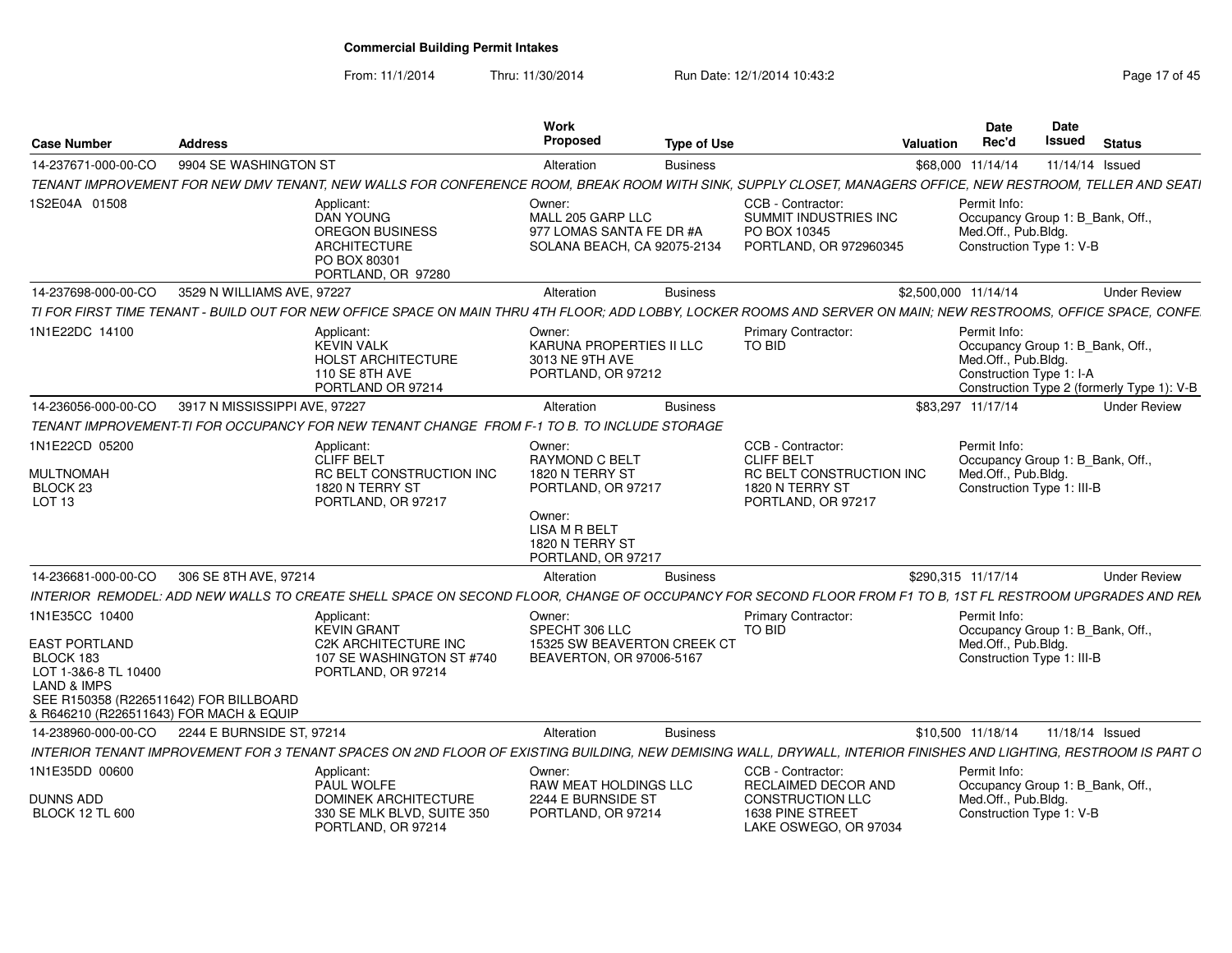PORTLAND OR 97214

From: 11/1/2014

Thru: 11/30/2014 Run Date: 12/1/2014 10:43:2<br>
Page 18 of 45

| <b>Case Number</b>                                                                             | <b>Address</b>                                                                                                                                                | Work<br>Proposed                                                                                                 | <b>Type of Use</b> |                                                                                                              | Valuation            | Date<br>Rec'd                                                                                         | Date<br><b>Issued</b> | <b>Status</b>                                |
|------------------------------------------------------------------------------------------------|---------------------------------------------------------------------------------------------------------------------------------------------------------------|------------------------------------------------------------------------------------------------------------------|--------------------|--------------------------------------------------------------------------------------------------------------|----------------------|-------------------------------------------------------------------------------------------------------|-----------------------|----------------------------------------------|
| 14-239184-000-00-CO                                                                            | 1638 NW OVERTON ST, 97209                                                                                                                                     | Alteration                                                                                                       | <b>Business</b>    |                                                                                                              | \$1,250,000 11/18/14 |                                                                                                       |                       | <b>Under Review</b>                          |
|                                                                                                | CHANGE OF OCCUPANCY FROM WAREHOUSE TO OFFICE USE: ADD NEW DEMISING WALLS AND FURR OUT WALLS TO CREATE 5 TENANT SPACES AND NEW COMMON CORE AREA: NEW WIND      |                                                                                                                  |                    |                                                                                                              |                      |                                                                                                       |                       |                                              |
| 1N1E33AB 00400<br>COUCHS ADD<br>BLOCK 211<br>E 40' OF LOT 1<br>LOT 3-8                         | Applicant:<br>DOUG SKIDMORE<br>BEEBE SKIDMORE ARCHITECTS<br><b>LLC</b><br>1500 SW 11TH AVE #2004<br>PORTLAND, OR 97201                                        | Owner:<br>ROSE CITY AWNING CO<br>2728 NW NELA ST<br>PORTLAND, OR 97210-1714                                      |                    | CCB - Contractor:<br><b>ROB YORKE</b><br>YORKE & CURTIS INC<br>4480 SW 101 ST AVE<br>BEAVERTON, OR 970053427 |                      | Permit Info:<br>Occupancy Group 1: B_Bank, Off.,<br>Med.Off., Pub.Bldg.<br>Construction Type 1: III-B |                       |                                              |
| 14-205350-REV-01-CO                                                                            | 1475 NE KILLINGSWORTH ST                                                                                                                                      | Alteration                                                                                                       | <b>Business</b>    |                                                                                                              |                      | \$11/18/14                                                                                            |                       | 11/18/14 Issued                              |
|                                                                                                | REVISION TO CHANGE TYPE OF WALL CONSTRUCTION AND CHANGE TO SUSPENDED GYP CEILING, REMOVE WING WALL WOMENS RESTROOM                                            |                                                                                                                  |                    |                                                                                                              |                      |                                                                                                       |                       |                                              |
| 1N1E15CC 90000                                                                                 | Applicant:<br><b>HEATHER MCGRATH</b><br>MYHRE GROUP ARCHITECTS<br>620 SW 5TH AVE, STE 500<br>PORTLAND, OR 97204                                               | Owner:<br>KILLINGSWORTH STATION &<br>CONDOMINIUM OWNERS & ASSOC<br>210 SW MORRISON ST #600<br>PORTLAND, OR 97204 |                    | CCB - Contractor:<br>CHAD BRIX<br>BRIX CONTRACTING, INC.<br>17337 CEDAR RD<br>LAKE OSWEGO, OR 97034          |                      | Permit Info:<br>Occupancy Group 1: B_Bank, Off.,<br>Med.Off., Pub.Bldg.<br>Construction Type 1: I-A   |                       |                                              |
| 14-187669-REV-01-CO                                                                            | 2816 NE HALSEY ST. 97232                                                                                                                                      | Alteration                                                                                                       | <b>Business</b>    |                                                                                                              |                      | \$4.000 11/18/14                                                                                      |                       | 11/18/14 Issued                              |
|                                                                                                | ADDED VALUE REVISION TO ADD TWO NEW WALK IN COOLERS AND DELETE TWO FREEZER UNITS FROM THE PLANS                                                               |                                                                                                                  |                    |                                                                                                              |                      |                                                                                                       |                       |                                              |
| 1N1E36BB 00200<br><b>YORK</b><br><b>BLOCK1</b><br>W <sub>1'</sub> OF LOT 5<br>LOT <sub>6</sub> | Applicant:<br>NORTH RIM PARTNERS<br>819 SE MORRISON ST, #110<br>PORTLAND, OR 97214                                                                            | Owner:<br>NORTH RIM PARTNERS INC<br>819 SE MORRISON ST #110<br>PORTLAND, OR 97214-6308                           |                    | CCB - Contractor:<br><b>NORTH RIM PARTNERS</b><br>819 SE MORRISON ST, #110<br>PORTLAND, OR 97214             |                      | Permit Info:<br>Factory, Mod.Hazard<br>Construction Type 1: V-B                                       |                       | Occupancy Group 1: F-1_Industrial Plant -    |
| 14-151198-DFS-01-CO                                                                            | 1709 SE 3RD AVE, 97214                                                                                                                                        | Alteration                                                                                                       | <b>Business</b>    |                                                                                                              | \$12.215 11/18/14    |                                                                                                       | 11/21/14 Final        |                                              |
|                                                                                                | DFS FOR INTERIOR EMERGENCY EGRESS LIGHTING                                                                                                                    |                                                                                                                  |                    |                                                                                                              |                      |                                                                                                       |                       |                                              |
| 1S1E03DA 03800<br>SECTION 03 1S 1E<br>TL 3800 1.07 ACRES                                       | Applicant:<br><b>BILL PETERSON</b><br>OREGON ELECTRICAL GROUP<br>1709 SE 3RD AVE<br>PORTLAND OR 97214                                                         | Owner:<br>OEB INVESTORS LLC<br>500 E BROADWAY ST #110<br>VANCOUVER, WA 98660-3323                                |                    | CCB - Contractor:<br>LEASE CRUTCHER LEWIS CORP<br>921 SW WASHINGTON #150<br>PORTLAND, OR 972050000           |                      | Permit Info:<br>Occupancy Group 1: B Bank, Off<br>Med.Off., Pub.Bldg.<br>Construction Type 1: III-B   |                       | Construction Type 2 (formerly Type 1): III-B |
| 14-239787-000-00-CO                                                                            | 424 NW 14TH AVE, 97209                                                                                                                                        | Alteration                                                                                                       | <b>Business</b>    |                                                                                                              | \$343,000 11/20/14   |                                                                                                       |                       | <b>Under Review</b>                          |
|                                                                                                | TENANT IMPROVEMENT FOR NEW TENANT. NEW INTERIOR PARTITIONS AND FINISHES TO CREATE OFFICES. RESTROOMS. BREAKROOM. INSTALL NEW SKYLIGHTS. PARTIAL CHANGE OF OCC |                                                                                                                  |                    |                                                                                                              |                      |                                                                                                       |                       |                                              |
| 1N1E33DA 01400<br><b>COUCHS ADD</b><br>BLOCK 89                                                | Applicant:<br>MATTHEW LILLARD<br><b>BAYSINGER PARTNERS</b><br><b>ARCHITECTURE PC</b>                                                                          | Owner:<br>K <sub>2</sub> LLC<br>9075 SW PINEBROOK DR<br>TIGARD, OR 97224-5828                                    |                    | CCB - Contractor:<br>FORTNEY CONTRACTORS, LLC.<br>P.O. BOX 920<br>VANCOUVER, WA 98666                        |                      | Permit Info:<br>Occupancy Group 1: B Bank, Off.<br>Med.Off., Pub.Bldg.<br>Construction Type 1: V-B    |                       |                                              |
| LOT 5-7                                                                                        | 1006 SE GRAND AVE., SUITE 300                                                                                                                                 |                                                                                                                  |                    |                                                                                                              |                      |                                                                                                       |                       |                                              |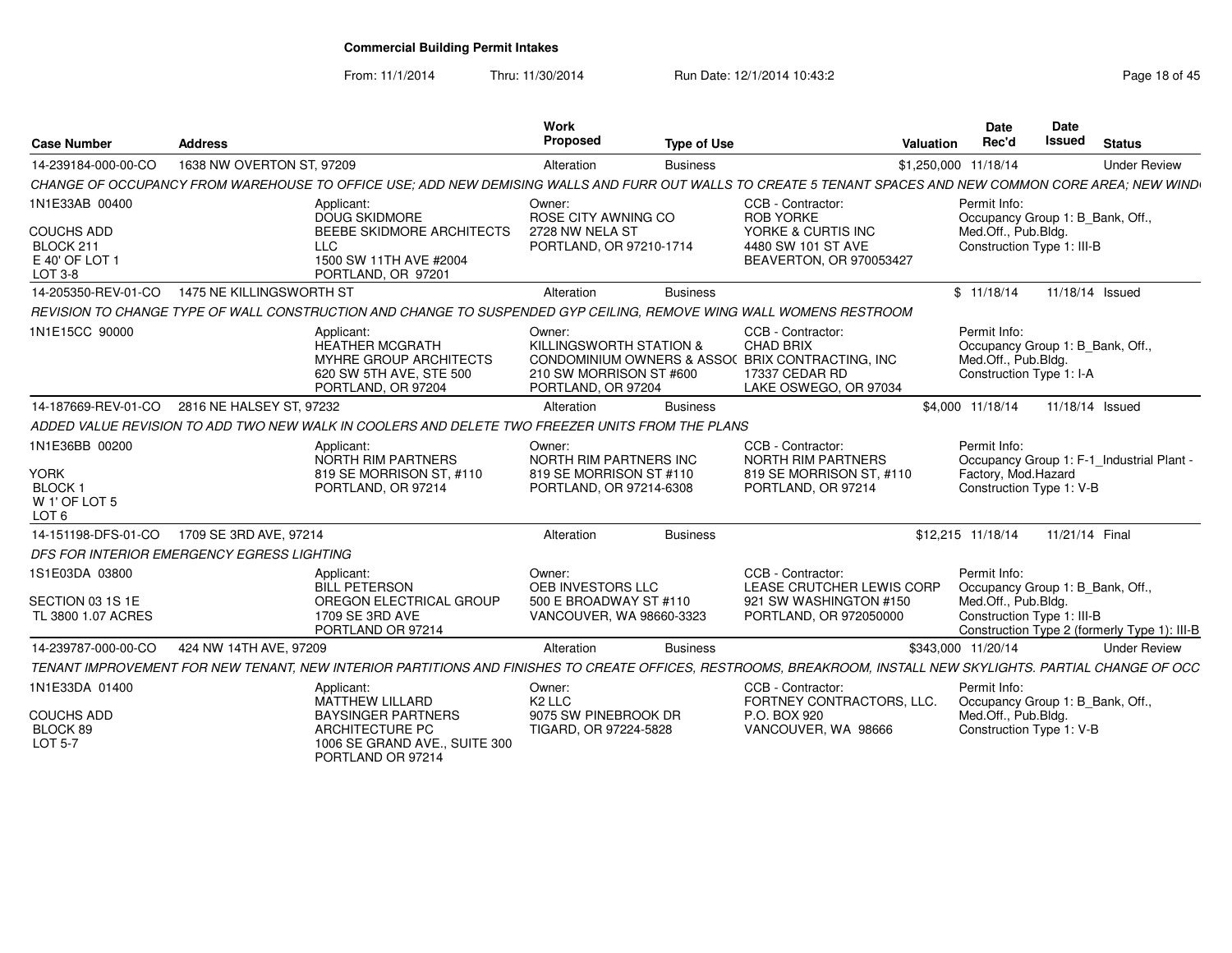From: 11/1/2014Thru: 11/30/2014 Run Date: 12/1/2014 10:43:2<br> **Thru: 11/30/2014** Page 19 of 45

| <b>Case Number</b>                                 | <b>Address</b>            |                                                                                                                                                                 | Work<br><b>Proposed</b>                                                                      | <b>Type of Use</b> |                                                | Valuation            | Date<br>Rec'd                                                                                       | Date<br><b>Issued</b> | <b>Status</b>       |
|----------------------------------------------------|---------------------------|-----------------------------------------------------------------------------------------------------------------------------------------------------------------|----------------------------------------------------------------------------------------------|--------------------|------------------------------------------------|----------------------|-----------------------------------------------------------------------------------------------------|-----------------------|---------------------|
| 14-240307-000-00-CO                                | 10334 NE HALSEY ST, 97220 |                                                                                                                                                                 | Alteration                                                                                   | <b>Business</b>    |                                                |                      | \$4,000 11/20/14                                                                                    | 11/20/14 Issued       |                     |
|                                                    |                           | CONVERT EXISTING BATHROOM IN TENANT SPACE INTO UTILITY CLOSET, CONSTRUCT NEW ACCESSIBLE RESTROOM; NO EXTERIOR WORK AS PART OF THIS PERMIT; ALL INTERIOR***MECH. |                                                                                              |                    |                                                |                      |                                                                                                     |                       |                     |
| 1N2E34BB 01200                                     |                           | Applicant:<br>RAPHAEL GOODBLATT<br>AHHA ARCHITECTURE<br>615 SE ALDER SUITE 203<br>PORTLAND OR 97214                                                             | Owner:<br><b>GREGORY D GEIST</b><br>2400 SW AUGUSTA PL<br>BEAVERTON, OR 97003-1695<br>Owner: |                    | <b>Primary Contractor:</b><br>TO BID           |                      | Permit Info:<br>Occupancy Group 1: B_Bank, Off.,<br>Med.Off., Pub.Bldg.<br>Construction Type 1: V-B |                       |                     |
|                                                    |                           |                                                                                                                                                                 | OLD GHOST INVESTMENTS GEIST<br>2400 SW AUGUSTA PL<br>BEAVERTON, OR 97003-1695                |                    |                                                |                      |                                                                                                     |                       |                     |
|                                                    |                           |                                                                                                                                                                 | Owner:<br>LLC GEIST<br>2400 SW AUGUSTA PL<br>BEAVERTON, OR 97003-1695                        |                    |                                                |                      |                                                                                                     |                       |                     |
| 14-240344-000-00-CO                                | 401 SW 5TH AVE, 97204     |                                                                                                                                                                 | Alteration                                                                                   | <b>Business</b>    |                                                | \$1,850,000 11/20/14 |                                                                                                     |                       | <b>Under Review</b> |
|                                                    |                           | TENANT IMPROVEMENT FOR OFFICE TENANT SPACE. RECONFIGURE RESTROOMS IN BASEMENT FOR ACCESSIBILITY. DEMO OFFICES AND TELLER AREA ON MAIN FLOOR AND CONSTRUCT N     |                                                                                              |                    |                                                |                      |                                                                                                     |                       |                     |
| 1N1E34CD 06900                                     |                           | Applicant:<br>MATTHEW LILLARD                                                                                                                                   | Owner:<br>PACIFIC ONE BANK                                                                   |                    | CCB - Contractor:<br>FORTNEY CONTRACTORS, LLC. |                      |                                                                                                     |                       |                     |
| <b>PORTLAND</b><br>LOT 1&2 BLOCK 175               |                           | <b>BAYSINGER PARTNERS</b><br>ARCHITECTURE PC<br>1006 SE GRAND AVE., SUITE 300<br>PORTLAND OR 97214                                                              | PO BOX 5155<br>SAN RAMON, CA 94583-5155                                                      |                    | P.O. BOX 920<br>VANCOUVER, WA 98666            |                      |                                                                                                     |                       |                     |
| 14-240514-000-00-CO                                | 2738 SE 82ND AVE, 97266   |                                                                                                                                                                 | Alteration                                                                                   | <b>Business</b>    |                                                |                      | \$3,850 11/21/14                                                                                    | 11/21/14 Issued       |                     |
|                                                    |                           | TENANT IMPROVEMENT FOR NEW OFFICE TENANT ON 2ND FLOOR OF BUILDING B (SOUTH BUILDING). BUILD NEW WALLS TO CREATE OFFICE SPACE AND DEMO WALLS IN WORK ROOM AREA   |                                                                                              |                    |                                                |                      |                                                                                                     |                       |                     |
| 1S2E09BB 04800                                     |                           | Applicant:<br><b>US PAINTING INC</b>                                                                                                                            | Owner:<br>WING MING MARKET INC                                                               |                    | CCB - Contractor:<br><b>US PAINTING INC</b>    |                      | Permit Info:<br>Occupancy Group 1: B_Bank, Off.,                                                    |                       |                     |
| <b>ANNABERG</b><br>BLOCK 4<br>LOT 5&8 EXC PT IN ST |                           | 785 SE 11TH AVE<br>HILLSBORO, OR 97123                                                                                                                          | 2738 SE 82ND AVE #101<br>PORTLAND, OR 97266                                                  |                    | 785 SE 11TH AVE<br>HILLSBORO, OR 97123         |                      | Med.Off., Pub.Bldg.<br>Construction Type 1: V-B                                                     |                       |                     |
| 14-240836-000-00-CO                                | 6102 N MARINE DR. 97203   |                                                                                                                                                                 | Alteration                                                                                   | <b>Business</b>    |                                                |                      | \$46,000 11/21/14                                                                                   | 11/21/14 Issued       |                     |
|                                                    |                           | NEW 8' FENCE WITH BARBED WIRE AND THREE GATES AROUND PERIMETER OF LOT                                                                                           |                                                                                              |                    |                                                |                      |                                                                                                     |                       |                     |
| 2N1E30C 00800                                      |                           | Applicant:<br>PACIFIC FENCE & WIRE CO                                                                                                                           | Owner:<br>PDX-NWTRP LLC                                                                      |                    | CCB - Contractor:<br>PACIFIC FENCE & WIRE CO   |                      | Permit Info:<br>Occupancy Group 1: U Private                                                        |                       |                     |
| PARTITION PLAT 1994-38<br>LOT 1 TL 800             |                           | <b>PO BOX 125</b><br>CLACKAMAS, OR 970150125                                                                                                                    | 6102 N MARINE DR<br>PORTLAND, OR 97203                                                       |                    | <b>PO BOX 125</b><br>CLACKAMAS, OR 970150125   |                      | Garage\Utility Misc.<br>Construction Type 1: V-B                                                    |                       |                     |
| 14-241103-000-00-CO                                | 204 SW YAMHILL ST, 97204  |                                                                                                                                                                 | Alteration                                                                                   | <b>Business</b>    |                                                |                      | \$175,000 11/21/14                                                                                  |                       | <b>Under Review</b> |
|                                                    |                           | TENANT IMPROVEMENT FOR NEW TENANT-REMODEL OF NEW DEMISED SPACE W/EXISTING BUILDING SHELL NEW RESTAURANT. INCLUDES NONLOAD BEARING INTERIOR PARTITIONS SEATIN    |                                                                                              |                    |                                                |                      |                                                                                                     |                       |                     |
| 1S1E03BA 04500                                     |                           | Applicant:<br><b>BRITTANY SHREINER</b><br>HOLST ARCHITECTURE<br>110 SE 8TH AVENUE<br>Portland, OR97211                                                          | Owner:<br>ASETT LLC<br>621 SW MORRISON ST STE 800<br>PORTLAND, OR 97205-3825                 |                    | <b>Primary Contractor:</b><br><b>TO BID</b>    |                      | Permit Info:<br>Occupancy Group 1: A-2 Restaurant<br>Construction Type 1: III-B                     |                       |                     |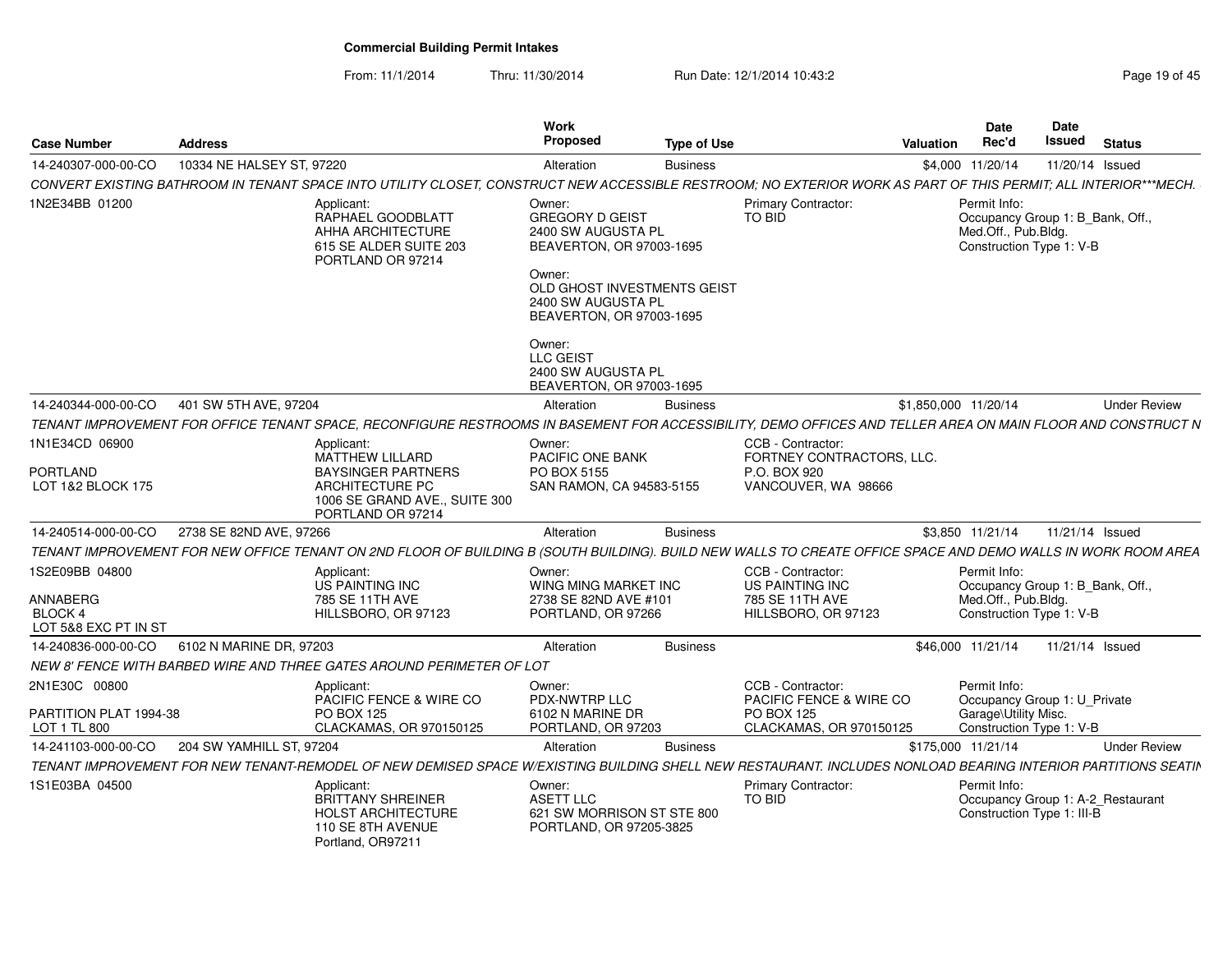From: 11/1/2014

Thru: 11/30/2014 Run Date: 12/1/2014 10:43:2<br>
Page 20 of 45

| <b>Case Number</b>                                                                         | <b>Address</b>               |                                                                                                                                                                             | <b>Work</b><br><b>Proposed</b>                                                                                                                                                                      | <b>Type of Use</b> |                                                                                                                | <b>Valuation</b>  | <b>Date</b><br>Rec'd                                            | Date<br><b>Issued</b> | <b>Status</b>                       |
|--------------------------------------------------------------------------------------------|------------------------------|-----------------------------------------------------------------------------------------------------------------------------------------------------------------------------|-----------------------------------------------------------------------------------------------------------------------------------------------------------------------------------------------------|--------------------|----------------------------------------------------------------------------------------------------------------|-------------------|-----------------------------------------------------------------|-----------------------|-------------------------------------|
| 14-239198-000-00-CO                                                                        | 3278 NE BROADWAY, 97232      |                                                                                                                                                                             | Alteration                                                                                                                                                                                          | <b>Business</b>    |                                                                                                                | \$7,500 11/24/14  |                                                                 |                       | 11/24/14 Issued                     |
|                                                                                            |                              | THIS PERMIT IS TO CONSTRUCT METAL STUD DEMISING WALL AND POUR 4" SLAB ON GRADE CONCRETE FLOOR, LANDING AND STAIRS. No occupancy this permit - see TI permit.*TENANT IMPRO   |                                                                                                                                                                                                     |                    |                                                                                                                |                   |                                                                 |                       |                                     |
| 1N1E25CD 11900                                                                             |                              | Applicant:<br>MICHAEL BOEHM<br>URBAN RESOURCES INC<br>1807 NW VAUGHN #4<br>PORTLAND, OR 97209                                                                               | Owner:<br><b>GRANT PARK VILLAGE LLC</b><br>1015 NW 11TH AVE<br>PORTLAND, OR 97209-3496                                                                                                              |                    | CCB - Contractor:<br><b>TOM MITCHELL</b><br>WALSH CONSTRUCTION CO<br>2905 SW 1ST AV<br>PORTLAND, OR 97201      |                   | Permit Info:<br>Station<br>Construction Type 1: I-B             |                       | Occupancy Group 1: M Store, Service |
| 14-142955-REV-02-CO                                                                        | 7238 SE FOSTER RD. 97206     |                                                                                                                                                                             | Alteration                                                                                                                                                                                          | <b>Business</b>    |                                                                                                                | \$6,000 11/24/14  |                                                                 |                       | 11/24/14 Issued                     |
|                                                                                            |                              | VALUE ADDED REVISION TO ADD GREASE TRAP INTERCEPTOR TO SERVICE FOOD CARTS ON SITE See info tab for notes. bretth                                                            |                                                                                                                                                                                                     |                    |                                                                                                                |                   |                                                                 |                       |                                     |
| 1S2E17AC 05200<br><b>ANNA MARIE PK</b><br>LOT 6&30 EXC PT IN ST<br>INC PT VAC ALLEY LOT 31 |                              | Applicant:<br><b>LISA MCCLELLAN</b><br>SCOTT EDWARDS ARCHITECTURI 222 NW 5TH AVE<br>INC PT VAC ALLEY LOT 7-10&29 EXC PT IN ST 1630 SW MORRISON ST #210<br>PORTLAND OR 97205 | Owner:<br>PORTLAND CITY OF (PORTLAND<br>PORTLAND, OR 97209-3812<br>Owner:<br><b>DEVELOPMENT</b><br>COMMISSION(LEASED<br>222 NW 5TH AVE<br>PORTLAND, OR 97209-3812<br>Owner:<br>PORTLAND MERCADO LLC |                    | CCB - Contractor:<br><b>BREMIK CONSTRUCTION</b><br>1026 SE STARK ST<br>PORTLAND, OR 97214                      |                   | Permit Info:<br>Med.Off., Pub.Bldg.<br>Construction Type 1: V-B |                       | Occupancy Group 1: B Bank, Off.,    |
| 14-240954-000-00-CO                                                                        | 607 NE GRAND AVE, 97232      |                                                                                                                                                                             | 222 NW 5TH AVE<br>PORTLAND, OR 97209-3812<br>Alteration                                                                                                                                             | <b>Business</b>    |                                                                                                                | \$92,150 11/24/14 |                                                                 |                       | <b>Under Review</b>                 |
|                                                                                            |                              | TENANT IMPROVEMENT FOR NEW TENANT. INTERIOR PARTITION WALLS. PLUMBING ELECTRICAL AND HVAC. FOR NEW MEDICAL OFFICE                                                           |                                                                                                                                                                                                     |                    |                                                                                                                |                   |                                                                 |                       |                                     |
| 1N1E35BC 03200<br><b>WHEELERS ADD</b>                                                      |                              | Applicant:<br><b>DARIN BOUSKA</b><br><b>NW PRECISION DESIGN</b>                                                                                                             | Owner:<br>PMPC LLC<br>2338 SW MADISON ST                                                                                                                                                            |                    | CCB - Contractor:<br><b>ZC CONSTRUCTION INC</b><br>19075 NW TANASBOURNE DR                                     |                   | Permit Info:<br>Med.Off., Pub.Bldg.                             |                       | Occupancy Group 1: B_Bank, Off.,    |
| S 1/2 OF SE 1/4 OF BLOCK 9 EXC PT IN ST                                                    |                              | 22605 SW PINEHURST CT<br>SHERWOOD, OR 97140                                                                                                                                 | PORTLAND, OR 97205-1025                                                                                                                                                                             |                    | SUITE 200<br>HILLSBORO, OR 97124                                                                               |                   | Construction Type 1: V-B                                        |                       |                                     |
| 14-241787-000-00-CO                                                                        | 6637 SE MILWAUKIE AVE, 97202 |                                                                                                                                                                             | Alteration                                                                                                                                                                                          | <b>Business</b>    |                                                                                                                | \$5,000 11/24/14  |                                                                 |                       | 11/24/14 Issued                     |
|                                                                                            |                              | REMOVE EXISTING GARAGE AND BREEZEWAY ATTACHED TO BUILDING AT SOUTH ELEVATION, REMOVE COVERED PORTICO AT WEST ELEVATION.  REMOVE ALL DEBRIS.                                 |                                                                                                                                                                                                     |                    |                                                                                                                |                   |                                                                 |                       |                                     |
| 1S1E23AB 14600<br>CITY VIEW PK ADD & NO 2<br>BLOCK 3<br>LOT 1&2<br>E 50' OF LOT 7&8        |                              | Applicant:<br><b>ROB HUMPHREY</b><br><b>FASTER PERMITS</b><br>14334 NW EAGLERIDGE LANE<br>PORTLAND, OR 97229                                                                | Owner:<br>CLAYBOURNE COMMONS LLC<br>6637 SE MILWAUKIE AVE<br>PORTLAND, OR 97202-5658                                                                                                                |                    | CCB - Contractor:<br>MORTON CONSTRUCTION LLC<br>6637 SE MILWAUKIE AVE # 201<br>PORTLAND, OR 97202              |                   |                                                                 |                       |                                     |
| 14-224216-000-00-CO                                                                        | 4120 SW MOODY AVE            |                                                                                                                                                                             | Alteration                                                                                                                                                                                          | <b>Business</b>    |                                                                                                                | \$45,800 11/25/14 |                                                                 |                       | 11/25/14 Issued                     |
|                                                                                            |                              | TI FOR NEW TENANT: ADD NON BEARING WALLS AND ADD NEW FULL HEIGHT PARTITION WALLS TO CREATE WAITING AREA AND RECEPTION AREA: NEW BREAK ROOM                                  |                                                                                                                                                                                                     |                    |                                                                                                                |                   |                                                                 |                       |                                     |
| 1S1E10DC 00102                                                                             |                              |                                                                                                                                                                             |                                                                                                                                                                                                     |                    | CCB - Contractor:<br><b>HORIZON RETAIL</b><br>CONSTRUCTION INC<br>1458 HORIZON BLVD<br><b>RACINE, WI 53406</b> |                   | Permit Info:<br>Med.Off., Pub.Bldg.<br>Construction Type 1: I-A |                       | Occupancy Group 1: B Bank, Off.,    |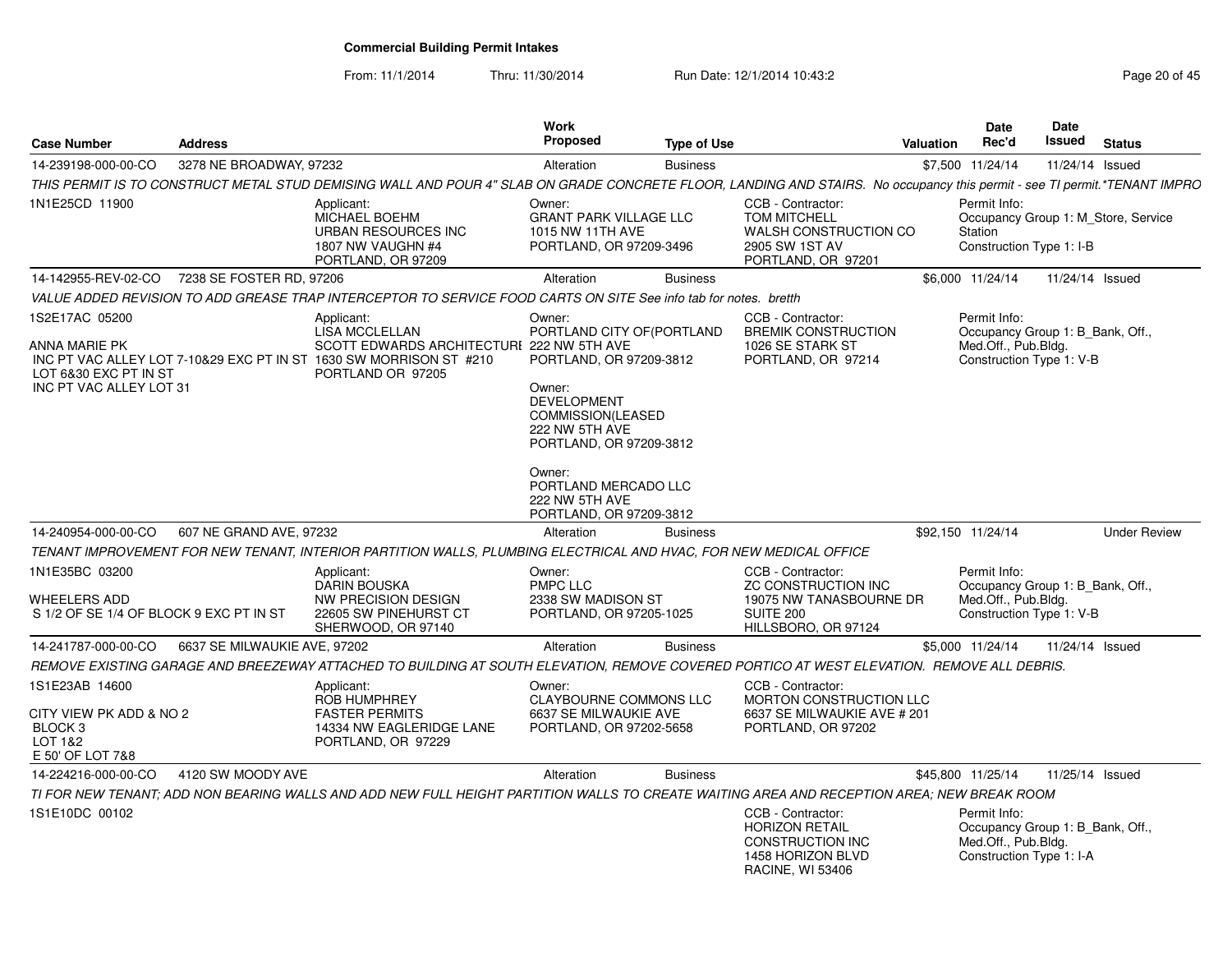From: 11/1/2014

Thru: 11/30/2014 Run Date: 12/1/2014 10:43:2<br> **Thru: 11/30/2014** Page 21 of 45

| <b>Case Number</b>                                                                                            | <b>Address</b>              |                                                                                                                                                            | Work<br>Proposed                                                            | <b>Type of Use</b> | Valuation                                                                                  | Date<br>Rec'd                       | Date<br><b>Issued</b>            | <b>Status</b>                       |
|---------------------------------------------------------------------------------------------------------------|-----------------------------|------------------------------------------------------------------------------------------------------------------------------------------------------------|-----------------------------------------------------------------------------|--------------------|--------------------------------------------------------------------------------------------|-------------------------------------|----------------------------------|-------------------------------------|
| 14-202308-REV-01-CO                                                                                           | 3530 N VANCOUVER AVE, 97227 |                                                                                                                                                            | Alteration                                                                  | <b>Business</b>    |                                                                                            | \$11/26/14                          |                                  | 11/26/14 Issued                     |
| REVISION TO ELIMINATE BATHROOM ON THE GROUND FLOOR                                                            |                             |                                                                                                                                                            |                                                                             |                    |                                                                                            |                                     |                                  |                                     |
| 1N1E22DC 14300<br><b>ALBINA HMSTD</b>                                                                         |                             | Applicant:<br>Tali Ovadia<br>The Whole Bowl                                                                                                                | Owner:<br><b>DECO DINER LLC</b><br>5229 NE M L KING BLVD                    |                    | CCB - Contractor:<br><b>KAISER GROUP LLC</b><br>5229 NE M L KING JR BLVD, STE              | Permit Info:<br>Med.Off., Pub.Bldg. | Occupancy Group 1: B_Bank, Off., |                                     |
| BLOCK 30<br>LOT 11&12                                                                                         |                             | 8026 SE Morrison Street<br>Portland OR 97215                                                                                                               | PORTLAND, OR 97211                                                          |                    | 101<br>PORTLAND OR 97211                                                                   |                                     | Construction Type 1: III-A       |                                     |
| 14-237693-000-00-CO                                                                                           | 420 NW 9TH AVE, 97209       |                                                                                                                                                            | Alteration                                                                  | <b>Business</b>    |                                                                                            | \$2,100 11/26/14                    |                                  | 11/26/14 Issued                     |
|                                                                                                               |                             | REPAIR PORTION OF CMU BLOCK WALL THAT WAS DAMAGED BY VEHICLE IMPACT                                                                                        |                                                                             |                    |                                                                                            |                                     |                                  |                                     |
| 1N1E34CB 01600<br><b>COUCHS ADD</b><br>BLOCK 60                                                               |                             | Applicant:<br>LORENTZ BRUUN CO INC<br>3611 SE 20TH ST, STE 300<br>PORTLAND OR 97202                                                                        | Owner:<br>410 BUILDING LLC<br>8309 N BURRAGE AVE<br>PORTLAND, OR 97217-6317 |                    | CCB - Contractor:<br>LORENTZ BRUUN CO INC<br>3611 SE 20TH ST, STE 300<br>PORTLAND OR 97202 | Permit Info:<br><b>Station</b>      | Construction Type 1: V-B         | Occupancy Group 1: M_Store, Service |
| N 1/2 OF LOT 3<br>LOT <sub>6</sub>                                                                            |                             |                                                                                                                                                            |                                                                             |                    |                                                                                            |                                     |                                  |                                     |
| 14-240893-000-00-CO                                                                                           | 10535 NE GLISAN ST, 97220   |                                                                                                                                                            | Alteration                                                                  | <b>Business</b>    |                                                                                            | \$50,000 11/26/14                   |                                  | <b>Under Review</b>                 |
|                                                                                                               |                             | TENANT IMPROVEMENT FOR NEW MEDICAL OFFICE ON FIRST FLOOR, NEW WALLS TO CREATE ADDITIONAL BATHROOM AND BREAKROOM, FINISH WORK. NO CHANGE OF OCCUPANCY OR US |                                                                             |                    |                                                                                            |                                     |                                  |                                     |
| 1N2E34BC 10400                                                                                                |                             | Applicant:<br><b>CHRIS SPURGIN</b>                                                                                                                         | Owner:<br>DS PROPERTY HOLDINGS 2 LLC                                        |                    | CCB - Contractor:<br><b>RICK SHANDY</b>                                                    |                                     |                                  |                                     |
| PARAGON PK<br>BLOCK <sub>3</sub><br>LOT 6-8                                                                   |                             | <b>STACK ARCHITECTURE</b><br>32 NE 7TH AVE<br>PORTLAND OR 97232                                                                                            | 14201 NE 20TH AVE #2204<br>VANCOUVER, WA 98686-6413                         |                    | <b>BNK CONSTRUCTION</b><br>10730 SE HWY 212<br>CLACKAMAS, OR 97015                         |                                     |                                  |                                     |
| 14-217862-REV-01-CO                                                                                           | 1320 SW BROADWAY, 97201     |                                                                                                                                                            | Alteration                                                                  | <b>Business</b>    |                                                                                            | \$30,000 11/26/14                   |                                  | 11/26/14 Issued                     |
|                                                                                                               |                             | ADDED VALUE REVISION TO INCLUDE PARTIAL INTERIOR DEMOLITION OF 5TH FLOOR                                                                                   |                                                                             |                    |                                                                                            |                                     |                                  |                                     |
| 1S1E03BC 02000                                                                                                |                             | Applicant:<br><b>GEOFF MILLER</b>                                                                                                                          | Owner:<br>1320 BROADWAY LLC                                                 |                    | CCB - Contractor:<br>FORTIS CONSTRUCTION                                                   | Permit Info:                        | Occupancy Group 1: B_Bank, Off., |                                     |
| <b>PORTLAND</b><br>BLOCK 185<br><b>LAND &amp; IMPS</b><br>SEE R646213 (R667718941) FOR MACH &<br><b>EQUIP</b> |                             | FORTIS CONSTRUCTION<br>1705 SW TAYLOR ST, SUITE 200<br>PORTLAND, OR 97205                                                                                  | 1425 4TH AVE #500<br>SEATTLE, WA 98101-2264                                 |                    | 1705 SW TAYLOR ST SUITE 200<br>PORTLAND, OR 97205                                          | Med.Off., Pub.Bldg.                 | Construction Type 1: I-A         |                                     |
| 14-242965-000-00-CO                                                                                           | 811 SW NAITO PKY, 97204     |                                                                                                                                                            | Alteration                                                                  | <b>Business</b>    |                                                                                            | \$210,000 11/26/14                  |                                  | <b>Under Review</b>                 |
|                                                                                                               |                             | ENLARGING LOCKER ROOM AREAS AND RELOCATING FITNESS CENTER: ADDING BIKE STORAGE: REPLACING EXTERIOR CANOPIES                                                |                                                                             |                    |                                                                                            |                                     |                                  |                                     |
| 1S1E03BA 00600                                                                                                |                             | Applicant:<br><b>NICOLE BEKKEN</b>                                                                                                                         | Owner:<br>SFI 811 SW NAITO PKWY LLC                                         |                    | CCB - Contractor:<br><b>ALAN VOLM</b>                                                      |                                     |                                  |                                     |
| <b>PORTLAND</b><br><b>BLOCK 4</b><br>LOT 1&2                                                                  |                             | FFA ARCHITECTURE & INTERIORS 260 CALIFORNIA ST #300<br>520 SW Yamhill St. Ste 900<br>Portland, OR 97204                                                    | SAN FRANCISCO, CA 94111                                                     |                    | PACIFIC CREST STRUCTURES<br>17750 SW UPPER BOONES<br>FERRY RD 190<br>DURHAM OR 97224       |                                     |                                  |                                     |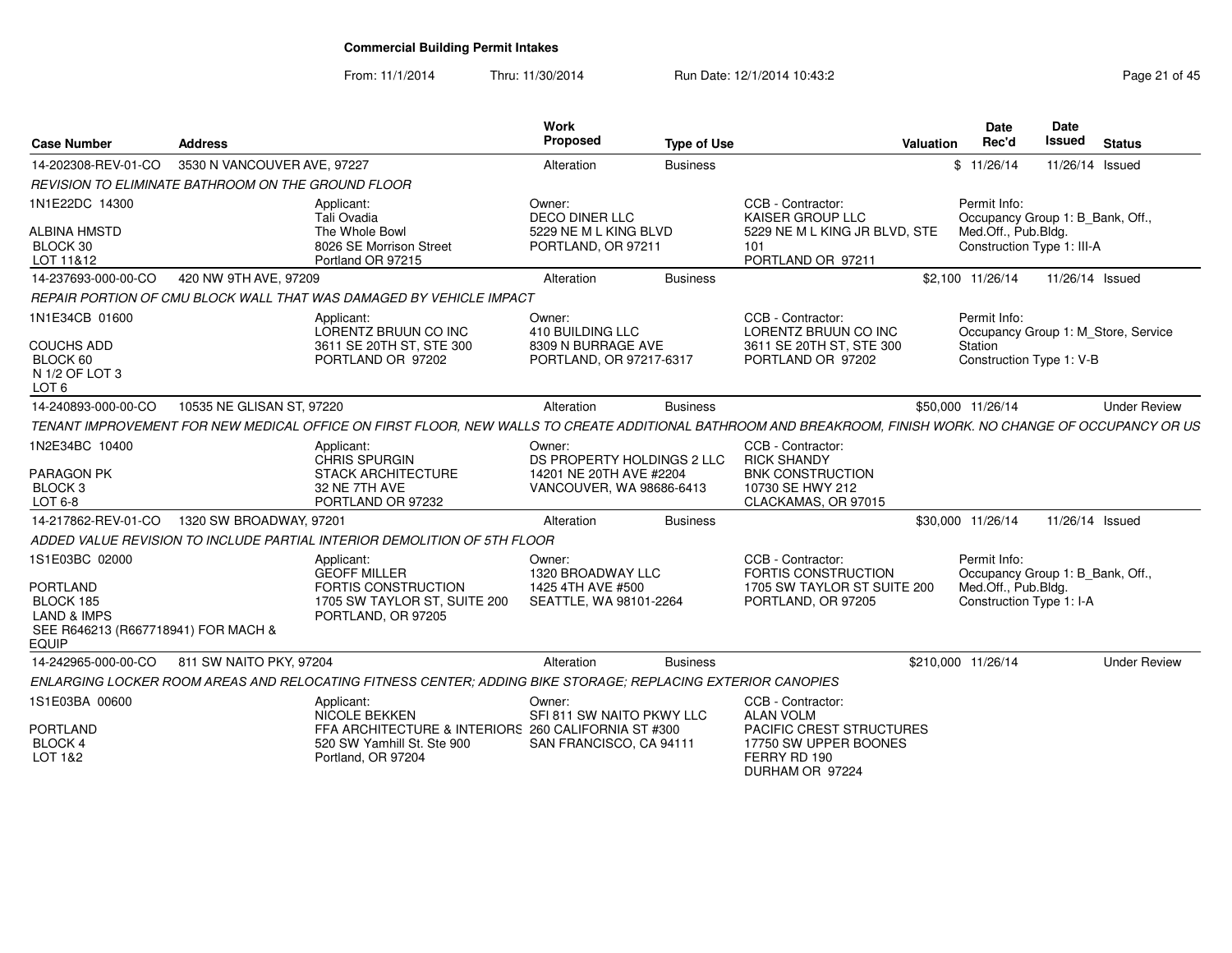From: 11/1/2014Thru: 11/30/2014 Run Date: 12/1/2014 10:43:2<br>
Page 22 of 45

| <b>Case Number</b>                                                   | <b>Address</b>             |                                                                                                                                                               | <b>Work</b><br><b>Proposed</b>                                          | <b>Type of Use</b> |                                                                                                              | Valuation          | <b>Date</b><br>Rec'd                                                                                | Date<br><b>Issued</b> | <b>Status</b>                              |
|----------------------------------------------------------------------|----------------------------|---------------------------------------------------------------------------------------------------------------------------------------------------------------|-------------------------------------------------------------------------|--------------------|--------------------------------------------------------------------------------------------------------------|--------------------|-----------------------------------------------------------------------------------------------------|-----------------------|--------------------------------------------|
| 13-183425-DFS-07-CO                                                  | 511 NW BROADWAY, 97209     |                                                                                                                                                               | Alteration                                                              | <b>Business</b>    |                                                                                                              |                    | \$52,000 11/26/14                                                                                   |                       | <b>Under Review</b>                        |
| <b>DFS FOR STAIRS AND RAILINGS</b>                                   |                            |                                                                                                                                                               |                                                                         |                    |                                                                                                              |                    |                                                                                                     |                       |                                            |
| 1N1E34BC 07800                                                       |                            | Applicant:                                                                                                                                                    | Owner:                                                                  |                    | CCB - Contractor:                                                                                            |                    | Permit Info:                                                                                        |                       |                                            |
| <b>COUCHS ADD</b><br>BLOCK S TL 7800                                 |                            | <b>OLEG SAIDOV</b><br><b>HOWARD S WRIGHT</b><br>425 NW 10TH AVE STE 200A<br>PORTLAND OR 97209                                                                 | 222 NW 5TH AVE<br>PORTLAND, OR 97209-3812                               |                    | PORTLAND CITY OF(PDC(LEASED HOWARD S WRIGHT<br><b>CONSTRUCTORS LP</b><br>P. O. BOX 3764<br>SEATTLE, WA 98124 |                    | Occupancy Group 1: B_Bank, Off.,<br>Med.Off., Pub.Bldg.<br>Construction Type 1: I-B                 |                       | Construction Type 2 (formerly Type 1): I-B |
|                                                                      |                            |                                                                                                                                                               | Owner:<br>PNCA HOLDING LLC<br>222 NW 5TH AVE<br>PORTLAND, OR 97209-3812 |                    |                                                                                                              |                    |                                                                                                     |                       |                                            |
| 13-183425-DFS-08-CO                                                  | 511 NW BROADWAY, 97209     |                                                                                                                                                               | Alteration                                                              | <b>Business</b>    |                                                                                                              |                    | \$112,000 11/26/14                                                                                  |                       | <b>Under Review</b>                        |
|                                                                      |                            | DFS FOR GUARD RAILS AT CONCRETE SLABS AND RAILINGS AT WEST ENTRY                                                                                              |                                                                         |                    |                                                                                                              |                    |                                                                                                     |                       |                                            |
| 1N1E34BC 07800                                                       |                            | Applicant:<br><b>OLEG SAIDOV</b>                                                                                                                              | Owner:                                                                  |                    | CCB - Contractor:<br>PORTLAND CITY OF (PDC (LEASED HOWARD S WRIGHT                                           |                    | Permit Info:<br>Occupancy Group 1: B Bank, Off.,                                                    |                       |                                            |
| <b>COUCHS ADD</b><br>BLOCK S TL 7800                                 |                            | <b>HOWARD S WRIGHT</b><br>425 NW 10TH AVE STE 200A<br>PORTLAND OR 97209                                                                                       | 222 NW 5TH AVE<br>PORTLAND, OR 97209-3812                               |                    | CONSTRUCTORS LP<br>P. O. BOX 3764<br>SEATTLE, WA 98124                                                       |                    | Med.Off., Pub.Bldg.<br>Construction Type 1: I-B                                                     |                       | Construction Type 2 (formerly Type 1): I-B |
|                                                                      |                            |                                                                                                                                                               | Owner:<br>PNCA HOLDING LLC<br>222 NW 5TH AVE<br>PORTLAND, OR 97209-3812 |                    |                                                                                                              |                    |                                                                                                     |                       |                                            |
| 14-243113-000-00-CO                                                  | 3529 N WILLIAMS AVE, 97227 |                                                                                                                                                               | Alteration                                                              | <b>Business</b>    |                                                                                                              |                    | \$15,000 11/26/14                                                                                   |                       | <b>Under Review</b>                        |
| SOLAR-INSTALLATION OF ROOF MOUNTED 39.75kW PV ARRAY                  |                            |                                                                                                                                                               |                                                                         |                    |                                                                                                              |                    |                                                                                                     |                       |                                            |
| 1N1E22DC 14100                                                       |                            | Applicant:<br><b>GREG KAMPS</b><br>SYNCHRO SOLAR<br>1339 SE 8TH AVE SUITE B<br>PORTLAND, OR 97214                                                             |                                                                         |                    | CCB - Contractor:<br>SYNCHRO SOLAR, LLC.<br>1111 E BURNSIDE ST. #308<br>PORTLAND, OR 97214                   |                    | Permit Info:<br>Occupancy Group 1: B_Bank, Off.,<br>Med.Off., Pub.Bldg.<br>Construction Type 1: V-B |                       |                                            |
| 14-243154-000-00-CO                                                  | 5420 SE 82ND AVE           |                                                                                                                                                               | Alteration                                                              | <b>Business</b>    |                                                                                                              | \$270,000 11/26/14 |                                                                                                     |                       | <b>Under Review</b>                        |
|                                                                      |                            | TENANT IMPROVEMENT FOR NEW TENANT IN EXISTING SHELL SPACE FOR NEW RESTAURANT, NEW INTERIOR WALLS, PARTITIONS FOR KITCHEN SERVICE AREA AND NEW ACCESSIBLE REST |                                                                         |                    |                                                                                                              |                    |                                                                                                     |                       |                                            |
| 1S2E16CB 04800A1                                                     |                            | Applicant:<br><b>MARCUS KOCH</b>                                                                                                                              | Owner:<br>KYU HA YU                                                     |                    | CCB - Contractor:<br><b>DONG HYUN KIM</b>                                                                    |                    | Permit Info:                                                                                        |                       | Occupancy Group 1: A-2_Restaurant          |
| <b>MARION PK</b><br><b>BLOCK1</b><br>LOT 1-23 TL 4800                |                            | KOCH ARCHITECTURE LLC<br>7042 NE HOYT ST<br>PORTLAND, OR 97213                                                                                                | 11367 SW ARTESA CT<br>PORTLAND, OR 97225                                |                    | PO BOX 6003<br>BEAVERTON, OR 97007                                                                           |                    | Construction Type 1: V-B                                                                            |                       |                                            |
| <b>IMPS &amp; BLACKTOP ONLY</b><br>SEE R213406 (R540500410) FOR LAND |                            |                                                                                                                                                               | Owner:<br><b>GRACE YU</b><br>11367 SW ARTESA CT<br>PORTLAND, OR 97225   |                    |                                                                                                              |                    |                                                                                                     |                       |                                            |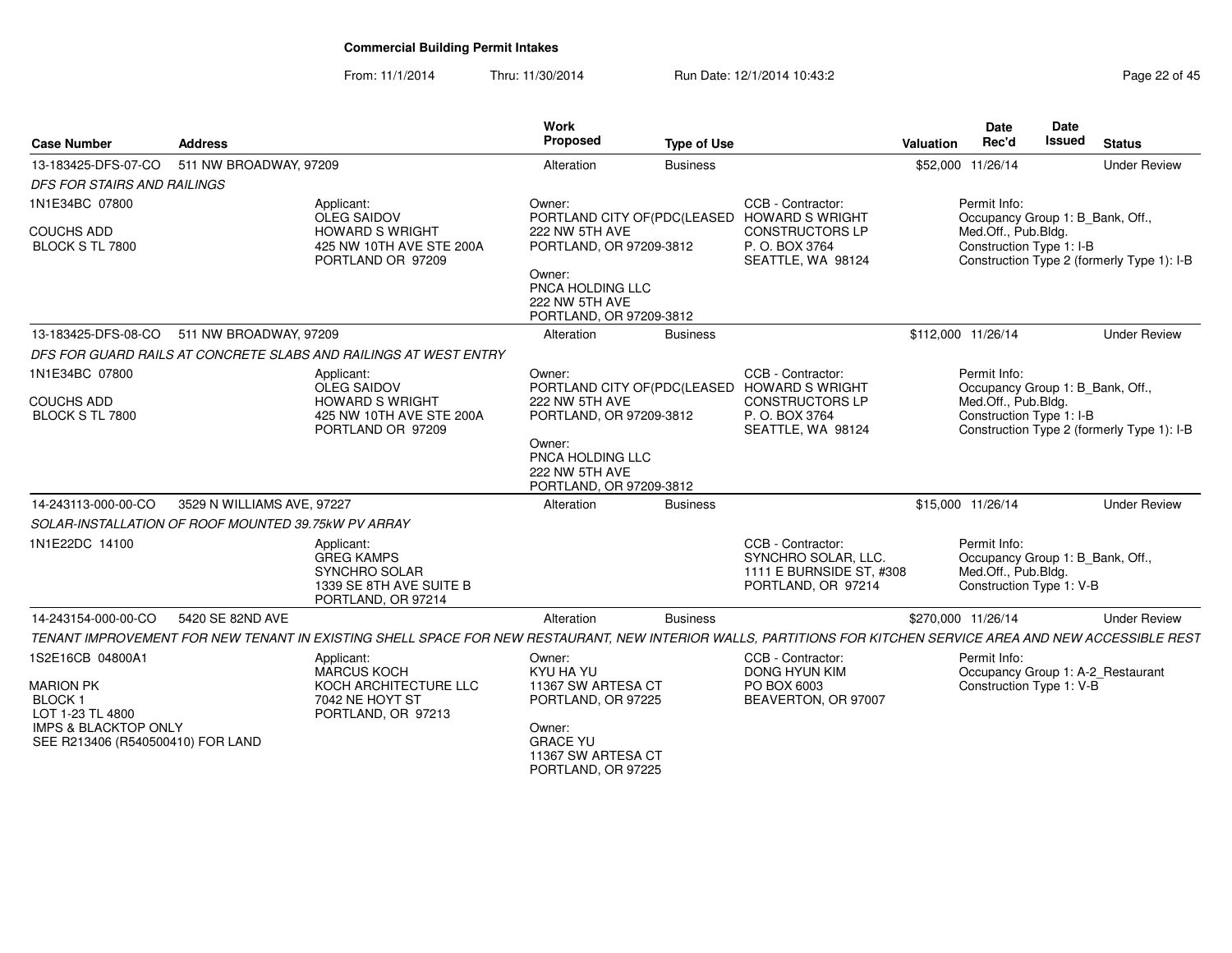From: 11/1/2014

Thru: 11/30/2014 Run Date: 12/1/2014 10:43:2<br>
Page 23 of 45

| <b>Case Number</b>                                                                                                             | <b>Address</b>               |                                                                                                                                                              | Work<br>Proposed                                                                                      | <b>Type of Use</b> |                                                                                                                                                    | Valuation          | <b>Date</b><br>Rec'd                                                    | <b>Date</b><br>Issued | <b>Status</b>                             |
|--------------------------------------------------------------------------------------------------------------------------------|------------------------------|--------------------------------------------------------------------------------------------------------------------------------------------------------------|-------------------------------------------------------------------------------------------------------|--------------------|----------------------------------------------------------------------------------------------------------------------------------------------------|--------------------|-------------------------------------------------------------------------|-----------------------|-------------------------------------------|
| 14-236953-000-00-CO                                                                                                            | 7519 N BURLINGTON AVE, 97203 |                                                                                                                                                              | Alteration                                                                                            | Educational        |                                                                                                                                                    | \$290,000 11/14/14 |                                                                         |                       | <b>Under Review</b>                       |
|                                                                                                                                |                              | STRUCTURAL REPAIR AND REPLACEMENT TO TENNIS COURT OF EXISTING METAL BUILDING AND REPLACEMENT OF EXISTING GUTTERS AND DOWNSPOUTS, NEW TENNIS COURT WALL AND F |                                                                                                       |                    |                                                                                                                                                    |                    |                                                                         |                       |                                           |
| 1N1W01CD 18100<br>CHESTER PL<br>BLOCK <sub>2</sub><br>LOT 11&12                                                                |                              | Applicant:<br>MIKE COYLE<br><b>FASTER PERMITS</b><br>14334 NW EAGLERIDGE LANE<br>PORTLAND, OR 97229                                                          | Owner:<br>PORTLAND CITY OF(LSD<br><b>PORTLAND</b><br>1120 SW 5TH AVE #1302<br>PORTLAND, OR 97204-1912 |                    | CCB - Contractor:<br>R & H CONSTRUCTION<br>1530 SW TAYLOR STREET<br>PORTLAND, OR 97205                                                             |                    |                                                                         |                       |                                           |
|                                                                                                                                |                              |                                                                                                                                                              | Owner:<br>AFTER SCHOOL TENNIS<br>1120 SW 5TH AVE #1302<br>PORTLAND, OR 97204-1912                     |                    |                                                                                                                                                    |                    |                                                                         |                       |                                           |
|                                                                                                                                |                              |                                                                                                                                                              | Owner:<br><b>EDUCATION</b><br>1120 SW 5TH AVE #1302<br>PORTLAND, OR 97204-1912                        |                    |                                                                                                                                                    |                    |                                                                         |                       |                                           |
| 14-236671-000-00-CO                                                                                                            | 5903 SE 87TH AVE, 97266      |                                                                                                                                                              | Alteration                                                                                            | Educational        |                                                                                                                                                    |                    | \$3.700 11/12/14                                                        | 11/12/14 Issued       |                                           |
|                                                                                                                                |                              | ADDITON OF PLUMBING FIXTURES FOR SCHOOL, 2 WASH BASINS, 1 LAUNDRY SINK AND 1 WASHER/DRYER                                                                    |                                                                                                       |                    |                                                                                                                                                    |                    |                                                                         |                       |                                           |
| 1S2E16CB 11800<br>MT SCOTT PK<br><b>BLOCK 6 TL 11800</b>                                                                       |                              | Applicant:<br><b>MARY DELINE</b><br><b>MANOS UNIDAS MONTESSORI</b><br>2710 SE 52ND AVE<br>PORTLAND, OR 97206                                                 | Owner:<br>ST PETER CATHOLIC CHURCH<br>8623 SE WOODSTOCK BLVD<br>PORTLAND, OR 97266-5314               |                    |                                                                                                                                                    |                    | Permit Info:<br>Occupancy Group 1: E_School<br>Construction Type 1: V-A |                       |                                           |
|                                                                                                                                |                              |                                                                                                                                                              | Owner:<br>PORTLAND OREGON<br>8623 SE WOODSTOCK BLVD<br>PORTLAND, OR 97266-5314                        |                    |                                                                                                                                                    |                    |                                                                         |                       |                                           |
| 14-235513-000-00-CO                                                                                                            | 100 NE COLUMBIA BLVD, 97217  |                                                                                                                                                              | Alteration                                                                                            | Factory/Industrial |                                                                                                                                                    | \$106,000 11/25/14 |                                                                         | 11/25/14 Issued       |                                           |
|                                                                                                                                |                              | VOLUNTARY REPLACEMENT 12 WINDOWS IN EXISTING OPENINGS ON WEST ELEVATION WITH INSULATED EXPLOSION VENT PANELS                                                 |                                                                                                       |                    |                                                                                                                                                    |                    |                                                                         |                       |                                           |
| 1N1E10D 00100<br>SECTION 10 1N 1E<br>TL 100 24.54 ACRES<br>LAND & IMPS SEE R646208 (R941100251)<br><b>FOR MACH &amp; EQUIP</b> |                              | Applicant:<br>AARON HAYWARD<br>STREIMER SHEET METAL WORKS 3 PARKWAY NORTH #DF25<br>740 N KNOTT ST<br>PORTLAND OR 97227                                       | Owner:<br>MONDELEZ GLOBAL LLC<br>DEERFIELD, IL 60015                                                  |                    | CCB - Contractor:<br><b>PAUL LUKES</b><br>STREIMER SHEET METAL WORKS Factory, Mod.Hazard<br><b>INC</b><br>740 N KNOTT ST<br>PORTLAND, OR 972272099 |                    | Permit Info:<br>Construction Type 1: III-B                              |                       | Occupancy Group 1: F-1_Industrial Plant - |
| 14-232713-000-00-CO                                                                                                            | 2515 NW 28TH AVE, 97210      |                                                                                                                                                              | Alteration                                                                                            | Factory/Industrial |                                                                                                                                                    | \$16,960 11/4/14   |                                                                         |                       | <b>Under Review</b>                       |
|                                                                                                                                |                              | DIG OUT AND CONSTRUCT NEW 182 SF CONCRETE PIT AT INTERIOR OF BUILDING. TO BE FILLED WITH OIL                                                                 |                                                                                                       |                    |                                                                                                                                                    |                    |                                                                         |                       |                                           |
| 1N1E29DB 00400                                                                                                                 |                              | Applicant:<br><b>DAVID BURNS</b><br>OREGON OILS INC<br>2515 NW 28TH<br>PORTLAND, OR 97210                                                                    | Owner:<br>DB & EB LLC<br>2515 NW 28TH AVE<br>PORTLAND, OR 97210                                       |                    |                                                                                                                                                    |                    |                                                                         |                       |                                           |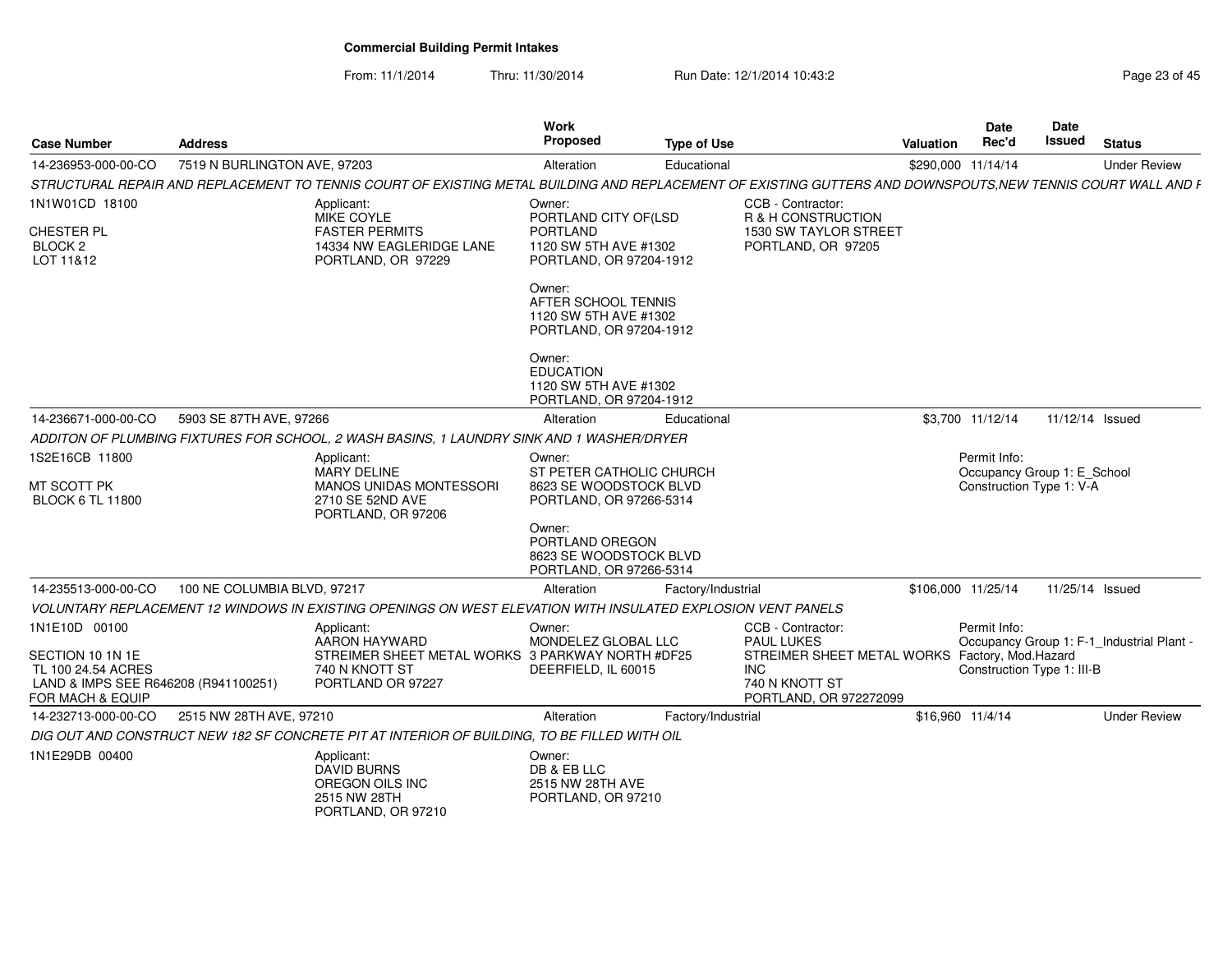From: 11/1/2014Thru: 11/30/2014 Run Date: 12/1/2014 10:43:2<br>
Page 24 of 45

| <b>Case Number</b>                                               | <b>Address</b>                                                                                                                                                   | Work<br>Proposed                                                          | <b>Type of Use</b>                                                                                                     | Valuation | Date<br>Rec'd                        | <b>Date</b><br><b>Issued</b><br><b>Status</b>                              |                     |
|------------------------------------------------------------------|------------------------------------------------------------------------------------------------------------------------------------------------------------------|---------------------------------------------------------------------------|------------------------------------------------------------------------------------------------------------------------|-----------|--------------------------------------|----------------------------------------------------------------------------|---------------------|
| 14-181214-REV-01-CO                                              | 630 SE BELMONT ST, 97214                                                                                                                                         | Alteration                                                                | Factory/Industrial                                                                                                     |           | \$11/5/14                            | 11/5/14 Issued                                                             |                     |
|                                                                  | REVISION TO CHANGE THE SIZE AND LOCATION OF GREASE TRAP AND MODEL OF SAMPLING VAULT                                                                              |                                                                           |                                                                                                                        |           |                                      |                                                                            |                     |
| 1S1E02BB 07300                                                   | Applicant:<br>Matt Loosemore                                                                                                                                     | Owner:<br>PARK ADDITION LLC                                               | CCB - Contractor:<br><b>DON TROTTER</b>                                                                                |           | Permit Info:                         | Occupancy Group 1: B Bank, Off.,                                           |                     |
| PARK ADD TO E P<br>BLOCK 137<br>LOT 7&8                          | Sum Design Studio & Architecture<br>2505 SE 11th Ave, Ste 268<br>Portland, OR 97202                                                                              | 4206 SE TAGGART ST<br>PORTLAND, OR 97206-1648                             | <b>OREGON RESTAURANT</b><br><b>EQUIPMENT</b><br>PO BOX 2560<br>OREGON CITY, OR 97045                                   |           | Med.Off., Pub.Bldg.                  | Construction Type 1: III-B<br>Construction Type 2 (formerly Type 1): III-B |                     |
| 14-241725-000-00-CO                                              | 2720 SE 6TH AVE, 97202                                                                                                                                           | Alteration                                                                | Factory/Industrial                                                                                                     |           | \$500.000 11/24/14                   |                                                                            | <b>Under Review</b> |
|                                                                  | <b>SEPARATE OUT SANITARY WATER FROM RAINWATER LINES</b>                                                                                                          |                                                                           |                                                                                                                        |           |                                      |                                                                            |                     |
| 1S1E11BB 02200                                                   | Applicant:<br><b>DAVID ATKINSON</b><br>STIRRETT JOHNSEN INC<br>5555 WESTGATE ROAD NW<br>SILVERDALE, WA 98383                                                     | Owner:<br>DAIRY EXPORT CO (LSD<br>P O BOX 79007<br>SEATTLE, WA 98119-7907 | CCB - Contractor:<br>STIRRETT JOHNSEN INC<br>5555 WESTGATE ROAD NW<br>SILVERDALE, WA 98383                             |           | Permit Info:<br>Garage\Utility Misc. | Occupancy Group 1: U_Private<br>Construction Type 1: V-B                   |                     |
| 14-233761-000-00-CO                                              | 4517 SE 23RD AVE, 97202                                                                                                                                          | Alteration                                                                | Factory/Industrial                                                                                                     |           | \$10,000 11/7/14                     |                                                                            | <b>Under Review</b> |
|                                                                  | VOLUNTARY REPAIR OF TRUSSES INSIDE OF BUILDING. Structural work only.                                                                                            |                                                                           |                                                                                                                        |           |                                      |                                                                            |                     |
| 1S1E14AA 00900                                                   | Applicant:<br>AMY TALLENT                                                                                                                                        | Owner:<br><b>KARIN ELLMAKER</b>                                           | CCB - Contractor:<br>PERLO CONSTRUCTION LLC                                                                            |           |                                      |                                                                            |                     |
| <b>MEADOWBROOK</b><br>BLOCK 6<br>LOT 1-3 EXC PT IN ST<br>LOT 4-6 | 3933 SW KELLY AVE<br>PORTLAND OR 97239                                                                                                                           | 1754 WILLAMETTE FALLS DR<br>WEST LINN, OR 97068-4546                      | 7190 SW Sandburg St.<br>Portland, OR 97223                                                                             |           |                                      |                                                                            |                     |
| 14-240895-000-00-CO                                              | 2304 NW SAVIER ST, 97210                                                                                                                                         | Alteration                                                                | Factory/Industrial                                                                                                     |           | \$120.084 11/24/14                   |                                                                            | <b>Under Review</b> |
|                                                                  | CHANGE OF OCCUPANCY FROM RETAIL/S-1 TO RETAIL/F-1; NEW OCCPANCY TO BE DISTILLERY. WORK TO INCLUDE NEW TRENCH DRAIN, SINKS, WATER HEATER, SPRINKLERS, ROOF MOUNTE |                                                                           |                                                                                                                        |           |                                      |                                                                            |                     |
| 1N1E28CC 13500                                                   | Applicant:<br>JIM MOORE                                                                                                                                          | Owner:<br><b>LYCOS LLC</b>                                                | CCB - Contractor:<br><b>GREGG KNOPF</b>                                                                                |           | Permit Info:                         | Occupancy Group 1: F-1_Industrial Plant -                                  |                     |
| <b>COUCHS ADD</b><br>LOT 1&2 BLOCK 313                           | 2327 SW MARKET ST DR. B<br>PORTLAND, OR 97201                                                                                                                    | 2314 NW SAVIER ST<br>PORTLAND, OR 97210-2514                              | 939 NE 112TH AVE<br>PORTLAND OR 97220-3168                                                                             |           | Factory, Mod.Hazard                  | Construction Type 1: III-B<br>Construction Type 2 (formerly Type 1): III-B |                     |
| 14-239884-000-00-CO                                              | 6335 N BASIN AVE, 97217                                                                                                                                          | Alteration                                                                | Factory/Industrial                                                                                                     |           | \$124,697 11/19/14                   | 11/19/14 Issued                                                            |                     |
|                                                                  | <b>RE-ROOF THE WHOLE BUILDING WITH 60 MIL TPO</b>                                                                                                                |                                                                           |                                                                                                                        |           |                                      |                                                                            |                     |
| 1N1E17CA 00200                                                   | Applicant:<br><b>KODIAK ROOFING &amp;</b>                                                                                                                        | Owner:<br>W W GRAINGER INC                                                | CCB - Contractor:<br>KODIAK ROOFING &                                                                                  |           |                                      |                                                                            |                     |
| SECTION 17 1N 1E<br>TL 200 2.39 ACRES                            | <b>WATERPROOFING CO</b><br>1905 AVIATION BLVD<br>LINCOLN. CA 95648                                                                                               | 18818 TELLER AVE #277<br><b>IRVINE, CA 92612</b>                          | <b>WATERPROOFING CO</b><br>1905 AVIATION BLVD<br>LINCOLN, CA 95648                                                     |           |                                      |                                                                            |                     |
| 14-238985-000-00-CO                                              | 105 SE HAWTHORNE BLVD, 97214                                                                                                                                     | Alteration                                                                | Factory/Industrial                                                                                                     |           | \$43,000 11/18/14                    | 11/18/14 Issued                                                            |                     |
|                                                                  | REMOVE EXISTING OFFICE PARTIONS ON MAIN FLOOR AND RELOCATE WALL INTO EXISTING MAUFACTURING AREA TO CREATE LARGER OFFICE SPACE, ADD NEW RESTROOM                  |                                                                           |                                                                                                                        |           |                                      |                                                                            |                     |
| 1S1E03AD 06300                                                   | Applicant:<br><b>TOM BOUFFARD</b><br>Dennis Uniform<br>1539 N WEBSTER ST<br>PORTLAND OR 97217                                                                    | Owner:<br>DAVID J SHIPLEY<br>714 NE HANCOCK ST<br>PORTLAND, OR 97212-3968 | CCB - Contractor:<br><b>GREEN GABLES DESIGN &amp;</b><br><b>RESTORATION, INC.</b><br>PO BOX 4264<br>PORTLAND, OR 97208 |           | Permit Info:<br>Med.Off., Pub.Bldg.  | Occupancy Group 1: B_Bank, Off.,<br>Construction Type 1: III-B             |                     |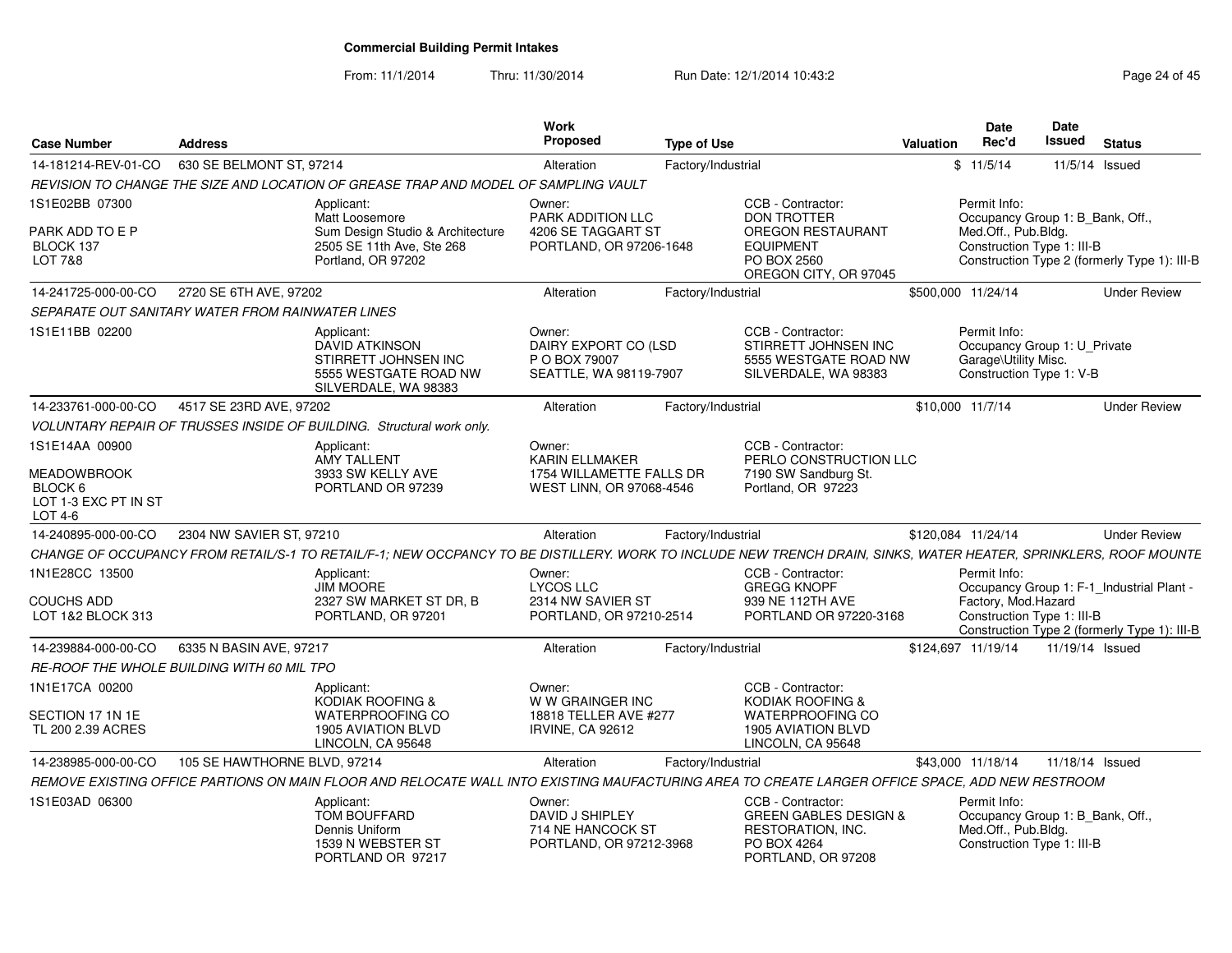From: 11/1/2014

Thru: 11/30/2014 Run Date: 12/1/2014 10:43:2<br> **Page 25 of 45** 

| <b>Case Number</b>                                                           | <b>Address</b>           |                                                                                                                                                              | <b>Work</b><br><b>Proposed</b>                                                   | <b>Type of Use</b> |                                                                                                                                                           | <b>Valuation</b>    | <b>Date</b><br>Rec'd                                               | Date<br>Issued  | <b>Status</b>                              |
|------------------------------------------------------------------------------|--------------------------|--------------------------------------------------------------------------------------------------------------------------------------------------------------|----------------------------------------------------------------------------------|--------------------|-----------------------------------------------------------------------------------------------------------------------------------------------------------|---------------------|--------------------------------------------------------------------|-----------------|--------------------------------------------|
| 14-214703-000-00-CO                                                          | 102 NE RUSSELL ST, 97212 |                                                                                                                                                              | Alteration                                                                       | Factory/Industrial |                                                                                                                                                           |                     | \$2,000 11/18/14                                                   | 11/18/14 Issued |                                            |
|                                                                              |                          | ADD RESTROOM TO PREP ROOM AREA (THIS SPACE MANUFACTURES TEA FOR NEIGHBORING QUEEN OF SHEBA RESTAURANT)                                                       |                                                                                  |                    |                                                                                                                                                           |                     |                                                                    |                 |                                            |
| 1N1E27DA 00900<br><b>ALBINA</b><br>BLOCK 17<br>W 45' OF LOT 1&2 EXC PT IN ST |                          | Applicant:<br>MADE LIFE LLC<br>2413 NE M L KING BLVD<br>PORTLAND, OR 97212                                                                                   | Owner:<br>MADE LIFE LLC<br>2413 NE M L KING BLVD<br>PORTLAND, OR 97212           |                    | CCB - Contractor:<br>J A M CONCEPT REMODELING LLC Occupancy Group 1: A-2_Restaurant<br>918 NE KILLINGSWORTH ST<br>PORTLAND, OR 97211                      |                     | Permit Info:<br>Construction Type 1: V-B                           |                 | Construction Type 2 (formerly Type 1): V-B |
| 14-238707-000-00-CO                                                          | 4232 NE 148TH AVE, 97230 |                                                                                                                                                              | Alteration                                                                       | Factory/Industrial |                                                                                                                                                           |                     | \$65,000 11/17/14                                                  |                 | <b>Under Review</b>                        |
|                                                                              |                          | TI FOR NEW TENANT: DEMO EXISTING INTERIOR WALLS AND ADD NEW WALLS TO CREATE 5 GROW ROOMS, 2 NEW ADA COMPLIANT RESTROOMS, INFILL 2 EXTERIOR DOOR OPENINGS     |                                                                                  |                    |                                                                                                                                                           |                     |                                                                    |                 |                                            |
| 1N2E24CA 00900<br><b>CLAWILLS ADD</b><br>LOT 14 TL 900                       |                          | Applicant:<br><b>KEVIN GRANT</b><br><b>C2K ARCHITECTURE</b><br>1645 NW HOYT ST                                                                               | Owner:<br>3H FUND LLC<br>526 EVEREST ST<br>SAN ANTONIO, TX 78209-1718            |                    | <b>Primary Contractor:</b><br>TO BID                                                                                                                      |                     | Permit Info:<br>Factory, Mod.Hazard<br>Construction Type 1: V-B    |                 | Occupancy Group 1: F-1 Industrial Plant -  |
|                                                                              |                          | PORTLAND, OR 97209                                                                                                                                           |                                                                                  |                    |                                                                                                                                                           |                     |                                                                    |                 |                                            |
| 14-241107-000-00-CO                                                          | 303 SE 3RD AVE, 97214    |                                                                                                                                                              | Alteration                                                                       | Factory/Industrial |                                                                                                                                                           |                     | \$30,000 11/25/14                                                  | 11/25/14 Issued |                                            |
|                                                                              |                          | DEMO INTERIOR NONSTRUCTURAL WALLS AND DOORS, FRAMES, FINISHES; NO STRUCTURAL OR EXTERIOR WORK; ALL WORK IN PREP FOR FUTURE TI                                |                                                                                  |                    |                                                                                                                                                           |                     |                                                                    |                 |                                            |
| 1N1E34DD 03000                                                               |                          | Applicant:<br><b>MARIAM MOLLAGHAFFARI</b><br><b>WORKS PARTNERSHIP</b><br><b>ARCHITECTURE</b><br>524 E BURNSIDE STREET SUITE<br>320                           | Owner:<br>URBAN 2ND<br>1230 SW 1ST AVE #201<br>PORTLAND, OR 97204-3200<br>Owner: |                    | CCB - Contractor:<br>DEFORM NW LLC<br>PO BOX 42404<br>PORTLAND, OR 97242                                                                                  |                     | Permit Info:<br>Factory, Mod. Hazard<br>Construction Type 1: III-B |                 | Occupancy Group 1: F-1 Industrial Plant -  |
|                                                                              |                          | PORTLAND ORE 97214                                                                                                                                           | 3RD LLC<br>1230 SW 1ST AVE #201<br>PORTLAND, OR 97204-3200                       |                    |                                                                                                                                                           |                     |                                                                    |                 |                                            |
| 14-240518-000-00-CO                                                          | 2010 SE 8TH AVE, 97214   |                                                                                                                                                              | Alteration                                                                       | Factory/Industrial |                                                                                                                                                           |                     | \$2,000 11/26/14                                                   | 11/26/14 Issued |                                            |
|                                                                              |                          | ADD EXTERIOR STAIR TO EXTEND INTO THE RIGHT OF WAY AND NEW EXIT DOOR FOR ONE NIGHT EVENT                                                                     |                                                                                  |                    |                                                                                                                                                           |                     |                                                                    |                 |                                            |
| 1S1E02CC 00100                                                               |                          | Applicant:<br><b>ERIC WENZEL</b>                                                                                                                             | Owner:<br><b>VAL ENTERPRISES LLC</b>                                             |                    | CCB - Contractor:<br><b>R&amp;H CONSTRUCTION</b>                                                                                                          |                     |                                                                    |                 |                                            |
| STEPHENS ADD<br>BLOCK 95<br>LOT 1&2<br>7&8                                   |                          | SCOTT EDWARDS ARCHITECTURI 3014 NE 20TH AVE<br>2525 E BURNSIDE ST<br>PORTLAND OR 97214                                                                       | PORTLAND, OR 97212                                                               |                    | 1530 SW TAYLOR ST<br>PORTLAND OR 97205                                                                                                                    |                     |                                                                    |                 |                                            |
| 14-240532-000-00-CO                                                          | 2010 SE 8TH AVE, 97214   |                                                                                                                                                              | Alteration                                                                       | Factory/Industrial |                                                                                                                                                           |                     | \$1,000 11/26/14                                                   | 11/26/14 Issued |                                            |
|                                                                              |                          | INFILL EXTERIOR DOOR AND REMOVE TEMPORARY STAIRS PERMITTED UNDER 14-240518-CO FOR SPECIAL EVENT                                                              |                                                                                  |                    |                                                                                                                                                           |                     |                                                                    |                 |                                            |
| 1S1E02CC 00100                                                               |                          | Applicant:<br><b>ERIC WENZEL</b>                                                                                                                             | Owner:<br><b>VAL ENTERPRISES LLC</b>                                             |                    | CCB - Contractor:<br>R&H CONSTRUCTION                                                                                                                     |                     |                                                                    |                 |                                            |
| STEPHENS ADD<br>BLOCK 95<br>LOT 1&2<br>7&8                                   |                          | SCOTT EDWARDS ARCHITECTURI 3014 NE 20TH AVE<br>2525 E BURNSIDE ST<br>PORTLAND OR 97214                                                                       | PORTLAND, OR 97212                                                               |                    | 1530 SW TAYLOR ST<br>PORTLAND OR 97205                                                                                                                    |                     |                                                                    |                 |                                            |
| 14-233525-000-00-CO                                                          | 320 SW STARK ST, 97204   |                                                                                                                                                              | Alteration                                                                       | Hotel/Motel        |                                                                                                                                                           | \$4,060,000 11/3/14 |                                                                    |                 | <b>Under Review</b>                        |
|                                                                              |                          | OCCUPANCY FOR CONVERSION OF EXISTING HISTORIC BUILDING WITH LEASED COMMERCIAL TO HIGH-END BOUTIQUE HOTEL WITH LEASED COMMERCIAL ON GROUND FLOOR. HUBER'S WIL |                                                                                  |                    |                                                                                                                                                           |                     |                                                                    |                 |                                            |
| 1N1E34CD 07400                                                               |                          | Applicant:<br>Thom Jess<br>Arris Studio Architects<br>1306 JOHNSON AVENUE                                                                                    | Owner:<br>953 INDUSTRIAL AVE #100<br>PALO ALTO, CA 94303-4920                    |                    | CCB - Contractor<br>BPR PROPERTIES PORTLAND LLC EA WHITE CONSTRUCTION IN LLC Occupancy Group 1: R-1_Hotel or Motel<br>18965 SW 84TH<br>TUALATIN, OR 97062 |                     | Permit Info:<br>Construction Type 1: I-B                           |                 | Construction Type 2 (formerly Type 1): I-B |
|                                                                              |                          | SAN LUIS OBISPO CA                                                                                                                                           |                                                                                  |                    |                                                                                                                                                           |                     |                                                                    |                 |                                            |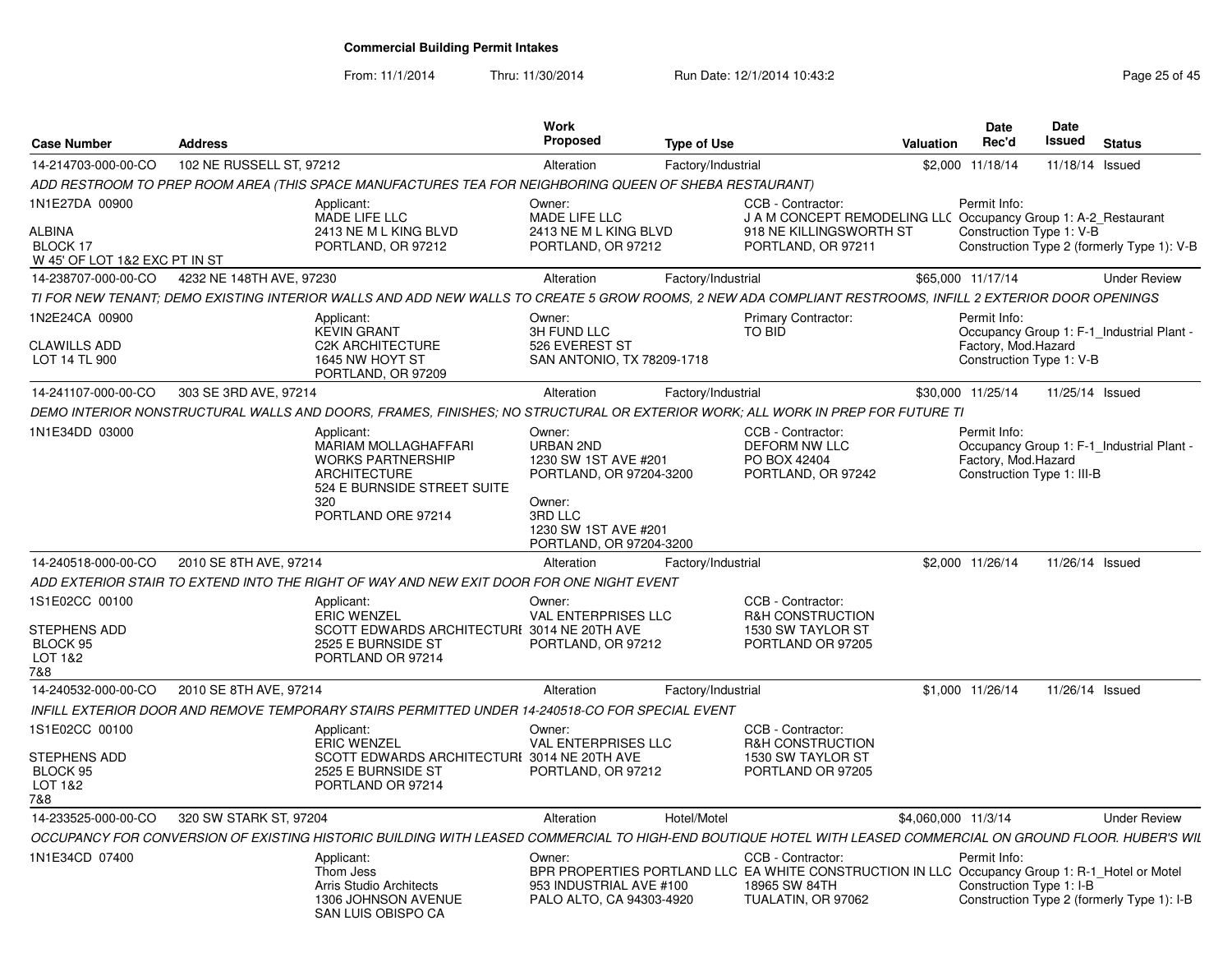From: 11/1/2014

Thru: 11/30/2014 Run Date: 12/1/2014 10:43:2<br>
Page 26 of 45

| <b>Case Number</b>                                       | <b>Address</b>                                      |                                                                                                                                                                  | Work<br><b>Proposed</b>                                                                                                                          | <b>Type of Use</b> |                                                                                                      | Valuation            | Date<br>Rec'd                                                                                       | Date<br>Issued | <b>Status</b>                         |
|----------------------------------------------------------|-----------------------------------------------------|------------------------------------------------------------------------------------------------------------------------------------------------------------------|--------------------------------------------------------------------------------------------------------------------------------------------------|--------------------|------------------------------------------------------------------------------------------------------|----------------------|-----------------------------------------------------------------------------------------------------|----------------|---------------------------------------|
| 14-237921-000-00-CO                                      | 422 SW BROADWAY AVE, 97205                          |                                                                                                                                                                  | Alteration                                                                                                                                       | Hotel/Motel        |                                                                                                      | \$275,000 11/14/14   |                                                                                                     |                | <b>Under Review</b>                   |
|                                                          |                                                     | TI FOR EXISTING TENANT: WORK TO BE DONE 3RD THROUGH 10TH: GUESTROOM FINISH RENOVATION TO ALL 118 ROOMS, PROVIDE (7) ACCESSIBLE COMPLIANT GUEST ROOM AND COMMUN   |                                                                                                                                                  |                    |                                                                                                      |                      |                                                                                                     |                |                                       |
| 1N1E34CC 04500                                           |                                                     | Applicant:<br>STEVE ROSSI<br>ROSSI ARCHITECTURE<br>2802 JUAN ST STE 22<br>SAN DIEGO, CA 92110                                                                    | Owner:<br>GOLDEN EAGLES OWNER LLC<br>7315 WISCONSIN AVE 1100 WEST<br>BETHESDA, MD 20814                                                          |                    | <b>Primary Contractor:</b><br><b>TO BID</b>                                                          |                      | Permit Info:<br>Construction Type 1: III-B                                                          |                | Occupancy Group 1: R-1_Hotel or Motel |
| 14-237141-000-00-CO                                      | 9911 SE MT SCOTT BLVD, 97266                        |                                                                                                                                                                  | Alteration                                                                                                                                       | Institutional      |                                                                                                      |                      | \$950 11/14/14                                                                                      |                | 11/14/14 Issued                       |
|                                                          |                                                     | ALTERATION OF SECURE CORRIDOR EXITING. INSTALL ELECTROMAGNETIC LOCK ON CROSS CORRIDOR PAIR OF DOORS IN THE CORRIDOR ON THE EAST SIDE OF THE CAFETERIA.           |                                                                                                                                                  |                    |                                                                                                      |                      |                                                                                                     |                |                                       |
| 1S2E21DA 03800<br>SECTION 21 1S 2E<br>TL 3800 4.32 ACRES |                                                     | Applicant:<br>DUSTIN JOHNSON<br><b>CIDA</b><br>15895 SW 72ND AVE, STE 200<br>PORTLAND OR 97224                                                                   | Owner:<br><b>MORRISON CHILD AND FAMILY</b><br>11035 NE SANDY BLVD<br>PORTLAND, OR 97220-2553<br>Owner:<br><b>SERVICES</b><br>11035 NE SANDY BLVD |                    |                                                                                                      |                      | Permit Info:<br>Occupancy Group 1: I-3_Jail<br>Construction Type 1: V-A                             |                |                                       |
|                                                          |                                                     |                                                                                                                                                                  | PORTLAND, OR 97220-2553                                                                                                                          |                    |                                                                                                      |                      |                                                                                                     |                |                                       |
| 14-242470-000-00-CO                                      | 5600 NE GLISAN ST. 97213                            |                                                                                                                                                                  | Alteration                                                                                                                                       | Institutional      |                                                                                                      |                      | \$30,000 11/25/14                                                                                   |                | 11/25/14 Issued                       |
|                                                          |                                                     | TENANT IMPROVEMENT FOR EXISTING TENANT (VOCATIONAL TRAINING CENTER) REMODEL KITCHEN AND ADD TWO WINDOWS                                                          |                                                                                                                                                  |                    |                                                                                                      |                      |                                                                                                     |                |                                       |
| 1N2E31DB 09800                                           |                                                     | Applicant:<br>MICHAEL LEWALLEN<br>1901 NW HOYT SU 200<br>PORTLAND OR 97209                                                                                       | Owner:<br>JANET G HEINRICH<br>19220 SE STARK ST<br>PORTLAND, OR 97233-5751                                                                       |                    | CCB - Contractor:<br><b>TIM TROFFER</b><br>TROFFER CONTRACTING INC<br>PO BOX 1145<br>CAMAS, WA 98607 |                      | Permit Info:<br>Occupancy Group 1: B_Bank, Off.,<br>Med.Off., Pub.Bldg.<br>Construction Type 1: V-B |                |                                       |
| 14-235691-000-00-CO                                      | 12503 SE DIVISION ST, 97233                         |                                                                                                                                                                  | Alteration                                                                                                                                       | Mercantile         |                                                                                                      |                      | \$5,000 11/7/14                                                                                     |                | 11/7/14 Issued                        |
|                                                          | REPAIR PORTION OF ROOF FRAMING PLAN DAMAGED BY FIRE |                                                                                                                                                                  |                                                                                                                                                  |                    |                                                                                                      |                      |                                                                                                     |                |                                       |
| 1S2E02CC 09700                                           |                                                     | Applicant:<br><b>WOO YONG CHOI</b><br>2323 NE 165TH DR<br>PORTLAND, OR 97230-5533                                                                                | Owner:<br><b>WOO YONG CHOI</b><br>2323 NE 165TH DR<br>PORTLAND, OR 97230-5533<br>Owner:<br><b>MAN JA CHOI</b><br>2323 NE 165TH DR                |                    |                                                                                                      |                      | Permit Info:<br>Station<br>Construction Type 1: V-B                                                 |                | Occupancy Group 1: M_Store, Service   |
|                                                          |                                                     |                                                                                                                                                                  | PORTLAND, OR 97230-5533                                                                                                                          |                    |                                                                                                      |                      |                                                                                                     |                |                                       |
| 14-237795-000-00-CO                                      | 7901 SE POWELL BLVD, 97266                          |                                                                                                                                                                  | Alteration                                                                                                                                       | Mercantile         |                                                                                                      | \$5,000,000 11/14/14 |                                                                                                     |                | <b>Under Review</b>                   |
|                                                          |                                                     | TI FOR NEW TENANT; COMPLETE INTERIOR REMODEL; REMOVAL OF INTERIOR WALLS AND ADDING NEW WALLS; REPLACE EXISTING INTERIOR STAIRS THAT LEAD TO THE MEZZANINE; ADD T |                                                                                                                                                  |                    |                                                                                                      |                      |                                                                                                     |                |                                       |
| 1S2E08AD 12900                                           |                                                     | Applicant:<br>CHAD POLLOCK                                                                                                                                       | Owner:<br>POWELL STREET I LLC                                                                                                                    |                    | <b>Primary Contractor:</b><br><b>TO BID</b>                                                          |                      | Permit Info:                                                                                        |                | Occupancy Group 1: M Store, Service   |
| SECTION 08 1S 2E<br>TL 12900 9.04 ACRES                  |                                                     | PETERSEN STAGGS ARCHITECTS 901 NE GLISAN ST<br>5200 W STATE ST<br><b>BOISE ID 83703</b>                                                                          | PORTLAND, OR 97232-2730                                                                                                                          |                    |                                                                                                      |                      | Station<br>Construction Type 1: V-B                                                                 |                |                                       |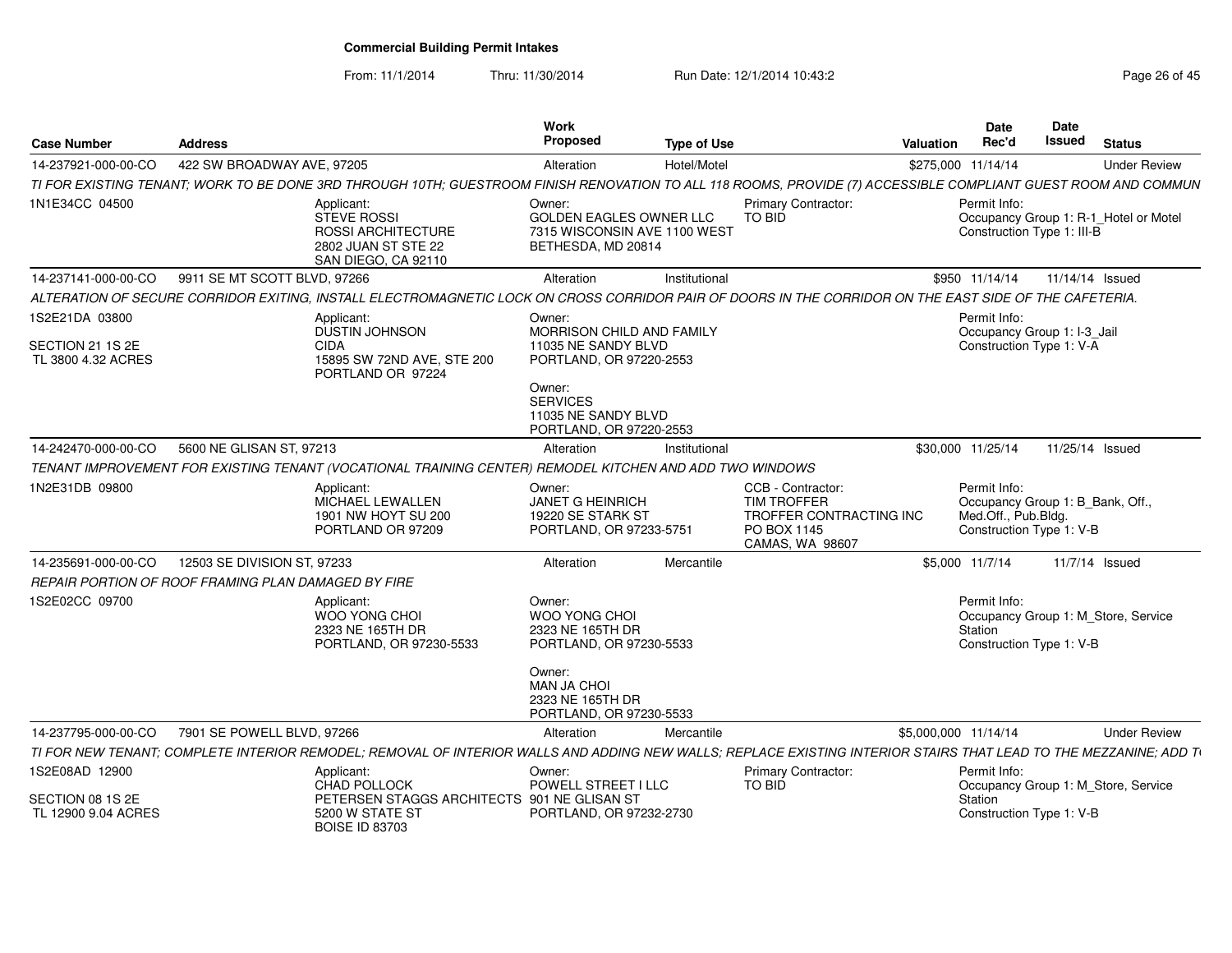From: 11/1/2014Thru: 11/30/2014 Run Date: 12/1/2014 10:43:2<br> **Thru: 11/30/2014** Page 27 of 45

| <b>Case Number</b>                                                                                                                            | <b>Address</b>            |                                                                                                                                                                | Work<br>Proposed                                                                                                                                                  | <b>Type of Use</b> |                                                                                                                            | Valuation | Date<br>Rec'd                                                                                       | Date<br><b>Issued</b> | <b>Status</b>                                                                       |
|-----------------------------------------------------------------------------------------------------------------------------------------------|---------------------------|----------------------------------------------------------------------------------------------------------------------------------------------------------------|-------------------------------------------------------------------------------------------------------------------------------------------------------------------|--------------------|----------------------------------------------------------------------------------------------------------------------------|-----------|-----------------------------------------------------------------------------------------------------|-----------------------|-------------------------------------------------------------------------------------|
| 14-233242-000-00-CO                                                                                                                           | 414 SE 80TH AVE, 97215    |                                                                                                                                                                | Alteration                                                                                                                                                        | Mercantile         |                                                                                                                            |           | \$15,000 11/3/14                                                                                    |                       | 11/3/14 Under Inspection                                                            |
|                                                                                                                                               |                           | TENANT IMPROVEMENT FOR NEW BAKERY TENANT, EXTEND WALL TO CREATE HALLWAY TO EXISTING ACCESSIBLE RESTROOM, NEW FIXTURES, COUNTER AND BAKING AREA, DISPLAY SHEL   |                                                                                                                                                                   |                    |                                                                                                                            |           |                                                                                                     |                       |                                                                                     |
| 1N2E32DD 13400                                                                                                                                |                           | Applicant:<br>JACKLYN BUTTON<br>HUNGRY HEART BAKERY<br>7337 SE 69TH AVE<br>PORTLAND, OR 97206                                                                  | Owner:<br>MINERVA TEENY<br>2177 SE DOUGLAS PL<br>GRESHAM, OR 97080-6108<br>Owner:<br>SAMUEL J TEENY<br>2177 SE DOUGLAS PL<br>GRESHAM, OR 97080-6108               |                    | CCB - Contractor:<br><b>SUZANNE RUTH HAMOR &amp;</b><br>STEVEN MICHAEL SARGENT<br>14360 SE SHALIMAR AVE<br>SANDY, OR 97055 |           | Permit Info:<br>Occupancy Group 1: B_Bank, Off.,<br>Med.Off., Pub.Bldg.<br>Construction Type 1: V-B |                       |                                                                                     |
| 14-240915-REV-01-CO                                                                                                                           | 4455 SE 52ND AVE, 97206   |                                                                                                                                                                | Alteration                                                                                                                                                        | Mercantile         |                                                                                                                            |           | \$11/25/14                                                                                          | 11/25/14 Issued       |                                                                                     |
|                                                                                                                                               |                           | REVISION TO PROVIDE ENGINEERING FOR 8 FT SPACING BETWEEN POSTS                                                                                                 |                                                                                                                                                                   |                    |                                                                                                                            |           |                                                                                                     |                       |                                                                                     |
| 1S2E07DC 17500<br>LENOX<br><b>BLOCK1</b><br>LOT 1&2&21&22                                                                                     |                           | Applicant:<br><b>CHRIS MARQUAND</b><br><b>DECK MASTERS LLC</b><br>4839 NE 41ST AVE<br>PORTLAND, OR 97211                                                       | Owner:<br><b>LENOX ADDITION LLC</b><br>2037 NW LOVEJOY ST<br>PORTLAND, OR 97209-1515                                                                              |                    | CCB - Contractor:<br><b>CHRIS MARQUAND</b><br><b>DECK MASTERS LLC</b><br>4839 NE 41ST AVE<br>PORTLAND, OR 97211            |           | Permit Info:<br>Occupancy Group 1: U_Private<br>Garage\Utility Misc.<br>Construction Type 1: V-B    |                       |                                                                                     |
| 14-241820-000-00-CO                                                                                                                           | 12225 NE GLISAN ST, 97230 |                                                                                                                                                                | Alteration                                                                                                                                                        | Mercantile         |                                                                                                                            |           | \$153,000 11/24/14                                                                                  |                       | <b>Under Review</b>                                                                 |
|                                                                                                                                               |                           | TI FOR NEW TENANT: DEMOLISHING INTERIOR PARTITION WALLS AND BUILDING NEW WALLS FOR SALES AREA. TWO NEW BATHROOMS, AND OFFICE AREA; NEW ROLL-UP DOOR AT REAR OF |                                                                                                                                                                   |                    |                                                                                                                            |           |                                                                                                     |                       |                                                                                     |
| 1N2E35BC 06100                                                                                                                                |                           | Applicant:<br>LUSARDI CONSTRUCTION CO<br>1570 LINDA VISTA DR<br>SAN MARCOS, CA 92078                                                                           | Owner:<br><b>MENLO PARK PLAZA LLC</b><br>32351 VIA ANTIBES<br>DANA POINT, CA 92629                                                                                |                    | CCB - Contractor:<br>LUSARDI CONSTRUCTION CO<br>1570 LINDA VISTA DR<br>SAN MARCOS, CA 92078                                |           | Permit Info:<br>Station<br>Construction Type 1: III-B                                               |                       | Occupancy Group 1: M_Store, Service<br>Construction Type 2 (formerly Type 1): III-B |
| 14-219833-REV-01-CO                                                                                                                           | 621 SE 7TH AVE, 97214     |                                                                                                                                                                | Alteration                                                                                                                                                        | Mercantile         |                                                                                                                            |           | \$11/6/14                                                                                           |                       | $11/6/14$ Issued                                                                    |
|                                                                                                                                               |                           | REVISION TO RECONFIGURE HALLWAY AND CHANGE DOOR FROM NO CLOSER TO CLOSER                                                                                       |                                                                                                                                                                   |                    |                                                                                                                            |           |                                                                                                     |                       |                                                                                     |
| 1S1E02BB 03000<br>EAST PORTLAND<br>BLOCK 140<br>N 37.5' OF LOT 7<br>LOT <sub>8</sub><br>LAND & IMPS SEE R150234 (R226508761)<br>FOR BILLBOARD |                           | Applicant:<br>TOM DORMANDY<br><b>EASTSIDE IMPORTS, INC</b><br>621 SE 7TH AVE<br>PORTLAND OR 97214                                                              | Owner:<br><b>HARPER A POLING</b><br>32025 SW VILLAGE LN<br>WILSONVILLE, OR 97070<br>Owner:<br>JACQUELINE K POLING<br>32025 SW VILLAGE LN<br>WILSONVILLE, OR 97070 |                    | CCB - Contractor:<br>J & T CONSTRUCTION INC<br>12533 NE KNOTT ST<br>PORTLAND, OR 97230                                     |           | Permit Info:<br>Station<br>Construction Type 1: V-B                                                 |                       | Occupancy Group 1: M_Store, Service<br>Construction Type 2 (formerly Type 1): V-B   |
| 14-235448-000-00-CO                                                                                                                           | 333 SW TAYLOR ST, 97204   |                                                                                                                                                                | Alteration                                                                                                                                                        | Mercantile         |                                                                                                                            |           | \$30,000 11/7/14                                                                                    |                       | 11/7/14 Issued                                                                      |
|                                                                                                                                               |                           | INTERIOR SHELL WORK FOR FUTURE TENANT, ADD NEW ACCESSIBLE RESTROOM, NEW WALL, CLEAN UP EXISTING BRICK WALLS, NEW SUSPENDED CEILING, RAISE PORTION OF FLOORING  |                                                                                                                                                                   |                    |                                                                                                                            |           |                                                                                                     |                       |                                                                                     |
| 1S1E03BA 07000                                                                                                                                |                           | Applicant:<br>ANNE BEDNEY                                                                                                                                      | Owner:<br><b>AMATO BROTHERS</b>                                                                                                                                   |                    | CCB - Contractor:<br>SUMMIT INDUSTRIES INC                                                                                 |           | Permit Info:                                                                                        |                       | Occupancy Group 1: M Store, Service                                                 |
| PORTLAND<br>BLOCK 51<br>LOT <sub>4</sub>                                                                                                      |                           | <b>LRS ARCHITECTS</b><br>720 NW DAVIS ST, STE 300<br>PORTLAND, OR 97209                                                                                        | <b>ENTERPRISES INC</b><br>901 NE GLISAN ST<br>PORTLAND, OR 97232                                                                                                  |                    | PO BOX 10345<br>PORTLAND, OR 972960345                                                                                     |           | Station<br>Construction Type 1: III-B                                                               |                       |                                                                                     |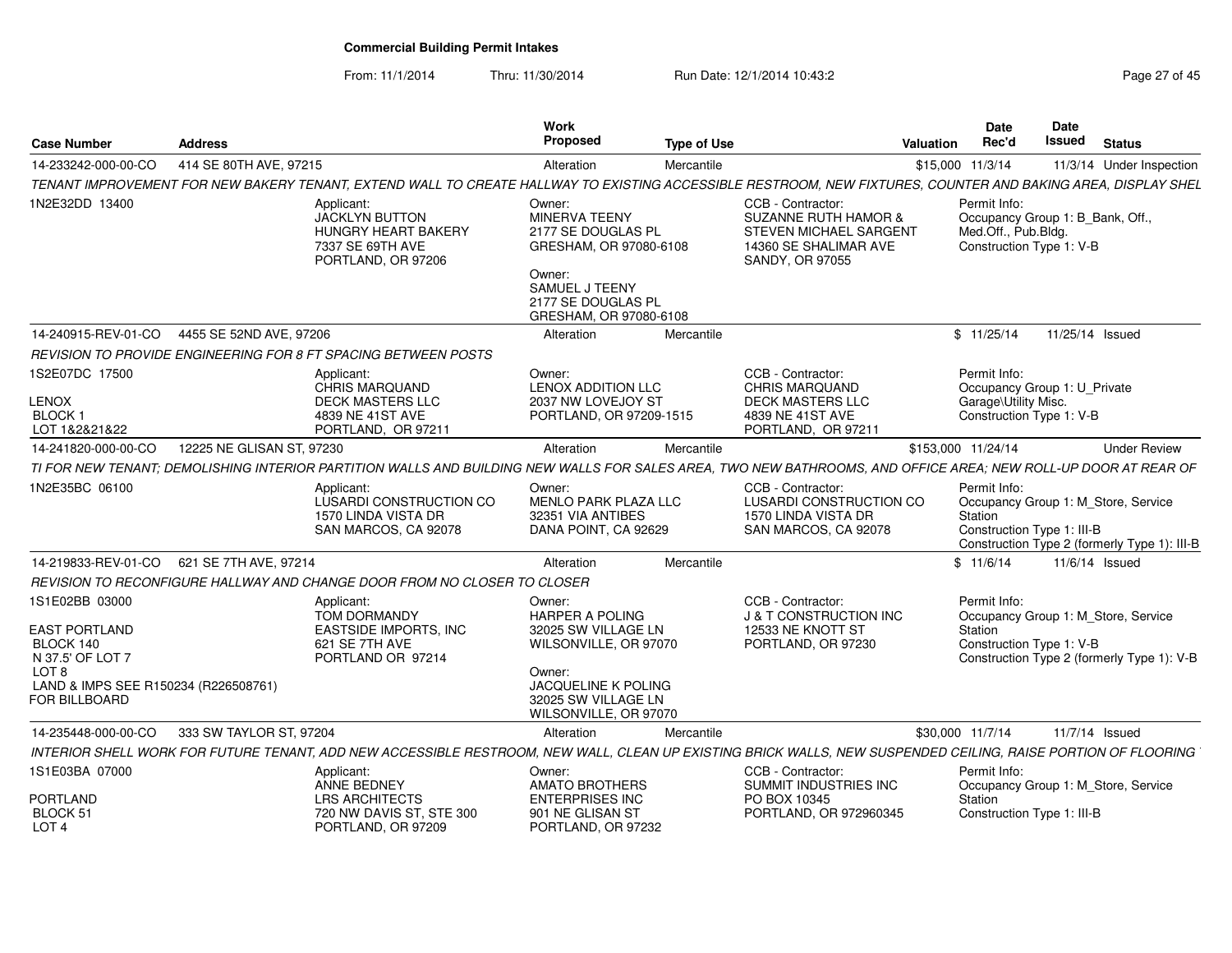From: 11/1/2014Thru: 11/30/2014 Run Date: 12/1/2014 10:43:2<br>
Page 28 of 45

| <b>Case Number</b>                                                                                     | <b>Address</b>                                    |                                                                                                                                                                                                                                                                                                                   | <b>Work</b><br><b>Proposed</b>                                                                                               | <b>Type of Use</b>                                  |                                                                                                                 | Valuation                                                                                        | Date<br>Rec'd                                                                                | <b>Date</b><br><b>Issued</b> | <b>Status</b>                       |
|--------------------------------------------------------------------------------------------------------|---------------------------------------------------|-------------------------------------------------------------------------------------------------------------------------------------------------------------------------------------------------------------------------------------------------------------------------------------------------------------------|------------------------------------------------------------------------------------------------------------------------------|-----------------------------------------------------|-----------------------------------------------------------------------------------------------------------------|--------------------------------------------------------------------------------------------------|----------------------------------------------------------------------------------------------|------------------------------|-------------------------------------|
| 14-240915-000-00-CO                                                                                    | 4455 SE 52ND AVE, 97206                           |                                                                                                                                                                                                                                                                                                                   | Alteration                                                                                                                   | Mercantile                                          |                                                                                                                 |                                                                                                  | \$8,000 11/21/14                                                                             | 11/21/14 Issued              |                                     |
|                                                                                                        |                                                   | INSTALL 8' X 175' L. TALL WOOD POST, CORR. METAL PANEL FENCE ALONG NORTH PROPERTY LINE                                                                                                                                                                                                                            |                                                                                                                              |                                                     |                                                                                                                 |                                                                                                  |                                                                                              |                              |                                     |
| 1S2E07DC 17500<br><b>LENOX</b><br><b>BLOCK1</b><br>LOT 1&2&21&22                                       |                                                   | Applicant:<br>CHRIS MARQUAND<br><b>DECK MASTERS LLC</b><br>4839 NE 41ST AVE<br>PORTLAND, OR 97211                                                                                                                                                                                                                 | Owner:<br><b>LENOX ADDITION LLC</b><br>2037 NW LOVEJOY ST<br>PORTLAND, OR 97209-1515                                         |                                                     | CCB - Contractor:<br><b>CHRIS MARQUAND</b><br><b>DECK MASTERS LLC</b><br>4839 NE 41ST AVE<br>PORTLAND, OR 97211 | Permit Info:<br>Occupancy Group 1: U_Private<br>Garage\Utility Misc.<br>Construction Type 1: V-B |                                                                                              |                              |                                     |
| 14-240834-000-00-CO                                                                                    | 2428 NE BROADWAY, 97232                           |                                                                                                                                                                                                                                                                                                                   | Alteration                                                                                                                   | Mercantile                                          |                                                                                                                 |                                                                                                  | \$30,000 11/21/14                                                                            | 11/21/14 Issued              |                                     |
|                                                                                                        |                                                   | DEMO OF EXISTING TOILET ROOMS AND REPLACING WITH NEW ACCESSIBLE RESTROOMS                                                                                                                                                                                                                                         |                                                                                                                              |                                                     |                                                                                                                 |                                                                                                  |                                                                                              |                              |                                     |
| 1N1E25CC 14200<br>CARTERS ADD TO E P<br>BLOCK <sub>2</sub><br>E 49' OF LOT 2 EXC PT IN ST              |                                                   | CCB - Contractor:<br>Applicant:<br>Owner:<br><b>ROB YORKE</b><br><b>EREZ RUSSO</b><br><b>LANDLADY LLC</b><br><b>EREZ RUSSO ARCHITECT</b><br>70 NW COUCH ST #207<br>YORKE & CURTIS INC<br>1111 E BURNSIDE ST SUITE 307<br>PORTLAND, OR 97209<br>4480 SW 101 ST AVE<br>PORTLAND OR 97209<br>BEAVERTON, OR 970053427 |                                                                                                                              | Permit Info:<br>Station<br>Construction Type 1: V-B | Occupancy Group 1: M Store, Service                                                                             |                                                                                                  |                                                                                              |                              |                                     |
| 14-235632-000-00-CO                                                                                    | 918 SW YAMHILL ST, 97205                          |                                                                                                                                                                                                                                                                                                                   | Alteration                                                                                                                   | Mercantile                                          |                                                                                                                 |                                                                                                  | \$23,800 11/7/14                                                                             | 11/7/14 Issued               |                                     |
|                                                                                                        |                                                   | DEMO EXISTING RESTROOMS AND ADD 2 NEW RESTROOMS FOR FUTURE TENANT                                                                                                                                                                                                                                                 |                                                                                                                              |                                                     |                                                                                                                 |                                                                                                  |                                                                                              |                              |                                     |
| 1S1E03BB 05600<br><b>PORTLAND</b><br>BLOCK 219<br>LOT 1&2                                              |                                                   | Applicant:<br><b>DAN YOUNG</b><br><b>OREGON BUSINESS</b><br><b>ARCHITECTURE</b><br>PO BOX 80301<br>PORTLAND, OR 97280                                                                                                                                                                                             | Owner:<br>PINE HILL CORP<br>621 SW MORRISON ST #800<br>PORTLAND, OR 97205-3825                                               |                                                     | CCB - Contractor:<br>ROBERT HAKES CONSTRUCTION<br><b>LLC</b><br>618 NW KLICKITAT ST<br>CAMAS, WA 98607          | Permit Info:<br>Occupancy Group 1: M Store, Service<br>Station<br>Construction Type 1: III-B     |                                                                                              |                              |                                     |
| 14-235468-000-00-CO                                                                                    | 728 SE 3RD AVE, 97214                             |                                                                                                                                                                                                                                                                                                                   | Alteration                                                                                                                   | Mercantile                                          |                                                                                                                 |                                                                                                  | \$2,000 11/7/14                                                                              |                              | <b>Under Review</b>                 |
| FIRE ESCAPE TESTING FOR CERTIFICATION                                                                  |                                                   |                                                                                                                                                                                                                                                                                                                   |                                                                                                                              |                                                     |                                                                                                                 |                                                                                                  |                                                                                              |                              |                                     |
| 1S1E03AA 02600                                                                                         |                                                   | Applicant:<br><b>ED NUKALA</b><br><b>IPM</b><br>721 SW OAK ST<br>PORTLAND, OR 97205                                                                                                                                                                                                                               | Owner:<br><b>WALTER D PELETT</b><br>823 SE 3RD AVE<br>PORTLAND, OR 97214-2101<br>Owner:<br>PAMELA K PELETT<br>823 SE 3RD AVE |                                                     | CCB - Contractor:<br><b>INCOME PROPERTY</b><br><b>MANAGEMENT CO</b><br>721 SW OAK ST #100<br>PORTLAND, OR 97205 |                                                                                                  |                                                                                              |                              |                                     |
|                                                                                                        |                                                   |                                                                                                                                                                                                                                                                                                                   | PORTLAND, OR 97214-2101                                                                                                      |                                                     |                                                                                                                 |                                                                                                  |                                                                                              |                              |                                     |
| 14-220404-000-00-CO                                                                                    | 2345 NW NICOLAI ST, 97210                         |                                                                                                                                                                                                                                                                                                                   | Alteration                                                                                                                   | Storage                                             |                                                                                                                 |                                                                                                  | \$215,460 11/4/14                                                                            |                              | <b>Under Review</b>                 |
| 1N1E28BC 02100                                                                                         |                                                   | SOLAR INSTALLATION ON ROOFTOP AND AWNING OF COMMERCIAL BUILDING, 189kW PV SYSTEM                                                                                                                                                                                                                                  | Owner:                                                                                                                       |                                                     | CCB - Contractor:                                                                                               |                                                                                                  | Permit Info:                                                                                 |                              |                                     |
| SECTION 28 1N 1E<br>TL 2100 7.88 ACRES<br><b>ENTERPRISE ZONE EXEMPTION</b><br>POTENTIAL ADDITIONAL TAX |                                                   | Applicant:<br><b>JONATHAN COHEN</b><br><b>IMAGINE ENERGY, LLC</b><br>2409 N KERBY AVE<br>PORTLAND, OR 97227                                                                                                                                                                                                       | FRANCIS DEVELOPMENT LLC<br>2345 NW NICOLAI ST<br>PORTLAND, OR 97210-1810                                                     |                                                     | <b>JONATHAN COHEN</b><br><b>IMAGINE ENERGY, LLC</b><br>2409 N KERBY AVE<br>PORTLAND, OR 97227                   |                                                                                                  | Occupancy Group 1: S-1_Storage -<br>Moderate Hazard, Warehouse<br>Construction Type 1: III-B |                              |                                     |
| 14-235709-000-00-CO                                                                                    | 1176 N HAYDEN MEADOWS DR, 97217                   |                                                                                                                                                                                                                                                                                                                   | Alteration                                                                                                                   | Storage                                             |                                                                                                                 |                                                                                                  | \$5,000 11/7/14                                                                              |                              | 11/7/14 Under Inspection            |
|                                                                                                        | NEW FULL HEIGHT WALL FOR STORAGE ROOM FOR BEDMART |                                                                                                                                                                                                                                                                                                                   |                                                                                                                              |                                                     |                                                                                                                 |                                                                                                  |                                                                                              |                              |                                     |
| 1N1E03C 00500                                                                                          |                                                   | Applicant:<br><b>ROB HUMPHREY</b><br><b>FASTER PERMITS</b><br>14334 NW EAGLERIDGE LANE<br>PORTLAND, OR 97229                                                                                                                                                                                                      | Owner:<br><b>HAYDEN MEADOWS</b><br>805 SW BROADWAY #2020<br>PORTLAND, OR 97205-3360                                          |                                                     | CCB - Contractor:<br>R & H CONSTRUCTION<br><b>1530 SW TAYLOR STREET</b><br>PORTLAND, OR 97205                   |                                                                                                  | Permit Info:<br>Station<br>Construction Type 1: V-B                                          |                              | Occupancy Group 1: M Store, Service |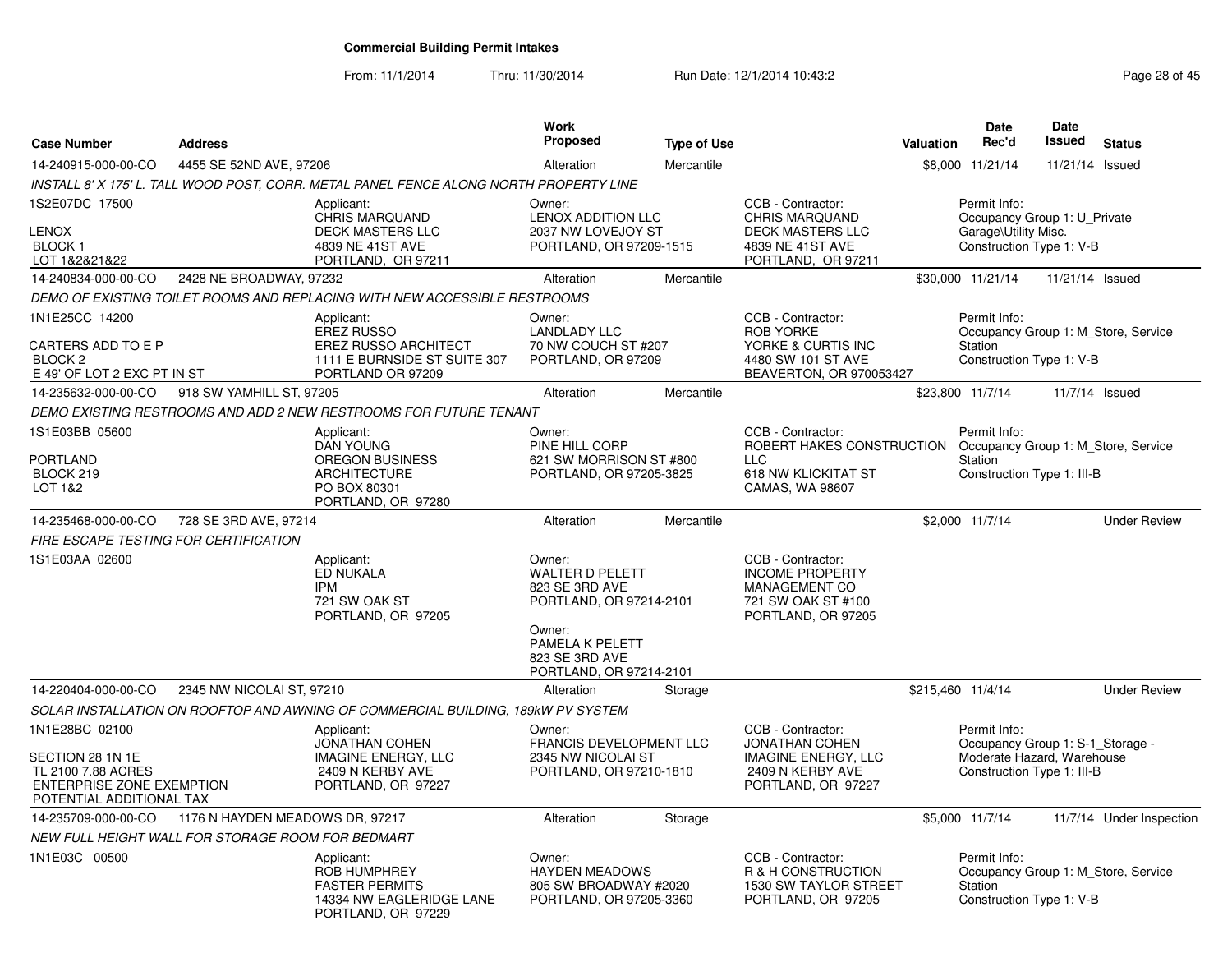From: 11/1/2014

Thru: 11/30/2014 Run Date: 12/1/2014 10:43:2<br>
Page 29 of 45

| <b>Case Number</b>                                                                                                                                                                                                           | <b>Address</b>                                             |                                                                                                                                                                   | <b>Work</b><br>Proposed                                                                                   | <b>Type of Use</b> |                                                                                                                                    | <b>Valuation</b>                                                                                                                                      | <b>Date</b><br>Rec'd                                                                                         | <b>Date</b><br><b>Issued</b> | <b>Status</b>                             |
|------------------------------------------------------------------------------------------------------------------------------------------------------------------------------------------------------------------------------|------------------------------------------------------------|-------------------------------------------------------------------------------------------------------------------------------------------------------------------|-----------------------------------------------------------------------------------------------------------|--------------------|------------------------------------------------------------------------------------------------------------------------------------|-------------------------------------------------------------------------------------------------------------------------------------------------------|--------------------------------------------------------------------------------------------------------------|------------------------------|-------------------------------------------|
| 14-239368-000-00-CO                                                                                                                                                                                                          | 710 NW 17TH AVE, 97209                                     |                                                                                                                                                                   | Alteration                                                                                                | Storage            |                                                                                                                                    |                                                                                                                                                       | \$25,000 11/20/14                                                                                            | 11/20/14 Issued              |                                           |
|                                                                                                                                                                                                                              |                                                            | TI FOR NEW TENANT: NEW RACKING IN STORAGE AREA AND ADDITIONAL LIGHTING IN AN EXISTING NON-SEPARATED, MIXED USE AREA: CHANGE OF OCCUPANCY COMPLETED ON 13-241548-( |                                                                                                           |                    |                                                                                                                                    |                                                                                                                                                       |                                                                                                              |                              |                                           |
| 1N1E33AC 01700<br><b>COUCHS ADD</b><br>BLOCK 156<br>LOT 2&3                                                                                                                                                                  |                                                            | Applicant:<br>KATHY JOHNSON<br>HENNEBERY EDDY ARCHITECTS<br>921 SW WASHINGTON SUITE 250<br>PORTLAND, OR 97205                                                     | Owner:<br><b>GLASER BROS LLC</b><br>333 S STATE ST #V-249<br>LAKE OSWEGO, OR 97034                        |                    | CCB - Contractor:<br>R & H CONSTRUCTION<br>1530 SW TAYLOR STREET<br>PORTLAND, OR 97205                                             | Permit Info:<br>Occupancy Group 1: B_Bank, Off.,<br>Med.Off., Pub.Bldg.<br>Construction Type 1: III-B<br>Construction Type 2 (formerly Type 1): III-B |                                                                                                              |                              |                                           |
| 14-175119-REV-02-CO                                                                                                                                                                                                          | 3615 NW ST HELENS RD, 97210                                |                                                                                                                                                                   | Alteration                                                                                                | Storage            |                                                                                                                                    |                                                                                                                                                       | \$11/24/14                                                                                                   | 11/24/14 Issued              |                                           |
|                                                                                                                                                                                                                              |                                                            | REVISION TO ENLARGE OPEN OFFICE AREA ON 2ND FLOOR AND ENLARGE EXISTING PRIVATE OFFICE ON FIRST FLOOR; CHANGE FOOTING DETAILS                                      |                                                                                                           |                    |                                                                                                                                    |                                                                                                                                                       |                                                                                                              |                              |                                           |
| 1N1E30AA 00400<br><b>REGENT HTS</b><br><b>BLOCK1</b><br>LOT 2-9                                                                                                                                                              |                                                            | Applicant:<br><b>DON SNAIR</b><br>D & B COMPANY<br>2037 SE OCHOCO<br>PORTLAND, OR 97222                                                                           | Owner:<br><b>WHOLESALER'S PROPERTY</b><br><b>COMPANY LLC</b><br>6644 E BASELINE RD #101<br>MESA, AZ 85206 |                    | CCB - Contractor:<br><b>DON SNAIR</b><br>D & B COMPANY<br>2037 SE OCHOCO<br>PORTLAND, OR 97222                                     |                                                                                                                                                       | Permit Info:<br>Occupancy Group 1: B_Bank, Off.,<br>Med.Off., Pub.Bldg.<br>Construction Type 1: III-B        |                              |                                           |
| 14-233416-000-00-CO                                                                                                                                                                                                          | 13327 NE WHITAKER WAY, 97230                               |                                                                                                                                                                   | Alteration                                                                                                | Storage            |                                                                                                                                    |                                                                                                                                                       | \$57,291 11/18/14                                                                                            | 11/18/14 Issued              |                                           |
|                                                                                                                                                                                                                              | INSTALLATION OF STEEL PALLET RACK SYSTEM                   |                                                                                                                                                                   |                                                                                                           |                    |                                                                                                                                    |                                                                                                                                                       |                                                                                                              |                              |                                           |
| 1N2E23B 01000                                                                                                                                                                                                                |                                                            | Applicant:<br><b>LLOYD EWING</b><br>NORTH WEST HANDLING<br><b>SYSTEMS INC</b><br>1100 SW 7TH STREET<br>RENTON, WA 980552939                                       | Owner:<br><b>EASTERN WESTERN CORP</b><br>PO BOX 3228<br>PORTLAND, OR 97208                                |                    | CCB - Contractor:<br><b>LLOYD EWING</b><br>NORTH WEST HANDLING<br><b>SYSTEMS INC</b><br>1100 SW 7TH STREET<br>RENTON, WA 980552939 |                                                                                                                                                       | Permit Info:<br>Occupancy Group 1: S-1_Storage -<br>Moderate Hazard, Warehouse<br>Construction Type 1: III-B |                              |                                           |
| 14-228246-000-00-CO                                                                                                                                                                                                          | 319 SW WASHINGTON ST, 97204                                |                                                                                                                                                                   | Alteration                                                                                                | Utility            |                                                                                                                                    |                                                                                                                                                       | \$2,800 11/4/14                                                                                              | 11/4/14 Issued               |                                           |
|                                                                                                                                                                                                                              | SCAFFOLDING IN RIGHT OF WAY, PEDESTRIAN TUNNEL, 21 FT LONG |                                                                                                                                                                   |                                                                                                           |                    |                                                                                                                                    |                                                                                                                                                       |                                                                                                              |                              |                                           |
| 1N1E34CD 07800<br><b>PORTLAND</b><br>BLOCK 47<br>LOT 3&4<br>HISTORIC PROPERTY 15 YR 2000<br>POTENTIAL ADDITIONAL TAX                                                                                                         |                                                            | Applicant:<br>MINORITY ABATEMENT<br><b>CONTRACTORS INC</b><br>3200 NE 65TH ST<br>VANCOUVER, WA 98663                                                              | Owner:<br>THREE NINETEEN WASHINGTON<br><b>LLC</b><br>PO BOX 416<br>MANCHESTER, VT 05254                   |                    | CCB - Contractor:<br><b>MINORITY ABATEMENT</b><br><b>CONTRACTORS INC</b><br>3200 NE 65TH ST<br>VANCOUVER, WA 98663                 |                                                                                                                                                       |                                                                                                              |                              |                                           |
| 14-236183-000-00-CO                                                                                                                                                                                                          | 14400 N RIVERGATE BLVD, 97203                              |                                                                                                                                                                   | Alteration                                                                                                | Utility            |                                                                                                                                    |                                                                                                                                                       | \$20,000 11/10/14                                                                                            |                              | 11/10/14 Under Inspection                 |
|                                                                                                                                                                                                                              | BUILD AN 11x22 STEEL SHED TO HOUSE SOME SWITCH GEARS       |                                                                                                                                                                   |                                                                                                           |                    |                                                                                                                                    |                                                                                                                                                       |                                                                                                              |                              |                                           |
| 2N1W26 00800<br>PARTITION PLAT 1997-108<br>LOT 1 TL 800<br><b>LAND &amp; IMPS</b><br>SEE R505060 (R649774293) & R586411<br>(R649774294) & R607247 (R649774295) FOR<br>OTHER IMPS & R646145 (R649774296)&<br>R646149 (R649774 |                                                            | Applicant:<br>NW WATERWORK/NEWBERRY<br><b>ENTERPRISES INC</b><br>40110 SE MEADOW SONG RD<br>SANDY, OR 97055                                                       | Owner:<br>EVRAZ INC NA<br>200 E RANDOLPH STE 7800<br>CHICAGO, IL 60601                                    |                    | CCB - Contractor:<br>NW WATERWORK/NEWBERRY<br><b>ENTERPRISES INC</b><br>40110 SE MEADOW SONG RD<br>SANDY, OR 97055                 |                                                                                                                                                       | Permit Info:<br>Factory, Mod.Hazard<br>Construction Type 1: II-B                                             |                              | Occupancy Group 1: F-1_Industrial Plant - |

**Total # of CO Alteration permit intakes: 128**

**Total valuation of CO Alteration permit intakes: \$23,294,878**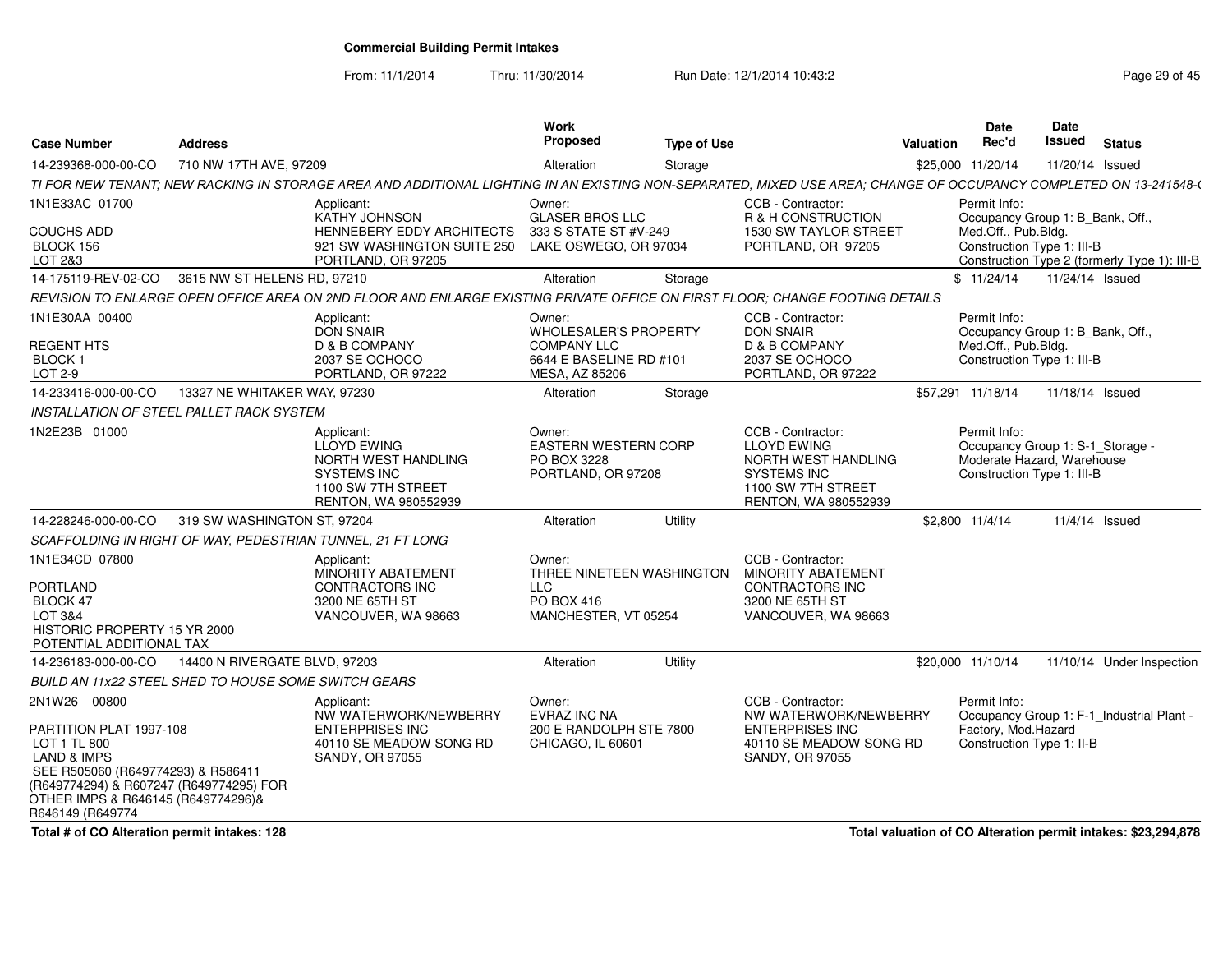From: 11/1/2014

Thru: 11/30/2014 Run Date: 12/1/2014 10:43:2<br>
Page 30 of 45

| <b>Case Number</b>                                                 | <b>Address</b>                 |                                                                                                                                                                 | Work<br>Proposed                                                                                                                                               | <b>Type of Use</b> |                                                                                                                                                            | <b>Valuation</b> | Date<br>Rec'd                                                                                       | <b>Date</b><br>Issued | <b>Status</b>                             |
|--------------------------------------------------------------------|--------------------------------|-----------------------------------------------------------------------------------------------------------------------------------------------------------------|----------------------------------------------------------------------------------------------------------------------------------------------------------------|--------------------|------------------------------------------------------------------------------------------------------------------------------------------------------------|------------------|-----------------------------------------------------------------------------------------------------|-----------------------|-------------------------------------------|
| 14-234241-000-00-CO                                                | 8028 SE 13TH AVE, 97202        |                                                                                                                                                                 | Demolition                                                                                                                                                     | <b>Business</b>    |                                                                                                                                                            | \$1,000          | 11/4/14                                                                                             |                       | 11/4/14 Issued                            |
| DEMOLITION OF EXISTING 3854 SF STORE NO BASEMENT                   |                                |                                                                                                                                                                 |                                                                                                                                                                |                    |                                                                                                                                                            |                  |                                                                                                     |                       |                                           |
| 1S1E23CA 07400<br>SELLWOOD<br><b>BLOCK 54</b><br>LOT <sub>11</sub> |                                | Applicant:<br>MIKE COYLE<br><b>FASTER PERMITS</b><br>14334 NW EAGLERIDGE LANE<br>PORTLAND, OR 97229                                                             | Owner:<br>SPOKANE 13 APARTMENT LLC<br>735 SW 158TH<br>BEAVERTON, OREGON 97006                                                                                  |                    | CCB - Contractor:<br><b>VIC REMMERS</b><br>EVERETT CUSTOM HOMES INC<br>735 SW 158TH AVE STE 180<br>BEAVERTON OR 97008                                      |                  | Permit Info:<br>Station<br>Construction Type 1: V-B                                                 |                       | Occupancy Group 1: M Store, Service       |
| 14-234246-000-00-CO                                                | 8036 SE 13TH AVE, 97202        |                                                                                                                                                                 | Demolition                                                                                                                                                     | <b>Business</b>    |                                                                                                                                                            |                  | \$1,000 11/4/14                                                                                     |                       | 11/4/14 Issued                            |
| DEMOLITION OF 966 SF STORE BUILDING                                |                                |                                                                                                                                                                 |                                                                                                                                                                |                    |                                                                                                                                                            |                  |                                                                                                     |                       |                                           |
| 1S1E23CA 07500<br><b>SELLWOOD</b><br>BLOCK 54<br>LOT 10            |                                | Applicant:<br><b>MIKE COYLE</b><br><b>FASTER PERMITS</b><br>14334 NW EAGLERIDGE LANE<br>PORTLAND, OR 97229                                                      | Owner:<br>SPOKANE 13 APARTMENT LLC<br>735 SW 158TH<br>BEAVERTON, OREGON 97006                                                                                  |                    | CCB - Contractor:<br><b>VIC REMMERS</b><br><b>EVERETT CUSTOM HOMES INC</b><br>735 SW 158TH AVE STE 180<br>BEAVERTON OR 97008                               |                  | Permit Info:<br>Station<br>Construction Type 1: V-B                                                 |                       | Occupancy Group 1: M_Store, Service       |
| 14-235201-000-00-CO                                                | 7300 SW GARDEN HOME RD         |                                                                                                                                                                 | Demolition                                                                                                                                                     | <b>Business</b>    |                                                                                                                                                            |                  | \$8,000 11/7/14                                                                                     |                       | 11/7/14 Issued                            |
|                                                                    |                                | DEMOLISH BUILDING, FOUNDATION AND SLAB TO REMAIN FOR FUTURE DEVELOPMENT, NO BASEMENT                                                                            |                                                                                                                                                                |                    |                                                                                                                                                            |                  |                                                                                                     |                       |                                           |
| 1S124DC03001<br>NICHOL'S ADDITION, LOT PT 16, ACRES .18            |                                | Applicant:<br>MIKE COYLE<br><b>FASTER PERMITS</b><br>14334 NW EAGLERIDGE LANE<br>PORTLAND, OR 97229                                                             | Owner:<br>MCNEIL, J KIRK & CATHIE M<br>MCNEIL, J KIRK &<br><b>CATHIE M</b><br>7300 SW GARDEN HOME RD<br>PORTLAND, OR 97223                                     |                    | CCB - Contractor:<br><b>GROVE HUNT</b><br><b>GROVE DEVELOPMENT INC</b><br>9020 SW WASHINGTON SQUARE<br><b>RD</b><br><b>SUITE 505</b><br>PORTLAND, OR 97223 |                  | Permit Info:<br>Occupancy Group 1: B Bank, Off.,<br>Med.Off., Pub.Bldg.<br>Construction Type 1: V-B |                       |                                           |
| 14-242609-000-00-CO                                                | 7705 SE DIVISION ST, 97215     |                                                                                                                                                                 | Demolition                                                                                                                                                     | <b>Business</b>    |                                                                                                                                                            |                  | \$125,000 11/26/14                                                                                  |                       | <b>Under Review</b>                       |
|                                                                    |                                | DEMOLITION OF EXISTING OFFICE/MEDICAL BUILDING AND FILL BASEMENT STRUCTURALLY; RETAIN AND RESTRIPE PARKING LOT AND ADD LANDSCAPING TO PARKING AREA; AND REPLACE |                                                                                                                                                                |                    |                                                                                                                                                            |                  |                                                                                                     |                       |                                           |
| 1S2E05DD 03300<br>SECTION 05 1S 2E<br>TL 3300 1.61 ACRES           |                                | Applicant:<br>ONEILL ELECTRIC INC<br>4444 SE 27TH AVE<br>PORTLAND, OR 97202                                                                                     | Owner:<br>PO BOX 19000<br>PORTLAND, OR 97280-0990                                                                                                              |                    | CCB - Contractor:<br>PORTLAND COMMUNITY COLLEGE ONEILL ELECTRIC INC<br>4444 SE 27TH AVE<br>PORTLAND, OR 97202                                              |                  |                                                                                                     |                       |                                           |
| 14-241089-000-00-CO                                                | 1445 N HAYDEN ISLAND DR, 97217 |                                                                                                                                                                 | Demolition                                                                                                                                                     | <b>Business</b>    |                                                                                                                                                            |                  | \$40,000 11/21/14                                                                                   | 11/21/14 Issued       |                                           |
|                                                                    |                                | DEMO 4800SF BLDG, AND CUT AND CAP SEWER 5 FEET FROM PROPERTY LINE. SEPTIC DECOMMISSIONING REQUIRED. Septic Decommissioning Required. Call for Inspection 842.   |                                                                                                                                                                |                    |                                                                                                                                                            |                  |                                                                                                     |                       |                                           |
| 2N1E34 00200<br>SECTION 34 2N 1E<br>TL 200 0.76 ACRES              |                                | Applicant:<br><b>KARHA KONELL</b><br>KONELL CONSTRUCTION<br>36000 SE INDUSTRIAL WAY<br><b>SANDY, OR 97055</b>                                                   | Owner:<br><b>UMATILLA INC</b><br>2800 EAST LAKE ST<br>MINNEAPOLIS, MN 55406                                                                                    |                    | CCB - Contractor:<br>KONELL CONSTRUCTION &<br><b>DEMOLITION</b><br>36000 INDUSTRIAL WAY<br>SANDY, OR 97055                                                 |                  |                                                                                                     |                       |                                           |
| 14-236777-000-00-CO                                                | 1916 SE 50TH AVE, 97215        |                                                                                                                                                                 | Demolition                                                                                                                                                     | Factory/Industrial |                                                                                                                                                            |                  | \$34,000 11/14/14                                                                                   | 11/14/14 Issued       |                                           |
|                                                                    |                                | DEMOLISH EXISTING MACHETE FACTORY BUILDING, REMOVE ALL DEBRIS                                                                                                   |                                                                                                                                                                |                    |                                                                                                                                                            |                  |                                                                                                     |                       |                                           |
| 1S2E06CA 03900<br>HAWTHORNE PL<br>BLOCK <sub>9</sub><br>LOT 1&2    |                                | Applicant:<br>SK HOFF CONSTRUCTION LLC<br>735 SW 158TH AVE<br>BEAVERTON, OR 97006                                                                               | Owner:<br><b>NEIL O MARKS</b><br>1525 SE 52ND AVE<br>PORTLAND, OR 97215-3315<br>Owner:<br><b>EVONNE A MARKS</b><br>1525 SE 52ND AVE<br>PORTLAND, OR 97215-3315 |                    | CCB - Contractor:<br>SK HOFF CONSTRUCTION LLC<br>735 SW 158TH AVE<br>BEAVERTON, OR 97006                                                                   |                  | Permit Info:<br>Factory, Mod.Hazard<br>Construction Type 1: III-B                                   |                       | Occupancy Group 1: F-1 Industrial Plant - |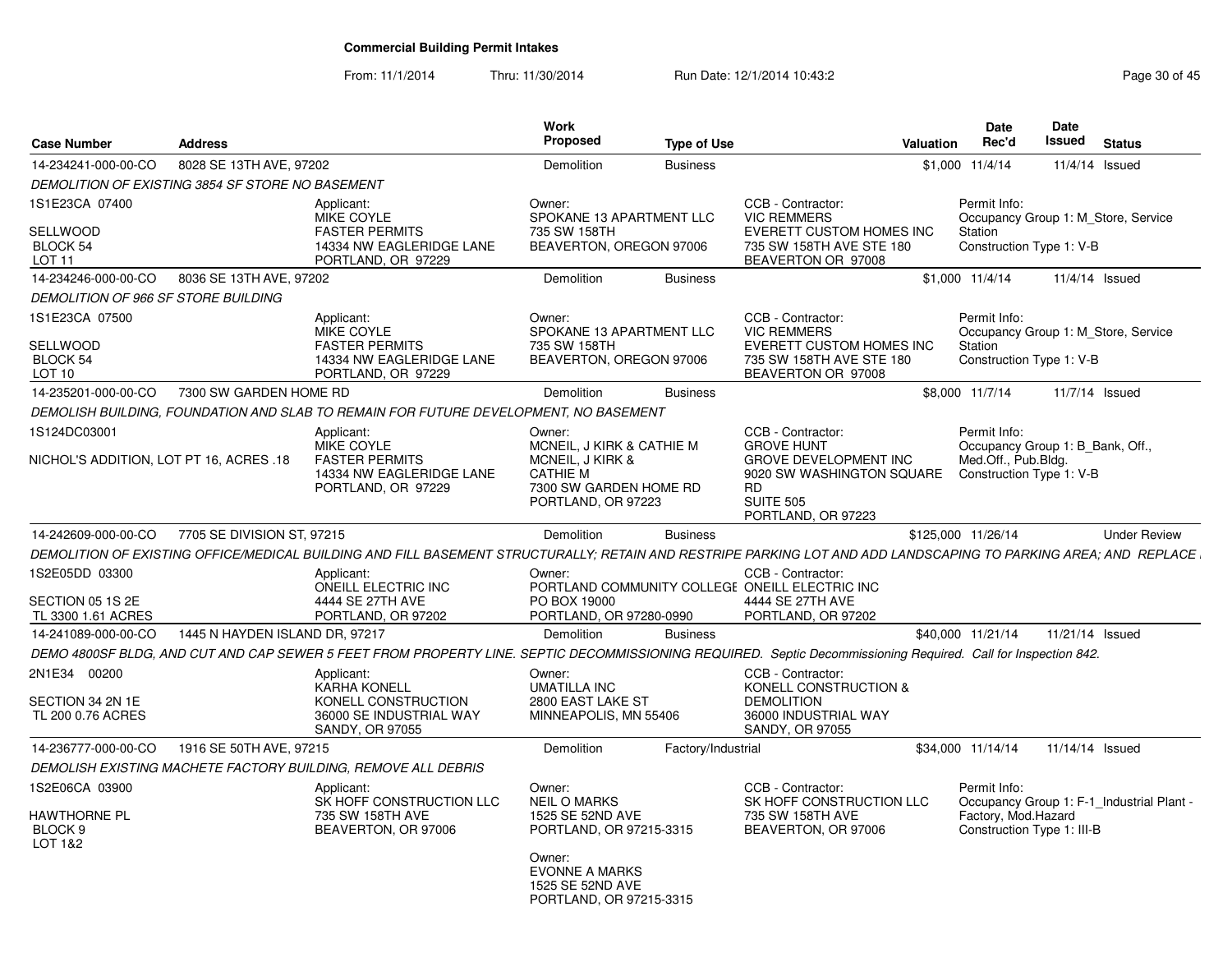From: 11/1/2014Thru: 11/30/2014 Run Date: 12/1/2014 10:43:2<br>
Page 31 of 45

| <b>Case Number</b>                                                 | <b>Address</b>                  |                                                                                                                           | <b>Work</b><br>Proposed                                                             | <b>Type of Use</b> |                                                                                                                          | <b>Valuation</b>     | Date<br>Rec'd                                                                                  | Date<br>Issued  | <b>Status</b>                                                                      |
|--------------------------------------------------------------------|---------------------------------|---------------------------------------------------------------------------------------------------------------------------|-------------------------------------------------------------------------------------|--------------------|--------------------------------------------------------------------------------------------------------------------------|----------------------|------------------------------------------------------------------------------------------------|-----------------|------------------------------------------------------------------------------------|
| 14-237130-000-00-CO                                                | 1223 N HAYDEN MEADOWS DR, 97217 |                                                                                                                           | Demolition                                                                          | Mercantile         |                                                                                                                          |                      | \$40,000 11/13/14                                                                              | 11/13/14 Issued |                                                                                    |
|                                                                    |                                 | DEMOLISH EXISTING FURNITURE STORE BUILDING, REMOVE ALL DEBRIS. TRADE PERMITS TO BE OBTAINED SEPARATELY BY SUBCONTRACTORS. |                                                                                     |                    |                                                                                                                          |                      |                                                                                                |                 |                                                                                    |
| 1N1E03CC 01000<br>DELTA MEADOWS<br><b>BLOCK1</b><br>LOT 6 TL 1000  |                                 | Applicant:<br>ALGIRDAS CONTRACTING INC<br>2006 SE 131ST AVE<br>VANCOUVER WA 98683                                         | Owner:<br><b>HAYDEN MEADOWS</b><br>805 SW BROADWAY #2020<br>PORTLAND, OR 97205-3360 |                    | CCB - Contractor:<br>ALGIRDAS CONTRACTING INC<br>2006 SE 131ST AVE<br>VANCOUVER WA 98683                                 |                      |                                                                                                |                 |                                                                                    |
| 14-242328-000-00-CO                                                | 4709 NE 50TH PL, 97218          |                                                                                                                           | Demolition                                                                          | Storage            |                                                                                                                          |                      | \$5,000 11/25/14                                                                               | 11/25/14 Issued |                                                                                    |
| <b>DEMO EXISTING STORAGE SHED</b>                                  |                                 |                                                                                                                           |                                                                                     |                    |                                                                                                                          |                      |                                                                                                |                 |                                                                                    |
| 1N2E19BD 09200                                                     |                                 | Applicant:<br>SARAH STEINBERG<br>STRIKEFORCE DESIGN<br>4836 NE 37TH AVE<br>PORTLAND, OR 97211                             | Owner:<br><b>SGT ED CULLY LLC</b><br>0235 SW RIDGE DR<br>PORTLAND, OR 97219-6544    |                    | CCB - Contractor:<br>DARRYL O'BEIRNE<br>SOLAS, LLC<br>2100 SE 29TH AVE<br>PORTLAND, OR 97214                             |                      | Permit Info:<br>Occupancy Group 1: R-2 Residential<br>Multi-family<br>Construction Type 1: V-B |                 |                                                                                    |
| Total # of CO Demolition permit intakes: 8                         |                                 |                                                                                                                           |                                                                                     |                    |                                                                                                                          |                      |                                                                                                |                 | Total valuation of CO Demolition permit intakes: \$254,000                         |
| 13-220858-REV-01-CO  1521 NE 41ST AVE, 97232                       |                                 |                                                                                                                           | <b>New Construction</b>                                                             |                    | Apartments/Condos (3 or more units)                                                                                      |                      | \$11/24/14                                                                                     | 11/24/14 Issued |                                                                                    |
| REVISION TO ADD SHORING PLANS TO APPROVED SET                      |                                 |                                                                                                                           |                                                                                     |                    |                                                                                                                          |                      |                                                                                                |                 |                                                                                    |
| 1N1E25DD 11300                                                     |                                 | Applicant:<br><b>ROBIN MURPHY</b>                                                                                         | Owner:<br>FOOTPRINT PDX 41ST LLC                                                    |                    |                                                                                                                          |                      | Permit Info:<br>Occupancy Group 1: R-2 Residential                                             |                 |                                                                                    |
| RALSTONS ADD<br><b>BLOCK 4</b><br>LOT 15&16 EXC PT IN ST           |                                 | <b>STRICKER CATO MURPHY</b><br><b>ARCHITECTS</b><br>311 FIRST AVE SOUTH SUITE 300<br>SEATTLE WA 98104                     | 13930 92ND ST SE #A<br>SNOHOMISH, WA 98290                                          |                    |                                                                                                                          |                      | Multi-family<br>Construction Type 1: V-A                                                       |                 |                                                                                    |
| 14-171195-EXC-01-CO                                                | 4141 N WILLIAMS AVE, 97217      |                                                                                                                           | <b>New Construction</b>                                                             |                    | Apartments/Condos (3 or more units)                                                                                      | \$1,561,000 11/24/14 |                                                                                                |                 | <b>Under Review</b>                                                                |
| partial - excavation and shoring only (no utiltiies this permit)   |                                 |                                                                                                                           |                                                                                     |                    |                                                                                                                          |                      |                                                                                                |                 |                                                                                    |
| 1N1E22DB 12600                                                     |                                 | Applicant:<br><b>DON SOWIEJA</b><br>MYHRE GROUP ARCHITECTS<br>620 SW 5TH AVE SUITE 500<br>PORTLAND OR 97204               | Owner:<br><b>SP WILLIAMS LLC</b><br>1201 3RD AVE #5400<br>SEATTLE, WA 98101-3277    |                    | CCB - Contractor:<br>Chris Copeland<br>ANDERSEN CONSTRUCTION<br><b>COMPANY</b><br>PO BOX 6712<br>PORTLAND, OR 97228-6712 |                      | Permit Info:<br>Occupancy Group 1: R-2_Residential<br>Multi-family<br>Construction Type 1: V-B |                 | Construction Type 2 (formerly Type 1): I-A                                         |
| 14-157004-DFS-02-CO                                                |                                 | 3440 SW US VETERANS HOSPITAL RD, 97201                                                                                    | <b>New Construction</b>                                                             |                    | Apartments/Condos (3 or more units)                                                                                      |                      | \$7,500 11/25/14                                                                               |                 | <b>Under Review</b>                                                                |
| <b>HOLD DOWN SYSTEM</b>                                            |                                 |                                                                                                                           |                                                                                     |                    |                                                                                                                          |                      |                                                                                                |                 |                                                                                    |
| 1S1E09AC 08200                                                     |                                 | Applicant:<br><b>KYLE HECKAMAN</b><br>2905 SW FIRST AVE<br>PORTLAND OR 97201                                              | Owner:<br>3440 USV LLC<br>413 SW 13TH AVE #300<br>PORTLAND, OR 97205-2305           |                    | CCB - Contractor:<br><b>TOM MITCHELL</b><br>WALSH CONSTRUCTION CO<br>2905 SW 1ST AV<br>PORTLAND, OR 97201                |                      | Permit Info:<br>Hazard, Parking Garage<br>Construction Type 1: I-A                             |                 | Occupancy Group 1: S-2_Storage - Low<br>Construction Type 2 (formerly Type 1): I-A |
| 14-242977-000-00-CO                                                | 4942 NE 7TH AVE, 97211          |                                                                                                                           | New Construction                                                                    |                    | Apartments/Condos (3 or more units)                                                                                      | \$1,264,272 11/26/14 |                                                                                                |                 | <b>Under Review</b>                                                                |
| NEW 12-UNIT, THREE-STORY APARTMENT BUILDING                        |                                 |                                                                                                                           |                                                                                     |                    |                                                                                                                          |                      |                                                                                                |                 |                                                                                    |
| 1N1E23BC 03700                                                     |                                 | Applicant:<br>BAYARD MENTRUM                                                                                              | Owner:<br>RIVERWOOD NW PROPERTIES LL                                                |                    |                                                                                                                          |                      | Permit Info:<br>Occupancy Group 1: R-2 Residential                                             |                 |                                                                                    |
| <b>LESHS ADD</b><br>BLOCK 4<br>S 5.8' OF LOT 1<br>LOT <sub>2</sub> |                                 | 11860 SE MORRISON ST<br>PORTLAND OR 97216                                                                                 | 11150 SW RIVERWOOD RD<br>PORTLAND, OR 97219-8444                                    |                    |                                                                                                                          |                      | Multi-family<br>Construction Type 1: V-B<br>Total Square Footage - Display Only:<br>12620      |                 |                                                                                    |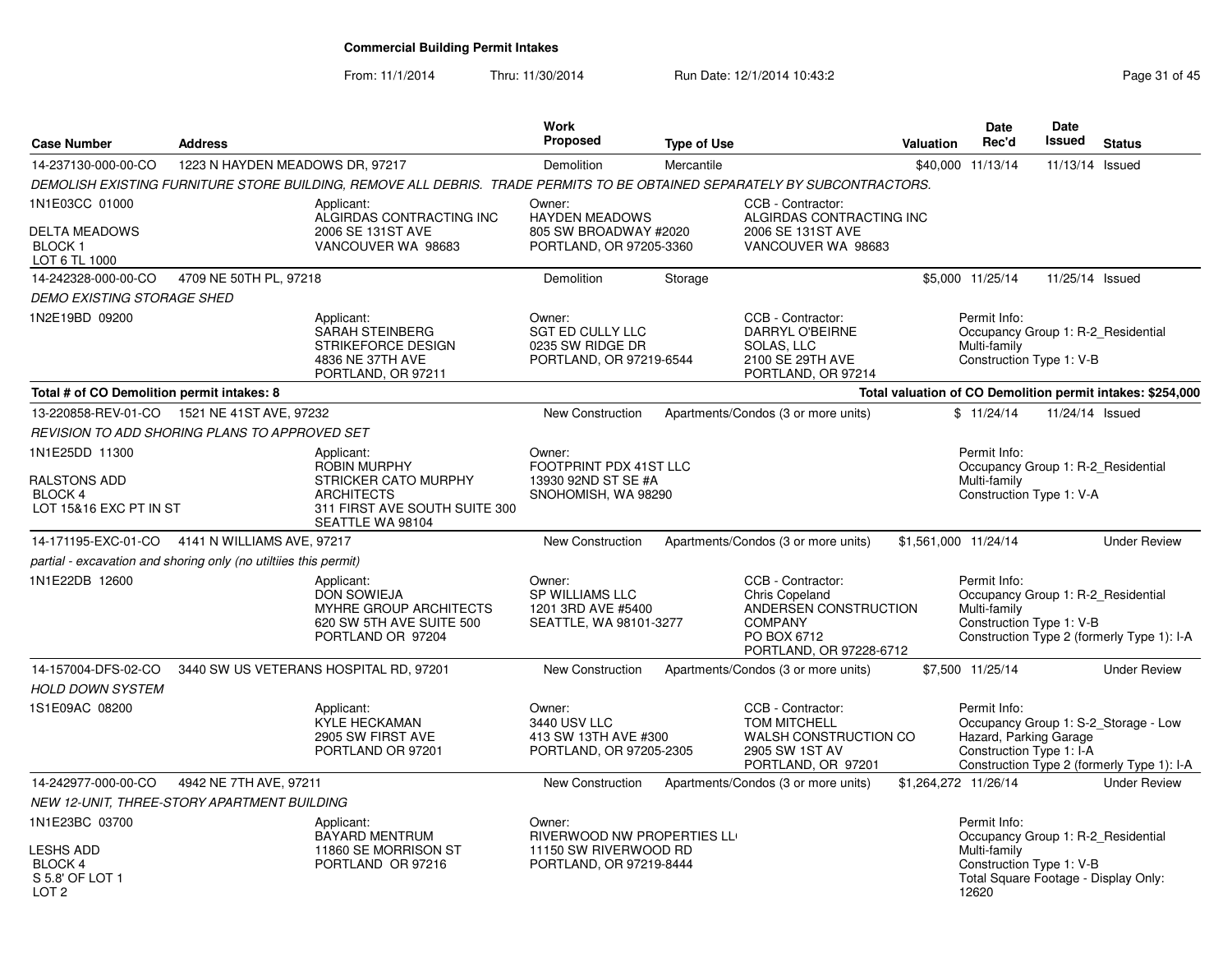From: 11/1/2014Thru: 11/30/2014 Run Date: 12/1/2014 10:43:2<br>
Page 32 of 45

| <b>Case Number</b>                                                             | <b>Address</b>         |                                                                                                                                                                                                                | <b>Work</b><br><b>Proposed</b>                                                                                                           | <b>Type of Use</b> |                                                                                                                               | Valuation | Date<br>Rec'd                                                                                    | Date<br>Issued | <b>Status</b>                                                                      |
|--------------------------------------------------------------------------------|------------------------|----------------------------------------------------------------------------------------------------------------------------------------------------------------------------------------------------------------|------------------------------------------------------------------------------------------------------------------------------------------|--------------------|-------------------------------------------------------------------------------------------------------------------------------|-----------|--------------------------------------------------------------------------------------------------|----------------|------------------------------------------------------------------------------------|
|                                                                                | 1315 NW 11TH AVE       |                                                                                                                                                                                                                |                                                                                                                                          |                    |                                                                                                                               |           |                                                                                                  |                |                                                                                    |
| 13-211977-DFS-11-CO                                                            |                        |                                                                                                                                                                                                                | <b>New Construction</b>                                                                                                                  |                    | Apartments/Condos (3 or more units)                                                                                           |           | \$50,000 11/26/14                                                                                |                | <b>Under Review</b>                                                                |
| SEISMIC BRACING DRAWINGS AND CALCULATIONS                                      |                        |                                                                                                                                                                                                                |                                                                                                                                          |                    |                                                                                                                               |           |                                                                                                  |                |                                                                                    |
| 1N1E34BB 02630<br><b>HOYT STREET YARDS NO 2</b><br>LOT 25-28                   |                        | Applicant:<br><b>CANDICE SUND</b><br>ANDERSEN CONSTRUCTION<br>1161 NW OVERTON ST<br>PORTLAND, OR 97209                                                                                                         | Owner:<br>BLOCK 17 HOLDINGS LLC<br>1420 5TH AVE #3670<br>SEATTLE, WA 98101                                                               |                    | CCB - Contractor:<br>Chris Copeland<br>ANDERSEN CONSTRUCTION<br><b>COMPANY</b><br>PO BOX 6712<br>PORTLAND, OR 97228-6712      |           | Permit Info:<br>Hazard, Parking Garage<br>Construction Type 1: I-A                               |                | Occupancy Group 1: S-2_Storage - Low<br>Construction Type 2 (formerly Type 1): I-A |
| 13-224794-DFS-03-CO 1515 NW 21ST AVE, 97210                                    |                        |                                                                                                                                                                                                                | <b>New Construction</b>                                                                                                                  |                    | Apartments/Condos (3 or more units)                                                                                           |           | \$192,000 11/26/14                                                                               |                | <b>Under Review</b>                                                                |
| PRE MANUFACTURED WOOD JOISTS                                                   |                        |                                                                                                                                                                                                                |                                                                                                                                          |                    |                                                                                                                               |           |                                                                                                  |                |                                                                                    |
| 1N1E28CD 02500                                                                 |                        | Applicant:<br>MICHAEL CARRIGG<br><b>JOHN RESIDENTIAL</b><br>1701 SE COLUMBIA RIVER DRIVE<br>VANCOUVER, WA 98661                                                                                                | Owner:<br>BLOCK 296 SLABTOWN LLC<br>1015 NW 11TH AVE #243<br>PORTLAND, OR 97209                                                          |                    | CCB - Contractor:<br><b>JOHN RESIDENTIAL</b><br>CONSTRUCTION GROUP LLC<br>1701 SE COLUMBIA RIVER DRIVE<br>VANCOUVER, WA 98661 |           | Permit Info:<br>Occupancy Group 1: R-2_Residential<br>Multi-family<br>Construction Type 1: III-B |                | Construction Type 2 (formerly Type 1): I-A                                         |
| 13-218579-DFS-01-CO                                                            | 8072 SE 6TH AVE, 97202 |                                                                                                                                                                                                                | New Construction                                                                                                                         |                    | Apartments/Condos (3 or more units)                                                                                           |           | \$6,200 11/3/14                                                                                  |                | <b>Under Review</b>                                                                |
| <b>DFS FOR TRUSSES</b>                                                         |                        |                                                                                                                                                                                                                |                                                                                                                                          |                    |                                                                                                                               |           |                                                                                                  |                |                                                                                    |
| 1S1E23CC 02700                                                                 |                        | Applicant:<br><b>STEVE FOSLER</b>                                                                                                                                                                              | Owner:<br><b>MARK R MADDEN</b>                                                                                                           |                    | CCB - Contractor:<br><b>RICH GRIMES</b>                                                                                       |           | Permit Info:<br>Occupancy Group 1: R-2_Residential                                               |                |                                                                                    |
| SELLWOOD<br>BLOCK 10<br>LOT <sub>6</sub>                                       |                        | <b>FOSLER PORTLAND</b><br>ARCHITECTURE LLC<br>1930 NW LOVEJOY STREET<br>PORTLAND OR 97209                                                                                                                      | 2330 NW 31ST AVE<br>PORTLAND, OR 97210-2034                                                                                              |                    | PROGRESS CONSTRUCTION<br>710 NW 17TH STE B<br>PORTLAND OR 97209                                                               |           | Multi-family<br>Construction Type 1: V-B                                                         |                |                                                                                    |
| 13-171048-REV-02-CO 1135 NW EVERETT ST, 97209                                  |                        |                                                                                                                                                                                                                | New Construction                                                                                                                         |                    | Apartments/Condos (3 or more units)                                                                                           |           | \$11/4/14                                                                                        |                | 11/4/14 Issued                                                                     |
| Rev 2 - Add second egress stair to the rooftop amenity deck area               |                        |                                                                                                                                                                                                                |                                                                                                                                          |                    |                                                                                                                               |           |                                                                                                  |                |                                                                                    |
| 1N1E33DA 02900                                                                 |                        | Applicant:<br><b>MARCUS LIMA</b><br><b>GBD ARCHITECTS</b><br>1120 NW COUCH ST SUITE 300<br>PORTLAND OR 97209                                                                                                   | Owner:<br>NW TH LLC<br>1477 NW EVERETT ST<br>PORTLAND, OR 97209<br>Owner:<br><b>HFTB LLC</b><br>1477 NW EVERETT ST<br>PORTLAND, OR 97209 |                    | CCB - Contractor:<br>LORENTZ BRUUN CO INC<br>3611 SE 20TH ST, STE 300<br>PORTLAND OR 97202                                    |           | Permit Info:<br>Occupancy Group 1: R-2_Residential<br>Multi-family<br>Construction Type 1: I-B   |                | Construction Type 2 (formerly Type 1): I-B                                         |
| 14-169440-DFS-01-CO 1415 SW COLUMBIA ST, 97201                                 |                        |                                                                                                                                                                                                                | New Construction                                                                                                                         |                    | Apartments/Condos (3 or more units)                                                                                           |           | \$5,600 11/4/14                                                                                  |                | <b>Under Review</b>                                                                |
| DFS FOR AUTO TIGHT HOLD DOWN SYSTEM                                            |                        |                                                                                                                                                                                                                |                                                                                                                                          |                    |                                                                                                                               |           |                                                                                                  |                |                                                                                    |
| 1S1E04AB 03700<br><b>PORTLAND</b><br>S 81' OF W 92' OF E 194' OF BLOCK S 1/2 W |                        | Applicant:<br><b>Adam Miller</b><br><b>WDC Properties</b><br>2330 NW 31st Ave<br>Portland, OR                                                                                                                  | Owner:<br><b>MARK R MADDEN</b><br>2330 NW 31ST AVE<br>PORTLAND, OR 97210-2034                                                            |                    | CCB - Contractor:<br><b>RICH GRIMES</b><br>PROGRESS CONSTRUCTION<br>710 NW 17TH STE B<br>PORTLAND OR 97209                    |           | Permit Info:<br>Occupancy Group 1: R-2 Residential<br>Multi-family<br>Construction Type 1: V-A   |                | Construction Type 2 (formerly Type 1): V-A                                         |
| 13-151463-REV-04-CO                                                            | 2010 NW FRONT AVE      |                                                                                                                                                                                                                | New Construction                                                                                                                         |                    | Apartments/Condos (3 or more units)                                                                                           |           | \$2,500 11/5/14                                                                                  |                | 11/5/14 Issued                                                                     |
|                                                                                |                        | REV 04 - adding a 2 hour rated damper at the exhaust shaft for the parking garage. The damper will be located at the top of the exhaust shaft where the duct turms horizontally to connect to the exhaust fan. |                                                                                                                                          |                    |                                                                                                                               |           |                                                                                                  |                |                                                                                    |
| 1N1E28D 00325                                                                  |                        | Applicant:<br>CHARLES KIDWELL                                                                                                                                                                                  | Owner:<br>CRP/FPC RIVERSCAPE LLC                                                                                                         |                    | CCB - Contractor:<br>CANV NC LLC                                                                                              |           |                                                                                                  |                |                                                                                    |
| <b>RIVERNORTH</b><br>LOT 11&12                                                 |                        | ROBERT S LEEB ARCHITECTS<br>71 SW OAK STREET, STE 200<br>PORTLAND, OR 97204                                                                                                                                    | 1741 VILLAGE CENTER CIR<br>LAS VEGAS, NV 89134-6303                                                                                      |                    | 1741 VILLAGE CENTER CIRCLE<br>LAS VEGAS, NV 89134                                                                             |           |                                                                                                  |                |                                                                                    |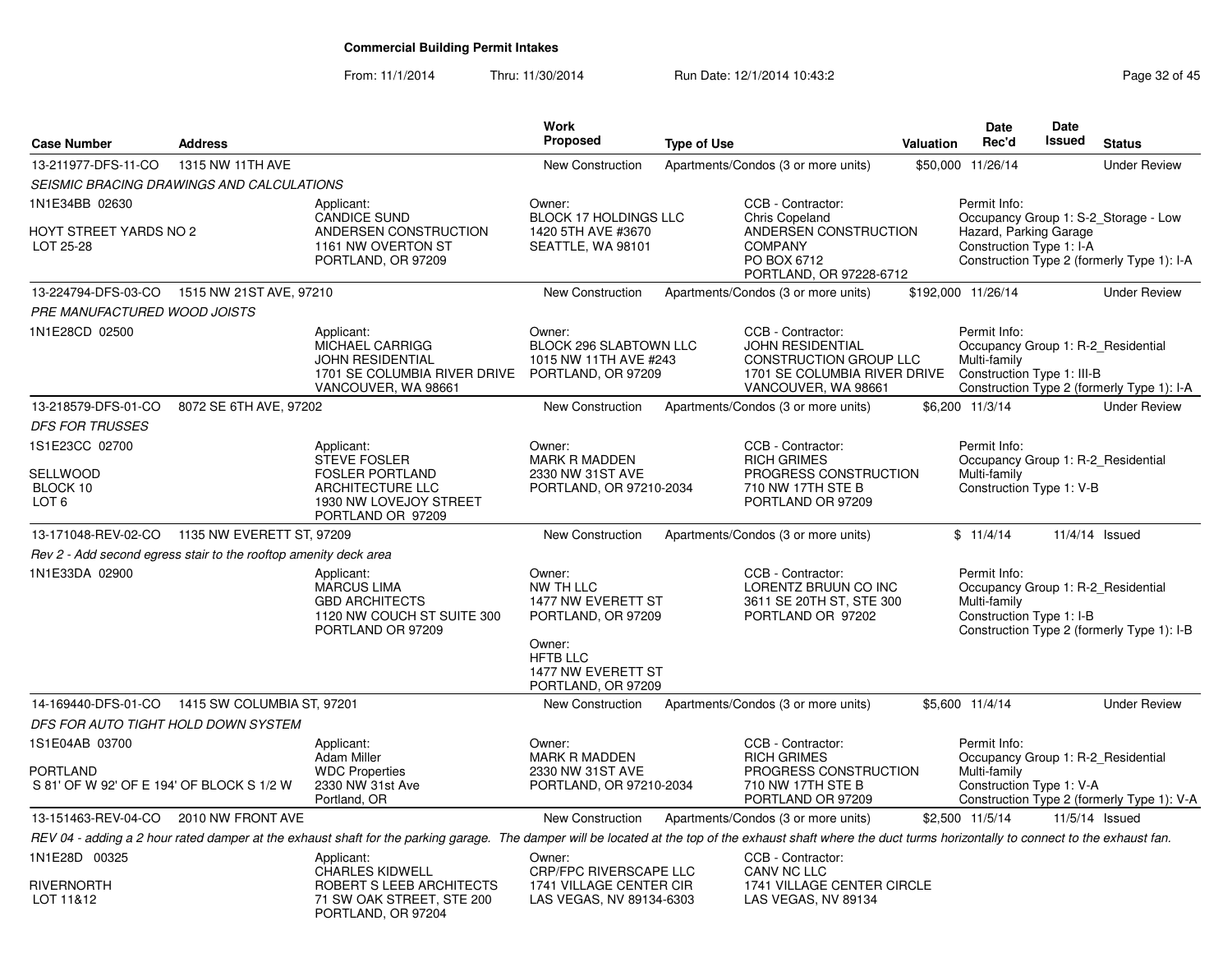From: 11/1/2014Thru: 11/30/2014 Run Date: 12/1/2014 10:43:2<br>
Page 33 of 45

|                                                                     |                   |                                                                                                                                                                                                                | Work                                                                                           |                    |                                                                                                                                            |                     | <b>Date</b>                                                                                      | Date            |                                                                                    |
|---------------------------------------------------------------------|-------------------|----------------------------------------------------------------------------------------------------------------------------------------------------------------------------------------------------------------|------------------------------------------------------------------------------------------------|--------------------|--------------------------------------------------------------------------------------------------------------------------------------------|---------------------|--------------------------------------------------------------------------------------------------|-----------------|------------------------------------------------------------------------------------|
| <b>Case Number</b>                                                  | <b>Address</b>    |                                                                                                                                                                                                                | <b>Proposed</b>                                                                                | <b>Type of Use</b> |                                                                                                                                            | <b>Valuation</b>    | Rec'd                                                                                            | Issued          | <b>Status</b>                                                                      |
| 13-151461-REV-04-CO                                                 | 2080 NW FRONT AVE |                                                                                                                                                                                                                | New Construction                                                                               |                    | Apartments/Condos (3 or more units)                                                                                                        |                     | \$2,500 11/5/14                                                                                  | 11/5/14 Issued  |                                                                                    |
|                                                                     |                   | REV 04 - adding a 2 hour rated damper at the exhaust shaft for the parking garage. The damper will be located at the top of the exhaust shaft where the duct turms horizontally to connect to the exhaust fan. |                                                                                                |                    |                                                                                                                                            |                     |                                                                                                  |                 |                                                                                    |
| 1N1E28D 00324<br>RIVERNORTH<br>LOT 10                               |                   | Applicant:<br><b>CHARLES KIDWELL</b><br>ROBERT S LEEB ARCHITECTS<br>71 SW OAK STREET, STE 200<br>PORTLAND, OR 97204                                                                                            | Owner:<br><b>CRP/FPC RIVERSCAPE LLC</b><br>1741 VILLAGE CENTER CIR<br>LAS VEGAS, NV 89134-6303 |                    | CCB - Contractor:<br>CANV NC LLC<br>1741 VILLAGE CENTER CIRCLE<br>LAS VEGAS, NV 89134                                                      |                     |                                                                                                  |                 |                                                                                    |
| 13-151457-REV-05-CO 2130 NW FRONT AVE                               |                   |                                                                                                                                                                                                                | <b>New Construction</b>                                                                        |                    | Apartments/Condos (3 or more units)                                                                                                        |                     | \$2,500 11/5/14                                                                                  | 11/5/14 Issued  |                                                                                    |
|                                                                     |                   | REV 05 - adding a 2 hour rated damper at the exhaust shaft for the parking garage. The damper will be located at the top of the exhaust shaft where the duct turms horizontally to connect to the exhaust fan. |                                                                                                |                    |                                                                                                                                            |                     |                                                                                                  |                 |                                                                                    |
| 1N1E28D 00323<br>RIVERNORTH<br>LOT 9                                |                   | Applicant:<br><b>CHARLES KIDWELL</b><br>ROBERT S LEEB ARCHITECTS<br>71 SW OAK STREET, STE 200<br>PORTLAND, OR 97204                                                                                            | Owner:<br><b>CRP/FPC RIVERSCAPE LLC</b><br>1741 VILLAGE CENTER CIR<br>LAS VEGAS, NV 89134-6303 |                    | CCB - Contractor:<br><b>CANV NC LLC</b><br>1741 VILLAGE CENTER CIRCLE<br>LAS VEGAS, NV 89134                                               |                     | Permit Info:<br>Occupancy Group 1: R-2 Residential<br>Multi-family<br>Construction Type 1: III-B |                 |                                                                                    |
| 14-157004-REV-01-CO                                                 |                   | 3440 SW US VETERANS HOSPITAL RD, 97201                                                                                                                                                                         | <b>New Construction</b>                                                                        |                    | Apartments/Condos (3 or more units)                                                                                                        |                     | \$11/5/14                                                                                        | 11/5/14 Issued  |                                                                                    |
|                                                                     |                   | REVISION - REPLACE CMU WALL WITH CHAINLINK FENCE INSIDE PARKING GARAGE FOR GENERATOR ROOM                                                                                                                      |                                                                                                |                    |                                                                                                                                            |                     |                                                                                                  |                 |                                                                                    |
| 1S1E09AC 08200                                                      |                   | Applicant:<br>Calista Fitzgerald<br><b>LRS Architects</b><br>720 NW Davis<br>Portland, OR 97209                                                                                                                | Owner:<br>3440 USV LLC<br>413 SW 13TH AVE #300<br>PORTLAND, OR 97205-2305                      |                    | CCB - Contractor:<br><b>TOM MITCHELL</b><br>WALSH CONSTRUCTION CO<br>2905 SW 1ST AV<br>PORTLAND, OR 97201                                  |                     | Permit Info:<br>Hazard, Parking Garage<br>Construction Type 1: I-A                               |                 | Occupancy Group 1: S-2 Storage - Low<br>Construction Type 2 (formerly Type 1): I-A |
| 14-229916-000-00-CO                                                 | .97227            |                                                                                                                                                                                                                | <b>New Construction</b>                                                                        |                    | Apartments/Condos (3 or more units)                                                                                                        | \$5,808,000 11/7/14 |                                                                                                  |                 | <b>Under Review</b>                                                                |
|                                                                     |                   | 5-Story, 104 unit apartment building with on grade parking under the building and concrete retail                                                                                                              |                                                                                                |                    |                                                                                                                                            |                     |                                                                                                  |                 |                                                                                    |
| 1N1E27AB 10700<br>WILLIAMS AVE ADD<br>BLOCK <sub>3</sub><br>LOT 11  |                   | Applicant:<br>MIKE COYLE<br><b>FASTER PERMITS</b><br>14334 NW EAGLERIDGE LANE<br>PORTLAND, OR 97229                                                                                                            | Owner:<br>REEDBERG HOLDING LLC<br>P O BOX 12564<br>PORTLAND, OR 97212-0564<br>Owner:           |                    |                                                                                                                                            |                     |                                                                                                  |                 |                                                                                    |
|                                                                     |                   |                                                                                                                                                                                                                | BD LENZ PROPERTIES LLC<br>P O BOX 12564<br>PORTLAND, OR 97212-0564                             |                    |                                                                                                                                            |                     |                                                                                                  |                 |                                                                                    |
| 13-126749-DFS-02-CO 4150 N WILLIAMS AVE, 97211                      |                   |                                                                                                                                                                                                                | New Construction                                                                               |                    | Apartments/Condos (3 or more units)                                                                                                        | \$250,000 11/7/14   |                                                                                                  |                 | <b>Under Review</b>                                                                |
| <b>DFS FOR CAR MATRIX SYSTEM</b>                                    |                   |                                                                                                                                                                                                                |                                                                                                |                    |                                                                                                                                            |                     |                                                                                                  |                 |                                                                                    |
| 1N1E22DA 06000<br>ALBINA HMSTD<br>BLOCK 21<br>LOT 9-15 EXC PT IN ST |                   | Applicant:<br><b>MONICA JONES</b><br><b>LRS ARCHITECTS</b><br>720 NW DAVIS ST SUITE 300<br>PORTLAND OR 97209                                                                                                   | Owner:<br>RUJAX III LLC<br>11359 NE HALSEY ST<br>PORTLAND, OR 97220-2095                       |                    | CCB - Contractor:<br>RUBEN J MENASHE INC<br>11359 NE HALSEY ST<br>PORTLAND, OR 972202059                                                   |                     | Permit Info:<br>Occupancy Group 1: R-2 Residential<br>Multi-family<br>Construction Type 1: III-A |                 | Construction Type 2 (formerly Type 1): V-A                                         |
| 13-120947-REV-01-CO 9700 NE EVERETT PL, 97220                       |                   |                                                                                                                                                                                                                | <b>New Construction</b>                                                                        |                    | Apartments/Condos (3 or more units)                                                                                                        |                     | \$11/10/14                                                                                       | 11/10/14 Issued |                                                                                    |
|                                                                     |                   | revision - revise deck rail post connection to match dfs deck rail manufacturers specifications                                                                                                                |                                                                                                |                    |                                                                                                                                            |                     |                                                                                                  |                 |                                                                                    |
| 1N2E33DA 06800                                                      |                   | Applicant:<br><b>TODD ROWELL</b><br>ROWELL ENGINEERING<br>10570 SE WASHINGTON, STE 212<br>PORTLAND, OR 97216                                                                                                   | Owner:<br>ROSE HOLDINGS LLC<br>9837 NE IRVING ST #302<br>PORTLAND, OR 97220-4446               |                    | CCB - Contractor:<br><b>MIKE JORDAN</b><br>PRECISION CONSTRUCTION<br><b>COMPANY</b><br>8025 NE KILLINGSWORTH ST<br>PORTLAND, OR 97218-4029 |                     | Permit Info:<br>Occupancy Group 1: R-2 Residential<br>Multi-family<br>Construction Type 1: V-A   |                 |                                                                                    |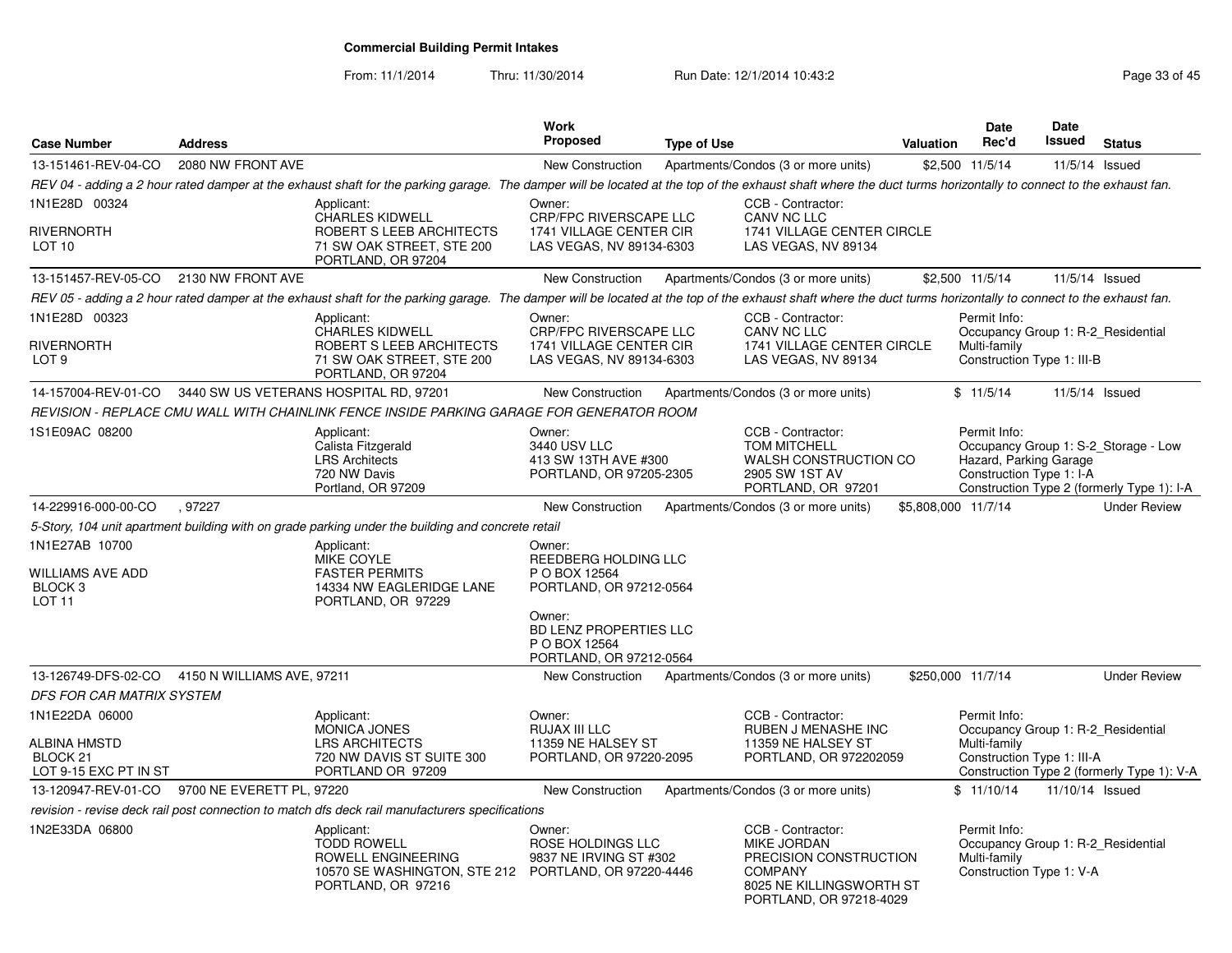From: 11/1/2014

Thru: 11/30/2014 Run Date: 12/1/2014 10:43:2<br> **Thru: 11/30/2014** Page 34 of 45

| <b>Case Number</b>                                                                                                                            | <b>Address</b>                                                                                                                                                                                                  | Work<br><b>Proposed</b><br><b>Type of Use</b>                                    | Valuation                                                                                                                                                  | <b>Date</b><br>Rec'd                                               | Date<br>Issued | <b>Status</b>                                                                      |
|-----------------------------------------------------------------------------------------------------------------------------------------------|-----------------------------------------------------------------------------------------------------------------------------------------------------------------------------------------------------------------|----------------------------------------------------------------------------------|------------------------------------------------------------------------------------------------------------------------------------------------------------|--------------------------------------------------------------------|----------------|------------------------------------------------------------------------------------|
| 13-120948-REV-01-CO                                                                                                                           | 9850 NE EVERETT PL, 97220                                                                                                                                                                                       | <b>New Construction</b>                                                          | Apartments/Condos (3 or more units)                                                                                                                        | \$11/10/14                                                         |                | 11/10/14 Issued                                                                    |
|                                                                                                                                               | revision - revise deck rail post connection to match dfs deck rail manufacturers specifications                                                                                                                 |                                                                                  |                                                                                                                                                            |                                                                    |                |                                                                                    |
| 1N2E33DA 06800<br>LEWIS PK<br><b>BLOCK1</b><br>LOT 7 EXC PT IN STS<br>LOT 8&9 EXC PT IN ST<br>LOT 29&30 EXC PT IN ST: LOT 31 EXC PT IN<br>STS | Applicant:<br><b>TODD ROWELL</b><br>ROWELL ENGINEERING<br>10570 SE WASHINGTON, STE 212<br>PORTLAND, OR 97216                                                                                                    | Owner:<br>ROSE HOLDINGS LLC<br>9837 NE IRVING ST #302<br>PORTLAND, OR 97220-4446 | CCB - Contractor:<br>MIKE JORDAN<br>PRECISION CONSTRUCTION<br><b>COMPANY</b><br>8025 NE KILLINGSWORTH ST<br>PORTLAND, OR 97218-4029                        | Permit Info:<br>Multi-family<br>Construction Type 1: V-A           |                | Occupancy Group 1: R-2_Residential                                                 |
| 13-113513-REV-03-CO                                                                                                                           | 909 NE ONEONTA ST. 97211                                                                                                                                                                                        | <b>New Construction</b>                                                          | Apartments/Condos (3 or more units)                                                                                                                        | \$15,000 11/10/14                                                  |                | <b>Under Review</b>                                                                |
|                                                                                                                                               | VALUE ADDED REVISION TO CHANGE WINDOWS TO ROLL UP DOORS AT SOUTH AND WEST ELEVATION; INTERIOR CHANGES TO COMMERCIAL SPACE TO INCLUDE ADDING STAIRS AT SOUTWE                                                    |                                                                                  |                                                                                                                                                            |                                                                    |                |                                                                                    |
| 1N1E14BC 07100                                                                                                                                | Applicant:<br>ANDREA WALLACE<br>SOLTERRA SYSTEMS<br>79 SE TAYLOR ST, SUITE 401<br>PROTLAND, OR 97214                                                                                                            | Owner:<br>SOLTERRA ONE LLC<br>820 N RIVER ST #206<br>PORTLAND, OR 97227-1787     | CCB - Contractor:<br>SOLTERRA SYSTEMS INC<br>79 SE TAYLOR ST. STE 401<br>PORTLAND OR 97214                                                                 | Permit Info:<br>Multi-family<br>Construction Type 1: V-A           |                | Occupancy Group 1: R-2_Residential<br>Construction Type 2 (formerly Type 1): V-A   |
|                                                                                                                                               | 13-133987-DFS-04-CO 304 NE MULTNOMAH, 97232                                                                                                                                                                     | <b>New Construction</b>                                                          | Apartments/Condos (3 or more units)                                                                                                                        | \$100,000 11/12/14                                                 |                | <b>Under Review</b>                                                                |
|                                                                                                                                               | DFS-4 : I-JOISTS ***Mixed use residential project. 186 residential, 3500 SF retail, 1 level subgarde parking. 5/1 construction***                                                                               |                                                                                  |                                                                                                                                                            |                                                                    |                |                                                                                    |
| 1N1E34AA 02600                                                                                                                                | Applicant:<br>PETE BRUNS<br><b>WALSH CONSTRUCTION</b><br>2905 SW 1ST AVENUE<br>PORTLAND OR 97201                                                                                                                | Owner:<br><b>STARTERRA LLC</b><br>610 SW ALDER ST #1221<br>PORTLAND, OR 97205    | CCB - Contractor:<br>WALSH CONSTRUCTION CO<br>2905 SW 1ST AVE<br>PORTLAND, OR 972014707                                                                    | Permit Info:<br>Hazard, Parking Garage<br>Construction Type 1: I-A |                | Occupancy Group 1: S-2_Storage - Low<br>Construction Type 2 (formerly Type 1): I-A |
|                                                                                                                                               | 14-168320-REV-01-CO 8338 N INTERSTATE AVE, 97217                                                                                                                                                                | <b>New Construction</b>                                                          | Apartments/Condos (3 or more units)                                                                                                                        | \$11/12/14                                                         |                | <b>Under Review</b>                                                                |
|                                                                                                                                               | Rev 1 - Stormwater area is revised by moving the stormwater planter wall along the northeast edge of the wall further south from the property line. The revision accommodates the stormwater requirement. SS co |                                                                                  |                                                                                                                                                            |                                                                    |                |                                                                                    |
| 1N1E09DA 02400<br><b>KENTON</b><br>BLOCK 43 LOT 1 EXC PT IN ST<br>LOT 2-4<br>S 28' OF LOT 5&6<br>LOT 27-34 EXC PT IN ST                       | Applicant:<br><b>MIKE COYLE</b><br><b>FASTER PERMITS</b><br>14334 NW EAGLERIDGE LANE<br>PORTLAND, OR 97229                                                                                                      | Owner:<br>8300 INTERSTATE LLC<br>101 SW MAIN ST #825<br>PORTLAND, OR 97204-3216  | CCB - Contractor:<br>JOHN RESIDENTIAL<br><b>CONSTRUCTION GROUP LLC</b><br>1701 SE COLUMBIA RIVER DRIVE<br>VANCOUVER, WA 98661                              | Permit Info:<br>Multi-family<br>Construction Type 1: V-A           |                | Occupancy Group 1: R-2_Residential<br>Construction Type 2 (formerly Type 1): V-A   |
| 14-235209-000-00-CO                                                                                                                           | 7300 SW GARDEN HOME RD                                                                                                                                                                                          | <b>New Construction</b>                                                          | Apartments/Condos (3 or more units)                                                                                                                        | \$417.350 11/13/14                                                 |                | <b>Under Review</b>                                                                |
|                                                                                                                                               | CONSTRUCT NEW 2 STORY BUILDING TO INCLUDE 8 APARTMENT UNITS, 2 FLOW THROUGH STORMWATER PLANTERS, BIKE PARKING, PARKING LOT UPGRADES, DETACHED TRASH ENCLOSUI                                                    |                                                                                  |                                                                                                                                                            |                                                                    |                |                                                                                    |
| 1S124DC03001<br>NICHOL'S ADDITION. LOT PT 16, ACRES .18                                                                                       | Applicant:<br>MIKE COYLE<br><b>FASTER PERMITS</b><br>14334 NW EAGLERIDGE LANE<br>PORTLAND, OR 97229                                                                                                             | Owner:<br>SEE GREENWICH LLC                                                      | CCB - Contractor:<br><b>GROVE HUNT</b><br><b>GROVE DEVELOPMENT INC</b><br>9020 SW WASHINGTON SQUARE<br><b>RD</b><br><b>SUITE 505</b><br>PORTLAND, OR 97223 | Permit Info:<br>Multi-family<br>Construction Type 1: V-B           |                | Occupancy Group 1: R-2 Residential<br>Total Square Footage - Display Only: 4166    |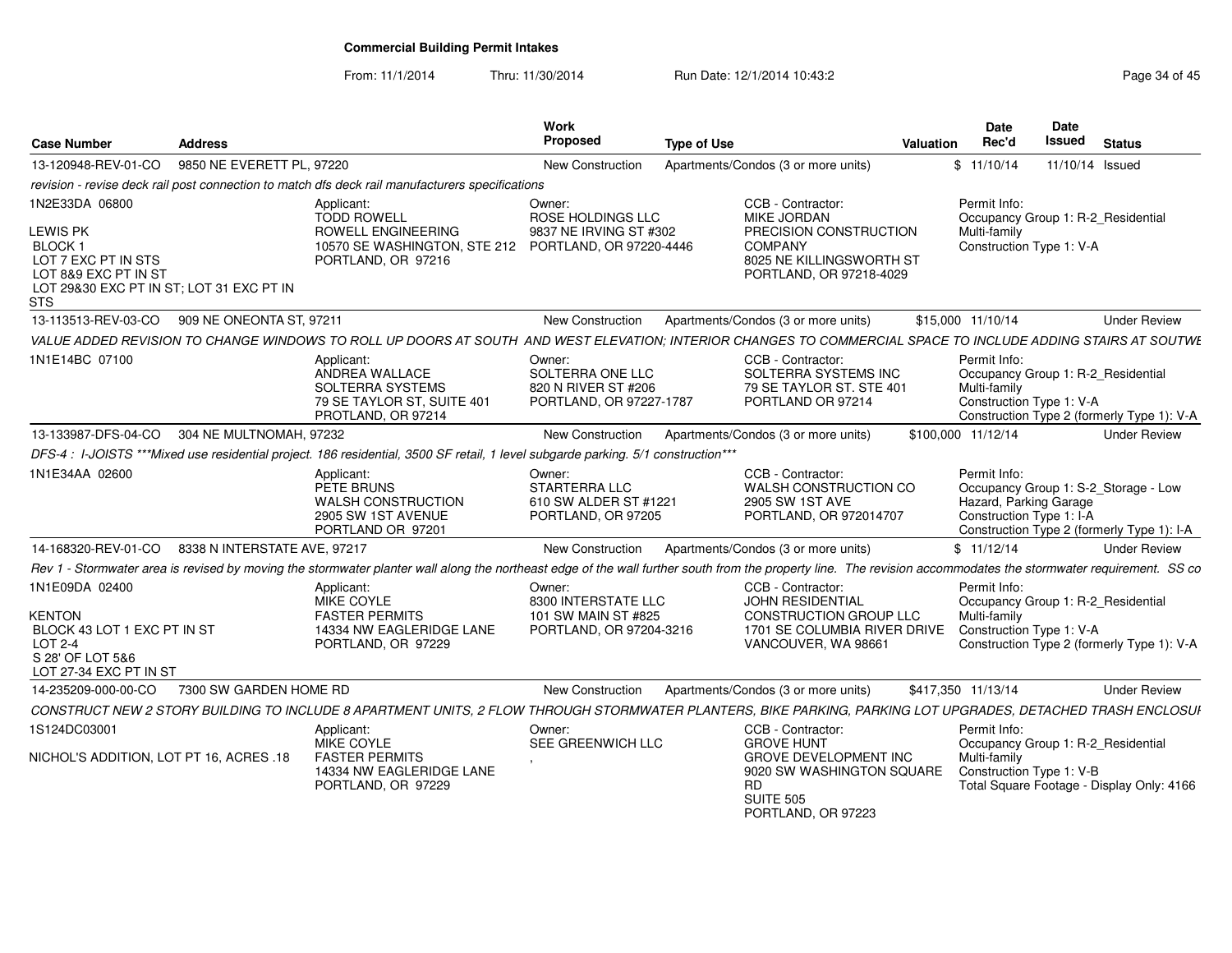From: 11/1/2014Thru: 11/30/2014 Run Date: 12/1/2014 10:43:2<br>
Run Date: 12/1/2014 10:43:2

| <b>Case Number</b>                                                                                                      | <b>Address</b>                           |                                                                                                                                                       | <b>Work</b><br><b>Proposed</b>                                                       | <b>Type of Use</b> |                                                                                                                                 | Valuation | <b>Date</b><br>Rec'd                                               | <b>Date</b><br><b>Issued</b> | <b>Status</b>                                                                      |
|-------------------------------------------------------------------------------------------------------------------------|------------------------------------------|-------------------------------------------------------------------------------------------------------------------------------------------------------|--------------------------------------------------------------------------------------|--------------------|---------------------------------------------------------------------------------------------------------------------------------|-----------|--------------------------------------------------------------------|------------------------------|------------------------------------------------------------------------------------|
| 14-118634-DFS-05-CO                                                                                                     | 1075 NW NORTHRUP ST                      |                                                                                                                                                       | <b>New Construction</b>                                                              |                    | Apartments/Condos (3 or more units)                                                                                             |           | \$650,000 11/13/14                                                 |                              | <b>Under Review</b>                                                                |
|                                                                                                                         | DFS FOR UNITIZED CURTAIN WALL LEVELS 1-4 |                                                                                                                                                       |                                                                                      |                    |                                                                                                                                 |           |                                                                    |                              |                                                                                    |
| 1N1E34BB 02620                                                                                                          |                                          | Applicant:<br>KATIE HOYT<br>1075 NW NORTHRUP<br>PORTLAND OR 97209                                                                                     | Owner:<br><b>BLOCK 15 LLC</b><br>1022 NW MARSHALL ST STE 270<br>PORTLAND, OR 97209   |                    | CCB - Contractor:<br><b>Chris Copeland</b><br>ANDERSEN CONSTRUCTION<br><b>COMPANY</b><br>PO BOX 6712<br>PORTLAND, OR 97228-6712 |           | Permit Info:<br>Multi-family<br>Construction Type 1: I-A           |                              | Occupancy Group 1: R-2 Residential<br>Construction Type 2 (formerly Type 1): I-A   |
| 13-211977-DFS-09-CO                                                                                                     | 1315 NW 11TH AVE                         |                                                                                                                                                       | <b>New Construction</b>                                                              |                    | Apartments/Condos (3 or more units)                                                                                             |           | \$86,559 11/14/14                                                  |                              | <b>Under Review</b>                                                                |
| DFS FOR BALCONY RAILING SHOP                                                                                            |                                          |                                                                                                                                                       |                                                                                      |                    |                                                                                                                                 |           |                                                                    |                              |                                                                                    |
| 1N1E34BB 02630                                                                                                          |                                          | Applicant:                                                                                                                                            | Owner:                                                                               |                    | CCB - Contractor:                                                                                                               |           | Permit Info:                                                       |                              |                                                                                    |
| HOYT STREET YARDS NO 2<br>LOT 25-28                                                                                     |                                          | <b>CANDICE SUND</b><br>ANDERSEN CONSTRUCTION<br>1161 NW OVERTON ST<br>PORTLAND, OR 97209                                                              | <b>BLOCK 17 HOLDINGS LLC</b><br>1420 5TH AVE #3670<br>SEATTLE, WA 98101              |                    | <b>Chris Copeland</b><br>ANDERSEN CONSTRUCTION<br><b>COMPANY</b><br>PO BOX 6712<br>PORTLAND, OR 97228-6712                      |           | Hazard, Parking Garage<br>Construction Type 1: I-A                 |                              | Occupancy Group 1: S-2_Storage - Low<br>Construction Type 2 (formerly Type 1): I-A |
| 13-211977-DFS-10-CO                                                                                                     | 1315 NW 11TH AVE                         |                                                                                                                                                       | <b>New Construction</b>                                                              |                    | Apartments/Condos (3 or more units)                                                                                             |           | \$32,492 11/14/14                                                  |                              | <b>Under Review</b>                                                                |
| <b>DFS FOR FIREPROOFING</b>                                                                                             |                                          |                                                                                                                                                       |                                                                                      |                    |                                                                                                                                 |           |                                                                    |                              |                                                                                    |
| 1N1E34BB 02630<br>HOYT STREET YARDS NO 2<br>LOT 25-28                                                                   |                                          | Applicant:<br><b>CANDICE SUND</b><br>ANDERSEN CONSTRUCTION<br>1161 NW OVERTON ST<br>PORTLAND, OR 97209                                                | Owner:<br><b>BLOCK 17 HOLDINGS LLC</b><br>1420 5TH AVE #3670<br>SEATTLE, WA 98101    |                    | CCB - Contractor:<br><b>Chris Copeland</b><br>ANDERSEN CONSTRUCTION<br><b>COMPANY</b><br>PO BOX 6712<br>PORTLAND, OR 97228-6712 |           | Permit Info:<br>Hazard, Parking Garage<br>Construction Type 1: I-A |                              | Occupancy Group 1: S-2_Storage - Low<br>Construction Type 2 (formerly Type 1): I-A |
| 14-168320-DFS-01-CO                                                                                                     | 8338 N INTERSTATE AVE, 97217             |                                                                                                                                                       | <b>New Construction</b>                                                              |                    | Apartments/Condos (3 or more units)                                                                                             |           | \$26,049 11/17/14                                                  |                              | <b>Under Review</b>                                                                |
| DFS FOR TIE DOWN ROD SYSTEM                                                                                             |                                          |                                                                                                                                                       |                                                                                      |                    |                                                                                                                                 |           |                                                                    |                              |                                                                                    |
| 1N1E09DA 02400<br>KENTON<br>BLOCK 43 LOT 1 EXC PT IN ST<br><b>LOT 2-4</b><br>S 28' OF LOT 5&6<br>LOT 27-34 EXC PT IN ST |                                          | Applicant:<br><b>AMY CLEMENTS</b><br><b>JOHN RESIDENTIAL</b><br><b>CONSTRUCTION GROUP, LLC</b><br>1701 SE COLUMBIA RIVER DRIVE<br>VANCOUVER, WA 98661 | Owner:<br>8300 INTERSTATE LLC<br>101 SW MAIN ST #825<br>PORTLAND, OR 97204-3216      |                    | CCB - Contractor:<br><b>JOHN RESIDENTIAL</b><br>CONSTRUCTION GROUP LLC<br>1701 SE COLUMBIA RIVER DRIVE<br>VANCOUVER, WA 98661   |           | Permit Info:<br>Multi-family<br>Construction Type 1: V-A           |                              | Occupancy Group 1: R-2_Residential<br>Construction Type 2 (formerly Type 1): V-A   |
| 13-151457-DFS-05-CO                                                                                                     | 2130 NW FRONT AVE                        |                                                                                                                                                       | <b>New Construction</b>                                                              |                    | Apartments/Condos (3 or more units)                                                                                             |           | \$15,000 11/18/14                                                  |                              | <b>Under Review</b>                                                                |
| <b>DFS FOR STEEL STAIRS</b>                                                                                             |                                          |                                                                                                                                                       |                                                                                      |                    |                                                                                                                                 |           |                                                                    |                              |                                                                                    |
| 1N1E28D 00323                                                                                                           |                                          | Applicant:                                                                                                                                            | Owner:                                                                               |                    | CCB - Contractor:                                                                                                               |           | Permit Info:                                                       |                              |                                                                                    |
| RIVERNORTH<br>LOT <sub>9</sub>                                                                                          |                                          | <b>ERIK MCCLURE</b><br>2130 NW FRONT AVE<br>PORTLAND OR 97205                                                                                         | <b>CRP/FPC RIVERSCAPE LLC</b><br>1741 VILLAGE CENTER CIR<br>LAS VEGAS, NV 89134-6303 |                    | CANV NC LLC<br>1741 VILLAGE CENTER CIRCLE<br>LAS VEGAS, NV 89134                                                                |           | Multi-family<br>Construction Type 1: III-B                         |                              | Occupancy Group 1: R-2_Residential<br>Construction Type 2 (formerly Type 1): I-A   |
| 13-151461-DFS-05-CO                                                                                                     | 2080 NW FRONT AVE                        |                                                                                                                                                       | New Construction                                                                     |                    | Apartments/Condos (3 or more units)                                                                                             |           | \$15,000 11/18/14                                                  |                              | <b>Under Review</b>                                                                |
| <b>DFS FOR STEEL STAIRS</b>                                                                                             |                                          |                                                                                                                                                       |                                                                                      |                    |                                                                                                                                 |           |                                                                    |                              |                                                                                    |
| 1N1E28D 00324                                                                                                           |                                          | Applicant:                                                                                                                                            | Owner:                                                                               |                    | CCB - Contractor:                                                                                                               |           | Permit Info:                                                       |                              |                                                                                    |
| RIVERNORTH<br>LOT <sub>10</sub>                                                                                         |                                          | <b>ERIK MCCLURE</b><br>2130 NW FRONT AVE<br>PORTLAND OR 97205                                                                                         | <b>CRP/FPC RIVERSCAPE LLC</b><br>1741 VILLAGE CENTER CIR<br>LAS VEGAS, NV 89134-6303 |                    | CANV NC LLC<br>1741 VILLAGE CENTER CIRCLE<br>LAS VEGAS, NV 89134                                                                |           | Multi-family<br>Construction Type 1: III-B                         |                              | Occupancy Group 1: R-2 Residential<br>Construction Type 2 (formerly Type 1): I-A   |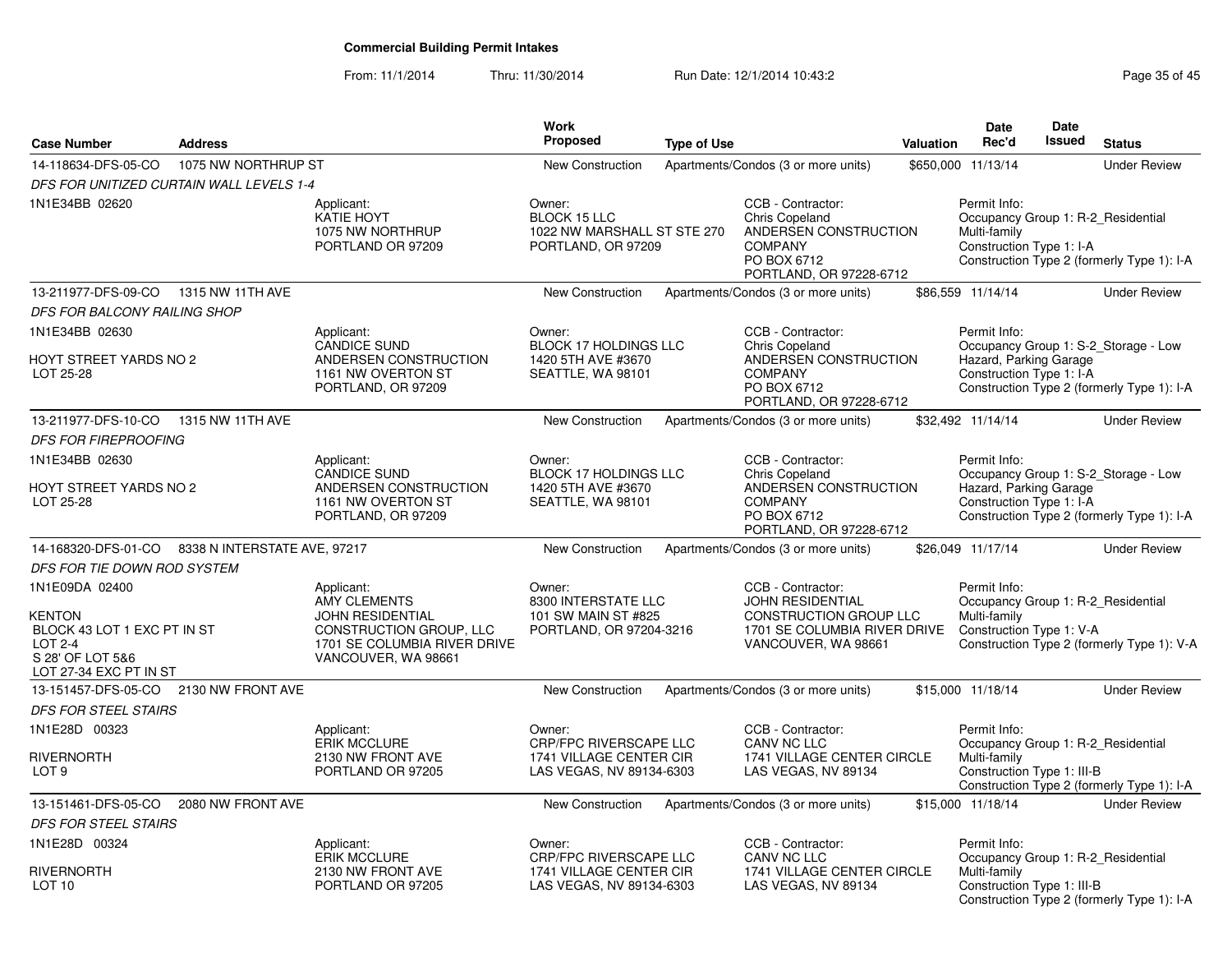From: 11/1/2014Thru: 11/30/2014 Run Date: 12/1/2014 10:43:2<br>
Page 36 of 45

| <b>Case Number</b>                                                                                            | <b>Address</b>              |                                                                                                                                                                                                           | Work<br><b>Proposed</b>                                                                                                                                                   | <b>Type of Use</b> |                                                                                              | Valuation             | <b>Date</b><br>Rec'd                                              | Date<br><b>Issued</b> | <b>Status</b>                                                                                                            |
|---------------------------------------------------------------------------------------------------------------|-----------------------------|-----------------------------------------------------------------------------------------------------------------------------------------------------------------------------------------------------------|---------------------------------------------------------------------------------------------------------------------------------------------------------------------------|--------------------|----------------------------------------------------------------------------------------------|-----------------------|-------------------------------------------------------------------|-----------------------|--------------------------------------------------------------------------------------------------------------------------|
| 14-229983-000-00-CO                                                                                           | 4850 SW MACADAM AVE, 97201  |                                                                                                                                                                                                           | <b>New Construction</b>                                                                                                                                                   |                    | Apartments/Condos (3 or more units)                                                          | \$13,598,732 11/20/14 |                                                                   |                       | <b>Under Review</b>                                                                                                      |
| New 116,000 sf apartment building containing 107 market rate apartments                                       |                             |                                                                                                                                                                                                           |                                                                                                                                                                           |                    |                                                                                              |                       |                                                                   |                       |                                                                                                                          |
| 1S1E15BA 00500<br>SECTION 15 1S 1E<br>TL 500 1.20 ACRES                                                       |                             | Applicant:<br>MIKE COYLE<br><b>FASTER PERMITS</b><br>14334 NW EAGLERIDGE LANE<br>PORTLAND, OR 97229                                                                                                       | Owner:<br>MACADAM AVENUE PROPERTIES<br><b>LLC</b><br>PO BOX 87970<br>VANCOUVER, WA 98687                                                                                  |                    | CCB - Contractor:<br><b>CANV NC LLC</b><br>1741 VILLAGE CENTER CIRCLE<br>LAS VEGAS, NV 89134 |                       |                                                                   |                       |                                                                                                                          |
| 14-229990-000-00-CO                                                                                           | 4850 SW MACADAM AVE, 97201  |                                                                                                                                                                                                           | New Construction                                                                                                                                                          |                    | Apartments/Condos (3 or more units)                                                          | \$8,903,011 11/20/14  |                                                                   |                       | <b>Under Review</b>                                                                                                      |
|                                                                                                               |                             | New 69,000 sf apartment building containing 74 market rate apartments, 5 story wood framed construction over ground floor podium buildt of reinforced concrete, building sits on a concrete slab on grade |                                                                                                                                                                           |                    |                                                                                              |                       |                                                                   |                       |                                                                                                                          |
| 1S1E15BA 00500<br>SECTION 15 1S 1E<br>TL 500 1.20 ACRES                                                       |                             | Applicant:<br>MIKE COYLE<br><b>FASTER PERMITS</b><br>14334 NW EAGLERIDGE LANE<br>PORTLAND, OR 97229                                                                                                       | Owner:<br>MACADAM AVENUE PROPERTIES CANV NC LLC<br><b>LLC</b><br>PO BOX 87970<br>VANCOUVER, WA 98687                                                                      |                    | CCB - Contractor:<br>1741 VILLAGE CENTER CIRCLE<br>LAS VEGAS, NV 89134                       |                       |                                                                   |                       |                                                                                                                          |
| 13-114793-DFS-06-CO                                                                                           | 2004 SW JEFFERSON ST, 97201 |                                                                                                                                                                                                           | New Construction                                                                                                                                                          |                    | Apartments/Condos (3 or more units)                                                          |                       | \$40,000 11/20/14                                                 |                       | <b>Under Review</b>                                                                                                      |
| <b>DFS FOR STAIRS</b>                                                                                         |                             |                                                                                                                                                                                                           |                                                                                                                                                                           |                    |                                                                                              |                       |                                                                   |                       |                                                                                                                          |
| 1S1E04BA 05900                                                                                                |                             | Applicant:<br><b>BRIAN GRIGSBY</b><br>MILL CREEK RESIDENTIAL TRUST LLC<br>2130 SW JEFFERSON, SUITE C310 220 NW 2ND AVE #900<br>PORTLAND, OR 97205                                                         | Owner:<br><b>VRS/MCRT JEFFERSON STREET</b><br>PORTLAND, OR 97209-3946                                                                                                     |                    |                                                                                              |                       | Permit Info:<br>Multi-family<br>Construction Type 1: III-B        |                       | Occupancy Group 1: R-2 Residential<br>Construction Type 2 (formerly Type 1): I-A                                         |
| 13-114793-DFS-07-CO                                                                                           | 2004 SW JEFFERSON ST, 97201 |                                                                                                                                                                                                           | New Construction                                                                                                                                                          |                    | Apartments/Condos (3 or more units)                                                          |                       | \$100,000 11/20/14                                                |                       | <b>Under Review</b>                                                                                                      |
| <b>DFS FOR TRUSSES</b>                                                                                        |                             |                                                                                                                                                                                                           |                                                                                                                                                                           |                    |                                                                                              |                       |                                                                   |                       |                                                                                                                          |
| 1S1E04BA 05900                                                                                                |                             | Applicant:<br><b>BRIAN GRIGSBY</b><br>MILL CREEK RESIDENTIAL TRUST LLC<br>2130 SW JEFFERSON, SUITE C310 220 NW 2ND AVE #900<br>PORTLAND, OR 97205                                                         | Owner:<br><b>VRS/MCRT JEFFERSON STREET</b><br>PORTLAND, OR 97209-3946                                                                                                     |                    |                                                                                              |                       | Permit Info:<br>Multi-family<br>Construction Type 1: III-B        |                       | Occupancy Group 1: R-2 Residential<br>Construction Type 2 (formerly Type 1): I-A                                         |
| 12-174979-DFS-01-CO                                                                                           | 3916 SW CORBETT AVE         |                                                                                                                                                                                                           | <b>New Construction</b>                                                                                                                                                   |                    | Apartments/Condos (3 or more units)                                                          |                       | \$25,000 11/21/14                                                 |                       | <b>Under Review</b>                                                                                                      |
| DFS FOR POST TENSION AND STRANDS                                                                              |                             |                                                                                                                                                                                                           |                                                                                                                                                                           |                    |                                                                                              |                       |                                                                   |                       |                                                                                                                          |
| 1S1E10CA 07601<br>CARUTHERS ADD<br>BLOCK 178<br>E 34' OF N 12' OF LOT 6<br>LOT 7 EXC W 22 ' OF S 14'<br>LOT 8 |                             | Applicant:<br><b>BRENNEN HOFFMAN</b><br>805 SW BROADWAY SUITE 2100<br>PORTLAND OR 97205                                                                                                                   | Owner:<br>NEWMAN DEVELOPMENT GROUP<br>2255 VAN NESS AVE #102<br>SAN FRANCISCO, CA 94109<br>Owner:<br>OF PORTLAND LLC<br>2255 VAN NESS AVE #102<br>SAN FRANCISCO, CA 94109 |                    |                                                                                              |                       | Permit Info:<br>Multi-family<br>Construction Type 1: III-B        |                       | Occupancy Group 1: R-2 Residential<br>Construction Type 2 (formerly Type 1): I-A                                         |
| 14-241075-000-00-CO                                                                                           | 1510 N SUMNER ST, 97217     |                                                                                                                                                                                                           | New Construction                                                                                                                                                          |                    | Apartments/Condos (3 or more units)                                                          | \$2,591,680 11/21/14  |                                                                   |                       | <b>Under Review</b>                                                                                                      |
|                                                                                                               |                             | NEW CONSTRUCTION OF 25-UNIT APARTMENT BUILDING WITH PARTIAL GROUND FLOOR RETAIL; INTERIOR BIKE PARKING; ATTACHED TRASH ENCLOSURE WITH ECO ROOF ABOVE, NO ONSITE                                           |                                                                                                                                                                           |                    |                                                                                              |                       |                                                                   |                       |                                                                                                                          |
| 1N1E21AA 13200<br>RIVERSIDE ADD<br>BLOCK 13<br>LOT 11&12 EXC PT IN ST                                         |                             | Applicant:<br><b>JESSICA MOLINAR</b><br>COLAB ARCHITECTURE & URBAN 7608 SW HOOD AVE<br><b>DESIGN</b><br>421 SW 6TH AVE SUITE 1250<br>PORTLAND OR 97204                                                    | Owner:<br>BROWN & BEYER LLC<br>PORTLAND, OR 97219-2934                                                                                                                    |                    | Primary Contractor:<br>TO BID                                                                |                       | Permit Info:<br>Multi-family<br>Construction Type 1: V-A<br>25000 |                       | Occupancy Group 1: R-2 Residential<br>Construction Type 2 (formerly Type 1): V-A<br>Total Square Footage - Display Only: |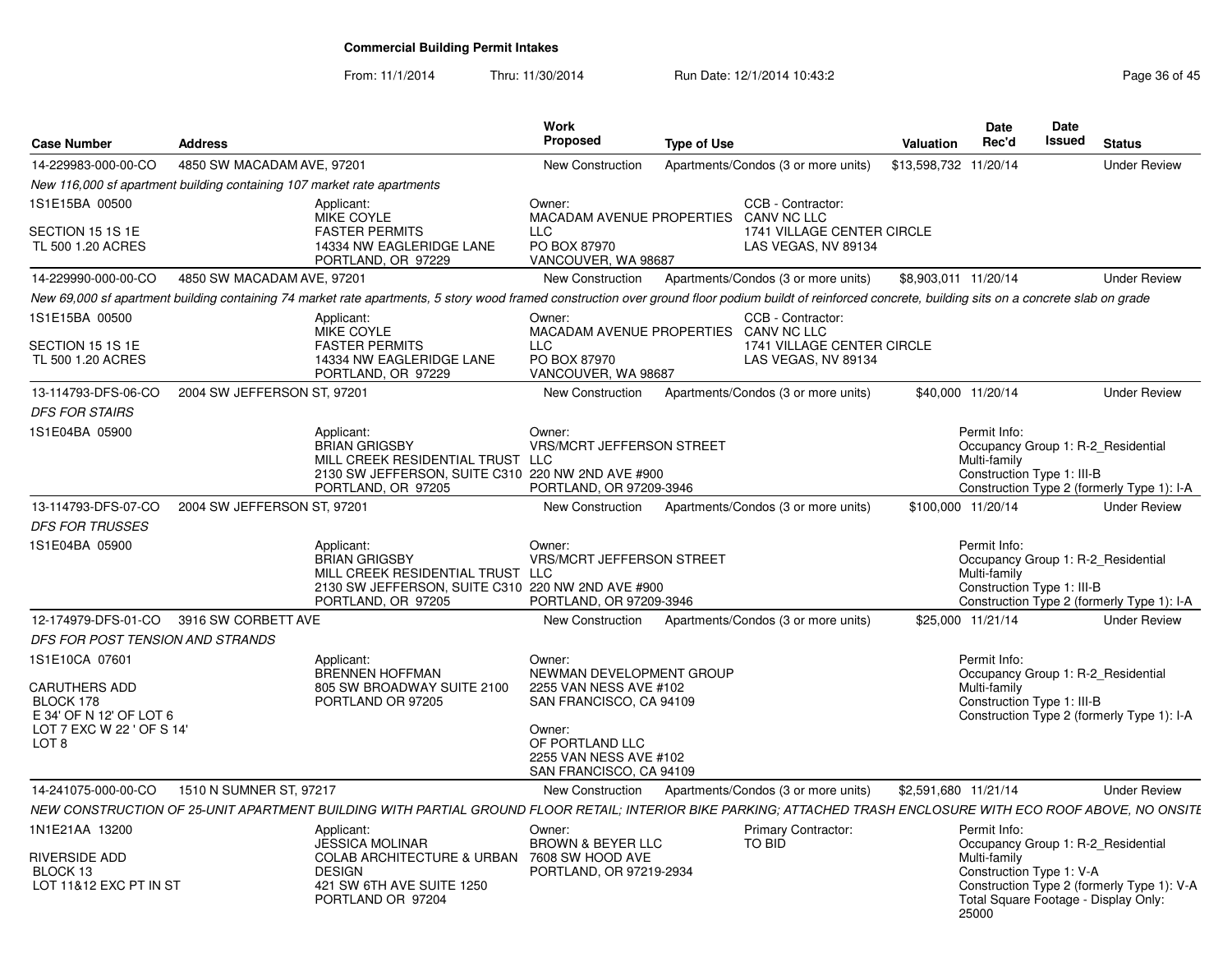From: 11/1/2014Thru: 11/30/2014 Run Date: 12/1/2014 10:43:2<br>
Page 37 of 45

| Case Number                                                   | <b>Address</b>                                                                                                                                     |                                | <b>Work</b><br><b>Proposed</b>                                                                                                                                                                                                                                                                              | <b>Type of Use</b> |                                                                                                                  | <b>Valuation</b> | Date<br>Rec'd                                                      | Date<br>Issued  | <b>Status</b>                              |
|---------------------------------------------------------------|----------------------------------------------------------------------------------------------------------------------------------------------------|--------------------------------|-------------------------------------------------------------------------------------------------------------------------------------------------------------------------------------------------------------------------------------------------------------------------------------------------------------|--------------------|------------------------------------------------------------------------------------------------------------------|------------------|--------------------------------------------------------------------|-----------------|--------------------------------------------|
| 14-103589-DFS-04-CO                                           | 60 SE 10TH AVE, 97214                                                                                                                              |                                | New Construction                                                                                                                                                                                                                                                                                            |                    | Apartments/Condos (3 or more units)                                                                              |                  | \$14,000 11/21/14                                                  |                 | <b>Under Review</b>                        |
| <i>DFS FOR STOREFRONT</i>                                     |                                                                                                                                                    |                                |                                                                                                                                                                                                                                                                                                             |                    |                                                                                                                  |                  |                                                                    |                 |                                            |
| 1N1E35CD 01200<br><b>EAST PORTLAND</b>                        |                                                                                                                                                    |                                | Owner:<br>LOWER BURNSIDE LOFTS LLC<br>1028 SE WATER AVE #270                                                                                                                                                                                                                                                |                    | CCB - Contractor:<br><b>BREMIK CONSTRUCTION</b><br>1026 SE STARK ST                                              |                  | Permit Info:<br>Occupancy Group 1: R-2 Residential<br>Multi-family |                 |                                            |
| BLOCK 226<br>LOT 3&4                                          |                                                                                                                                                    |                                | PORTLAND, OR 97214                                                                                                                                                                                                                                                                                          |                    | PORTLAND, OR 97214                                                                                               |                  | Construction Type 1: III-B                                         |                 | Construction Type 2 (formerly Type 1): I-A |
|                                                               | 13-241512-REV-01-CO 324 NE 12TH AVE, 97232                                                                                                         |                                | New Construction                                                                                                                                                                                                                                                                                            | Assembly           |                                                                                                                  |                  | \$11/17/14                                                         | 11/17/14 Issued |                                            |
|                                                               | REVISION TO SATISFY THE IBC, CONSTRUCTION WILL ADHERE TO THE SPECIAL INSPECTIONS REQUIREMENTS, REVISED SHEET AS-4                                  |                                |                                                                                                                                                                                                                                                                                                             |                    |                                                                                                                  |                  |                                                                    |                 |                                            |
| 1N1E35CA 00100<br>LYDIA BUCKMANS ADD<br>BLOCK 1&2&4-11 TL 100 | Applicant:<br>HOPE TELFORD<br>239 NW 13TH AVE, ROOM 305<br>PORTLAND, OR 97209                                                                      | <b>RICHARD BROWN ARCHITECT</b> | Owner:<br>PORTLAND CITY OF (BUREAU OF<br>1120 SW 5TH AVE #1302<br>PORTLAND, OR 97204-1912<br>Owner:<br><b>PARKS</b><br>1120 SW 5TH AVE #1302<br>PORTLAND, OR 97204-1912<br>Owner:<br>RECREATION(LEASED<br>1120 SW 5TH AVE #1302<br>PORTLAND, OR 97204-1912<br>Owner:<br>PORTLAND CITY UNITED<br>SOCCER CLUB |                    | CCB - Contractor:<br><b>BUZZ WALLACE</b><br>SKYWARD CONSTRUCTION<br>15908 NE 10TH AVENUE<br>RIDGEFIELD, WA 98642 |                  | Permit Info:<br>Construction Type 1: V-B                           |                 | Occupancy Group 1: A-4_Assembly - arena    |
|                                                               |                                                                                                                                                    |                                | 1120 SW 5TH AVE #1302<br>PORTLAND, OR 97204-1912                                                                                                                                                                                                                                                            |                    |                                                                                                                  |                  |                                                                    |                 |                                            |
| 14-238792-000-00-CO                                           | 760 SW 9TH AVE                                                                                                                                     |                                | New Construction                                                                                                                                                                                                                                                                                            | <b>Business</b>    |                                                                                                                  |                  | \$190,465 11/18/14                                                 |                 | <b>Under Review</b>                        |
| 1N1E34CC 09600                                                | Early submittal for 4 sets of communicating stairs between flrs 24-25, 26-27, 27-28, & 29-30                                                       |                                |                                                                                                                                                                                                                                                                                                             |                    |                                                                                                                  |                  |                                                                    |                 |                                            |
| 10-190924-DFS-02-CO                                           | 16198 SE POWELL BLVD, 97236                                                                                                                        |                                | <b>New Construction</b>                                                                                                                                                                                                                                                                                     | <b>Business</b>    |                                                                                                                  |                  | \$30,650 11/18/14                                                  | 11/18/14 Issued |                                            |
|                                                               | DFS 2: HVAC and solar panel SKYLIGHTSNEW INTERPRETIVE CTR AS PART OF "New 50 million gallon drinking water reservoir (Powell Butte Reservoir #2)." |                                |                                                                                                                                                                                                                                                                                                             |                    |                                                                                                                  |                  |                                                                    |                 |                                            |
| 1S3E18BB 06900                                                | Applicant:<br><b>KC Ford</b>                                                                                                                       |                                | Owner:<br>PORTLAND CITY OF                                                                                                                                                                                                                                                                                  |                    |                                                                                                                  |                  | Permit Info:<br>Occupancy Group 1: A-3 Assembly -                  |                 |                                            |
| SECTION 18 1S 3E<br>TL 6900 11.40 ACRES                       | <b>SSC Construction</b>                                                                                                                            |                                | 1120 SW 5TH AVE #600<br>PORTLAND, OR 97204                                                                                                                                                                                                                                                                  |                    |                                                                                                                  |                  | General<br>Construction Type 1: V-B                                |                 | Construction Type 2 (formerly Type 1): V-B |
| 13-101210-DFS-09-CO                                           | 1900 N INTERSTATE AVE, 97227                                                                                                                       |                                | <b>New Construction</b>                                                                                                                                                                                                                                                                                     | <b>Business</b>    |                                                                                                                  |                  | \$10,000 11/13/14                                                  |                 | <b>Under Review</b>                        |
|                                                               | DFS FOR PWB OPS ROOF HATCH ATTACHMENT                                                                                                              |                                |                                                                                                                                                                                                                                                                                                             |                    |                                                                                                                  |                  |                                                                    |                 |                                            |
| 1N1E27CD 00200                                                | Applicant:<br><b>GRANT ELDRIDGE</b>                                                                                                                |                                | Owner:<br>PORTLAND CITY OF                                                                                                                                                                                                                                                                                  |                    | CCB - Contractor:<br><b>THOMAS SMITH</b>                                                                         |                  | Permit Info:<br>Occupancy Group 1: B Bank, Off.,                   |                 |                                            |
| ALBINA<br><b>BLOCK 94 TL 200</b>                              | HOFFMAN CONSTRUCTION<br>1900 N INTERSTATE AVENUE<br>PORTLAND, OR 97227                                                                             |                                | 1120 SW 5TH AVE #609<br>PORTLAND, OR 97204-1912                                                                                                                                                                                                                                                             |                    | HOFFMAN CONSTRUCTION CO<br>OF OREGON<br>805 SW BROADWAY SUITE 2100<br>PORTLAND, OR 97205                         |                  | Med.Off., Pub.Bldg.<br>Construction Type 1: III-B                  |                 |                                            |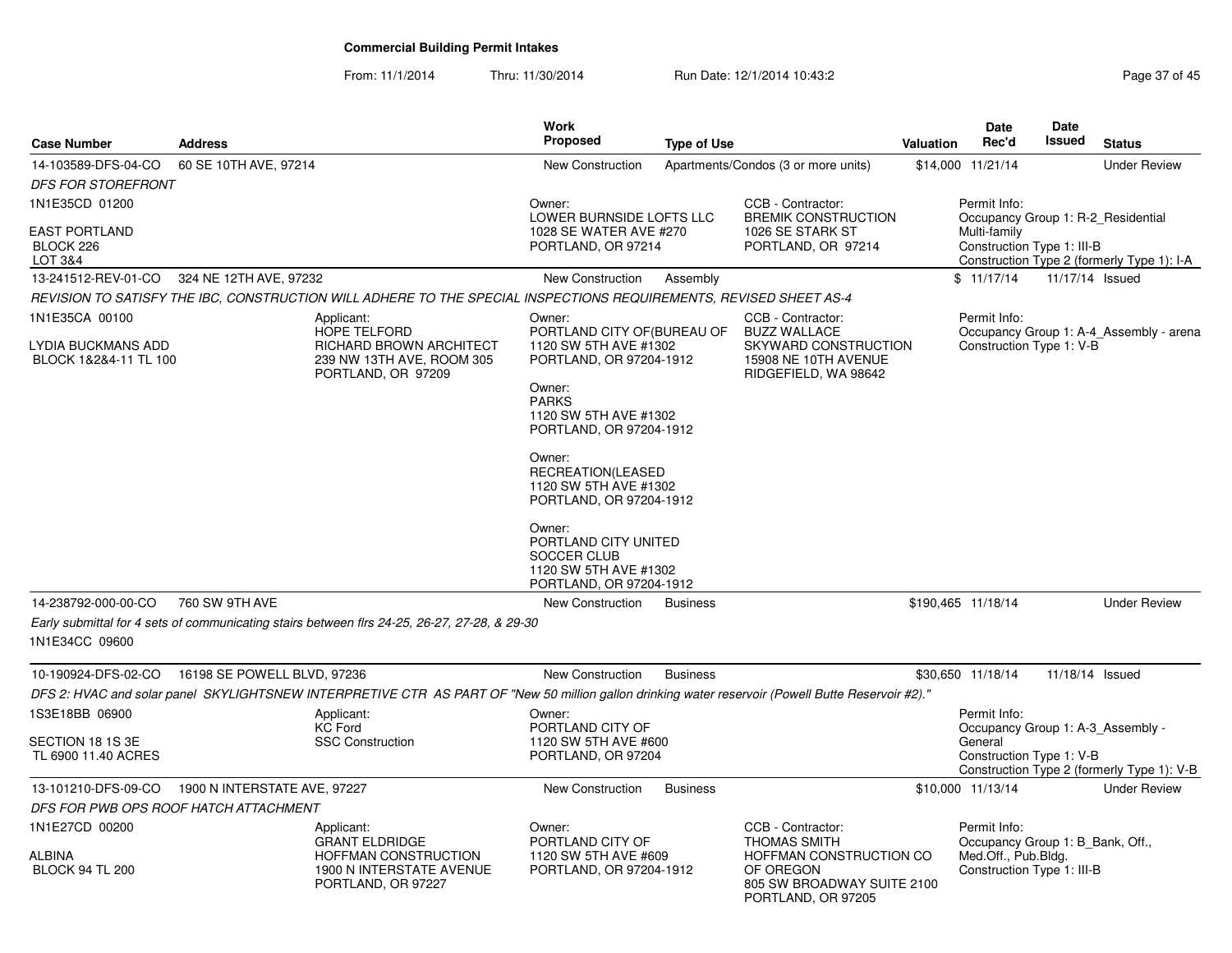From: 11/1/2014Thru: 11/30/2014 Run Date: 12/1/2014 10:43:2<br> **Thru: 11/30/2014** Page 38 of 45

| <b>Case Number</b>                                                                      | <b>Address</b>             |                                                                                                             | <b>Work</b><br>Proposed                                                                        | <b>Type of Use</b> |                                                                                                                    | <b>Valuation</b> | Date<br>Rec'd                                           | Date<br><b>Issued</b> | <b>Status</b>                               |
|-----------------------------------------------------------------------------------------|----------------------------|-------------------------------------------------------------------------------------------------------------|------------------------------------------------------------------------------------------------|--------------------|--------------------------------------------------------------------------------------------------------------------|------------------|---------------------------------------------------------|-----------------------|---------------------------------------------|
| 13-214481-REV-01-CO                                                                     | 2875 SE POWELL BLVD, 97202 |                                                                                                             | <b>New Construction</b>                                                                        | <b>Business</b>    |                                                                                                                    |                  | \$11/13/14                                              | 11/13/14 Final        |                                             |
|                                                                                         |                            | REVISION TO CHANGE FROM SAMPLING MANHOLE TO SAMPLING VAULT                                                  |                                                                                                |                    |                                                                                                                    |                  |                                                         |                       |                                             |
| 1S1E12BC 07000                                                                          |                            | Applicant:<br>ALLISON HAZEN                                                                                 | Owner:<br><b>JEMA PROPERTIES LLC</b>                                                           |                    | CCB - Contractor:<br>RICH DUNCAN CONSTRUCTION                                                                      |                  | Permit Info:<br>Occupancy Group 1: A-2_Restaurant       |                       |                                             |
| WAVERLEIGH HTS<br>BLOCK 10<br>LOT 1-7 EXC PT IN ST<br>LOT 8-11                          |                            | <b>CORE STATES GROUP</b><br>150 LAKE ST SOUTH SUITE 212<br>KIRKLAND WA 98033                                | P O BOX 90608<br>PORTLAND, OR 97290                                                            |                    | <b>INC</b><br>PO BOX 21183<br>KEIZER OR 97307                                                                      |                  | Construction Type 1: V-B                                |                       |                                             |
| 14-153330-REV-02-CO                                                                     | 4645 N CHANNEL AVE         |                                                                                                             | New Construction                                                                               | <b>Business</b>    |                                                                                                                    |                  | \$11/13/14                                              | 11/13/14 Issued       |                                             |
|                                                                                         |                            | revision - add WQBF devices, may need an appeal approval for utilties and structure crossing property lines |                                                                                                |                    |                                                                                                                    |                  |                                                         |                       |                                             |
| 1N1E20 00110                                                                            |                            | Applicant:<br><b>KARL SCHULZ</b><br>inici Group, Inc.<br>3030 SW MOODY AVE, STE 104<br>PORTLAND OR 97201    | Owner:<br>PORT OF PORTLAND (LEASED<br>PO BOX 3820<br>PORTLAND, OR 97208-3849                   |                    | CCB - Contractor:<br><b>ERIC HOFFMAN</b><br>HOFFMAN CONSTRUCTION<br>805 SW BROADWAY STE 2100<br>PORTLAND, OR 97205 |                  |                                                         |                       |                                             |
|                                                                                         |                            |                                                                                                             | Owner:<br>DAIMLER TRUCKS NORTH<br><b>AMERICA LLC</b><br>PO BOX 3820<br>PORTLAND, OR 97208-3849 |                    |                                                                                                                    |                  |                                                         |                       |                                             |
| 14-237224-000-00-CO                                                                     | 1305 SE 8TH AVE, 97214     |                                                                                                             | New Construction                                                                               | <b>Business</b>    |                                                                                                                    |                  | \$6,000 11/21/14                                        |                       | <b>Under Review</b>                         |
|                                                                                         |                            | LEGALIZING CONSTURCTION OF NEW COVERED PATIO STRUCTURE AND FENCE TO BE USED AS ADDITIONAL A2 SEATING AREA   |                                                                                                |                    |                                                                                                                    |                  |                                                         |                       |                                             |
| 1S1E02BC 05600                                                                          |                            | Applicant:<br><b>DEFORM NW LLC</b>                                                                          | Owner:<br>WHITE HORSE LLC                                                                      |                    | CCB - Contractor:<br><b>DEFORM NW LLC</b>                                                                          |                  |                                                         |                       |                                             |
| <b>HAWTHORNE PK</b><br>BLOCK 170<br><b>LOT 7&amp;8</b>                                  |                            | PO BOX 42404<br>PORTLAND, OR 97242                                                                          | 3216 NE SKIDMORE ST<br>PORTLAND, OR 97211-7748                                                 |                    | PO BOX 42404<br>PORTLAND, OR 97242                                                                                 |                  |                                                         |                       |                                             |
| 13-108534-DFS-01-CO                                                                     | 146 N GERTZ RD, 97217      |                                                                                                             | New Construction                                                                               | <b>Business</b>    |                                                                                                                    |                  | \$44,000 11/24/14                                       | 11/24/14 Issued       |                                             |
| <b>SHOP BLDG: Steel Stairs</b>                                                          |                            |                                                                                                             |                                                                                                |                    |                                                                                                                    |                  |                                                         |                       |                                             |
| 1N1E03D 00200                                                                           |                            | Applicant:<br><b>Calvin Mertz</b>                                                                           | Owner:<br>OLD DOMINION FREIGHT LINE INC Calvin Mertz                                           |                    | CCB - Contractor:                                                                                                  |                  | Permit Info:<br>Occupancy Group 1: S-1 Storage -        |                       |                                             |
| SECTION 03 1N 1E<br>TL 200 24.64 ACRES<br>LAND & IMPS<br>SPLIT LEVY & SPLIT MAP R146538 |                            | <b>FURST CONSTRUCTION</b><br><b>COMPANY INC</b><br>10138 S 460 W<br>SOUTH JORDAN, UT 84095                  | 500 OLD DOMINION WAY<br>THOMASVILLE, NC 27360-8923                                             |                    | <b>FURST CONSTRUCTION</b><br><b>COMPANY INC</b><br>10138 S 460 W<br>SOUTH JORDAN, UT 84095                         |                  | Moderate Hazard, Warehouse<br>Construction Type 1: II-B |                       | Construction Type 2 (formerly Type 1): II-B |
| (R204703600)<br>SEE R314443 (R941032061) FOR BILLBOARD                                  |                            |                                                                                                             |                                                                                                |                    |                                                                                                                    |                  |                                                         |                       |                                             |
| 10-190924-DFS-04-CO  16198 SE POWELL BLVD, 97236                                        |                            |                                                                                                             | <b>New Construction</b>                                                                        | <b>Business</b>    |                                                                                                                    |                  | \$50,000 11/25/14                                       |                       | <b>Under Review</b>                         |
| DFS 4 : RAIN SCREEN PANELS                                                              |                            |                                                                                                             |                                                                                                |                    |                                                                                                                    |                  |                                                         |                       |                                             |
| 1S3E18BB 06900                                                                          |                            | Applicant:<br>PAUL GOLDEN                                                                                   | Owner:<br>PORTLAND CITY OF                                                                     |                    |                                                                                                                    |                  | Permit Info:<br>Occupancy Group 1: A-3_Assembly -       |                       |                                             |
| SECTION 18 1S 3E<br>TL 6900 11.40 ACRES                                                 |                            | <b>SSC Construction</b>                                                                                     | 1120 SW 5TH AVE #600<br>PORTLAND, OR 97204                                                     |                    |                                                                                                                    |                  | General<br>Construction Type 1: V-B                     |                       | Construction Type 2 (formerly Type 1): V-B  |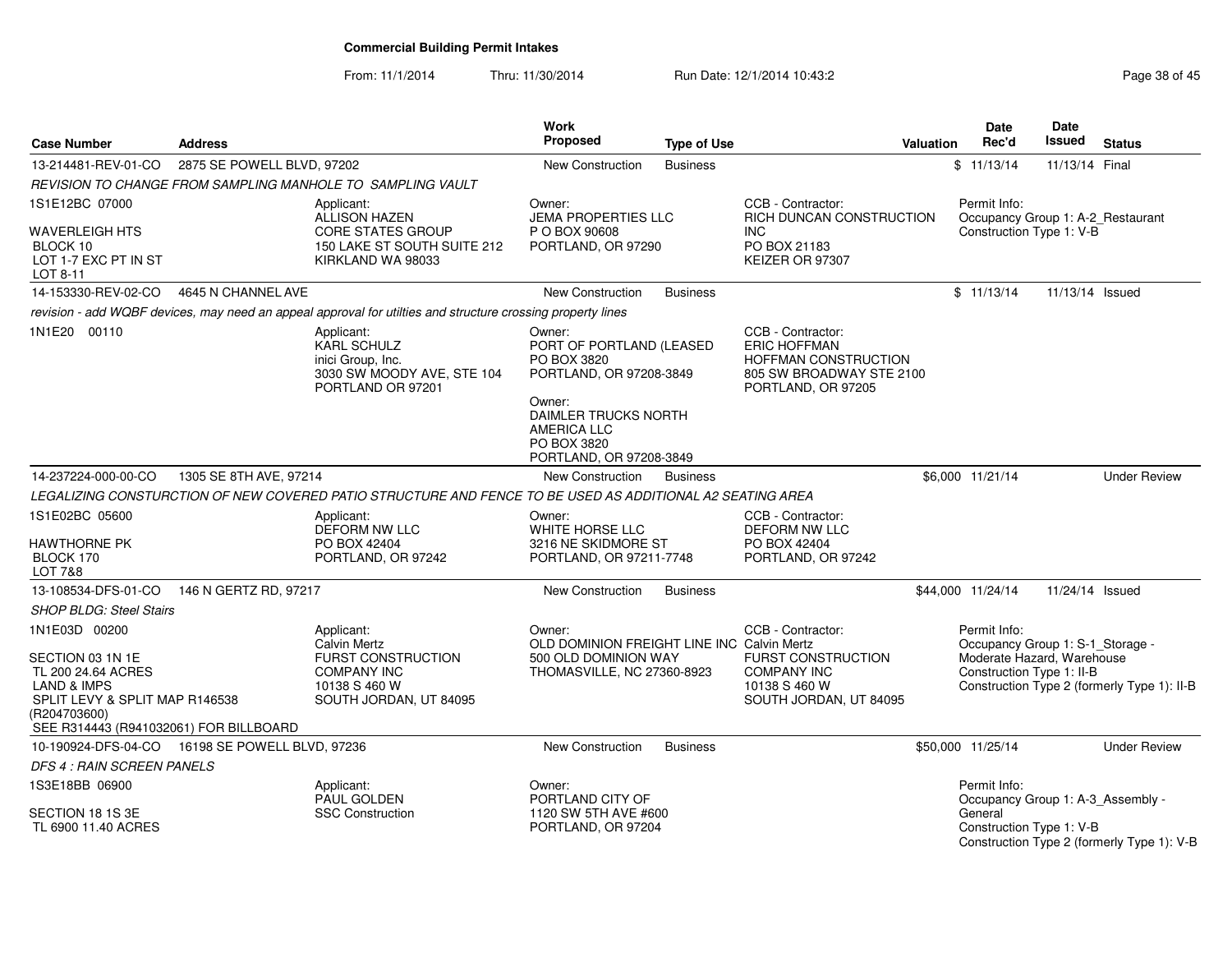From: 11/1/2014Thru: 11/30/2014 Run Date: 12/1/2014 10:43:2<br>
Page 39 of 45

| <b>Case Number</b>                                                                                                                       | <b>Address</b>                                       |                                                                            | Work<br>Proposed                                                             | <b>Type of Use</b> |                                                                                                                           | <b>Valuation</b> | Date<br>Rec'd                                                                  | <b>Date</b><br>Issued | <b>Status</b>                               |
|------------------------------------------------------------------------------------------------------------------------------------------|------------------------------------------------------|----------------------------------------------------------------------------|------------------------------------------------------------------------------|--------------------|---------------------------------------------------------------------------------------------------------------------------|------------------|--------------------------------------------------------------------------------|-----------------------|---------------------------------------------|
| 13-101210-DFS-10-CO                                                                                                                      | 1900 N INTERSTATE AVE, 97227                         |                                                                            | New Construction                                                             | <b>Business</b>    |                                                                                                                           |                  | \$10,000 11/26/14                                                              |                       | <b>Under Review</b>                         |
| DFS - SEISMIC FOR ELECTRICAL SYSTEMS                                                                                                     |                                                      |                                                                            |                                                                              |                    |                                                                                                                           |                  |                                                                                |                       |                                             |
| 1N1E27CD 00200                                                                                                                           |                                                      | Applicant:<br><b>CURTIS KELLEM</b>                                         | Owner:<br>PORTLAND CITY OF                                                   |                    | CCB - Contractor:<br><b>THOMAS SMITH</b>                                                                                  |                  | Permit Info:<br>Occupancy Group 1: B_Bank, Off.,                               |                       |                                             |
| ALBINA<br><b>BLOCK 94 TL 200</b>                                                                                                         |                                                      | HOFFMAN CONSTRUCTION CO<br>1900 N INTERSTATE AVE<br>PORTLAND, OR 97227     | 1120 SW 5TH AVE #609<br>PORTLAND, OR 97204-1912                              |                    | HOFFMAN CONSTRUCTION CO<br>OF OREGON<br>805 SW BROADWAY SUITE 2100<br>PORTLAND, OR 97205<br>Primary Contractor:<br>TO BID |                  | Med.Off., Pub.Bldg.<br>Construction Type 1: III-B                              |                       |                                             |
|                                                                                                                                          | 13-108530-DFS-01-CO 146 N GERTZ RD, 97217            |                                                                            | New Construction                                                             | <b>Business</b>    |                                                                                                                           |                  | \$188 11/24/14                                                                 | 11/24/14 Issued       |                                             |
|                                                                                                                                          | dfs 01- stairs and handrails for cross dock building |                                                                            |                                                                              |                    |                                                                                                                           |                  |                                                                                |                       |                                             |
| 1N1E03D 00200<br>SECTION 03 1N 1E                                                                                                        |                                                      | Applicant:<br><b>Calvin Mertz</b><br><b>FURST CONSTRUCTION</b>             | Owner:<br>OLD DOMINION FREIGHT LINE INC Calvin Mertz<br>500 OLD DOMINION WAY |                    | CCB - Contractor:<br><b>FURST CONSTRUCTION</b>                                                                            |                  | Permit Info:<br>Occupancy Group 1: S-1_Storage -<br>Moderate Hazard, Warehouse |                       |                                             |
| TL 200 24.64 ACRES<br><b>LAND &amp; IMPS</b><br>SPLIT LEVY & SPLIT MAP R146538<br>(R204703600)<br>SEE R314443 (R941032061) FOR BILLBOARD |                                                      | <b>COMPANY INC</b><br>10138 S 460 W<br>SOUTH JORDAN, UT 84095              | THOMASVILLE, NC 27360-8923                                                   |                    | <b>COMPANY INC</b><br>10138 S 460 W<br>SOUTH JORDAN, UT 84095                                                             |                  | Construction Type 1: II-B                                                      |                       | Construction Type 2 (formerly Type 1): II-B |
|                                                                                                                                          | 14-150191-DFS-03-CO  1455 NW IRVING ST, 97209        |                                                                            | <b>New Construction</b>                                                      | <b>Business</b>    |                                                                                                                           |                  | \$600,000 11/17/14                                                             |                       | <b>Under Review</b>                         |
| DFS FOR POST TENSION SYSTEM                                                                                                              |                                                      |                                                                            |                                                                              |                    |                                                                                                                           |                  |                                                                                |                       |                                             |
| 1N1E33AD 02300                                                                                                                           |                                                      | Applicant:                                                                 | Owner:                                                                       |                    | CCB - Contractor:                                                                                                         |                  |                                                                                |                       |                                             |
| <b>COUCHS ADD</b><br>BLOCK 123<br>INC PT VAC ST LOT 1&2<br>LOT 3&4                                                                       |                                                      | jake Margheim<br>Howard S Wright                                           | 14TH & IRVING LLC<br>101 SW MAIN ST #1100<br>PORTLAND, OR 97204-3219         |                    | <b>HOWARD S WRIGHT</b><br><b>CONSTRUCTORS LP</b><br>P. O. BOX 3764<br>SEATTLE, WA 98124                                   |                  |                                                                                |                       |                                             |
| 14-167544-REV-01-CO                                                                                                                      | 2393 NE FREMONT ST. 97212                            |                                                                            | <b>New Construction</b>                                                      | <b>Business</b>    |                                                                                                                           |                  | \$11/14/14                                                                     | 11/14/14 Issued       |                                             |
|                                                                                                                                          |                                                      | REVISION TO CHANGE TYPE OF GREASE INTERCEPTOR, ELIMINATE SAMPLING MAN HOLE |                                                                              |                    |                                                                                                                           |                  |                                                                                |                       |                                             |
| 1N1E23DD 20800                                                                                                                           |                                                      | Applicant:<br>MIKE COYLE                                                   | Owner:<br>H WAGNER LLC                                                       |                    | CCB - Contractor:<br><b>BREMIK CONSTRUCTION</b>                                                                           |                  | Permit Info:<br>Occupancy Group 1: B_Bank, Off.,                               |                       |                                             |
| SECTION 23 1N 1E<br>TL 20800 0.23 ACRES                                                                                                  |                                                      | <b>FASTER PERMITS</b><br>14334 NW EAGLERIDGE LANE<br>PORTLAND, OR 97229    | 1001 SE DIVISION ST #1<br>PORTLAND, OR 97202-1076                            |                    | 1026 SE STARK ST<br>PORTLAND, OR 97214                                                                                    |                  | Med.Off., Pub.Bldg.<br>Construction Type 1: V-B                                |                       |                                             |
| 13-115738-DFS-07-CO                                                                                                                      | 11800 NE SHAVER ST, 97220                            |                                                                            | New Construction                                                             | Educational        |                                                                                                                           |                  | \$329,000 11/20/14                                                             | 11/20/14 Issued       |                                             |
| DFS 07 - Curtainwalls and Storefronts                                                                                                    |                                                      |                                                                            |                                                                              |                    |                                                                                                                           |                  |                                                                                |                       |                                             |
| 1N2E22DD 00200                                                                                                                           |                                                      | Applicant:<br><b>RUSS KAUFMAN</b>                                          | Owner:<br>SCHOOL DISTRICT NO 3 M CO                                          |                    | CCB - Contractor:<br><b>LARRY KENNEBECK</b>                                                                               |                  | Permit Info:<br>Occupancy Group 1: E School                                    |                       |                                             |
| SECTION 22 1N 2E<br>TL 200 14.53 ACRES                                                                                                   |                                                      | <b>TODD CONSTRUCTION</b><br><b>PO BOX 949</b><br>TUALATIN OR 97062         | 10636 NE PRESCOTT ST<br>PORTLAND, OR 97220-2648                              |                    | TODD CONSTRUCTION INC<br>PO BOX 949<br>TUALATIN, OR 970620949                                                             |                  | Construction Type 1: II-B                                                      |                       | Construction Type 2 (formerly Type 1): II-B |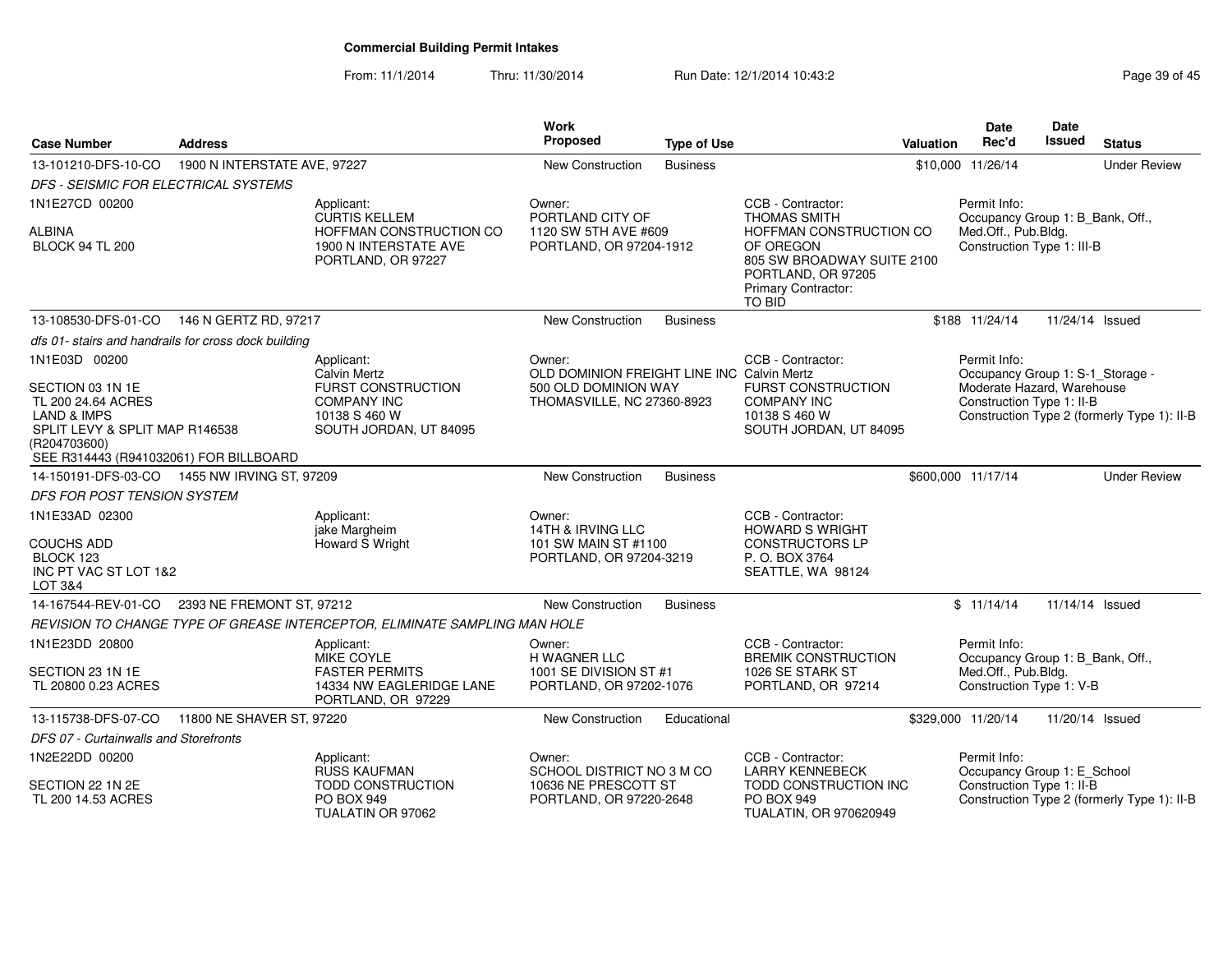From: 11/1/2014Thru: 11/30/2014 Run Date: 12/1/2014 10:43:2<br>
Page 40 of 45

| <b>Case Number</b>                                                                                                                                                   | <b>Address</b>                                        |                                                                                                            | Work<br>Proposed                                                                                                                                                       | <b>Type of Use</b> |                                                                                                                       | Valuation | <b>Date</b><br>Rec'd                                                                                         | Date<br>Issued  | <b>Status</b>                                                                          |
|----------------------------------------------------------------------------------------------------------------------------------------------------------------------|-------------------------------------------------------|------------------------------------------------------------------------------------------------------------|------------------------------------------------------------------------------------------------------------------------------------------------------------------------|--------------------|-----------------------------------------------------------------------------------------------------------------------|-----------|--------------------------------------------------------------------------------------------------------------|-----------------|----------------------------------------------------------------------------------------|
| 13-115738-DFS-05-CO                                                                                                                                                  | 11800 NE SHAVER ST, 97220                             |                                                                                                            | <b>New Construction</b>                                                                                                                                                | Educational        |                                                                                                                       |           | \$290,000 11/20/14                                                                                           | 11/20/14 Issued |                                                                                        |
| DFS 05- Steel Joist Framing                                                                                                                                          |                                                       |                                                                                                            |                                                                                                                                                                        |                    |                                                                                                                       |           |                                                                                                              |                 |                                                                                        |
| 1N2E22DD 00200<br>SECTION 22 1N 2E<br>TL 200 14.53 ACRES                                                                                                             |                                                       | Applicant:<br><b>RUSS KAUFMAN</b><br><b>TODD CONSTRUCTION</b><br>PO BOX 949<br>TUALATIN OR 97062           | Owner:<br>SCHOOL DISTRICT NO 3 M CO<br>10636 NE PRESCOTT ST<br>PORTLAND, OR 97220-2648                                                                                 |                    | CCB - Contractor:<br><b>LARRY KENNEBECK</b><br>TODD CONSTRUCTION INC<br>PO BOX 949<br>TUALATIN, OR 970620949          |           | Permit Info:<br>Occupancy Group 1: E_School<br>Construction Type 1: II-B                                     |                 | Construction Type 2 (formerly Type 1): II-B                                            |
| 13-115738-DFS-04-CO                                                                                                                                                  | 11800 NE SHAVER ST, 97220                             |                                                                                                            | <b>New Construction</b>                                                                                                                                                | Educational        |                                                                                                                       |           | \$316,000 11/20/14                                                                                           | 11/20/14 Issued |                                                                                        |
| DFS 04-Suspended Ceilings                                                                                                                                            |                                                       |                                                                                                            |                                                                                                                                                                        |                    |                                                                                                                       |           |                                                                                                              |                 |                                                                                        |
| 1N2E22DD 00200<br>SECTION 22 1N 2E<br>TL 200 14.53 ACRES                                                                                                             |                                                       | Applicant:<br><b>RUSS KAUFMAN</b><br><b>TODD CONSTRUCTION</b><br>PO BOX 949<br>TUALATIN OR 97062           | Owner:<br>SCHOOL DISTRICT NO 3 M CO<br>10636 NE PRESCOTT ST<br>PORTLAND, OR 97220-2648                                                                                 |                    | CCB - Contractor:<br><b>LARRY KENNEBECK</b><br>TODD CONSTRUCTION INC<br><b>PO BOX 949</b><br>TUALATIN, OR 970620949   |           | Permit Info:<br>Occupancy Group 1: E_School<br>Construction Type 1: II-B                                     |                 | Construction Type 2 (formerly Type 1): II-B                                            |
| 14-235188-000-00-CO                                                                                                                                                  | 5614 NE COLUMBIA BLVD, 97218                          |                                                                                                            | New Construction                                                                                                                                                       | Factory/Industrial |                                                                                                                       |           | \$140,000 11/7/14                                                                                            |                 | <b>Under Review</b>                                                                    |
|                                                                                                                                                                      |                                                       | NEW POLE BUILDING TO INCLUDE 4 UNITS AND 4 NEW RESTROOMS, set up as F1 fabrication                         |                                                                                                                                                                        |                    |                                                                                                                       |           |                                                                                                              |                 |                                                                                        |
| 1N2E18DB 00400<br>SECTION 18 1N 2E<br>TL 400 0.42 ACRES                                                                                                              |                                                       | Applicant:<br><b>GOEKJIAN PROPERTIES LLC</b><br>13932 NE MILTON ST<br>PORTLAND, OR 97230-2975              | Owner:<br><b>GOEKJIAN PROPERTIES LLC</b><br>13932 NE MILTON ST<br>PORTLAND, OR 97230-2975                                                                              |                    | CCB - Contractor:<br>M & W BUILDING SUPPLY CO<br><b>PO BOX 220</b><br>CANBY, OR 97013                                 |           | Permit Info:<br>Factory, Mod.Hazard<br>Construction Type 1: V-B                                              |                 | Occupancy Group 1: F-1_Industrial Plant -<br>Total Square Footage - Display Only: 5760 |
| 14-171386-REV-03-CO                                                                                                                                                  | 16441 NE CAMERON BLVD, 97230                          |                                                                                                            | <b>New Construction</b>                                                                                                                                                | Factory/Industrial |                                                                                                                       |           | \$60,000 11/21/14                                                                                            | 11/21/14 Issued |                                                                                        |
|                                                                                                                                                                      |                                                       | VALUE ADDED REVISION TO RE-GRADE PORTION OF SITE TO STORE EXCESS MATERIAL IN LONG TERM STOCKPILE           |                                                                                                                                                                        |                    |                                                                                                                       |           |                                                                                                              |                 |                                                                                        |
| 1N3E19B 00201<br>INTERSTATE CROSSROADS<br>LOT <sub>10</sub>                                                                                                          |                                                       | Applicant:<br><b>MIKE COYLE</b><br><b>FASTER PERMITS</b><br>14334 NW EAGLERIDGE LANE<br>PORTLAND, OR 97229 | Owner:<br><b>INTERSTATE CROSSROADS LLC</b><br>BEAVERTON, OR 97006                                                                                                      |                    | CCB - Contractor:<br>PERLO CONSTRUCTION LLC<br>15325 SW BEAVERTON CREEK CT 7190 SW Sandburg St.<br>Portland, OR 97223 |           | Permit Info:<br>Occupancy Group 1: S-1_Storage -<br>Moderate Hazard. Warehouse<br>Construction Type 1: III-B |                 |                                                                                        |
| 13-146456-DFS-04-CO                                                                                                                                                  | 15660 N LOMBARD ST, 97203                             |                                                                                                            | New Construction                                                                                                                                                       | Hazardous          |                                                                                                                       |           | \$200,000 11/7/14                                                                                            |                 | <b>Under Review</b>                                                                    |
|                                                                                                                                                                      | DFS 4: towers and bridges supporting conveyor systems |                                                                                                            |                                                                                                                                                                        |                    |                                                                                                                       |           |                                                                                                              |                 |                                                                                        |
| 2N1W23D 00300<br>RIVERGATE INDUSTRIAL DIS<br><b>BLOCK 12 TL 300</b><br><b>LAND &amp; IMPS</b><br>SEE R646382 (R708882412) & R653894<br>(R708882414) FOR MACH & EQUIP | SEE R653892 (R708882413) FOR OTHER IMPS               | Applicant:<br><b>DICK VAN SICKLE</b><br><b>COLUMBIA CPC</b><br>1019 23RD AVE<br>LONGVIEW WA 98632          | Owner:<br>PORT OF PORTLAND(LEASED<br>1300 SW 5TH AVE #2705<br>PORTLAND, OR 97201<br>Owner:<br><b>COLUMBIA GRAIN INC</b><br>1300 SW 5TH AVE #2705<br>PORTLAND, OR 97201 |                    | CCB - Contractor:<br>J H KELLY LLC<br>821 3RD AVE<br><b>BOX 2038</b><br>LONGVIEW WA 98632                             |           | Permit Info:<br>Construction Type 1: II-B                                                                    |                 | Occupancy Group 1: H-2_High Hazard 2                                                   |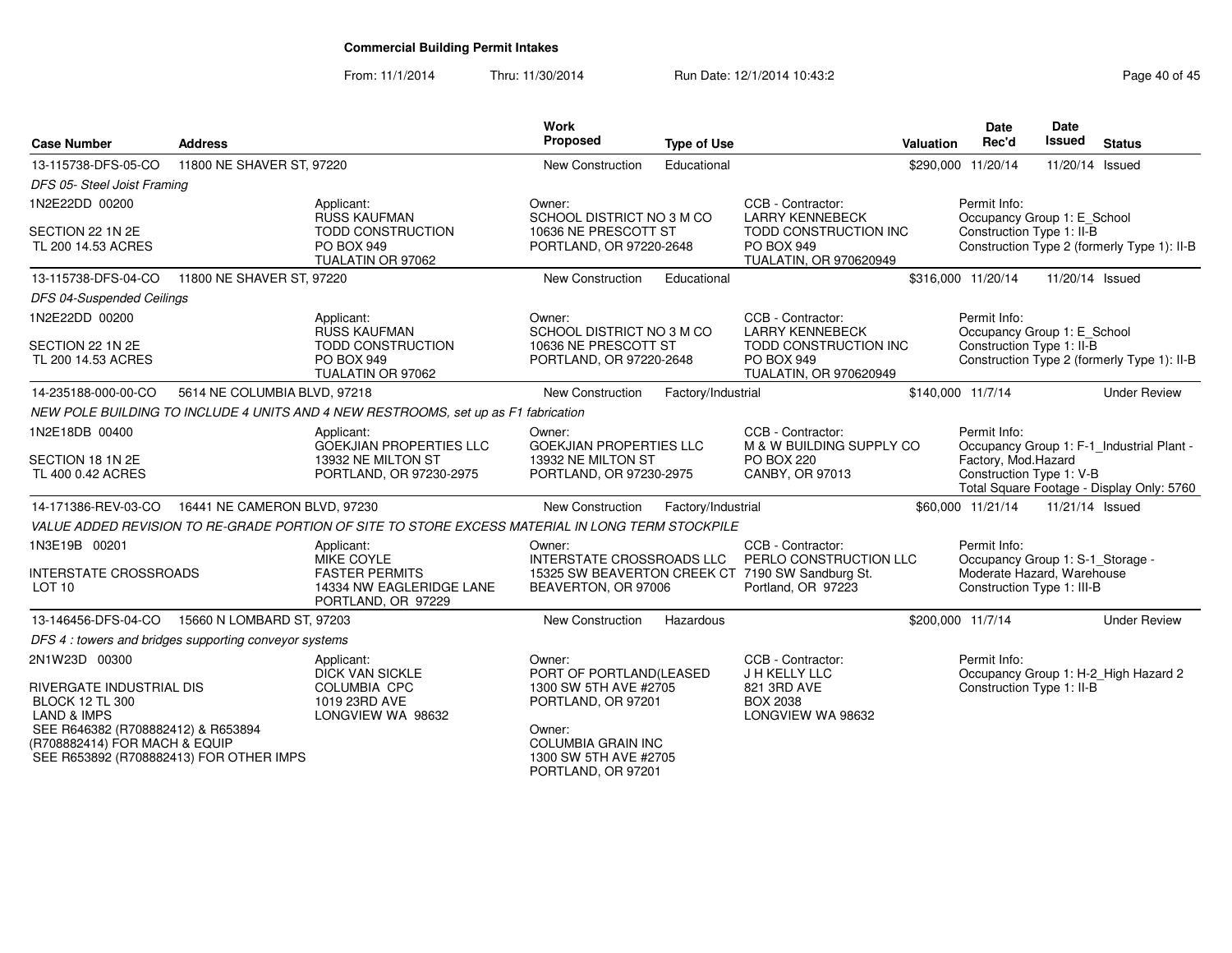From: 11/1/2014Thru: 11/30/2014 Run Date: 12/1/2014 10:43:2<br>
Page 41 of 45

| <b>Case Number</b>                                                                                                                      | <b>Address</b>                                    |                                                                                                                                                                   | <b>Work</b><br>Proposed                                                                     | <b>Type of Use</b> |                                                                                        | <b>Valuation</b>  | <b>Date</b><br>Rec'd                                       | <b>Date</b><br><b>Issued</b> | <b>Status</b>                                                                     |
|-----------------------------------------------------------------------------------------------------------------------------------------|---------------------------------------------------|-------------------------------------------------------------------------------------------------------------------------------------------------------------------|---------------------------------------------------------------------------------------------|--------------------|----------------------------------------------------------------------------------------|-------------------|------------------------------------------------------------|------------------------------|-----------------------------------------------------------------------------------|
| 13-146498-DFS-01-CO                                                                                                                     | 15660 N LOMBARD ST, 97203                         |                                                                                                                                                                   | New Construction                                                                            | Hazardous          |                                                                                        | \$120,000 11/7/14 |                                                            |                              | <b>Under Review</b>                                                               |
| DFS 1: cull tanks and storage                                                                                                           |                                                   |                                                                                                                                                                   |                                                                                             |                    |                                                                                        |                   |                                                            |                              |                                                                                   |
| 2N1W23D 00300                                                                                                                           |                                                   | Applicant:<br><b>DICK VAN SICKLE</b>                                                                                                                              | Owner:<br>PORT OF PORTLAND(LEASED                                                           |                    | CCB - Contractor:<br>J H KELLY LLC                                                     |                   | Permit Info:                                               |                              | Occupancy Group 1: H-2 High Hazard 2                                              |
| <b>RIVERGATE INDUSTRIAL DIS</b><br><b>BLOCK 12 TL 300</b><br>LAND & IMPS                                                                |                                                   | <b>COLUMBIA CPC</b><br>1019 23RD AVE<br>LONGVIEW WA 98632                                                                                                         | 1300 SW 5TH AVE #2705<br>PORTLAND, OR 97201<br>Owner:                                       |                    | 821 3RD AVE<br><b>BOX 2038</b><br>LONGVIEW WA 98632                                    |                   | Construction Type 1: II-B                                  |                              |                                                                                   |
| SEE R646382 (R708882412) & R653894<br>(R708882414) FOR MACH & EQUIP                                                                     | SEE R653892 (R708882413) FOR OTHER IMPS           |                                                                                                                                                                   | <b>COLUMBIA GRAIN INC</b><br>1300 SW 5TH AVE #2705<br>PORTLAND, OR 97201                    |                    |                                                                                        |                   |                                                            |                              |                                                                                   |
|                                                                                                                                         | 14-118476-REV-01-CO 4500 SE WOODSTOCK BLVD, 97206 |                                                                                                                                                                   | New Construction                                                                            | Mercantile         |                                                                                        |                   | \$80,000 11/24/14                                          |                              | <b>Under Review</b>                                                               |
|                                                                                                                                         |                                                   | VALUE ADDED REVISION TO ADD CONCRETE FLOOR SLAB AT FIRST FLOOR, CHANGE SLOPE OF INTERIOR RAMP, REVISE INSULATED WALL AT TRASH AREA, IN FILL WINDOWS TO CREATE SPA |                                                                                             |                    |                                                                                        |                   |                                                            |                              |                                                                                   |
| 1S2E18CC 00300                                                                                                                          |                                                   | Applicant:<br><b>SCOTT JACKSON</b><br><b>LRS ARCHITECTS</b><br>720 NW DAVIS ST SUITE 300<br>PORTLAND, OR 97209                                                    | Owner:<br>WOODSTOCK RETAIL II LLC<br>8129 LAKE BALLINGER WAY #104<br>EDMONDS, WA 98026-9182 |                    | CCB - Contractor:<br>R & H CONSTRUCTION<br>1530 SW TAYLOR STREET<br>PORTLAND, OR 97205 |                   | Permit Info:<br><b>Station</b><br>Construction Type 1: V-B |                              | Occupancy Group 1: M Store, Service<br>Construction Type 2 (formerly Type 1): V-B |
|                                                                                                                                         | 14-195987-REV-01-CO 8420 SW 24TH AVE, 97219       |                                                                                                                                                                   | New Construction                                                                            | Mercantile         |                                                                                        |                   | \$11/19/14                                                 |                              | <b>Under Review</b>                                                               |
|                                                                                                                                         |                                                   | REVISION - MOVE UNDERGROUND FUEL STORAGE TANKS FROM SOUTH SIDE OF CANOPY TO NORTH SIDE OF CANOPY; IRRIGATION CONNECTION WAS MOVED TO UTILIZE IRRIGATION ONLY N    |                                                                                             |                    |                                                                                        |                   |                                                            |                              |                                                                                   |
| 1S1E21CC 02900                                                                                                                          |                                                   | Applicant:<br><b>JAKE TATE</b>                                                                                                                                    | Owner:<br>FRED MEYER STORES INC                                                             |                    | CCB - Contractor:<br>ENGINEERED STRUCTURES INC                                         |                   | Permit Info:                                               |                              | Occupancy Group 1: M Store, Service                                               |
| ALDER SPRINGS<br><b>BLOCK7</b><br>LOT 1&2 EXC PT IN ST<br>INC PT VAC ST LOT 5<br>LOT 18-21 EXC PT IN ST; LOT 22 EXC PT IN<br><b>STS</b> |                                                   | ANDERSON WAHLEN AND<br><b>ASSOCIATES</b><br>2010 NORTH REDWOOD ROAD<br>SALT LAKE CITY UT 84116                                                                    | <b>1014 VINE ST</b><br>CINCINNATI, OH 45202                                                 |                    | 12400 W OVERLAND RD<br><b>BOISE, ID 83709</b>                                          |                   | Station<br>Construction Type 1: V-B                        |                              |                                                                                   |
| 14-237785-000-00-CO                                                                                                                     | 2828 NE GLISAN ST, 97232                          |                                                                                                                                                                   | New Construction                                                                            | Storage            |                                                                                        |                   | \$35,000 11/14/14                                          |                              | <b>Under Review</b>                                                               |
|                                                                                                                                         |                                                   | CONSTRUCT NEW DETACHED SILO FOR BARLEY STORAGE ON 100 SF CONCRETE PAD WITH BOLLARDS, 6 FT CEDAR FENCE SURROUND, CREATE 45 FEET OF NEW SIDEWALK AND CURB AT BI     |                                                                                             |                    |                                                                                        |                   |                                                            |                              |                                                                                   |
| 1N1E36CB 00200                                                                                                                          |                                                   | Applicant:<br><b>JOSH CABOT</b>                                                                                                                                   | Owner:<br>ROBERT SZYMCZAK                                                                   |                    |                                                                                        |                   | Permit Info:<br>Factory, Mod.Hazard                        |                              | Occupancy Group 1: F-1_Industrial Plant -                                         |
| HAWTHORNES 1ST ADD<br>BLOCK 8<br>E 20' OF LOT 4 EXC PT IN ST                                                                            |                                                   | LIVERMORE ARCHITECTURE AND 3206 NE GLISAN ST<br><b>ENGINEERING</b><br>140 SW ARTHUR AVE #200                                                                      | PORTLAND, OR 97232-2523                                                                     |                    |                                                                                        |                   | Construction Type 1: V-B                                   |                              |                                                                                   |
| LOT 5 EXC PT IN ST                                                                                                                      |                                                   | PORTLAND OR 97201                                                                                                                                                 | Owner:<br><b>JANICE K SZYMCZAK</b><br>3206 NE GLISAN ST<br>PORTLAND, OR 97232-2523          |                    |                                                                                        |                   |                                                            |                              |                                                                                   |
| 14-215999-000-00-CO                                                                                                                     | 13939 N RIVERGATE BLVD, 97203                     |                                                                                                                                                                   | New Construction                                                                            | Storage            |                                                                                        |                   | \$7,800 11/5/14                                            |                              | 11/5/14 Issued                                                                    |
|                                                                                                                                         |                                                   | INSTALL NEW 650 GALLON ABOVE-GROUND GASOLINE TANK. seperate permit required by fire marshall.                                                                     |                                                                                             |                    |                                                                                        |                   |                                                            |                              |                                                                                   |
| 2N1W26C 00700                                                                                                                           |                                                   | Applicant:<br>UNIVERSAL APPLICATORS INC                                                                                                                           | Owner:<br>ASH GROVE CEMENT CO                                                               |                    | CCB - Contractor:<br>UNIVERSAL APPLICATORS INC                                         |                   | Permit Info:<br>Occupancy Group 1: U Private               |                              |                                                                                   |
| SECTION 26 2N 1W<br>TL 700 29.61 ACRES<br>LAND & IMPS SEE R646099 (R971260191)<br>FOR MACH & EQUIP                                      |                                                   | 2357 SE 50TH AVE<br>PORTLAND, OR 972153818                                                                                                                        | 11011 CODY ST<br>OVERLAND PARK, KS 66210                                                    |                    | 2357 SE 50TH AVE<br>PORTLAND, OR 972153818                                             |                   | Garage\Utility Misc.<br>Construction Type 1: II-B          |                              |                                                                                   |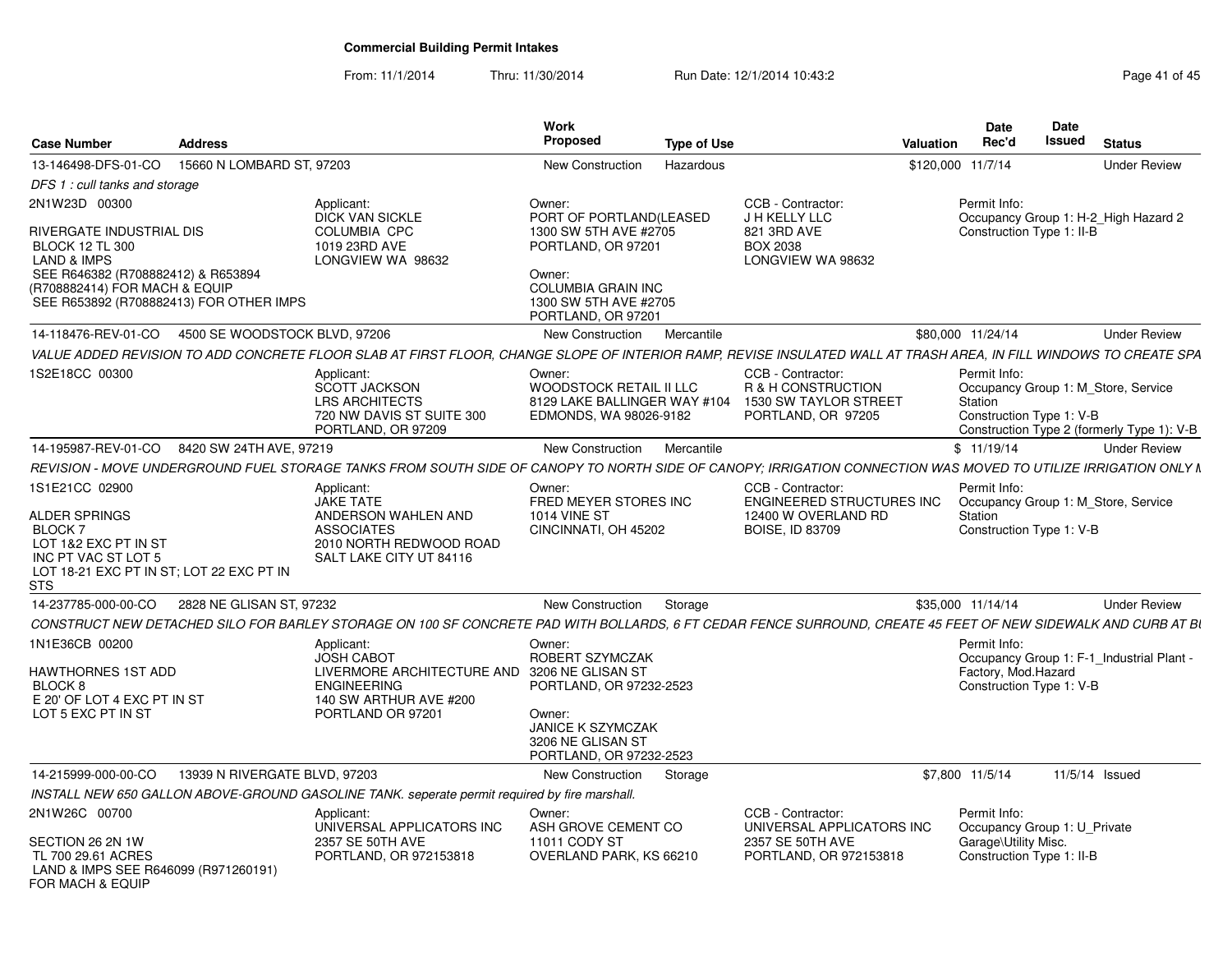From: 11/1/2014Thru: 11/30/2014 Run Date: 12/1/2014 10:43:2<br> **Thru: 11/30/2014** Page 42 of 45

| <b>Case Number</b>                      | <b>Address</b>           |                                                                                                                                                                 | <b>Work</b><br>Proposed                                                             | <b>Type of Use</b> |                                                                                                                  | <b>Valuation</b> | Date<br>Rec'd                                            | Date<br>Issued  | <b>Status</b>                                                                  |
|-----------------------------------------|--------------------------|-----------------------------------------------------------------------------------------------------------------------------------------------------------------|-------------------------------------------------------------------------------------|--------------------|------------------------------------------------------------------------------------------------------------------|------------------|----------------------------------------------------------|-----------------|--------------------------------------------------------------------------------|
| 14-232373-000-00-CO                     | 4320 SE 136TH AVE, 97236 |                                                                                                                                                                 | <b>New Construction</b>                                                             | Storage            |                                                                                                                  | \$70,000 11/4/14 |                                                          |                 | <b>Under Review</b>                                                            |
|                                         |                          | PAVING AND STRIPING FOR NEW PARKING LOT EAST OF STRUCTURE, INCLUDES NEW ACCESSIBLE PARKING SPACE, 2 STORWATER PLANTERS, NEW CURB CUT TO RIGHT OF WAY AND LANDS  |                                                                                     |                    |                                                                                                                  |                  |                                                          |                 |                                                                                |
| 1S2E11DC 03100                          |                          | Applicant:<br><b>Greg Thiel</b>                                                                                                                                 | Owner:<br>UYEN TO VUONG DUONG                                                       |                    | Primary Contractor:<br><b>TO BID</b>                                                                             |                  |                                                          |                 |                                                                                |
| SECTION 11 1S 2E<br>TL 3100 0.86 ACRES  |                          | <b>NW Engineers</b><br>3409 NW John Olsen Place<br>Hillsboro, OR 97124                                                                                          | 4320 SE 136TH AVE<br>PORTLAND, OR 97236                                             |                    |                                                                                                                  |                  |                                                          |                 |                                                                                |
|                                         |                          |                                                                                                                                                                 | Owner:<br>HUONG TO VUONG DUONG<br>4320 SE 136TH AVE<br>PORTLAND, OR 97236           |                    |                                                                                                                  |                  |                                                          |                 |                                                                                |
| 14-242851-000-00-CO                     | 1600 N COLFAX ST, 97217  |                                                                                                                                                                 | <b>New Construction</b>                                                             | Storage            |                                                                                                                  |                  | \$12,500 11/26/14                                        |                 | <b>Under Review</b>                                                            |
|                                         |                          | CONSTRUCT NEW 18'X90' CARPORT ON WEST SIDE OF PARKING LOT OVER 10 PARKING STALLS. 1,620 SF.                                                                     |                                                                                     |                    |                                                                                                                  |                  |                                                          |                 |                                                                                |
| 1N1E16DA 13200                          |                          | Applicant:<br>MIKE MONTGOMERY                                                                                                                                   | Owner:<br>1600 LLC                                                                  |                    |                                                                                                                  |                  |                                                          |                 |                                                                                |
| <b>GRANVILLE</b><br>BLOCK 10<br>LOT 5-9 |                          | 5531 SW BUDDINGTON ST<br>PORTLAND, OR 97219                                                                                                                     | 2525 NE GLISAN ST<br>PORTLAND, OR 97232                                             |                    |                                                                                                                  |                  |                                                          |                 |                                                                                |
| 14-242842-000-00-CO                     | 1600 N COLFAX ST, 97217  |                                                                                                                                                                 | New Construction                                                                    | Storage            |                                                                                                                  |                  | \$12,500 11/26/14                                        |                 | <b>Under Review</b>                                                            |
|                                         |                          | CONSTRUCT NEW 18' x 108' CARPORT ON EAST SIDE OF PARKING LOT OVER 12 PARKING STALLS. 1,944 SF. ACCESSIBLE PARKING AT SOUTH END WITH MINIMUM CLEARANCE OF 8'-2". |                                                                                     |                    |                                                                                                                  |                  |                                                          |                 |                                                                                |
| 1N1E16DA 13200                          |                          | Applicant:<br>MIKE MONTGOMERY                                                                                                                                   | Owner:<br>1600 LLC                                                                  |                    |                                                                                                                  |                  |                                                          |                 |                                                                                |
| <b>GRANVILLE</b><br>BLOCK 10<br>LOT 5-9 |                          | 5531 SW BUDDINGTON ST<br>PORTLAND, OR 97219                                                                                                                     | 2525 NE GLISAN ST<br>PORTLAND, OR 97232                                             |                    |                                                                                                                  |                  |                                                          |                 |                                                                                |
| 14-218406-000-00-CO                     | 4709 NE 50TH PL, 97218   |                                                                                                                                                                 | <b>New Construction</b>                                                             | Storage            |                                                                                                                  |                  | \$12,022 11/25/14                                        | 11/25/14 Issued |                                                                                |
|                                         |                          | NEW 10'x 12' DETACHED STRUCTURE TO BE USED AS LAUNDRY FACILITY                                                                                                  |                                                                                     |                    |                                                                                                                  |                  |                                                          |                 |                                                                                |
| 1N2E19BD 09200                          |                          | Applicant:<br><b>SARAH STEINBERG</b><br>STRIKEFORCE DESIGN<br>4836 NE 37TH AVE<br>PORTLAND, OR 97211                                                            | Owner:<br><b>SGT ED CULLY LLC</b><br>0235 SW RIDGE DR<br>PORTLAND, OR 97219-6544    |                    | CCB - Contractor:<br><b>DARRYL O'BEIRNE</b><br>SOLAS, LLC<br>2100 SE 29TH AVE<br>PORTLAND, OR 97214              |                  | Permit Info:<br>Multi-family<br>Construction Type 1: V-B |                 | Occupancy Group 1: R-2 Residential<br>Total Square Footage - Display Only: 120 |
| 14-240885-000-00-CO                     | 7300 SW GARDEN HOME RD   |                                                                                                                                                                 | <b>New Construction</b>                                                             | Storage            |                                                                                                                  |                  | \$3.500 11/21/14                                         |                 | <b>Under Review</b>                                                            |
| NEW DETACHED TRASH ENCLOSURE            |                          |                                                                                                                                                                 |                                                                                     |                    |                                                                                                                  |                  |                                                          |                 |                                                                                |
| 1S124DC03001                            |                          | Applicant:<br>MIKE COYLE                                                                                                                                        | Owner:<br>MCNEIL, J KIRK & CATHIE M                                                 |                    | CCB - Contractor:<br><b>GROVE HUNT</b>                                                                           |                  |                                                          |                 |                                                                                |
| NICHOL'S ADDITION, LOT PT 16, ACRES .18 |                          | <b>FASTER PERMITS</b><br>14334 NW EAGLERIDGE LANE<br>PORTLAND, OR 97229                                                                                         | MCNEIL, J KIRK &<br><b>CATHIE M</b><br>7300 SW GARDEN HOME RD<br>PORTLAND, OR 97223 |                    | <b>GROVE DEVELOPMENT INC</b><br>9020 SW WASHINGTON SQUARE<br><b>RD</b><br><b>SUITE 505</b><br>PORTLAND, OR 97223 |                  |                                                          |                 |                                                                                |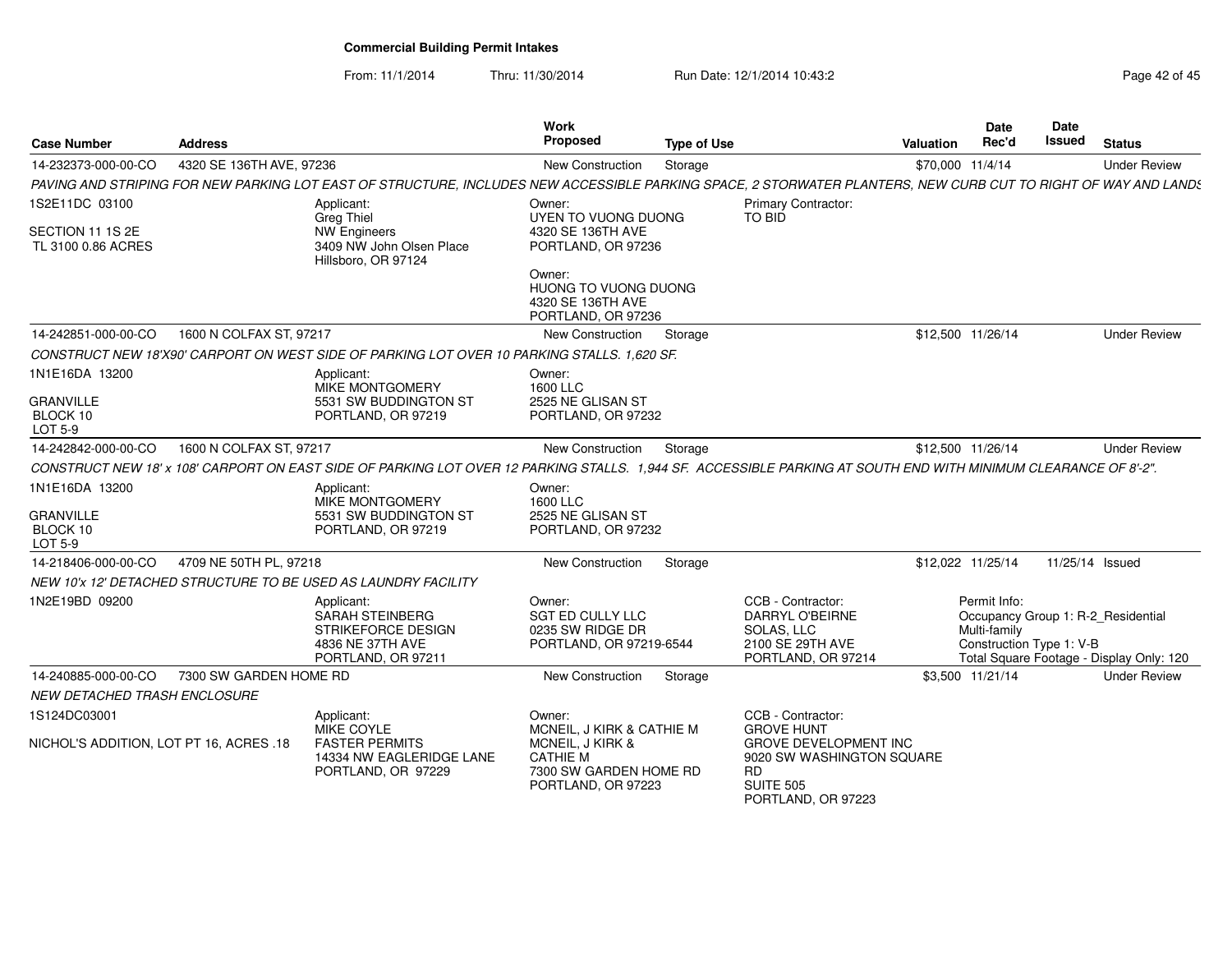From: 11/1/2014Thru: 11/30/2014 Run Date: 12/1/2014 10:43:2<br>
Page 43 of 45

|                                                                                 |                              |                                                                                                                             | Work                                                                              |                    |                                                                                                                                                    | <b>Date</b>                                                                      | Date            |                                          |
|---------------------------------------------------------------------------------|------------------------------|-----------------------------------------------------------------------------------------------------------------------------|-----------------------------------------------------------------------------------|--------------------|----------------------------------------------------------------------------------------------------------------------------------------------------|----------------------------------------------------------------------------------|-----------------|------------------------------------------|
| <b>Case Number</b>                                                              | <b>Address</b>               |                                                                                                                             | <b>Proposed</b>                                                                   | <b>Type of Use</b> | <b>Valuation</b>                                                                                                                                   | Rec'd                                                                            | <b>Issued</b>   | <b>Status</b>                            |
| 13-111717-DFS-01-CO                                                             | 247 NE 146TH AVE, 97230      |                                                                                                                             | <b>New Construction</b>                                                           | Storage            |                                                                                                                                                    | \$5,000 11/20/14                                                                 |                 | <b>Under Review</b>                      |
| <b>DFS FOR TRUSSES</b>                                                          |                              |                                                                                                                             |                                                                                   |                    |                                                                                                                                                    |                                                                                  |                 |                                          |
| 1N2E36CB 04300                                                                  |                              | Applicant:<br><b>TODD PAYS</b>                                                                                              | Owner:<br><b>GLENDOVEER WOODS</b>                                                 |                    | CCB - Contractor:<br><b>MARATHON CONSTRUCTION</b>                                                                                                  | Permit Info:                                                                     |                 | Occupancy Group 1: S-2_Storage - Low     |
| ASCOT AC<br>LOT 194-196 EXC PT IN ST                                            |                              | MARATHON CONSTRUCTION<br>30050 SW TOWN CENTER LOOP<br><b>WEST, #200</b><br>WILSONVILLE, OR 97070                            | <b>APARTMENTS</b><br>WILSONVILLE, OR 97070-7596                                   |                    | SERVICES LLC<br>30050 SW TOWN CENTER LOOP W 30050 SW TOWN CENTER LOOP<br><b>W STE 200</b><br>WILSONVILLE, OR 97070                                 | Hazard, Parking Garage<br>Construction Type 1: V-B                               |                 |                                          |
|                                                                                 |                              |                                                                                                                             | Owner:<br><b>LLC</b><br>30050 SW TOWN CENTER LOOP W<br>WILSONVILLE, OR 97070-7596 |                    |                                                                                                                                                    |                                                                                  |                 |                                          |
| 13-111716-DFS-01-CO<br><b>DFS FOR TRUSSES</b>                                   | 247 NE 146TH AVE, 97230      |                                                                                                                             | New Construction                                                                  | Storage            |                                                                                                                                                    | \$5,000 11/20/14                                                                 |                 | <b>Under Review</b>                      |
| 1N2E36CB 04300                                                                  |                              | Applicant:                                                                                                                  | Owner:                                                                            |                    | CCB - Contractor:                                                                                                                                  | Permit Info:                                                                     |                 |                                          |
| <b>ASCOT AC</b><br>LOT 194-196 EXC PT IN ST                                     |                              | <b>TODD PAYS</b><br><b>MARATHON CONSTRUCTION</b><br>30050 SW TOWN CENTER LOOP<br><b>WEST, #200</b><br>WILSONVILLE, OR 97070 | <b>GLENDOVEER WOODS</b><br><b>APARTMENTS</b><br>WILSONVILLE, OR 97070-7596        |                    | MARATHON CONSTRUCTION<br><b>SERVICES LLC</b><br>30050 SW TOWN CENTER LOOP W 30050 SW TOWN CENTER LOOP<br><b>W STE 200</b><br>WILSONVILLE, OR 97070 | Occupancy Group 1: U_Private<br>Garage\Utility Misc.<br>Construction Type 1: V-B |                 |                                          |
|                                                                                 |                              |                                                                                                                             | Owner:<br><b>LLC</b><br>30050 SW TOWN CENTER LOOP W<br>WILSONVILLE, OR 97070-7596 |                    |                                                                                                                                                    |                                                                                  |                 |                                          |
| 14-223146-REV-01-CO                                                             | 4207 SE MILWAUKIE AVE, 97202 |                                                                                                                             | New Construction                                                                  | Storage            |                                                                                                                                                    | \$11/20/14                                                                       | 11/20/14 Issued |                                          |
|                                                                                 |                              | REVISION TO CHANGE POST FOOTING TO STRIP FOOTING ON WEST AND NORTH SIDES AND SMALL RETAINING WALLS ON THESE SIDES.          |                                                                                   |                    |                                                                                                                                                    |                                                                                  |                 |                                          |
| 1S1E11CD 04100                                                                  |                              | Applicant:<br><b>KEELEY O'BRIEN</b>                                                                                         | Owner:                                                                            |                    | CCB - Contractor:<br>4207 SE MILWAUKIE AVENUE LLC OBRIEN & COMPANY LLC                                                                             | Permit Info:                                                                     |                 | Occupancy Group 1: S-2_Storage - Low     |
| GOODWOOD<br><b>BLOCK1</b><br>LOT 1&2<br>E 25' OF LOT 10                         |                              | O'BRIEN BUILDERS, LLC<br>PO BOX 4008<br>WILSONVILLE, OR 9770                                                                | 15819 NW FAIR ACRES DR<br>VANCOUVER, WA 98685-1666                                |                    | PO BOX 4008<br>WILSONVILLE, OR 97070                                                                                                               | Hazard, Parking Garage<br>Construction Type 1: V-B                               |                 |                                          |
| 14-238593-000-00-CO                                                             | 6001 NE BRYANT ST, 97218     |                                                                                                                             | <b>New Construction</b>                                                           | Utility            |                                                                                                                                                    | \$40,000 11/21/14                                                                |                 | <b>Under Review</b>                      |
|                                                                                 |                              | NEW 4'.6" X 10' AND 7'.9" X 22' CONCRETE PAD FOR NEW EQUIPMENT AND DIESEL GENERATOR, SEE PERMIT 14-238587CO                 |                                                                                   |                    |                                                                                                                                                    |                                                                                  |                 |                                          |
| 1N2E18AA 00500                                                                  |                              | Applicant:<br>NOAH GRODZIN                                                                                                  | Owner:<br><b>EDERER PROPERTIES II</b>                                             |                    | Primary Contractor:<br><b>TO BID</b>                                                                                                               | Permit Info:<br>Occupancy Group 1: U_Private                                     |                 |                                          |
| SECTION 18 1N 2E<br>TL 500 1.37 ACRES                                           |                              | <b>CASCADIA PM</b><br>5501 NE 109TH CT SUITE A2<br>VANCOUVER WA 98662                                                       | 601 UNION ST #3010<br>SEATTLE, WA 98101                                           |                    |                                                                                                                                                    | Garage\Utility Misc.<br>Construction Type 1: II-B                                |                 | Total Square Footage - Display Only: 210 |
| 14-242275-000-00-CO                                                             | 5010 SW ALFRED ST, 97219     |                                                                                                                             | <b>New Construction</b>                                                           | Utility            |                                                                                                                                                    | \$20,000 11/25/14                                                                |                 | <b>Under Review</b>                      |
|                                                                                 |                              | CONSTRUCT 40 SF CONCRETE PAD WITH GENERATOR AT EXISTING CELL SITE                                                           |                                                                                   |                    |                                                                                                                                                    |                                                                                  |                 |                                          |
| 1S1E30DC 00100                                                                  |                              | Applicant:<br>PHILLIP KITZES                                                                                                | Owner:<br>PORTLAND CITY OF                                                        |                    | CCB - Contractor:<br><b>KDS ELECTRIC LLC</b>                                                                                                       | Permit Info:<br>Occupancy Group 1: U_Private                                     |                 |                                          |
| SECTION 30 1S 1E<br>TL 100 0.34 ACRES<br>SEE R331137 (R991301831) FOR CELL SITE |                              | <b>GENERAL DYNAMICS IT</b><br>2018 156TH AVE NE, STE 129<br>BELLEVUE, WA 98007                                              | 1120 SW 5TH AVE #609<br>PORTLAND, OR 97204-1912                                   |                    | PO BOX 1694<br>PRINEVILLE, OR 97754                                                                                                                | Garage\Utility Misc.<br>Construction Type 1: V-B                                 |                 | Total Square Footage - Display Only: 40  |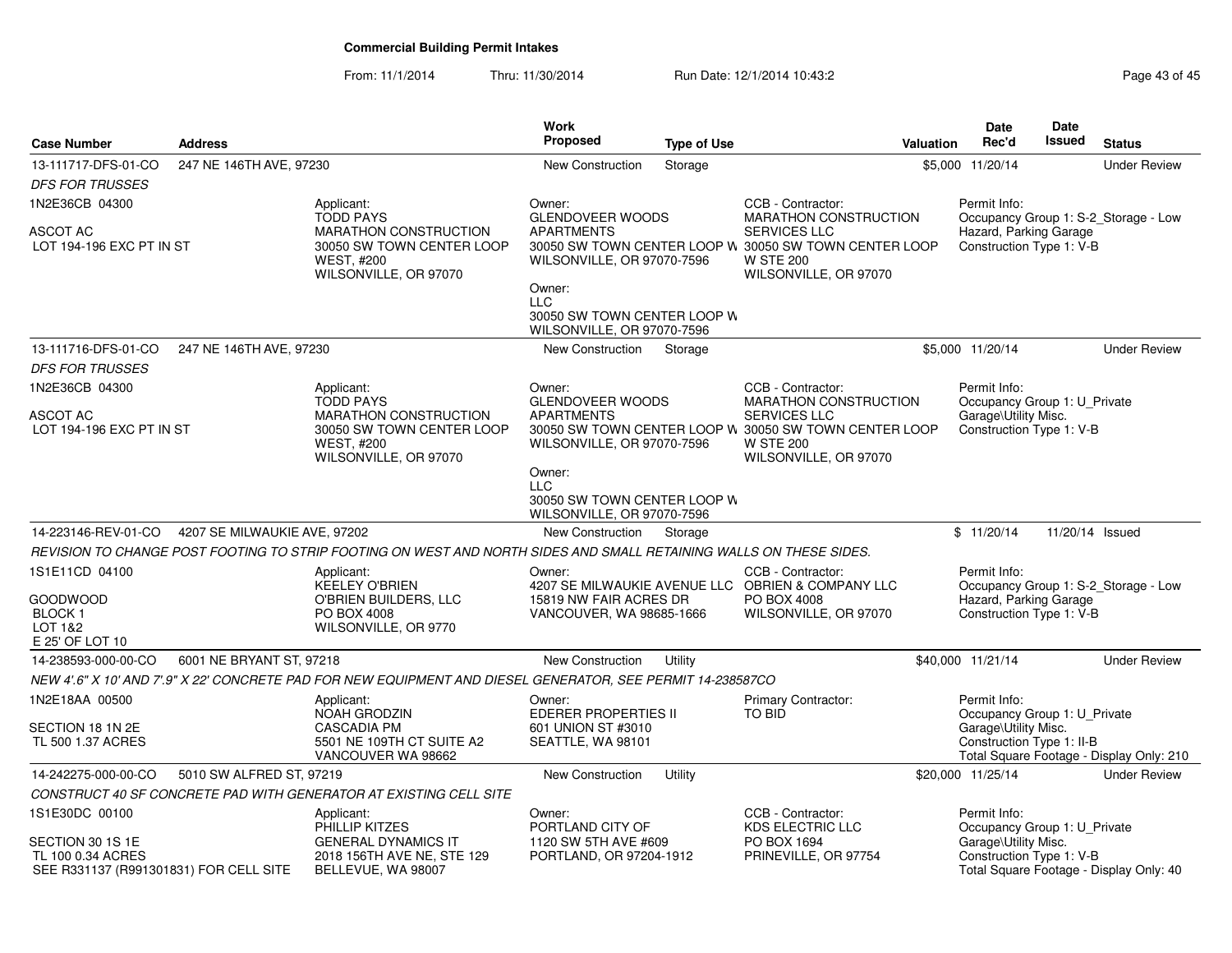From: 11/1/2014

Thru: 11/30/2014 Run Date: 12/1/2014 10:43:2<br>
Page 44 of 45

| <b>Case Number</b>                                                                                                                          | <b>Address</b>              |                                                                                                                                                                                                    | Work<br><b>Proposed</b>                                                           | <b>Type of Use</b> |                                                     | Valuation         | Date<br>Rec'd                                                                     | Date<br>Issued  | <b>Status</b>                            |
|---------------------------------------------------------------------------------------------------------------------------------------------|-----------------------------|----------------------------------------------------------------------------------------------------------------------------------------------------------------------------------------------------|-----------------------------------------------------------------------------------|--------------------|-----------------------------------------------------|-------------------|-----------------------------------------------------------------------------------|-----------------|------------------------------------------|
| 14-234000-000-00-CO                                                                                                                         | 4233 NE SANDY BLVD, 97213   |                                                                                                                                                                                                    | New Construction                                                                  | Utility            |                                                     |                   | \$7,000 11/24/14                                                                  | 11/24/14 Issued |                                          |
|                                                                                                                                             |                             | INSTALL CLEARANCE BAR IN PLANTER BED AREA INSIDE PROPERTY LINE, OUTSIDE PUBLIC ROWSeparate electrical, mechanical, and plumbing permits required.                                                  |                                                                                   |                    |                                                     |                   |                                                                                   |                 |                                          |
| 1N2E30CC 02600                                                                                                                              |                             | Applicant:<br><b>MIKE DEGLIANTONI</b>                                                                                                                                                              | Owner:<br>FIRST INTERSTATE BANK OF OR                                             |                    | CCB - Contractor:<br><b>EMERICK CONSTRUCTION CO</b> |                   | Permit Info:<br>Occupancy Group 1: U Private                                      |                 |                                          |
| ROSSMERE<br>BLOCK 34<br><b>LOT 1-7</b><br>LOT 8 EXC PT IN ST                                                                                |                             | 8850 se otty rd<br>HAPPY VALLEY, OR 97266                                                                                                                                                          | PO BOX 2609<br>CARLSBAD, CA 92018-2609                                            |                    | PO BOX 66100<br>PORTLAND, OR 97290-6100             |                   | Garage\Utility Misc.<br>Construction Type 1: V-B                                  |                 |                                          |
| 14-224420-000-00-CO                                                                                                                         | , 97266                     |                                                                                                                                                                                                    | New Construction                                                                  | Utility            |                                                     |                   | \$5,000 11/21/14                                                                  | 11/21/14 Issued |                                          |
|                                                                                                                                             |                             | NEW 200SQ FT TRASH ENCLOSURE***MAIN BUILDING PERMIT 14-184859-CO***                                                                                                                                |                                                                                   |                    |                                                     |                   |                                                                                   |                 |                                          |
| 1S2E10B 01000                                                                                                                               |                             | Applicant:<br><b>CHRIS WALKER</b>                                                                                                                                                                  | Owner:<br>OREGON STATE OF (DEPT OF                                                |                    | CCB - Contractor:<br><b>JCW INC</b>                 |                   | Permit Info:<br>Occupancy Group 1: S-1_Storage -                                  |                 |                                          |
| SECTION 10 1S 2E<br>TL 1000 0.22 ACRES                                                                                                      |                             | <b>CIDA</b><br>4445 SW BARBUR BLVD, STE 200                                                                                                                                                        | <b>TRANS</b><br>P O BOX 1449                                                      |                    | 6521 SE CROSSWHITE WAY<br>PORTLAND, OR 97206        |                   | Moderate Hazard, Warehouse<br>Construction Type 1: V-B                            |                 |                                          |
|                                                                                                                                             |                             | PORTLAND, OR 97239                                                                                                                                                                                 | <b>BORING, OR 97009</b>                                                           |                    |                                                     |                   |                                                                                   |                 | Total Square Footage - Display Only: 242 |
| 14-234666-000-00-CO                                                                                                                         | 16816 NE MASON CT, 97230    |                                                                                                                                                                                                    | <b>New Construction</b>                                                           | Utility            |                                                     | \$134,000 11/5/14 |                                                                                   |                 | <b>Under Review</b>                      |
|                                                                                                                                             |                             | INSTALLING 74' MONOPOLE WITH 12 ANTENNAS AND RELATED EQUIPMENT ACCESSORIES, NEW 4' x 8'CONCRETE PAD FOR GENERATOR                                                                                  |                                                                                   |                    |                                                     |                   |                                                                                   |                 |                                          |
| 1N3E19C 00308                                                                                                                               |                             | Applicant:<br>TAMMY HAMILTON                                                                                                                                                                       | Owner:<br>LEN HIN TRADING INC                                                     |                    | <b>Primary Contractor:</b><br>TO BID                |                   | Permit Info:<br>Occupancy Group 1: U_Private                                      |                 |                                          |
| BERNARD COMMERCE CENTER<br>LOT 3                                                                                                            |                             | 2215 SE 37TH AVE<br>PORTLAND, OR 97214                                                                                                                                                             | P O BOX 30646<br>PORTLAND, OR 97294                                               |                    |                                                     |                   | Garage\Utility Misc.                                                              |                 |                                          |
| 11-160433-REV-01-CO                                                                                                                         | 5800 NW ST HELENS RD, 97210 |                                                                                                                                                                                                    | New Construction                                                                  | Utility            |                                                     |                   | \$11/19/14                                                                        | 11/19/14 Issued |                                          |
|                                                                                                                                             |                             | REVISION REV 1: Revision of asphalt area to accomodate vehicular access,. Increased asphalt areato accomodate existing retaining wall; adjusted grades.***1 OF 3 NEW STORAGE TANKS OF 120,853 BARR |                                                                                   |                    |                                                     |                   |                                                                                   |                 |                                          |
| 1N1E18C 01700                                                                                                                               |                             | Applicant:                                                                                                                                                                                         | Owner:                                                                            |                    |                                                     |                   | Permit Info:                                                                      |                 |                                          |
| <b>BRIDGEPORT</b><br><b>BLOCK 2-5 TL 1700</b><br>LAND & IMPS SEE R646358 (R102270031)<br>FOR MACH & EQUIP<br>SPLIT MAP R324222 (R961130530) |                             | Mike Smith<br>Norwest Engineering<br>4110 NE 122ND AVE STE 207<br>PORTLAND OR 97230                                                                                                                | <b>GATX TERMINALS CORPORATION</b><br>1100 TOWN AND COUNTRY RD<br>ORANGE, CA 92868 |                    |                                                     |                   | Occupancy Group 1: U_Private<br>Garage\Utility Misc.<br>Construction Type 1: II-B |                 |                                          |
| 13-171125-DFS-03-CO 4001 SW CANYON RD, 97221                                                                                                |                             |                                                                                                                                                                                                    | New Construction                                                                  | Utility            |                                                     |                   | \$30.000 11/10/14                                                                 |                 | Approved to Issue                        |
| DFS FOR LSS EQUIPMENT SEISMIC CALCULATIONS                                                                                                  |                             |                                                                                                                                                                                                    |                                                                                   |                    |                                                     |                   |                                                                                   |                 |                                          |
| 1S1E05 01400                                                                                                                                |                             | Applicant:<br><b>MIKE SAGER</b>                                                                                                                                                                    | Owner:<br><b>METRO</b>                                                            |                    |                                                     |                   | Permit Info:<br>Occupancy Group 1: U_Private                                      |                 |                                          |
| SECTION 05 1S 1E<br>TL 1400 60.69 ACRES                                                                                                     |                             | LEWIS CRUTCHFIELD<br>550 SW 12TH AVE<br>PORTLAND OR 97205                                                                                                                                          | 600 NE GRAND AVE<br>PORTLAND, OR 97232-2736                                       |                    |                                                     |                   | Garage\Utility Misc.<br>Construction Type 1: V-B                                  |                 |                                          |
| 13-171125-DFS-04-CO                                                                                                                         | 4001 SW CANYON RD, 97221    |                                                                                                                                                                                                    | New Construction                                                                  | Utility            |                                                     |                   | \$20,000 11/10/14                                                                 |                 | Approved to Issue                        |
| DFS FOR LSS EQUIPMENT SEISMIC CALCULATIONS                                                                                                  |                             |                                                                                                                                                                                                    |                                                                                   |                    |                                                     |                   |                                                                                   |                 |                                          |
| 1S1E05 01400                                                                                                                                |                             | Applicant:<br><b>MIKE SAGER</b>                                                                                                                                                                    | Owner:<br><b>METRO</b>                                                            |                    |                                                     |                   | Permit Info:<br>Occupancy Group 1: U_Private                                      |                 |                                          |
| SECTION 05 1S 1E<br>TL 1400 60.69 ACRES                                                                                                     |                             | LEWIS CRUTCHFIELD<br>550 SW 12TH AVE<br>PORTLAND OR 97205                                                                                                                                          | 600 NE GRAND AVE<br>PORTLAND, OR 97232-2736                                       |                    |                                                     |                   | Garage\Utility Misc.<br>Construction Type 1: V-B                                  |                 |                                          |